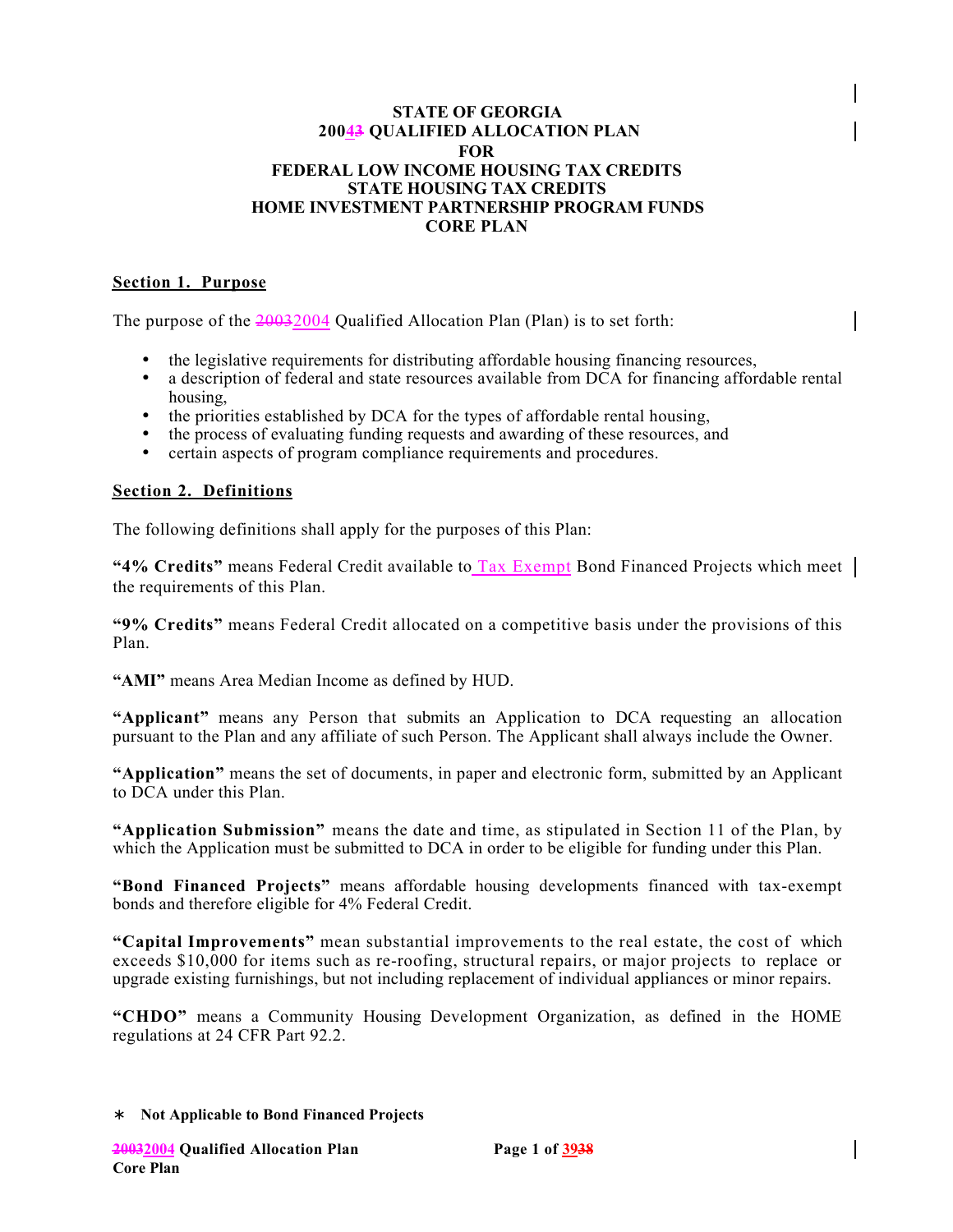**"CHDO Predevelopment Loan Program"** means that program designed to make loans exclusively to CHDOs for predevelopment activities involving the preparation of Applications for loans through the HOME Rental Housing Loan Program.

**"Code"** means Internal Revenue Code, primarily Section 42.

**"Competitive Scoring"** means the process described in this Plan by which DCA ranks the Applications received. Only those Applications meeting Threshold requirements will be advanced to the Competitive Scoring process. The ranked outcome of the Competitive Scoring process will be a significant factor in DCA's determination of Applications selected for funding.

**"Compliance Period"** means the 15-year period during which a project must operate in accordance with the Credit requirements to avoid Federal Credit recapture. The Compliance Period commences with the first taxable year of the Federal Credit period.

**"Consultant"** means a third party entity that has been retained by the Owner or Developer of a project to perform consulting services.

**"Conversion"** means the conversion of the HOME Loan from a construction loan to a permanent loan.

**"Credits"** means the State Credit and the Federal Credit together.

**"DCA"** means the Georgia Department of Community Affairs, an executive government agency in the State of Georgia. By state law, DCA administers the programs of GHFA.

**"Developer"** means the legal entity designated as the Developer in the Application as well as all persons, affiliates of such persons, corporations, partnerships, joint ventures, associations, or other entities whom have a direct or indirect ownership interest in the Developer entity.

**"Developer Fee"** means the sum of the Developer's overhead, Developer's profit, Consultant's Fee, and reserves funded from the development budget held for less than the Period of Affordability. If a Consultant is acting in the capacity of Developer or construction manager, or providing technical assistance to the Developer or construction manager, the Consultant's Fee is considered part of the Developer Fee. The Consultant's fee is limited to 20 % of the Developer's fee.

**"Development Costs** means the costs included in the development budget including but not limited to, the cost for land, on-site improvements, on-site development, construction cost, financing cost, professional fees, and mandatory reserve accounts. Development costs are limited to on-site development activities.

**"Elderly"** means a person at least 62 years of age.

**"Elderly Housing"** means housing intended for and only occupied by Elderly persons including a family in which all members are Elderly. All household members must be Elderly (no children, and no disabled persons under the age of 62).

**"Extended Use Period"** means the period the period commencing with the first day in the Compliance Period and ending on the date which is fifteen years after the close of the Compliance Period..

 **"Federal Credit"** means the Low Income Housing Tax Credit established by the federal government for the purpose of encouraging the development of affordable housing and governed by the Code.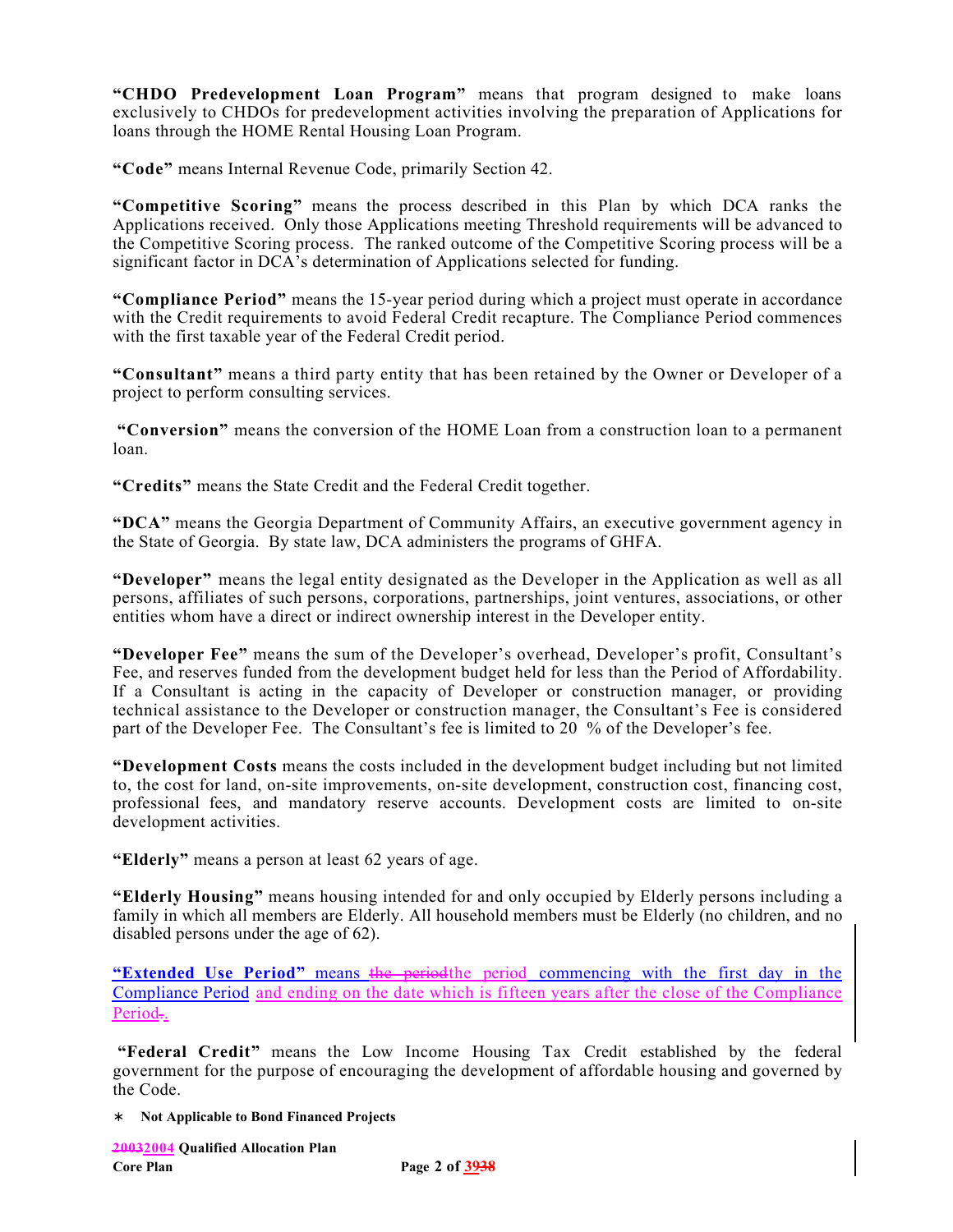**"FMR"** means the Fair Market Rents issued by HUD.

**"General Partner"** means the Partner or collective of partners, which has general liability for the partnership during construction, lease up, and operation of the project. In addition, unless the context shall clearly indicate to the contrary, if the entity in question is a limited liability company, the term "General Partner" shall also mean the managing member or other party with management responsibility for the limited liability company.

**"General Multifamily"** means projects designed to be marketed to the general tenant population, and not specifically designed for or marketed to the Special Needs Households tenant population.

**"GHFA"** means the Georgia Housing and Finance Authority, a public corporation created by the Georgia General Assembly and designated by the Governor as the State Allocating Agency for Federal Credit and the state-level grantee for federal HOME funds.

**"HOME"** means the HOME Investment Partnership Program administered by HUD under the provisions of 24 CFR Part 92.

**"HOME Loans"** means the HOME Rental Housing Loan Program loans.

**"HOME Regulations"** means the regulations governing the HOME Rental Housing Loan Program, promulgated by HUD, including any subsequent amendments to such regulations.

**"HOME Rental Housing Loan Program"** means the program that is designed to provide below market, favorable term financing for affordable rental housing. In Georgia, this program is intended to serve those individuals who have incomes up to 60% AMI.

**"Housing for Older Persons"** means housing intended and operated for occupancy by persons 55 years of age or older ("Older Persons"). According to Georgia law, such housing must also have significant facilities and service serving the Older Persons population even though the requirement has been eliminated from the federal definition of an elderly project. At least 80% of the total occupied units in such a housing project must be occupied by at least one Older Person. Up to 20% of the units may be occupied by others, including the landlord's employees, the surviving spouses or children of residents who were Older Persons when they died, and caregivers. DCA will monitor the required facilities and services during the applicable Compliance Period or the Period of Affordability whichever is longer.

**"HTF"** means the Housing Trust Fund for the Homeless established by O.C.G.A. 8-3-300.

**"HUD"** means the U.S. Department of Housing and Urban Development.

**"Identity of Interest"** means a situation exists in which a Project Participant has a direct or indirect interest in the ownership of an entity that contracts with a Project Participant to provide land, goods or services for the project, principal, or entity with an interest in the Ownership of the property contracts with the Owner to provide services.

**"IRS"** means the Internal Revenue Service, a division of the U.S. Department of Treasury.

**"Letter of Determination"** means a notice issued by GHFA<del>DCA</del> to the issuer of tax exempt bonds for a specific project, which states that the project is eligible for 4% low income housing tax credits without receiving an allocation of credits from the State Housing Credit Ceiling because the project satisfies the requirements of this Plan; and sets forth conditions which must be met by the dDevelopment before GHFADCA will issue the IRS Form(s) 8609 to the Owner.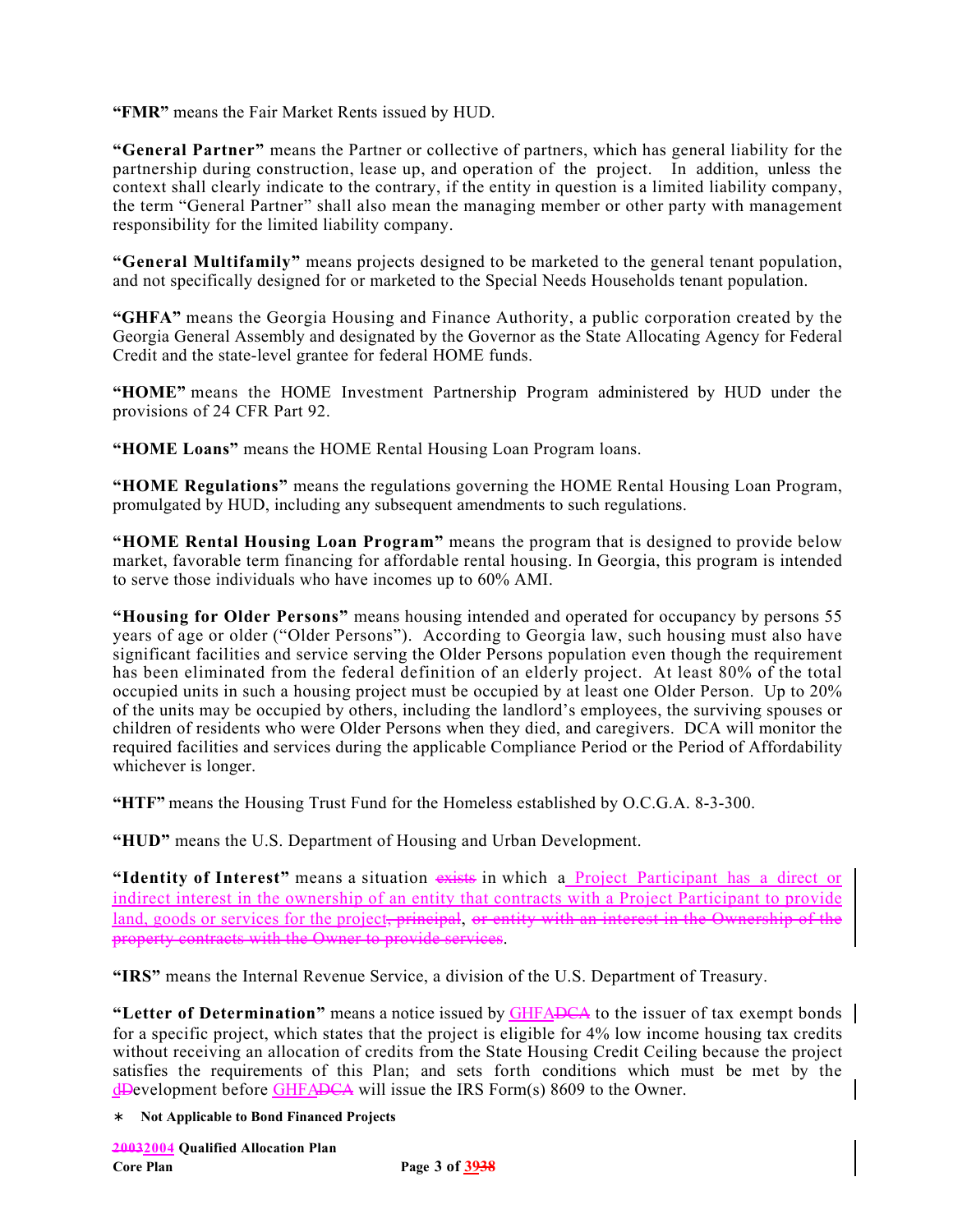**"Local Government"** means the controlling elected governing body of the local jurisdiction (as defined in its Charter) in which the property is located at the time of Application (e.g., city council if within the city limits, or county commission if in an unincorporated area).

**"LURC"** means the Declaration of Land Use Restrictive Covenant for Low-Income Housing Tax Credits which is a recorded agreement between GHFA and the Owner which is binding upon the Owner and its successors in interest, and that encumbers the project with respect to this Plan and the requirements of Section 42 of the Code.

**"Manual"** means the Application Manual published by DCA for Applications submitted in 20032004.

**"Material Participation**" means involvement in the development and operation of the project on a basis which is regular, continuous and substantial as defined in Code Section 42 and 469(h) of the regulations promulgated thereunder.

**"Municipality"** means any incorporated city or town in the state.

**"O.C.G.A."** means the Official Code of Georgia Annotated.

**"Operating Cost"** means the costs associated with operating a multifamily development once the project is placed in service.

**"Owner"** means the legal entity holding title to the project as well as all persons, affiliates of such persons, corporations, partnerships, joint ventures, associations, or other entities have a direct or indirect Ownership interest in the Ownership entity. The Owner is also the Applicant.

**"Period of Affordability"** means the time during which HOME Loan financed units must remain affordable to eligible households, as defined by HOME program regulations and this Plan. The Period of Affordability shall commence upon completion of the project and shall run for the period required under HOME regulations or the term of the HOME Loan, whichever is greater. Completion shall be defined as set forth in the HUD regulations for the HOME program.

**"Person"** means an individual, corporation, partnership, joint venture, limited liability company, association, trust or any other business entity.

**"PJ"** means a Participating Jurisdiction, which is an agency of State or Local Government that administers the HOME Program in its jurisdiction. GHFA is the PJ for the non-entitlement areas of the State of Georgia**.** The local PJs include the cities of Albany, Atlanta, Macon, and Savannah; Clayton, DeKalb, and Gwinnett Counties; the consolidated governmental units of Athens-Clarke County, Augusta-Richmond County, and Columbus-Muscogee County; the counties and cities comprising the Georgia Urban County Consortium (Cobb, Marietta, Cherokee, Canton) and the Fulton County Consortium (Fulton, Roswell).

**"Plan"** means this 20032004 Qualified Allocation Plan.

**"Probationary Participation"** means Project Participants that have been ineligible to participate for the last two competitive rounds and remain ineligible for the 20032004 round may apply to participate in the 20032004 competitive round in a probationary status.

**"Project Participants"** means the Owner, Developer, Management Company, Consultants and Syndicator for a project for which an Application is submitted.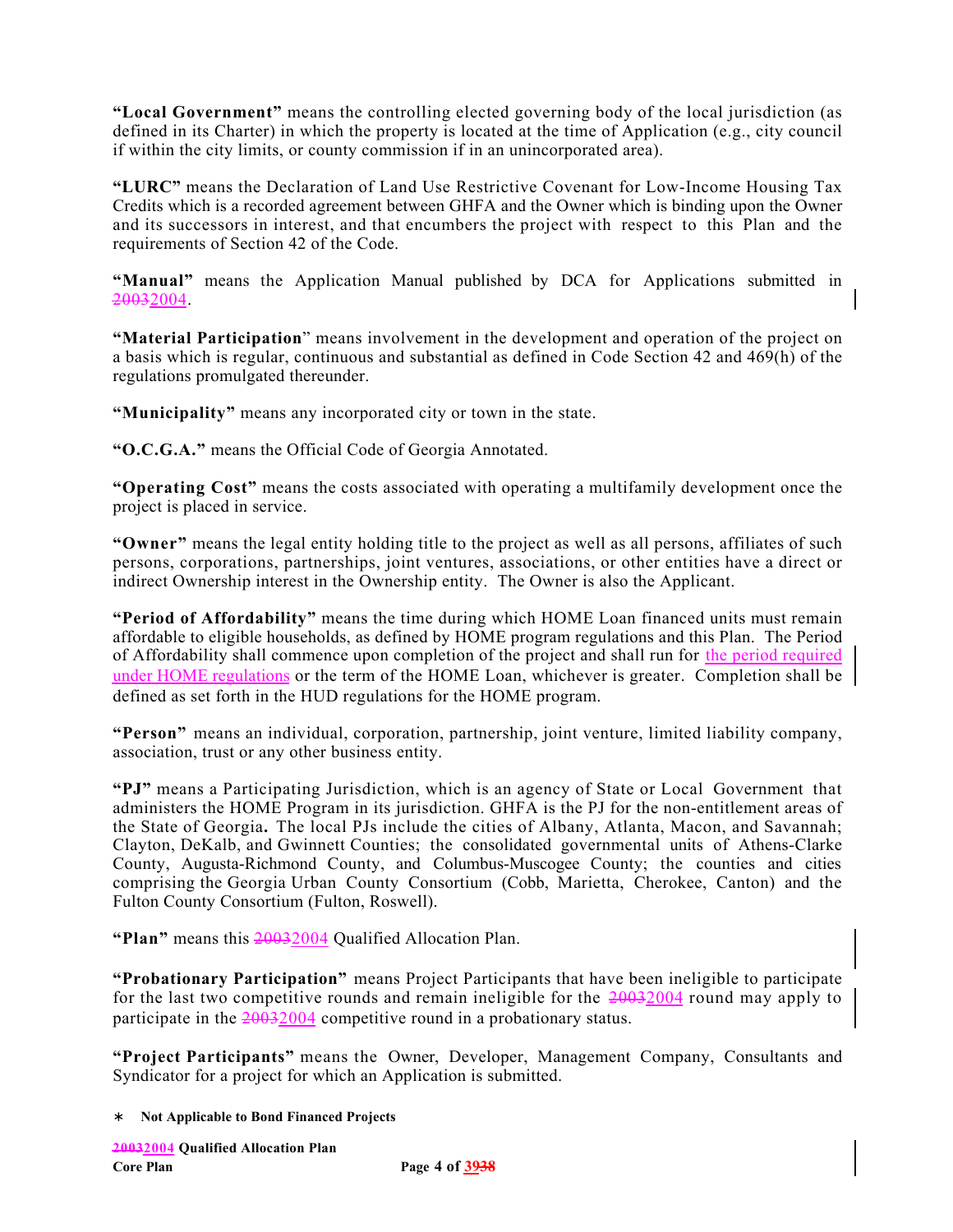**"PHA"** means a local public housing authority.

**"Rent Standards"** means the most recent AMI, FMR and UA issued by HUD.

**"Reservation of Funds"** means the securing of funding for a particular project proposal based on the understanding that the project will fully satisfy program and Plan requirements.

**"Rural Counties"** means those counties that are outside of the Metropolitan Statistical Areas (MSAs) as defined by the Census Bureau and shown in Exhibit A. Projects located in a MSA will be treated as being located in a Rural County if the applicant includes documentation from USDA that such project is located in a county considered rural by USDA or that such project is currently funded by USDA. Projects treated as Rural under this exception will not count towards the rural set aside.

**"Scoring Criteria"** means the criteria detailed in Appendix II by which points are assigned for the purpose of Competitive Scoring.

**"Special Needs Households"** means the Homeless, Elderly, Older Persons, persons with disabilities (mental, physical, developmental), abused spouses and their children, persons with alcohol or other drug addiction, persons living with HIV/AIDS, and migrant farm workers.

### **"State" means the state of Georgia,.**

**"State Credit"** means the Housing Tax Credit established by the Georgia General Assembly, as set forth in O.C.G.A. 48-7-29.6.

**"Threshold"** means the criteria described in Appendix I, which is the first phase of review for Applications submitted under the Plan. Only those Applications that meet the Threshold criteria will be advanced to the Competitive Scoring process of the Application evaluations.

**"Total Development Cost"** means the sum of all anticipated on site development costs that must be funded in order to complete the proposed project.

**"UA"** means the utility allowances as described in the Plan.

**"URFA"** means the Urban Residential Finance Authority.

**"USDA"** means the United States Department of Agriculture.

### **Section 3. Legislative Requirements**

**Federal Credit.** O.C.G.A. 50-26-8(a) 32 gives GHFA certain powers and authority. As the agency administering the programs of GHFA, DCA is authorized to:

"… allocate and issue low income housing credit under Section 42 of the Internal Revenue Code of 1986, as amended, and to take all other actions and impose all other conditions which are required by federal law or which in the opinion of the agency are necessary or convenient to ensure the complete, effective, efficient and lawful allocation of and utilization of the low income housing credit program. Such conditions may include barring Applicants from participation in the tax credit program due to abuses of the tax credit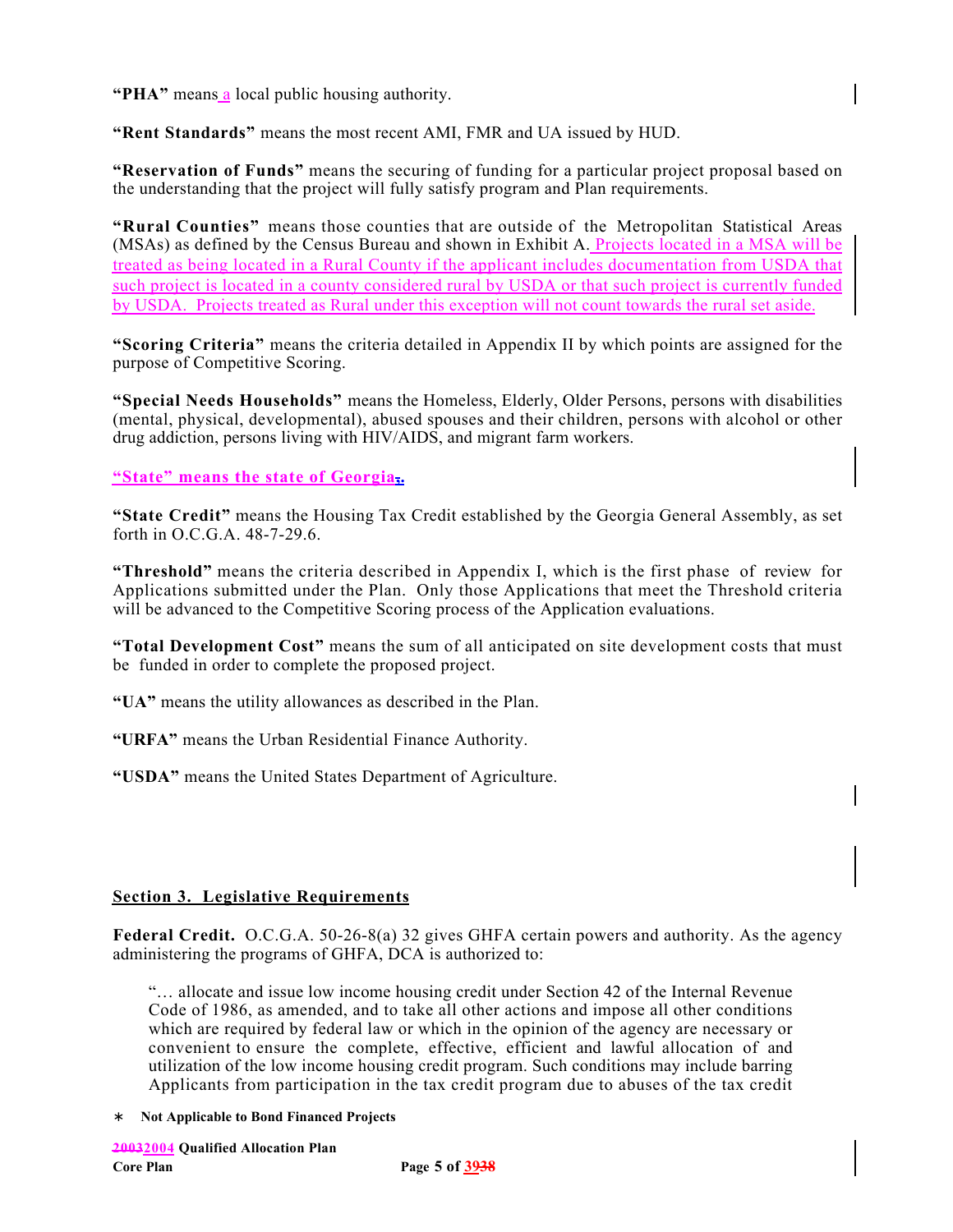program and imposing more stringent conditions for receipt of the credit than are required by Section 42 of the Internal Revenue Code…"

- A. Section 42 of the Code mandates that:
	- 1. Each state adopt an annual plan for Federal Credit allocation;
	- 2. The Plan applies to projects awarded Federal Credit from the state's annual allocation, and projects financed by tax-exempt bonds and eligible for Federal Credit outside of the annual Federal Credit allocations;
	- 3. Draft versions of the Plan are made available for public comment;
	- 4. After consideration of those comments, amendments are made to the Plan;
	- 5. The final Plan be approved by the GHFA Board and transmitted to the Governor for final review and approval.
- B. Code Section 42(m)(1) requires that each state:
- Set forth the project selection criteria appropriate to local conditions;
- Give preference in allocating Federal Credit to projects that:
	- 1. serve the lowest income tenants,
	- 2. obligate to serve qualified tenants for the longest time periods, and
	- 3. are located in Qualified Census Tracts, the development of which contributes to a concerted community revitalization plan;
- Establish procedures to monitor projects receiving Federal Credit for compliance with program provisions, and to notify the IRS of significant noncompliance issues; and,
- Consider the following in allocating Federal Credit:
	- 1. project location,
	- 2. housing needs characteristics,
	- 3. project characteristics,
	- 4. Applicant characteristics,
	- 5. tenant populations with special housing needs,
	- 6. public housing waiting lists,
	- 7. projects serving families with children, and
	- 8. projects intended for eventual tenant Ownership.

**State Credit.** DCA also administers Georgia's housing tax credit. The State Credit is applied in conjunction with the Federal Credit on a dollar-for-dollar matching basis. For each dollar of Federal Credit allocated, an equal amount of State Credit will be automatically allocated by DCA. This State Credit will be administered under the same rules and regulations prescribed for the Federal Credit supplemented by any rules, policies, or regulations established by the Georgia Department of Revenue and/or the Office of Insurance and Safety Fire Commissioner. DCA will underwrite the combined Credit allocations to ensure that no development proposal is over-subsidized.

**HOME Program.** The State's Annual Action Plan for FFY20032004 Consolidated Funds identifies the proposed distribution method, geographic allocation, and guidelines for meeting federal requirements for all HOME funded programs of the State. The HOME Program regulations require that each PJ distribute its HOME resources in accordance with the priorities and objectives outlined in its most current approved Annual Action Plan for Consolidated Funds prepared in accordance with established HUD regulations (24 CFR Part 91). The Annual Action Plan incorporates the Plan as the established policy and procedures for the State's review and evaluation of Applications for the HOME Rental Housing Loan Program.

### **Section 4. Affordable Rental Housing Needs**

The State's Annual Action Plan identifies the housing needs of low and moderate income Georgians as follow: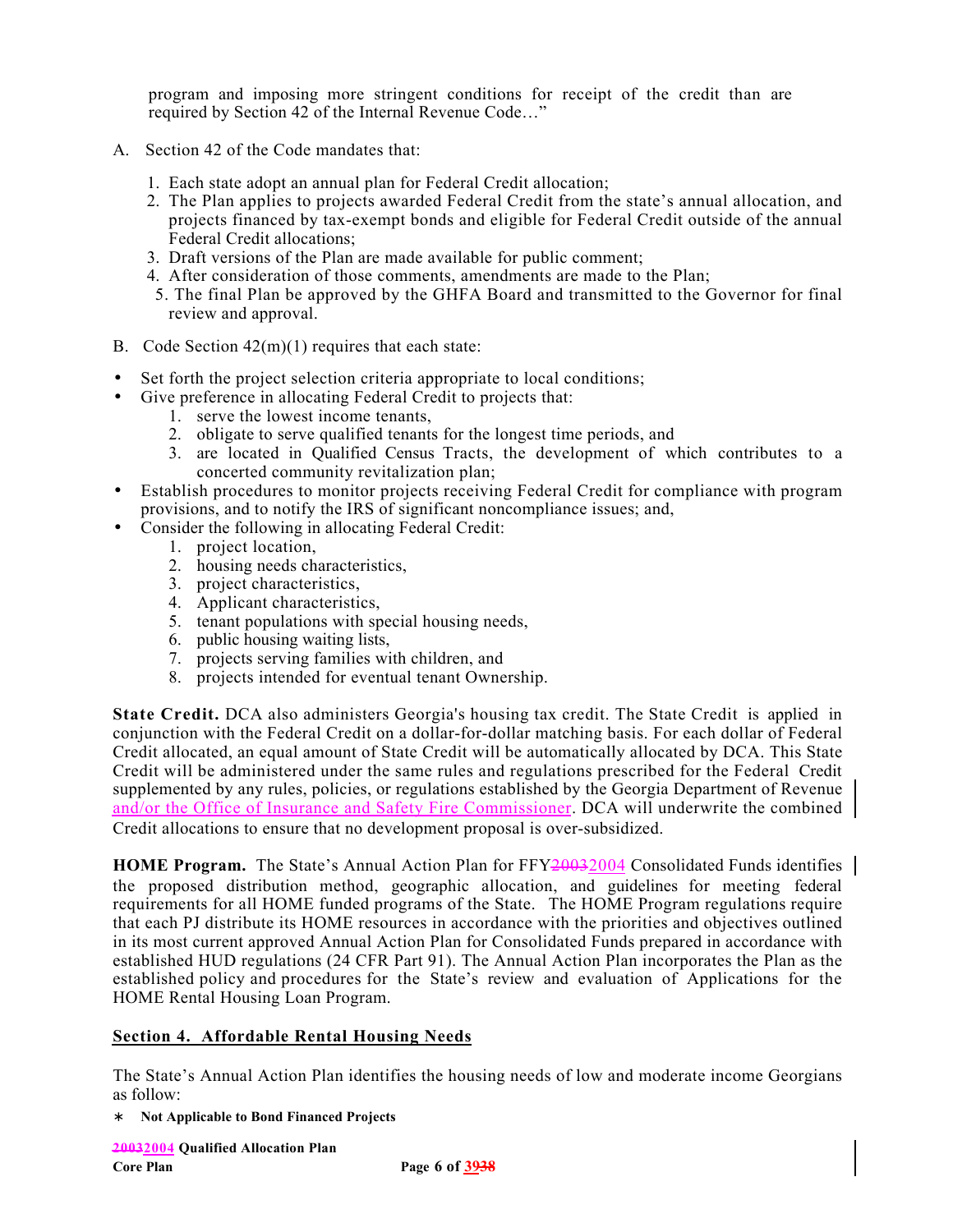- a. Households with incomes less than 60% of AMI;
- b. Special Needs Households, including:
	- the Homeless
	- Elderly Housing
	- Housing for Older Persons
	- persons with disabilities (mental, physical, developmental)
	- abused spouses and their children
	- persons with alcohol or other drug addiction
	- persons living with HIV/AIDS<br>• migrant form workers
	- migrant farm workers

 *Applicants are referred to the State's 20032004 Consolidated Plan for complete information regarding Georgia's housing needs.*

### **Section 5. Affordable Rental Housing Objectives**

The State's Annual Action Plan establishes priorities and objectives to improve affordable housing and community development opportunities across Georgia. This plan is guided by two major priorities of the State:

 1) To increase the number of Georgia's low and moderate-income households that have obtained affordable rental housing that is free of overcrowded and structurally substandard conditions.

 2) To increase the access of Georgia's Special Needs Households to a continuum of housing and supportive services which address their housing, economic health and social needs.

To achieve these mandates, DCA makes Federal and State resources available under this Plan to Applicants that support either of the following purposes:

- Provide quality affordable rental housing, designed to last at least through the Compliance Period and the Period of Affordability, in those areas of Georgia having the greatest need.
- Make available quality, affordable rental housing that incorporates supportive programs for Special Needs Households.

### **Section 6. Affordable Rental Housing Priorities**

DCA is committed to making quality affordable housing available for low-income Georgians in all parts of the State. Accordingly, DCA will direct its financing resources as described under the Plan to those Applications that best address Georgia's affordable housing needs.

The Plan is designed to direct financing resources to affordable housing developments that:

- promote the revitalization of urban and downtown areas through renovation, re-building and/or new construction in infill areas;-
- provide affordable housing in Rural Counties;
- provide affordable rental housing for families with children;
- incorporate smart growth concepts that focus on the maintenance of quality of life, management of the impact of growth, protection of the environment and a return to the more traditional, less automobile-dependent, development patterns;.
- include neighborhood characteristics and services that encourage resource protection, land conservation, open space planning techniques and smart growth principles;

#### **Not Applicable to Bond Financed Projects**

**20032004 Qualified Allocation Plan Core Plan Page 7 of 3938**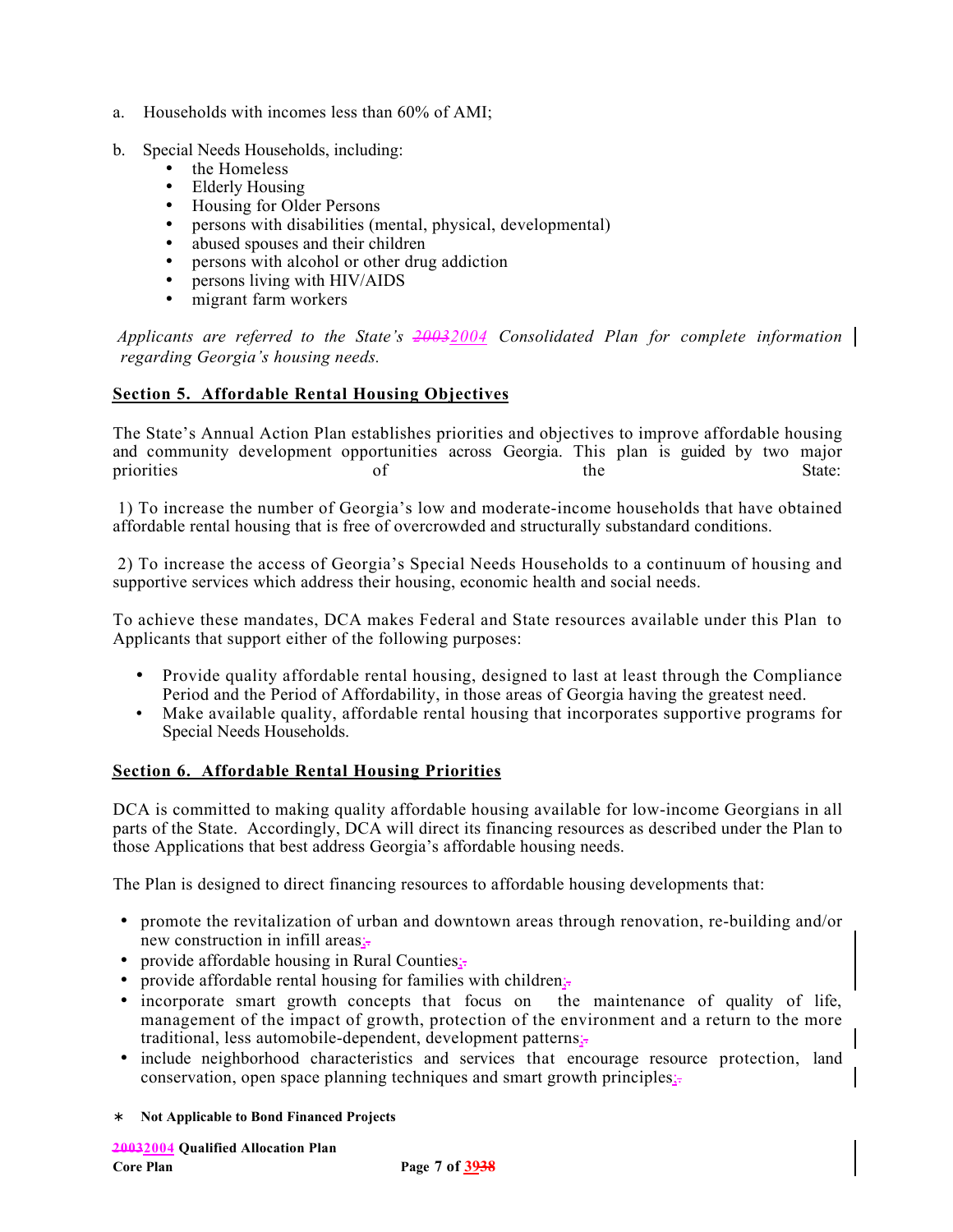• incorporate energy efficient project design and site design through sustainable building techniques and protection of existing resources.

# **Section 7. Financing Resources – Credits**

**A. 9 % Federal Credit.** The annual Federal Credit dollar amount allocated to the State of Georgia equals \$1.75 multiplied by the federal government's estimate of Georgia's population and indexed for cost-of living adjustments. The amount of Federal Credit available for the  $\frac{20032004}{4}$  funding cycle will be comprised of the State's 20032004 Federal Credit allocation, returned Federal Credit, and any national pool Federal Credit available to the State less any Federal Credit forward committed. The total estimated amount of Federal Credit available for  $20032004$  is expected to be approximately \$1544.7 million.

The Credits are available annually for a 10-year period. With certain exceptions, Owners may receive annual Credits of the discounted present value of 30% of the qualified basis for developments involving acquisition, and annual Credits of the discounted present value of 70% of the qualified basis for developments involving new construction or rehabilitation.

Allocation of Credits will be made through a Competitive Scoring Process as defined in Section 1546 of the Plan. An Application for Credits must be submitted to DCA in accordance with the policies and timelines set forth in the Plan and must satisfy the Threshold Requirements set forth in Appendix I of the Plan. Complete Applications that meet the Threshold requirements described in Appendix I will be allowed into the Competitive Scoring Process as set forth in Appendix II.

**Maximum Project Credits Award.\*** No project will be awarded more than Seven Hundred Fifty Thousand and No/100 Dollars (\$750,000) of Georgia's annual Federal Credit authority and an equal amount of State Credit authority.

**Set-Asides**.\* This estimated amount of Federal Credit available includes the following set asides:

- *Nonprofit Set-aside* 10% of the available 9%Credits are set-aside for nonprofit-sponsored Applications pursuant to the Code. Qualified nonprofit organizations must materially participate in the project within the meaning of Section 469(h) of the Code and meet all requirements set forth in Code Section 42(h)(5).
- *Rural Set-aside* 30% of the available 9% Credits will be set-aside for Applications proposing affordable housing developments in Rural Counties. Applications funded under the Rural County set-aside will receive preference in the allocation of Loans.

**Note:** If a nonprofit development in a Rural County is selected for funding, that project's funding will be counted towards meeting both the nonprofit set-aside and the Rural County set-aside.

**Carryover Allocations.** To qualify 9% for Credits, a building generally must be placed in service during the year in which it receives an allocation. An exception is provided in the case where the Owner has expended more than ten percent (10%) of the reasonably expected basis in the building by the later of  $(1)$  the end of the calendar year in which the allocation is made, or  $(2)$  six months after receipt of the allocation. No project can receive more than one Carryover Allocation of 20032004 Credits. If the Owner determines that more Credits are necessary to make the project financially feasible, the Owner may apply to DCA for additional Credits only under the Application process set forth in the Qualified Allocation Plan in the year the project is placed in service and the Owner applies for the IRS Form(s) 8609.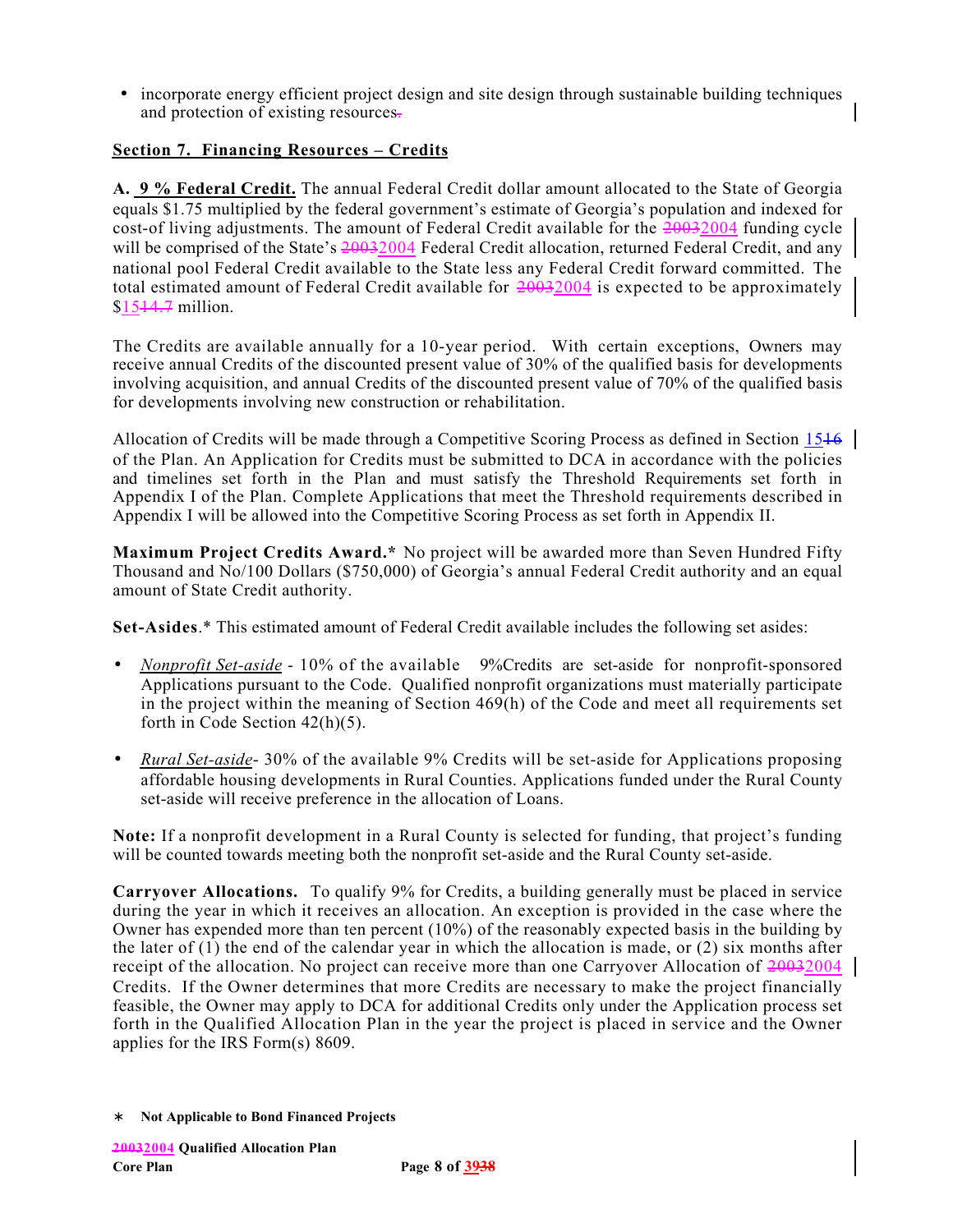**Land Use Restrictive Covenant**. The Owner must execute and record GHFA's prescribed form of the LURC prior to final allocation as required under Section 42(h)(6) of the Code. The LURC shall reflect all representations made in the original Application and any changes made to the original Application that has been approved in writing by GHFA. The LURC will be drafted after GHFA's receipt of the certification of the 10% test, and must be recorded upon its execution. All construction and/or permanent financing for the project must be subordinated to that portion of the recorded LURC that sets forth the requirements of Section 42  $(h)(6)(E)(ii)$  of the Code.

**B. 4% Federal Credit – Bond Financed Projects.** Tax Exempt bond financed projects may also be eligible for 4% tax credits which are not subject to the state volume cap as described in Section 42 of the Code.

An Application for Credits for Bond Financed Projects must satisfy all applicable requirements set forth in Appendix I, Threshold Criteria, of the Plan and all applicable requirements set forth in the Plan. The tax-exempt bond issuer is responsible for determining whether the project meets the Plan requirements.

In cases where the tax-exempt bond issuer requests that DCA makeshall be the sole entity responsible for making such a determination and must issue its opinion as to the project's 4% Credit eligibility prior to Bond closing. DCA will issue its opinion as to the project's 4% Credit eligibility. The project must comply with the Plan in effect at the time of bond inducement.

In making Application to DCA for a Letter of Determination, an Owner must complete the standard Application, as well as provide all supporting documentation necessary to meet all applicable requirements and pay the appropriate Application and other applicable fees. The Application must be submitted at least 60 days before bond closing. DCA will provide its opinion within 60 days of the receipt of a complete Application. All requests for architectural standard, operating cost, per unit cost and/or experience waivers must be submitted 30 days prior to Application submission. In cases where the local issuer made the determination of eligibility, the Owner must still complete Application to DCA as well as the appropriate Application fee and other applicable fees at the time of final allocation Application. Regardless of who makes the determination, no IRS-8609 will be issued until DCA is satisfied that the project is eligible for the 4% Credit.

DCA's Application review will include, at a minimum, a financial feasibility evaluation, architectural review, a physical inspection of the property and an environmental review to ensure the quality of construction, and a compliance review to ensure adherence to state and federal requirements relating to the Credit and all applicable DCA policies, threshold requirements and Application submission requirements. Additionally, DCA will commission a market study for the purpose of determining market feasibility pursuant to Appendix I, Section 9 of the Plan. DCA will make the final determination of the Credit amount. Subsequent to the issuance of the Letter of Determination, costs that exceed the unit cost limitations or a total development cost established pursuant to a waiver request do not require DCA approval if additional tax credits are not required to fund such additional cost.

Owners of projects receiving a Letter of Determination for Bond Financed Projects in 20032004 must apply for Final Allocation and request for issuance of IRS form(s) 8609 by February 15, 20076. IRS form(s) 8609 for a project will be issued only once for the entire project as proposed in the Application. Form(s) 8609 will not be issued as buildings are placed in service.

DCA will not issue a favorable opinion or Form(s) IRS-8609 when an Applicant exhibits a continual pattern of noncompliance, or when the Applicant demonstrates an inability or an unwillingness to resolve noncompliance matters in a timely manner.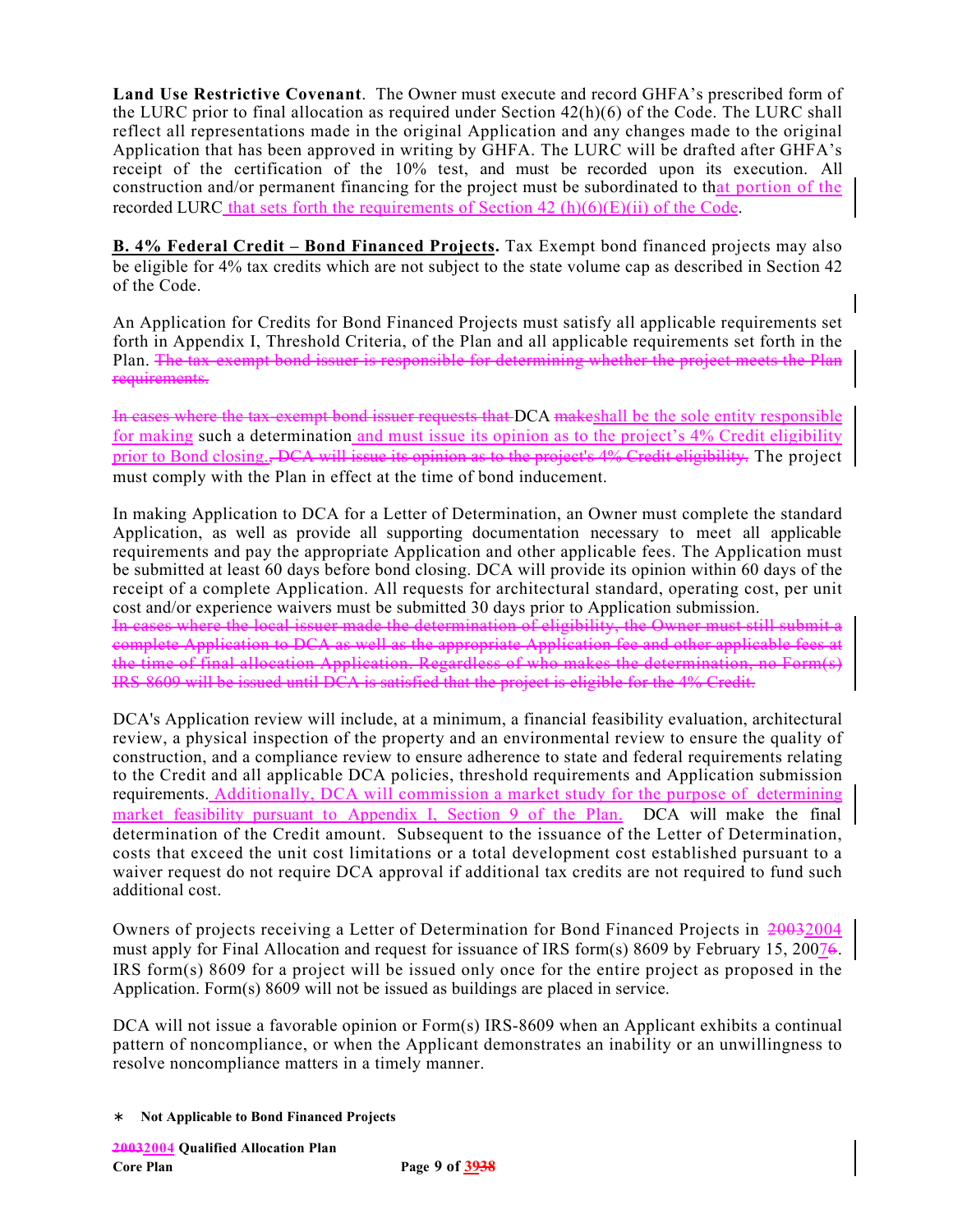The Owner must execute and record GHFA's prescribed form of the LURC at or prior to Bond closingfinal allocation as required under the Code. The LURC shall reflect all representations made in the original Application and any changes made to the original Application that has been approved in writing by GHFA. The LURC must be recorded upon its execution. All construction and/or permanent financing for the project must be subordinated to that eportion of the recorded LURC that sets forth the requirements of Section  $42(h)(6)(E)(ii)$  of the Code.

**C. State Credit**. The annual State Credit dollar amount will equal that of the Federal Credit. The State Credit will be automatically allocated on a dollar-for-dollar basis with the Federal Credit (for both 9% and 4% Federal Credit) and will be available for the same time period discussed above. The Federal and State Credit may be bifurcated and sold to separate investors.

# **Section 8. Financing Resources – HOME Loans\***

**Resources Available.** HUD annually allocates HOME funds to state and larger local governments. The Federal Fiscal Year (FFY20032004) HOME allocation is expected to be available to the State on **July 1, 20032004**, following approval of the Annual Action Plan for FFY20032004 Consolidated Funds (Annual Action Plan). In the event FFY 20032004 HOME funding is not made available to the State, DCA will not be obligated to provide any HOME Loans to Applicants.

As of the date of publication of the Plan, approximately thirteen million dollars (\$13,000,000) is expected to be available for HOME Loans under the Plan. DCA reserves the right to adjust the amount of HOME funds available for HOME Loans pending final notification from HUD of its FFY20032004 HOME allocation and DCA's determination of the funding needs of all of its HOMEfunded programs as described in the Annual Action Plan for FFY 20032004 Consolidated Funds.

In the event HOME Loan funds remain unallocated after the Competitive Scoring process described in the Plan is complete, DCA reserves the right to apply the remaining HOME Loan funds to other DCA programs at its sole and absolute discretion. Further, DCA reserves the right to adjust the amount of HOME funds allocated to the HOME Rental Housing Loan and CHDO Set-Aside in its sole and absolute discretion.

**CHDO Set-aside.** Fifteen percent (15%) of the State's total FFY 20032004 HOME allocation will be set aside for projects owned by nonprofits -that have been pre-qualified by DCA as CHDOs. All or part of the CHDO set-aside will be met with funding under this Plan. HOME funds awarded to CHDOs under other DCA programs may also count towards this set-aside. CHDOs funded under this Plan must act as sole or joint Owners of newly constructed or rehabilitated rental housing for occupancy by low and very low-income households as set forth in the Plan, the Manual, and the HOME regulations. Organizations seeking funds under the CHDO Set-aside may apply for funding to cover pre-development expenses through DCA's CHDO Pre-Development Loan Program. Information on the Pre-Development Loan Program is available on DCA's website or by calling DCA at (404) 327- 6881.

**Maximum HOME Loan Limits.** The minimum HOME loan amount is \$100,000 or \$1,000 multiplied by the number of HOME funded units, whichever is greater**.** The maximum HOME Loan will be the lesser of 90% of the unrestricted market value of the project or \$2 million per project, except that projects located in Rural Counties will be eligible for loans up to \$2.8 million if no other lender is involved or a second lender agrees to a second-lien position.

**HOME Loan Terms.** The following provisions are applicable to projects awarded HOME Loans**:**

• Applicants requesting permanent HOME Loan financing must also use HOME Loans for construction financing.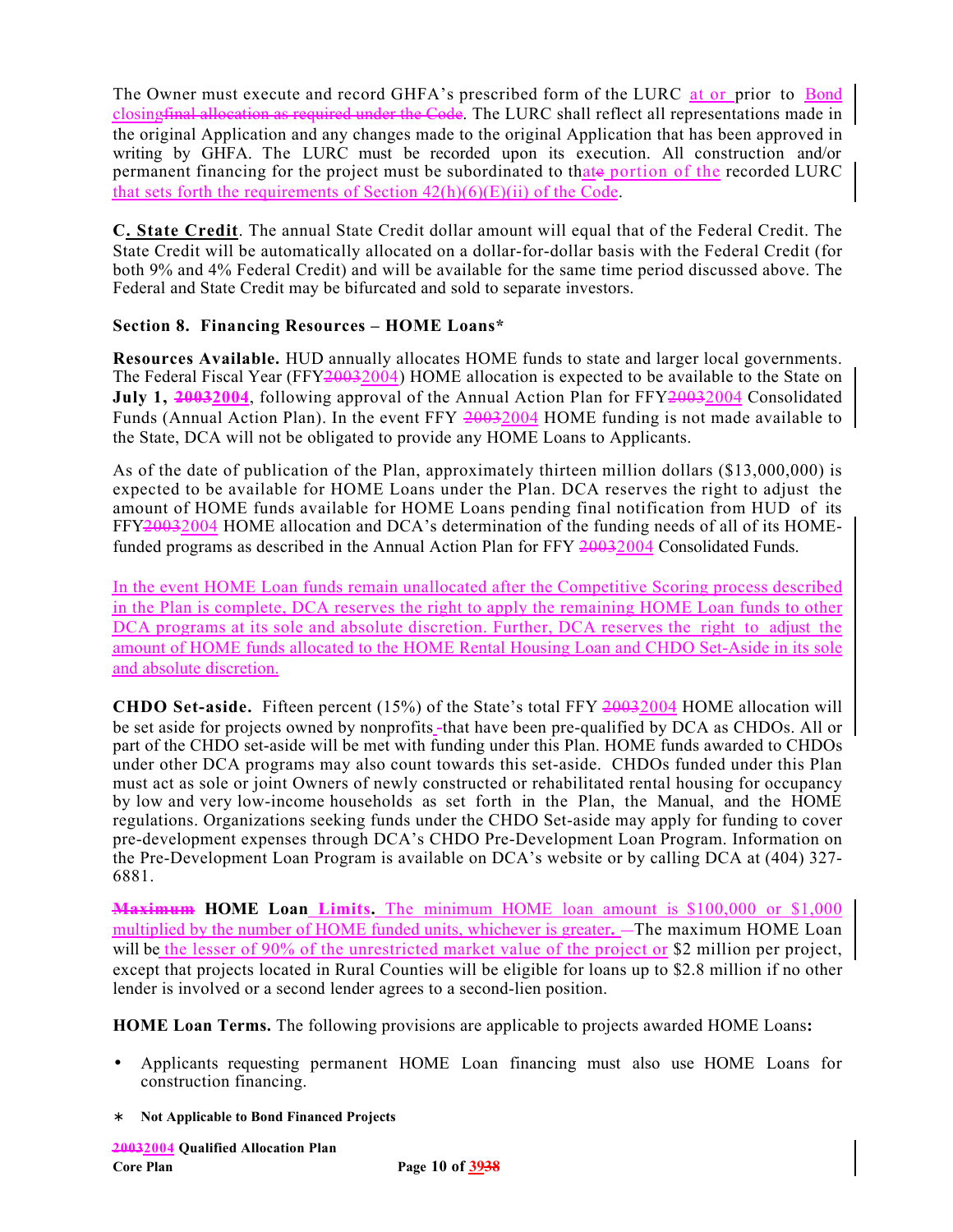- $\rightarrow$  HOME loans will be made in an amount sufficient to cover hard construction costs only. to exceed the lesser of 90% of unrestricted appraised market value or \$2 million in non-Ru Counties or \$2.8 million in Rural Counties.
- $\frac{1}{18}$  \$100,000 or \$1,000 multiplied by units, whichever is greater.
- No interest will be charged during the construction loan period.
- Construction loan terms will- be based upon the projected construction and lease-up schedule, as  $\vert$ determined from the Application and DCA's underwriting.
- The principal amount of the HOME cConstruction loans and HOME permanent loan for a project will be the same.

will convert to HOME permanent loans in the exact amount of HOME construction financing being retired.

- The interest rate on the permanent loan will be no less than 1%, but DCA reserves the right to adjust this rate at its sole and absolute discretion.
- Repayment schedules will vary depending upon projected economics of the development.
- In general, permanent HOME Loans will be fully amortizing, with a maturity and amortization period ranging from 15 to 30 years.
- DCA reserves the right, in its sole and absolute discretion, to adjust the term according to its own underwriting projections and all applicable policies and procedures.

• Non-amortizing Balloon Loans are available for projects in Rural counties and for all Special Needs Projects throughout the state applying under the Special Needs Housing Tenancy Characteristics in Section 3B of Appendix II, Scoring Criteria. In such cases the term will be set by DCA with monthly payment and interest payments determined by DCA's underwriting projections and a balloon payment due at maturity.

- Written agreements shall be entered into between GHFA and the borrower evidencing, securing, and setting forth all of the terms and conditions of the HOME Loan. The Project Owner will also be required to execute all other closing or loan documents DCA deems necessary or desirable to document the HOME Loan satisfactorily.
- HOME Construction Loan proceeds will be disbursed on a draw basis during the construction period. The HOME loan documents will describe the policies and procedures for obtaining a draw.
- HOME Loans must "convert" to permanent loans within twenty-four months of HOME loan closing and upon the satisfaction of certain conditions outlined in the loan documents.
- In the case of non-amortizing HOME Loans, the outstanding interest and a portion of the principal must be paid every year.
- Contractor construction cost certifications audited by an independent public accountant must be submitted with the request for final draw.

### **Section 9. Policies**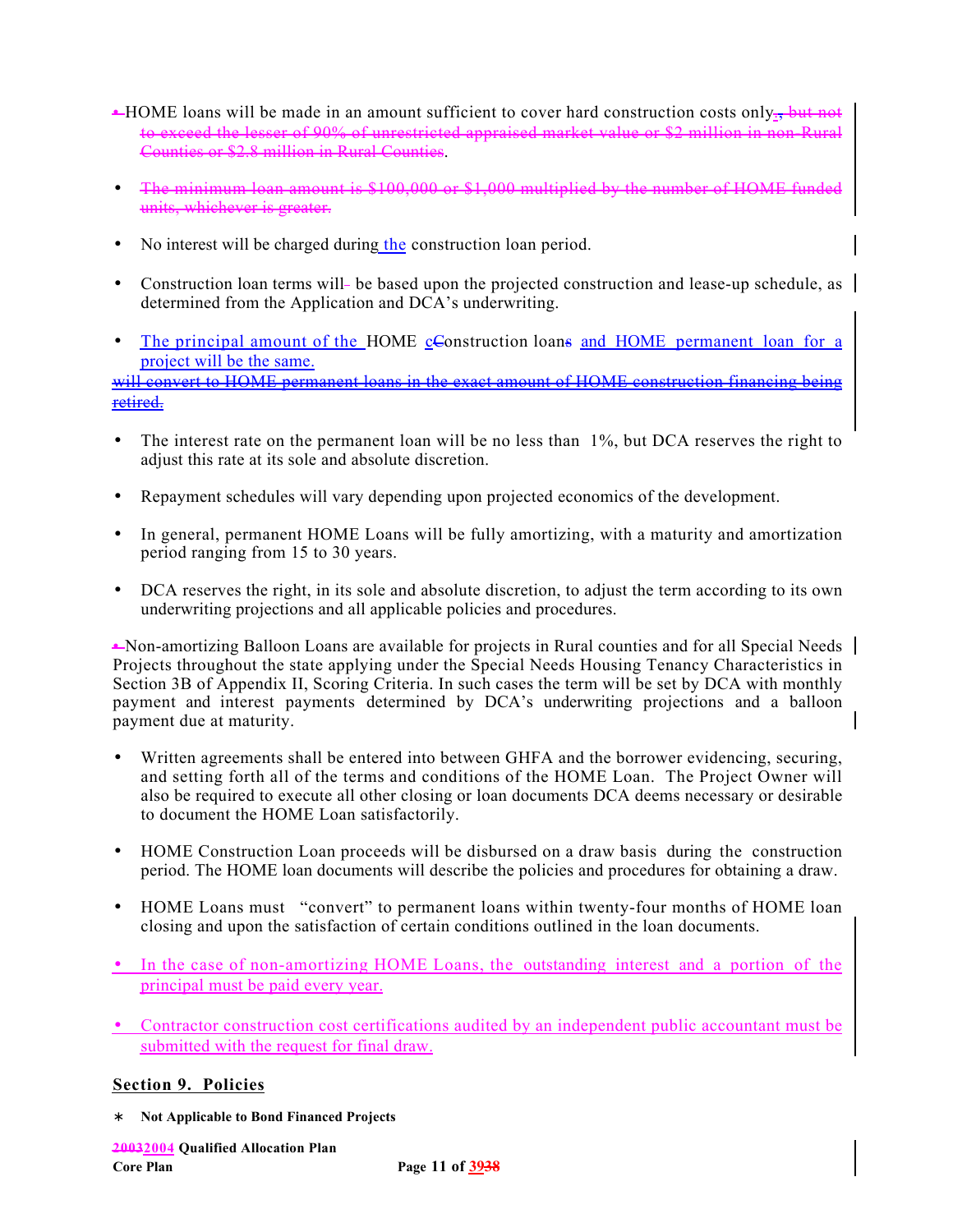Policies governing the administration of the Credits and HOME Loans are found throughout the Plan, the Manual, the Compliance Manual, and other documents published by IRS, HUD, and DCA. Included in this section of the Plan are policies to which DCA wishes to draw specific attention. In no way, however, should exclusion of a policy from this section be construed to limit its applicability to funding resources allocated under the Plan. DCA reserves the right to formulate new policies to address operational issues that may arise during the course of the funding cycle.

**General Requirements.** Generally, a project must:

- be supported by market demand as determined by DCA;
- meet  $\overline{D}CA$  feasibility and viability standards;
- meet DCA site and construction quality standards;
- demonstrate readiness to proceed to loan closing and commencement of construction (with funds available to cover project costs during construction) and lease-up;
- evidence of proper zoning and infrastructure;
- identify sources of funds to pay for any amenities or services proposed, and;
- consist of an Ownership, development, and management team without a history of significant noncompliance problems.

**Program Applicability is** *i***Indicated as "Credits" "HOME" or "Both"** (Sections that apply to HOME projects are not applicable to 4% or 9% tax credit project)

*Annual Operating Expenses.* Annual budgeted Operating Cost, excluding reserve contributions, must be no less than \$3,000 per unit for urban projects, \$2,600 for Rural County projects, and  $\frac{$2,0002,400}{2}$  for Rural County projects that include USDA loans as a funding source. (The lower amount for an USDA project is allowable due to USDA's more restrictive underwriting policies.) However, DCA reserves the right to determine the reasonableness of budgeted operating expenses for all projects. DCA will consider waivers for projects that can clearly demonstrate that annual operating costs can be reasonably maintained at a lesser amount. Approval of such waivers shall be at DCA's sole and absolute discretion. If a determination is desired prior to Application Submission, requestsRequests for waivers and fees shall be forwarded to DCA on or before **March 151, 20032004**, to the attention of the Director of the Office of Affordable Housing. For Bond Financed Projects, request for waivers and fees must be forwarded to DCA no later than 30 days prior to Application submission. **(Both)**

- *Assumptions for Building Basis*. For purposes of underwriting acquisition Credits, the building basis must be limited to the lesser of the sales price or the appraised value of the building(s). **(Credit)**
- *Assumptions for Land Purchase.*The cost assumed for acquisition of land and existing buildings will be limited to the lesser of the sales price or the appraised "as-is" value. **(HOME)**

The appraised value will be the basis for determining the appropriate sales price when an Identity of Interest exists between the buyer and seller. **(Both).**

For Applications where there is an Identity of Interest between appraisal no more than 6 months old and prepared by a MAI appraiser must be submitted with the Application as a basis for the determination of the appropriate sales price. The appraisal must provide separate valuations for the land and existing buildings. **(Both)**

• *Builder Cost Limitations.* Builder's overhead, general requirements, and builder's profit are limited to percentages of the total construction contract (net of builder's overhead, general requirements, and builder's profit) as follows: Builder's overhead – two percent (2%); General Requirements – Six Percent (6%); and Builder's profit – six percent (6%). For Applications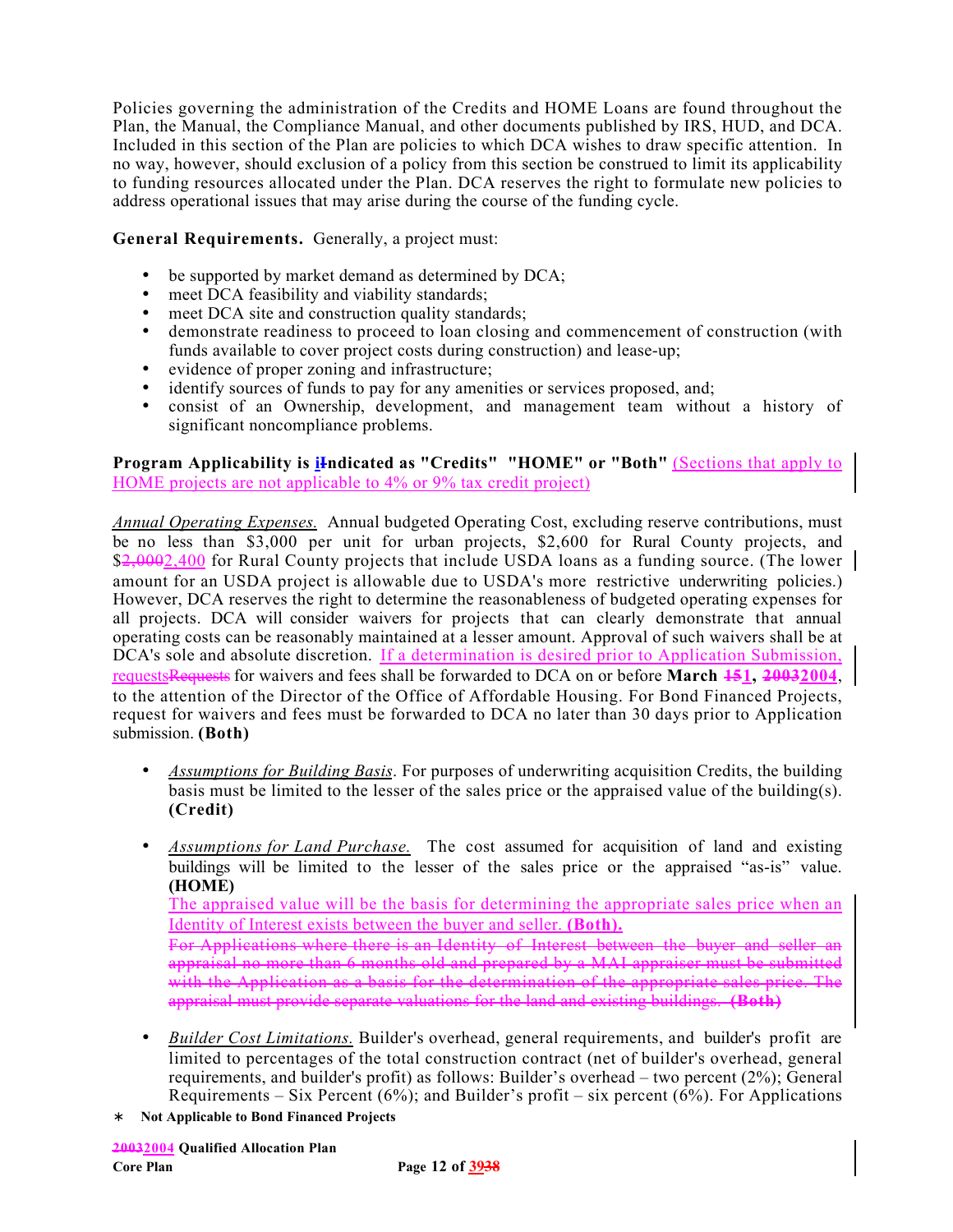where there is an Identity of Interest between the owner and contractor or the developer and the contractor, the cost of obtaining a letter of credit or a construction loan in lieu of the payment and performance bond must be included in the general requirements. **(Both)**

• *Construction Contingency.* The construction contingency amount must be at least 2% but no greater than 5% of the total construction hard costs for new construction projects. For rehabilitation projects, the construction contingency amount must be at least 5%, but no greater than 7% of the total construction hard cost. DCA reserves the right to adjust development budgets in this regard, for underwriting purposes, in its sole and absolute discretion. **(Both)**

To the extent feasible, DCA funds should be allocated to cover disbursements from the construction contingency. Regardless of how the contingency is funded, DCA must approve all change orders. Any unused balance in the construction contingency at the time of Conversion must be used to reduce the principal amount of the HOME Loan or the senior lender loan as appropriate, with the monthly principal and interest payments adjusted accordingly. **(HOME)**

- *Contract Bidding and Bid Bonds.* Owners are not required to solicit bids for construction contracts to be financed with DCA HOME Loans, and bid bonds are not required when bids are solicited, unless otherwise required by law. However, prior to closing a HOME Loan, DCA must approve both the general contractor and the contract documents. DCA will not close a Home loan unless the approved contract with the general contractor has been fully executed. **(HOME)**
- *Construction Hard Cost Financing.* HOME Loan funds can be used to finance only construction hard costs which include site development, unit/building construction, and contractors services which include, general requirements (inclusive of payment and performance bonds), builders overhead and builder's profit. Soft costs, acquisition costs and other project costs must be financed by other financing sources. (Not applicable to HOME CHDOHOME CHDO Predevelopment Loans.) **(HOME)**
- *Construction Loan Recourse.* All construction loans will be full recourse against the borrower and/or the principals of the Ownership entity until full and final completion of the project as determined by DCA. In its discretion, GHFA may require that one or more Principals of the Owner or Developer guarantee the completion of construction and payment of the HOME Loan until completion of construction. **(HOME)**
- *Consultant Portion of the Developer Fee.* The Consultant's Fees will be limited to no more than 20% of the Developer Fee. The Consultant's Fee cannot be claimed if the Consultant has an identity of interest with the Owner or Developer of the Project. **(Both)**
- *Conversion.*Projects receiving HOME Loans must be scheduled to convert within twenty four-months of the HOME construction loan closing. **(HOME)**
- *Debt Coverage Ratio.* The debt coverage ratio for all tangible debt after funding expenses and other required reserve funding must be between  $1.150$  and  $1.350$  for the first full year of operation. For purposes of determining the debt coverage ratio, the deferred Developer Fee will not be considered tangible debt. The debt coverage ratio cannot drop below 1.150 during the 15-year Compliance Period, HOME Loan term, or the Period of Affordability, whichever is longer. The Credits and/or HOME Loan amount may be reduced if DCA's underwriting indicates a debt coverage ratio greater than  $1.35\theta$  in the first full year of operation. **(Both)**
- *Developer Fee Limitation.* DCA restricts the maximum Developer Fee as follows: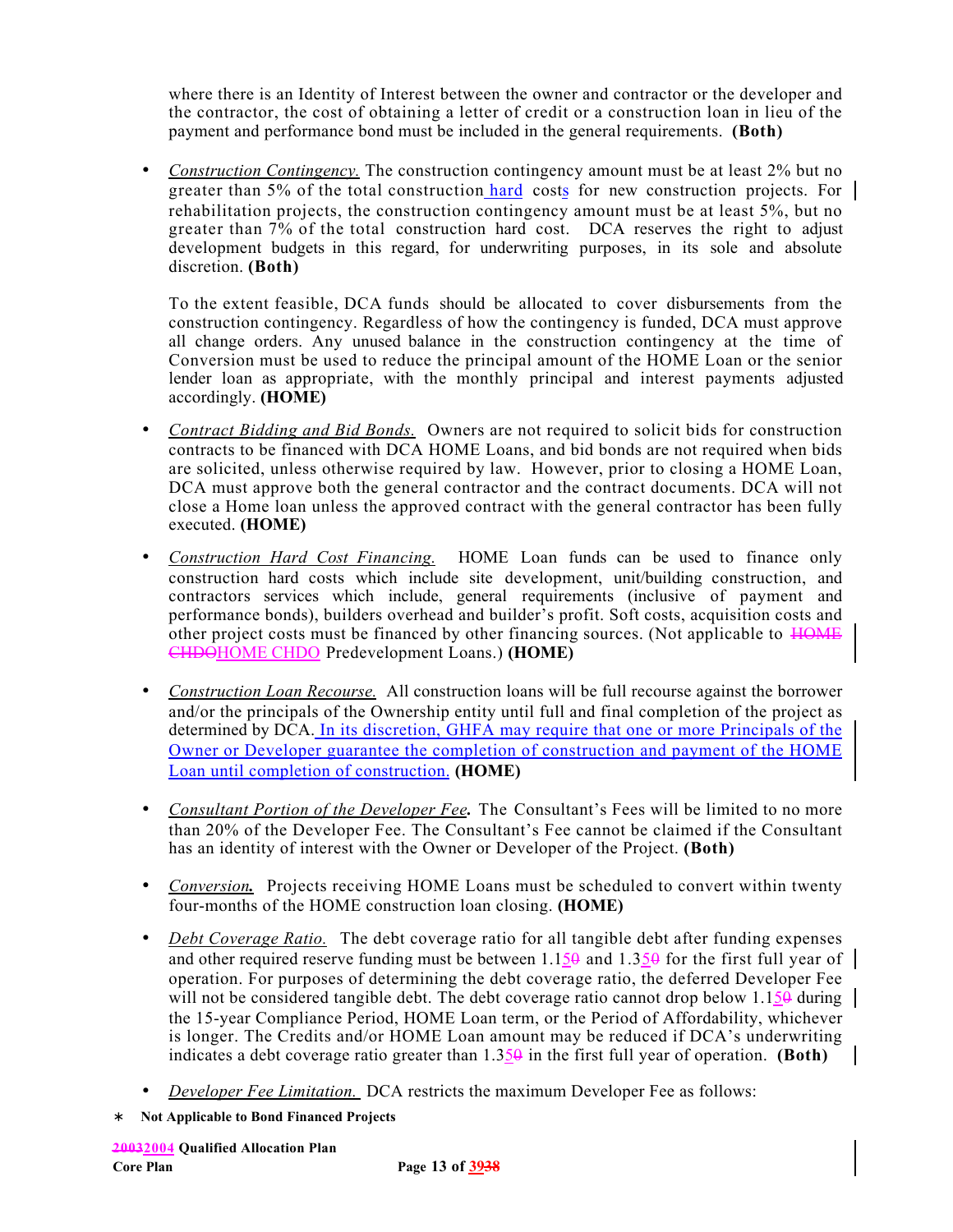For New Construction and Rehabilitation projects, the, the Developer fee will be limited to 15% of Total Development Costs less the budgeted Developer Fee and the cost of land. For  $a$  equisition projects that are eligible for acquisition - and rehabilitation credits projects, the Developer Fee on the rehabilitation portion will be limited to 15% of the Total Development Cost less the budgeted Developer Fee, the acquisition cost of the buildings, and the cost of land.; T<sub>T</sub>he Developer Fee on the a<sub>A</sub>cquisition portion will be limited to 15% of the building acquisition cost.

When an Identity of Interest exists between the Developer and the general contractor, the maximum Developer Fee is restricted to 15% of the Total Development Cost less the cost of the land, the budgeted Developer Fee, and the builders profit. If the Application budgets a Developer Fee of less than 15%, the percentage proposed will be substituted for 15% in determining the maximum Developer Fee.

Deferred developer's fee will be limited to no more than 50% of the total developer fee.

Consultant's Fees and any reserves held for less than the term of the loan are considered part of the Developer Fee. **(Both)**

• *Developer Overhead and Consultant Fees.*The amount of the Developer's overhead and Consultant's Fee (if applicable) that can be drawn before Conversion–during construction must not exceed the lesser of (1) 20% of the maximum allowable Developer Fee, or (2) 50% of the total Developer Fee requested. None of the Developer's profit will be disbursed until Conversionall DCA conversion conditions have been met and the HOME Loan for **construction has been converted to a permanent loan**. These disbursement conditions will be reflected in the HOME Loan documents and in an agreement with any other funding source(s) that will be funding these line items. **(HOME)**

• *Distribution Across Unit/Bedroom Sizes*

*1. Rent.* Projects with a multi-tiered rent structure must distribute the rents equally across unit sizes and buildings. These units need not be fixed but may float in the same way high HOME rent and low HOME rent units may float within a project. **(Both)**

*2. Accessibility*. To the maximum extent feasible, accessible units must be distributed through the project and site so as not to limit choice. **(Both)**

- *Final Draw.* The final payment of funds (not including any retainage) for a HOME construction loan shall be made at the time of substantial completion of construction, to be evidenced by submission of all items on the DCA form "Requirements for Final Draw", including but not limited to: final payment request on the AIA draw request form, copies of all final certificates of occupancy for all buildings, final lien waivers, construction Consultants' final inspection report, and approval for release of funds. **(HOME)**
- Fixed or Floating Unit Designation. For properties with both HOME assisted and non-HOME assisted units, the Applicant must select to treat the HOME assisted units as "fixed" or "floating" units at the time of loan commitment. When HOME assisted units are "fixed", the specific units that are HOME assisted (and, therefore, subject to HOME rent and occupancy requirements) are designated and will never change. When HOME assisted units are "floating", the units that are designated as HOME assisted may change over time as long as the total number of HOME assisted units in the project remains constant and the HOME assisted units remain comparable to the non assisted units over the affordability period in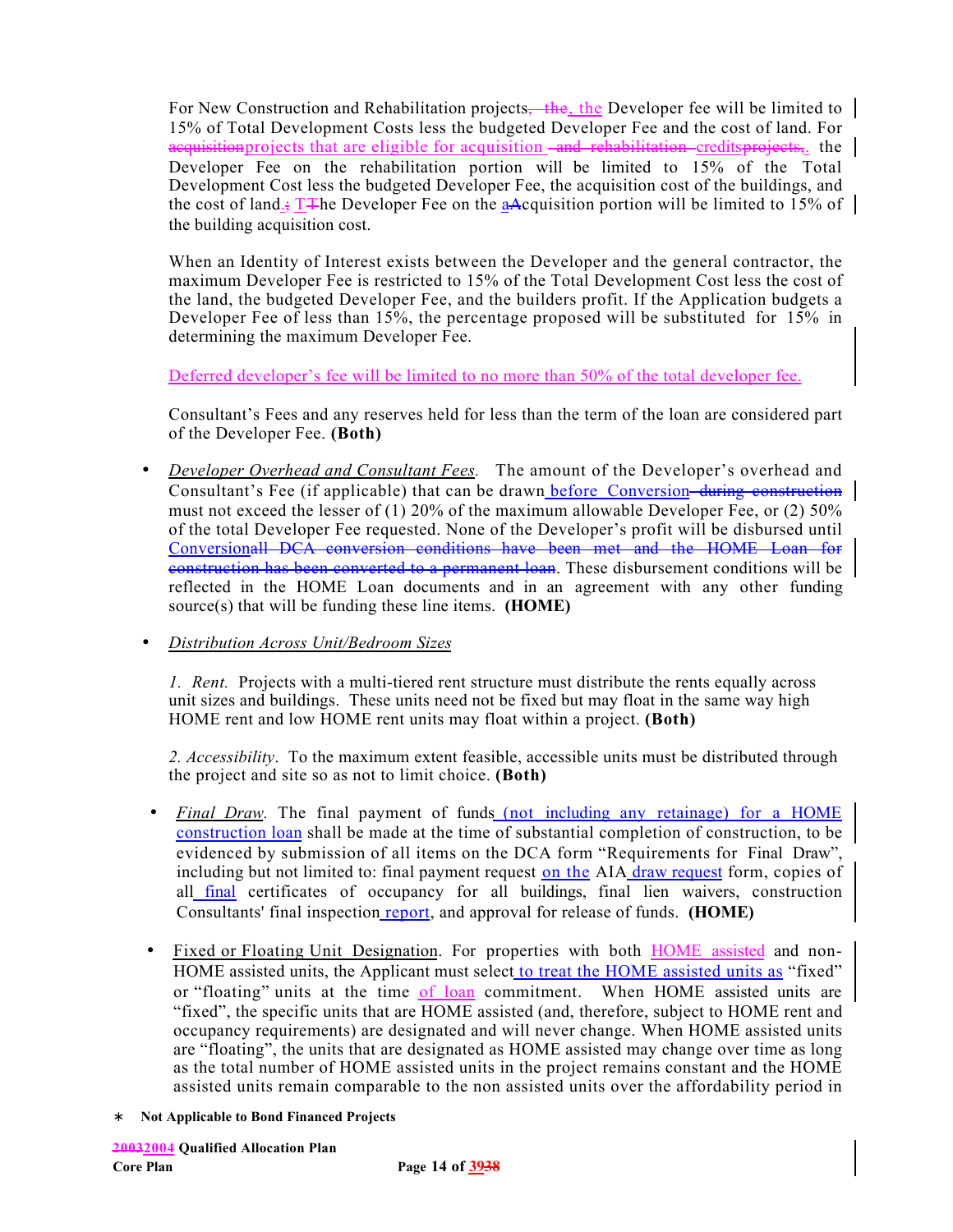terms of size, features and number of bedrooms. If the Applicant fails to make such an election at the time of loan commitment, it will be deemed that the Applicant has elected to treat the HOME assisted units as "floating". **(HOME)**

• *Employee Unit Designation.* For Applicants electing to house management, security, or maintenance personnel in a project unit, the employee unit can be either designated as part of the residential unit count or as part of the common space. If the employee unit is designated as part of the residential unit count, and is also designated as a low-income unit, it must be occupied by an income eligible household that may be the on-site management, security or maintenance personnel and rent can be charged or collected by the Owner for this unit. If the employee unit is designated as part of the common space, it need not be occupied by an income-eligible household, but must be occupied by a full time on-site manager, security or maintenance personnel. No rent can be charged or collected by the Owner for a unit designated as common space. **(Both)**

### • *Identity of Interest.*

1. Contractor- If there is an Identity of Interest between the Owner and the contractor or the Developer and the contractor, a third party front-end analysis of the construction costs will be commissioned by DCA during the DCA underwriting period. Additionally, industry standards for such Owner-provided construction services shall be used to determine reasonableness for the services. **(HOME)**

 $\mathsf{l}$ 

2. Project Participant- Identity of Interest between any Project Participant, other than the Syndicator, and the construction and/or permanent lenders is prohibited unless the financing terms and conditions are reasonable, customary, and consistent with industry standards. The determination of whether or not such terms and conditions are reasonable and customary are at DCA's sole and absolute discretion. **(Both)**

3. Other Provider - If there is an Identity of Interest between the Owner and any other provider of service, material, or supplies, three (3) bids must be submitted to DCA. Such Owner-supplied services, materials, or supplies must not exceed the amount ordinarily paid for the service, material, or supply. **(HOME)**

4. Land Purchase. For Applications where there is an Identity of Interest between the buyer and seller for any site(s) within the project, an appraisal no more than 6 months old and prepared by a certified appraiser must be submitted with the Application as a basis for the determination of the appropriate sales price. The appraisal must be prepared in accordance with the DCA Appraisal Guide and must provide separate valuations for the land and existing buildings. See Appendix II, Section 10(b) for further appraisal requirements. **(Both)**

• *Intercreditor Agreements*. When GHFA is not the only construction lender on a project, an intercreditor agreement shall be executed with the other lenders to ensure DCA's required involvement in all significant aspects of the administration of the construction loans.

At a minimum, the intercreditor agreement should contain at least the following essential elements:

1. A development cost budget approved by all lenders indicating the source(s) of funding for each line item;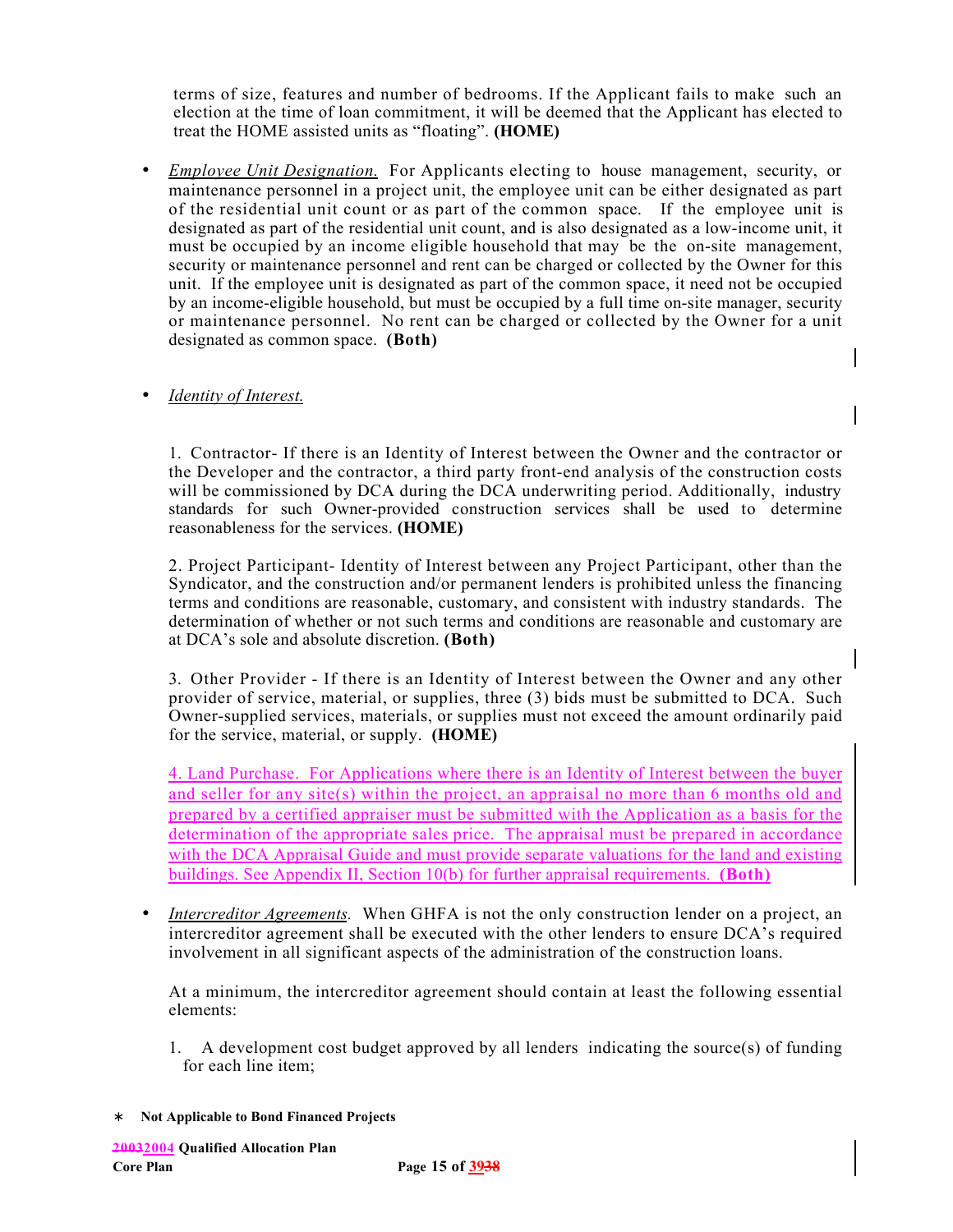- 2. A process and timetable for reviewing and approving change orders to the construction contract;
- 3. A process and timetable for reviewing and approving draw requests, including site inspection and documentation standards;
- 4. A process and timetable for amending the approved development cost budget**;**
- 5. Limitations on disbursements for Developer Fee (Owner's profit and risk) and Consultant fees; and,
- 6. Other matters, such as priority of each lender's interest in the collateral for the loans.

### **(HOME)**

 $\mathsf{l}$ 

- *Land Use Restrictions.* When there is more than one financing source imposing land use restrictions on a project, e.g., a HOME Loan and Credits, there may be restrictions from one program that are more restrictive than similar restrictions in the other program(s). In such instances, the most restrictive requirements will apply to the project. **(Both)**
- *Market Studies*. Applicants seeking 4% Credits, 9% Credits and/or HOME Loans must pay a fee that includes the cost of a market study to be commissioned by DCA. Applicants must pay this fee at the time of Application Submission. The resulting market study is the sole property of DCA. However, after the Letter of Determination is issued or the Competitive Scoring process is complete and awardsreservations have been announced, each Applicant will receive one copy of their respective project's market study. **(Both)\***

In accordance with federal law enacted in December 2000, Applicants Credits involving Bond Financed Projects must submit a market disinterested third-party analyst approved by DCA.

- *Non-Amortizing Loans-Excess Cash Flow.* For all permanent non-amortizing HOME Loans, in which the monthly installments of principal and interest are not sufficient to pay the HOME Loan in full over the loan term (a "non-amortizing HOME Loan") the borrower will deposit one-half of the cash flow from the project (after payment of secured debt service) into an interest bearing reserve account. The holder of the reserve account and the terms under which it will be held must be approved by DCA in its sole discretion. Funds held in the reserve account will be used only for principal reduction of the HOME Loan or Capital Improvements, but only if such use is approved by GHFA in advance. Funds in the reserve account (with the exception of those approved by GHFA for Capital Improvements) must remain in the reserve account until the HOME Loan is repaid. **(HOME)**
- *Non-Amortizing Loans-Future Market Value.* In the case of a non-amortizing HOME Loan, DCA will require a projection from the appraiser of the future market value of the property at the maturity of the HOME Loan. This value will be used by DCA to determine the likelihood of retirement of the outstanding balance by refinance or resale of the property. The future market value of the property must be greater than the projected outstanding DCA HOME Loan balance at maturity in order for the HOME Loan to be considered financially feasible. In the case of a non-amortizing HOME Loan, the outstanding interest and a portion of the principal must be paid every year. **(HOME)**
- *Operating Deficit Reserve.* All developments financed in whole or in part with HOME Loans must budget for and fund an operating deficit reserve in an amount of no less than six times the secured monthly debt service to lenders plus no less than six months projected operating expenses. The funding of the operating deficit reserve must be completed at or before Conversionprior to the permanent HOME Loan conversion. If drawn upon, no further distribution to Owners will be authorized until such time as the operating deficit reserve is restored to full funding.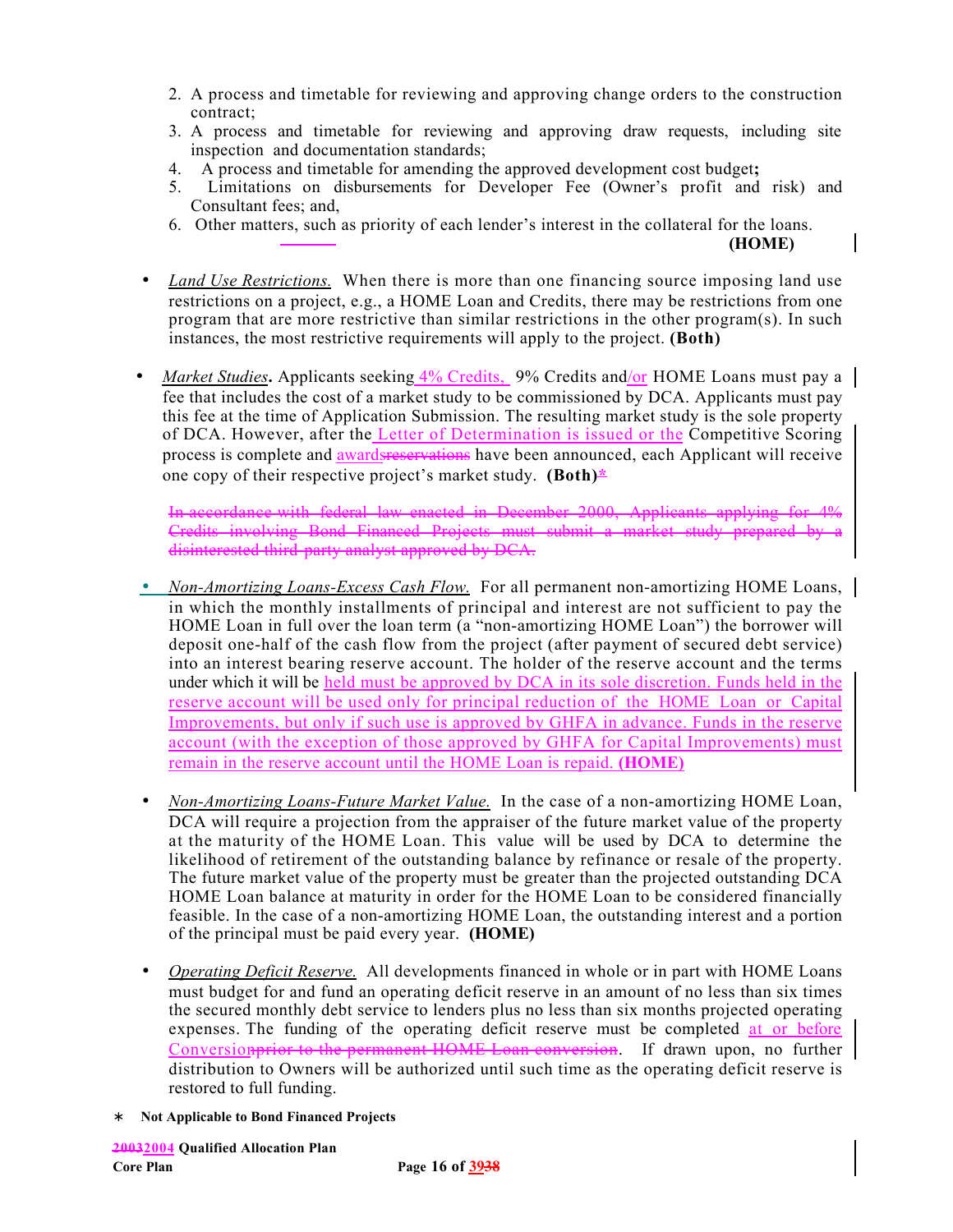The operating deficit reserve must be held by DCA or the senior lender and must remain in place for the term of the HOME Loan or the Period of Affordability, whichever is longer. With the exception of instances in which Fannie Mae is the sole senior lender, if DCA is a subordinate lender, but makes a HOME Loan in an amount greater than the senior lender, DCA must hold the reserves. All withdrawals from the operating deficit reserve must be requested in writing and approved in advance by DCA. Interest earned on the operating deficit reserve account shall be added to the account as an additional contribution and will not be credited against the required monthly cash contributions. **(HOME)**

- *Over-Income Tenant Restriction -* The Code provides that a tenant's income may increase during tenancy to exceed 140% of the allowable household income. DCA requires that the lease for tenants who exceed this limit for two (2) successive years may not be renewed for the third year. The penalty for failure to adhere to this DCA policy may be forfeiture of the right to participate in all DCA programs in one or more future years depending upon the severity and nature of the particular circumstances. **(Credit)**
- *Over-Income Tenant Restrictions*When DCA HOME Loans are used, additional over-income restrictions shall apply. Upon re-certification of a previously eligible tenant, if it is determined that the tenant's income exceeds 60% of AMI, the tenant's rent must be increased to the lesser of: 30% of the tenant's adjusted annual income, HUD's fair market rent limitations, or the maximum amount allowable by the Code, not to exceed limitations set by state or local laws (if any). Any exceptions to this requirement must be approved in writing by DCA. In the event a HOME funded project also has Credits, the Over Income Tenant Restrictions will defer to the tax credit rules stated above. ( **HOME)**
- *Owner-Contractor Agreements.* If the Owner is not also the general contractor, all developments financed in whole or in part with a HOME Loan for construction must use an AIA Standard Form Agreement between Owner and contractor, with Standard Form Terms and Conditions. The contract can be either stipulated sum or cost plus a fee with a maximum. (**HOME)**
- *Partnership Agreements.* The partnership agreement and any amendments must be fully executed prior to the HOME Loan closing. The Partnership Agreement and any amendments must reflect the terms of the HOME Loan transaction on all material points. If the Owner is a limited liability company, an operating agreement in a form satisfactory to DCA must be fully executed before the HOME loan closing. After the HOME loan closing, the partnership agreement or the operating agreement (as the case may be) may not be further amended without GHFA's prior approval. **(HOME)**
- *Payment and Performance Bonds.*A 100% payment and performance bond will be required for all developments funded with HOME Loans. The issuer of the bonds and the terms of the bonds must be satisfactory to DCA in its sole discretion. The cost of these bonds shall be included in the six- percent general requirements limit for the construction contract (see "Builders Cost Limitations" above). When an Identity of Interest exist and the contractor cannot obtain a payment and performance bond, a letter of credit or construction loan can be utilized in lieu of a payment and performance bond. The cost of the letter of credit or construction loan will be included in general requirements.

A waiver of the requirement for payment and performance bonds may be granted when there is an Identity of Interest between the Owner/Developer and the contractor, regardless of the contract amount, since such a relationship is usually not bondable.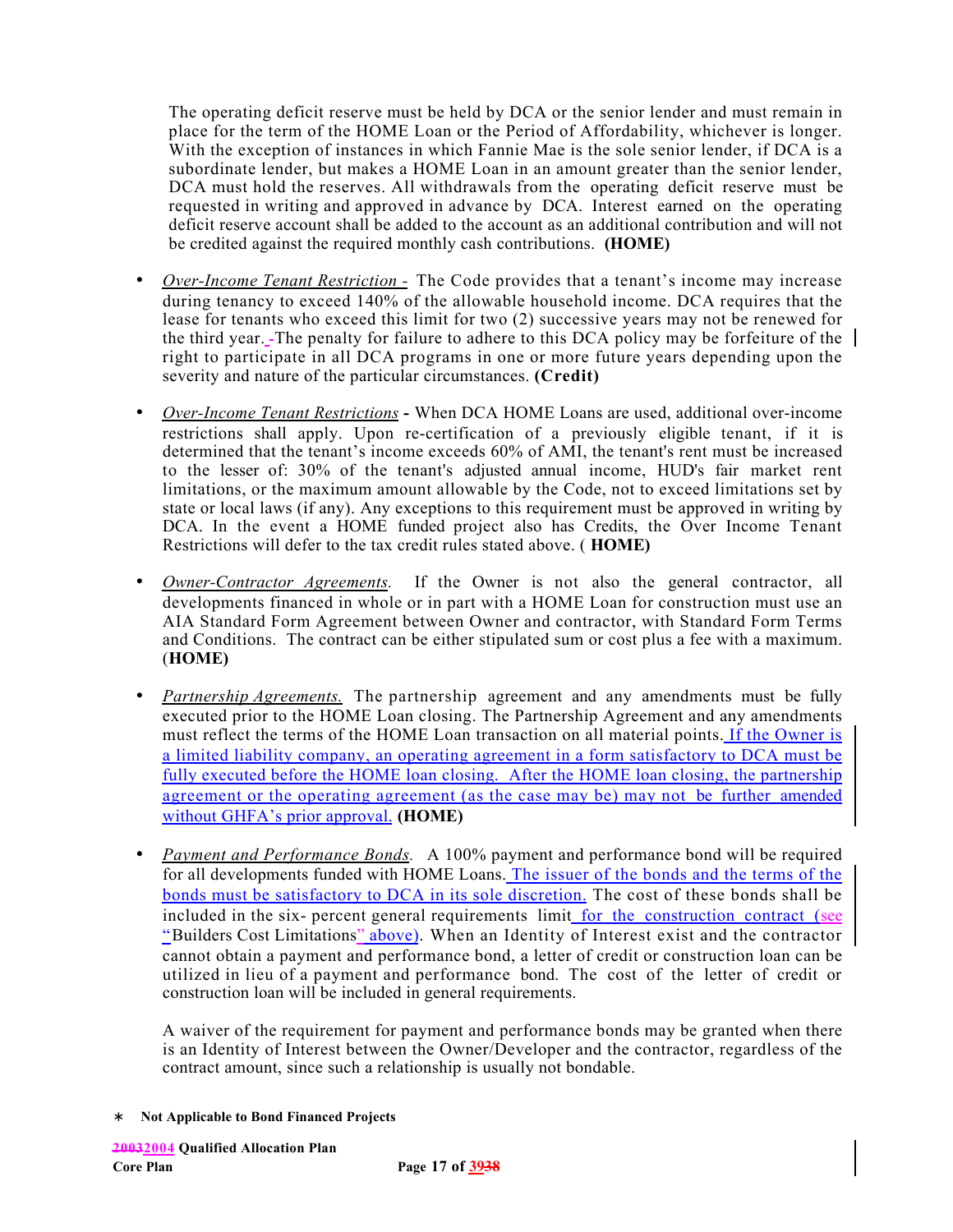A waiver will not be considered unless:

- 1. The Owner agrees to provide a construction completion guaranty and payment guarantee, secured by a letter of credit with a value of at least 50% of the total construction cost, including profit and overhead; or
- 2. The Owner agrees to secure a construction loan with private financing. GHFADCA will disburse funds during the construction period, in an amount not to exceed \$2.500 per construction draw. **(HOME)**
- *Public Housing Units*. HOME and/or Credits cannot be used for the construction or rehabilitation of public housing units except in mixed income projects that include public housing units and a portion of the Total Development Cost is from another clearly identified funding source. **(Both)**
- *Relocation and Displacement of Tenants.*For all HOME Loan and Credits projects, tenant household data forms must be submitted with the Application for every occupied unit in each building to be rehabilitated. The Applicant is responsible for the accuracy of the information on the data forms. Applications for HOME Loans that require relocation of existing tenants due to rehabilitation work will be accepted only with a relocation plan (including a sufficient budget) that in the opinion of DCA, meets the requirements of the Uniform Relocation Act and any other applicable laws.

Funding sources other than the  $DCA$  HOME Loan must be used to finance the relocation  $\parallel$ costs. For Credits projects, DCA will not allow permanent displacement of tenants, if avoidable. If the Applicant anticipates displacing tenants, the Applicant must include in the Application a detailed displacement plan, which sets forth the specifics of the displacement, including a projected budget, and an explanation of efforts planned by the Applicant to mitigate the impact of the displacement. Any displacement of tenants will be subject to DCA's prior written approval. **(Both)**

- *Rent-Up Reserves.* A rent-up reserve is required for projects receiving a DCA HOME Loan only if a lease-up cash flow analysis results in a cash flow deficit. For those developments, the required rent-up reserve would equal the amount of the projected lease-up deficit. A required rent-up reserve will only be used to cover operating cash flow deficits during the period prior to converting a construction loan to a permanent loan. Loan documents and intercreditor agreements must reflect this requirement and DCA's approval authority. **(HOME)**
- *Replacement Plan.*A Replacement Plan and schedule must be submitted to DCA with the design development documents no later than 90 days from award notification. The calculations and assumptions used in the Replacement Plan should take into account the fact that over the life of the project, capital items such as building roofs, parking lots, HVAC systems, major appliances, etc., will need to be replaced. At a minimum, the Replacement Plan must reflect reserve contributions and, depending on the projects characteristics, may require contribution amounts greater than the minimum Replacement Reserves requirements. **(Both)**
- *Replacement Reserve.* A Replacement Reserve, based on a Replacement Plan, is required for all projects awarded funding under the Plan and must be included in the operating budget. Contributions must be made to the reserve account, starting at or before the conversion date of the construction loan to permanent loan and must be funded for the term of the loan in accordance with the Replacement Plan. The following minimum contributions must be used:
	- 1. Rehabilitation \$25.00 per unit per month (\$300 per unit per year)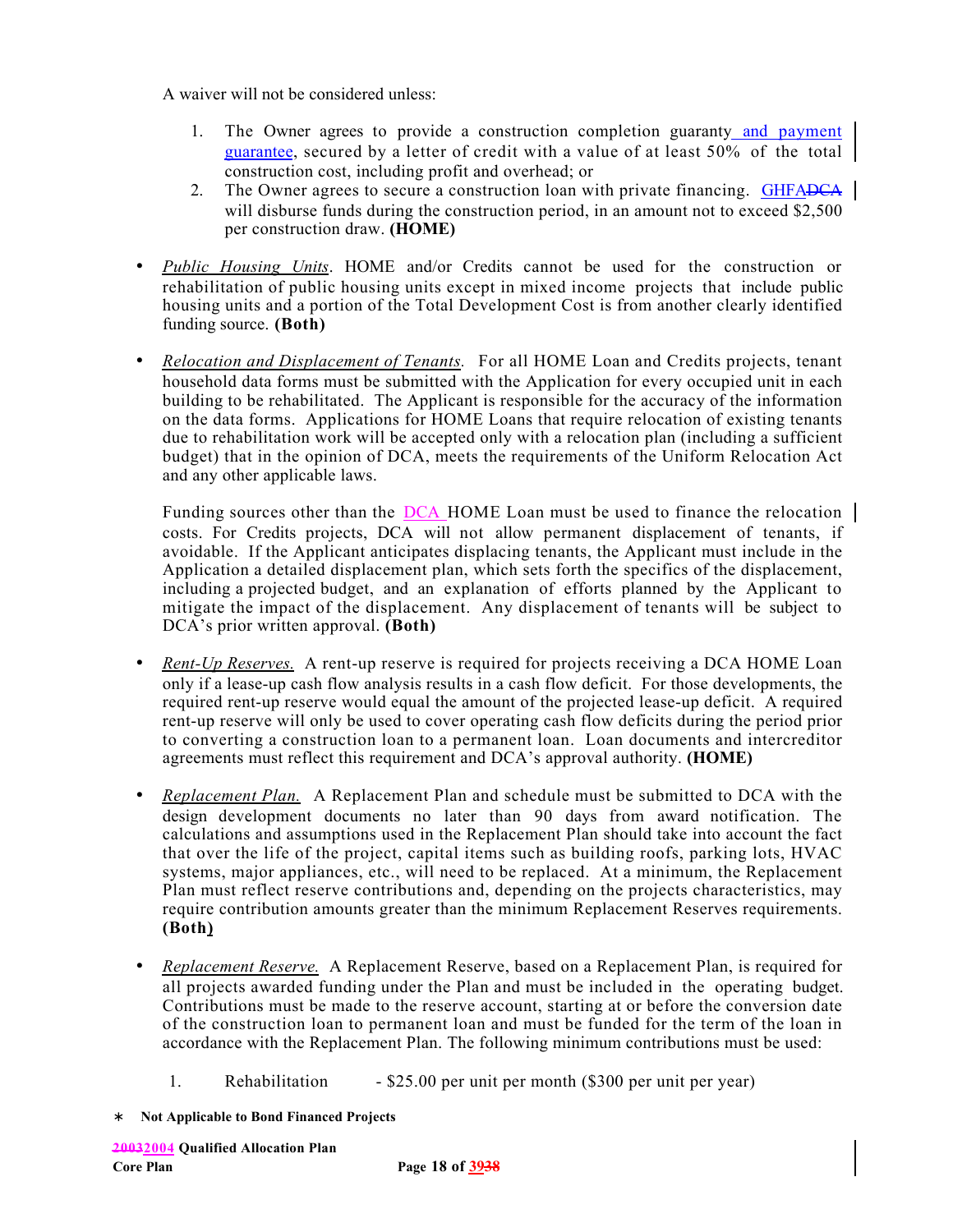- 2. New Construction \$16.70 per unit per month (\$200 per unit per year)
- 3. Single Family Units \$33.30 per unit per month (\$400 per unit per year)

Replacement Reserve funds may be used only for capital improvements and system replacements, and must not be used for general maintenance expenses. Replacement Reserves must escalate at a rate of 3% per year. If the Replacement Plan indicates that an amount greater than the minimum reserve outlined above is necessary, then this greater amount will be required and must be escalated at a rate of 3% per year. DCA will, at its discretion, adjust the Replacement Reserve to reflect reasonable and customary capital and replacement expenditures. **(Both)**

- Replacement Reserve Withdrawals. All withdrawals from the Replacement Reserve account must be approved by DCA in advance. The senior lender must maintain the Replacement Reserve account in a FDIC insured financial institution. Interest earned on the Replacement Reserve account shall be added to the account as an additional contribution and will not be credited against the required monthly cash contributions. **(HOME)**
- *Retainage.* The loan agreement between the Project Owner and GHFA will provide that GHFA may retain 10% of the amounts that it has approved for each draw request ("the retainage") until the project reaches 50% completion. Thereafter GHFA will retain 5% of the amount that it has approved for each draw request. The construction contract must provide and the contractor must acknowledge that GHFA has the right to withhold such retainage and that the retainage will not be disbursed until full and final completion of the construction. **(HOME)**
- *Revenue, Vacancy, and Expense Trends.* Revenue should be trended at 2% per year, operating expenses at 3% and vacancy and collection loss at  $7\%$ ,  $10\%$ , with the exception of those proposals that include rental assistance. Proposals that include rental assistance should a factor for the rental assistance units for the period in which the rental will be committed to the project. **(Both)**
- *Rural County Projects.* DCA recognizes that Rural County projects may involve greater financial risk than non-Rural County projects. While a sufficient economic base to support a proposed Rural County project may exist at the time of Application, the loss of a predominate industry or employer, or other extenuating circumstances out of the control of the Applicant could result in a major economic impact on the project. To mitigate this increased financial risk, DCA will consider loan modifications during the course of the HOME Loan for projects which have suffered a demonstrated major economic impact as a result of the loss of a predominate industry or employer or other extenuating circumstances. The loan modification may be structured to allow the Owners to maintain Ownership and control of the property and to continue providing affordable housing to the extent it is needed in the community. **(HOME)**
- *Section 8 Rental Assistance.* No Owner may deny a unit to applicants possessing a Section 8 Rental Assistance certificate or voucher unless that applicant fails to meet the minimum requirements for all lease holders. Federal statutes prohibit discrimination against Section 8 certificate and voucher holders. DCA will closely monitor whether the tenant application process is structured to avoid such discrimination or whether any actions are taken to discourage Section 8 Rental Assistance certificate or voucher holders from applying. Likewise, all lease provisions must be compatible and not in conflict with Section 8 leases. **(Both)**
- *Stored Materials.* DCA will not pay draw requests that include the cost of stored materials. Stored materials are considered to be materials that will not be incorporated into the construction within thirty days. **(HOME)**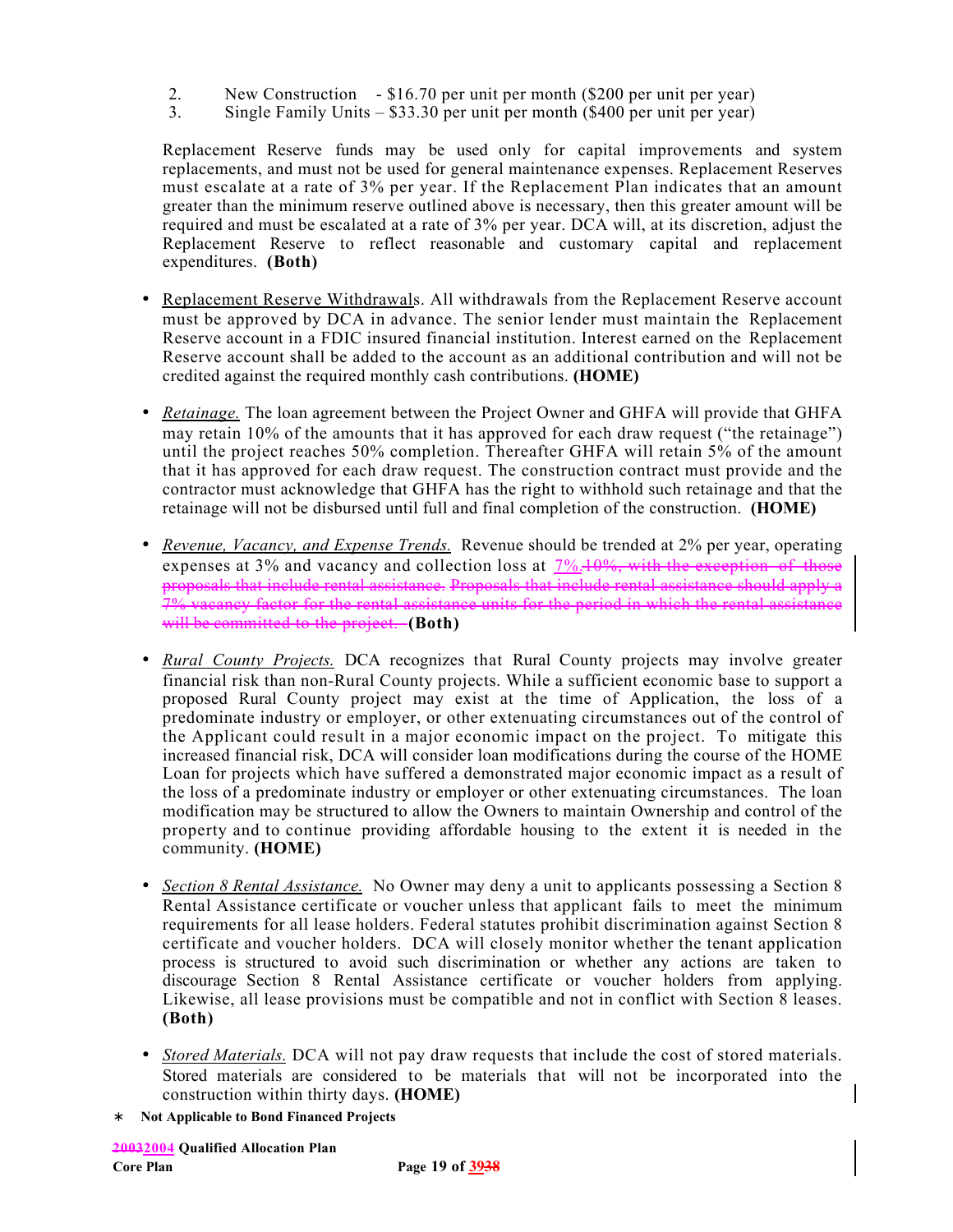- *Subsidy Layering Review.* DCA will perform subsidy layering analysis for HOME funded projects prior to the time of preliminary commitment for projects receiving tax credits from the state's low income housing tax credit allocation. In cases where the results of a DCA subsidy layering review indicated that there will be excess assistance, DCA will reduce the amount of the HOME loan to eliminate the excess. In addition, a subsidy layering review is also conducted during HOME loan underwriting prior to the closing of the HOME loan. (**HOME)**
- *Subordination*. The decision whether to subordinate DCA's regulatory agreement and/or lien position to a private lender's security deed will be made only after DCA considers the individual circumstances of each HOME Loan. Factors that will be considered include, but are not limited to, the senior loan amount, DCA's HOME Loan amount, debt coverage ratio, private lender's interest rates, loan maturity, type of loan, etc. In no instance will DCA subordinate to a public entity's loan. **(HOME)**
- *Soft Cost Contingency*. "Soft cost" or "total project" contingency, over and above the allowed construction contingency, will not be permitted as a budgeted line item. **(Both)**
- *Stabilization.* Projects will be considered stabilized when occupancy reaches 90% for three consecutive months, or actual revenue reaches 90% of budgeted revenues for three consecutive months. **(Both)**
- *Syndicator Asset Management Fee.* Syndicator asset management fees will be paid from the "after debt service" cash flow less the cash flow payments to DCA on the HOME permanent loans. **(HOME)**
- *Tax Credit Percentages*. For purposes of an application for 9% credits a credit percentage of 9% should be utilized, for 4% credits, a credit percentage of 4% should be utilized. **(Credit)**
- *Tri-Party Agreements.* A Tri-Party Agreement will be required for all DCA HOME Loan transactions involving another permanent lender that is not financing construction costs. The Tri-Party Agreement must clearly state, at a minimum, that the permanent lender has reviewed and approved the DCA HOME Loan documents, plans and specifications, development budget, tenant lease, environmental assessment, construction contract, title exceptions legal description, management agreement, partnership agreement, borrower's certificate of limited partnership, survey, appraisal, form of subordination agreement, and items necessary to satisfy the permanent commitment regarding completion of construction of the improvements of the collateral property. **(HOME)**
- **•** *Utility Allowance (UA).* Applicants should use the HUD approved UA provided by the agency administering established for the Section 8 Rental Assistance Program in the jurisdiction in which the project is located. For example, if a local housing authority administers Section 8 in the area, they would provide those UA, but if DCA administers Section 8 in the area, the DCA UA would be used. If a building receives USDA assistance, or any tenant in the building receives USDA assistance, the low-income units must use the applicable USDA UA. If HUD reviews rents and UA on a building, the low-income units must use the applicable HUD UA. In all other cases, the Owner is required to follow the applicable PHA UA or  $DCA \cup A - (Both)$
- *Work Scope* Owners of projects receiving HOME loan funding in the  $\frac{20032004}{20032004}$  round for the rehabilitation of an existing property must perform 100% of the rehabilitation work scope in accordance with the original physical needs assessment submitted with the Application. DCA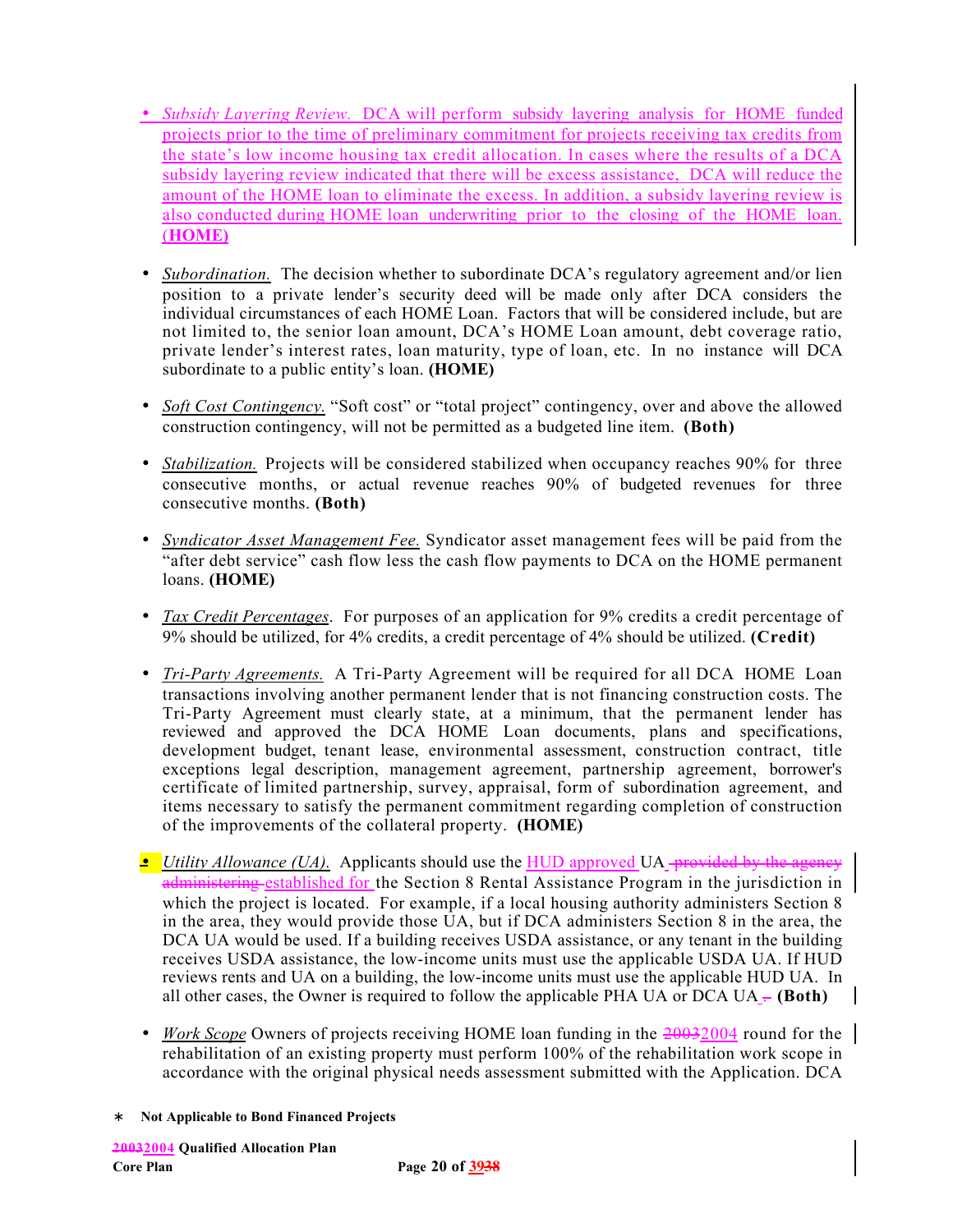may approve modifications to the proposed work scope upon written request within its sole and absolute discretion. **(HOME)**

### **Section 10. Eligibility**

**A. Applicants**. For profit or nonprofit Owners of proposed newly constructed or rehabilitated rental housing to be occupied by low and very low-income households as set forth in the Plan, the Manual, and if applicable the HOME regulations and/or Section 42 of the Code, may apply. Eligible activities are the construction to permanent financing for the costs of constructing or rehabilitating rental housing as defined in the Plan. Rental dwelling units financed through the HOME Loan program must be affordable by low-to-moderate-income households as defined in the Plan, the Manual, and the HOME regulations. Eligible buildings contain one or more units designed for longterm, continuous residential rental use.

Proposed Project Participants may be ineligible to receive funding under the Plan if the proposed Project Participant falls within any one of the following categories:

**1. Continuing Non-Compliance, Disqualification in DCA Programs**. Principals of projects awarded Credits or HOME Loans in previous award cycles must remain materially in compliance with all applicable requirements of the Credits and the HOME Loan programs to remain eligible to compete for future Credits or HOME Loans. Material non-compliance status exists when, in the judgment of DCA, an Applicant exhibits a continual pattern of non-compliance or when an Applicant demonstrates an inability or an unwillingness to resolve non-compliance matters in a timely manner.

 Additionally, Project Participants must start and complete outstanding DCA HOME Loan or Credits projects in a timely manner and meet all material obligations under applicable loan documents and/or carryover allocation to remain eligible to compete for future Credits or HOME Loans. Project Participants must remain qualified to participate in all DCA-administered programs to remain eligible to compete for future Credits or HOME Loans. DCA will have the sole and absolute discretion to determine those parties ineligible to receive funding under the Plan due to non-compliance, default or disqualification status.

**2. Federally Debarred & Suspended Entities.** Any person (individual, corporation, partnership, association), principal (officer, director, Owner, partner, key employee, or person who has critical influence), or agent for a Project Participant that is under debarment, proposed debarment, or suspension by a federal agency is ineligible to participate in the 20032004 Competitive Scoring process. Such Applications will be rejected. Each Applicant must also include in the Application a statement concerning all criminal convictions, indictments, and pending criminal investigations of all general partners, and provide dates and details of each circumstance, unless otherwise prohibited by court order, statute or regulation.

**3. Failure to Use Previously Awarded Credits...** An Applicant, including principals or officers of the Ownership entity, awarded or allocated Credits for a project that was not placed in service by the required deadline (for reasons other than acts of God, the exercise of the power of eminent domain by the governmental body, or for reasons approved by DCA) will be ineligible to apply for Credits in the competitive round following the projected placed in service date for the project that was awarded Credits or the year following the date on which the credits are returned, whichever is earlier. In addition, an Owner will be barred from reapplying for Credits for the specific project for which Credits went unused and buildings were not placed in service within the required time frame. In its sole and absolute discretion, DCA may allow an Applicant who returned Credits allocated, for reasons other than those listed above, in a previous year to apply for Credits on the condition that if the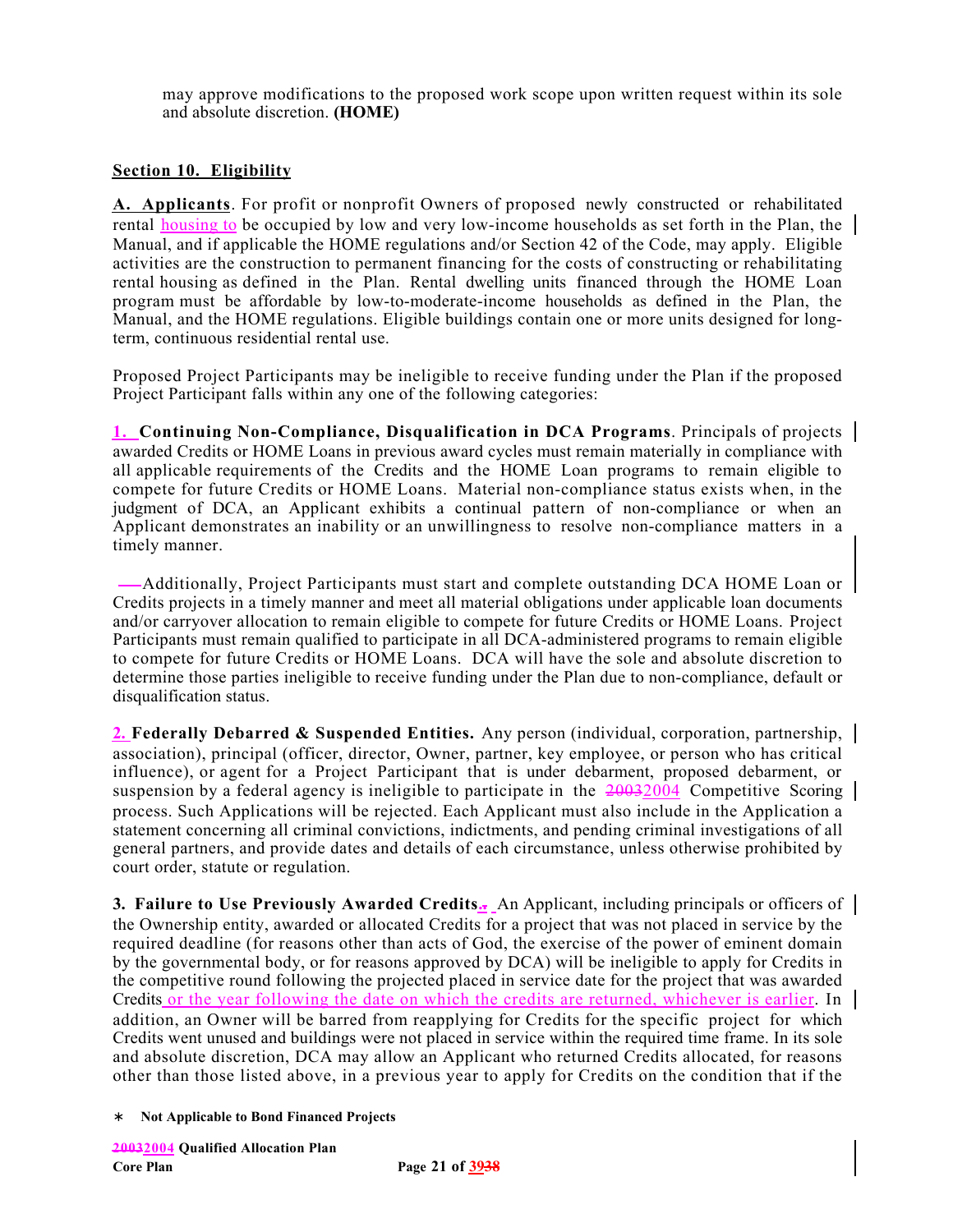Application is approved, the Owner will pay a credit allocation fee equal to 17% of the annual allocation amount.

DCA reserves the right to perform a full criminal, employment, and credit investigation of all Project Participants, excluding the Syndicator.

# **B. Projects.**

- 1. *Scattered Sites.* DCA will accept Applications for sScattered-site projects will be eligible to apply if they satisfy the following that meet the following criteria:
	- a. The project has Consist of no more than six  $(6)$  non-contiguous parcels within a \_ mile radius and consisting of a minimum of four residential units per parcel; or
	- b. The project has Consist of no more than three (3) non-contiguous multifamily properties all of which are within a 50-mile radius of each other and haveconsisting of a collective total of no more than 150 units.
	- c. Development of all sites or non-contiguous parcels, as defined in a and b above, must fall exclusively within one of the tenancy characteristics as defined in Appendix II, scoring criteria

A, B, C and D.

d. All of the residential units are rent restricted as set forth in Section 42 of the Code

All Applications proposing scattered sites must meet the following requirements:

- All buildings in the project must be under the ownership of one entity;
- All units in the scattered site Application must be managed by one management entity;
- All buildings in the project must be developed under one plan of financing and considered as a single project by all funding sources;

• All of the residential units must be rent restricted

 $\overline{\text{o}}$  receive the 130% increase in basis allowed under must be located within a Qualified Census Tract or Difficult Developm

- The scattered sites must be appraised as a single proposed development, if applicable; and,
- Each site within the proposed project must meet all applicable threshold and scoring criteria.
- 2. *Detached Single-Family Rental Housing.* Detached single family housing proposals will be eligible for funding if they satisfy the following requirements:
	- The Application must include in its development budget the costs associated with the continuous upkeep of each rental house, including ground maintenance, at the project Owners' expense. These costs must be supported by a detailed maintenance plan.
	- The Application must have a detailed Replacement Reserve analysis and plan.
	- The house designs must reflect architectural diversity through the use of different elevations and styles.
	- Landscaping must be appropriate for detached, single family housing.
	- For detached single family housing projects that are using HOME and Tax Credits as a funding source, all of the units must be income and rent-rent restricted in accordance with the Code and DCA requirements.

# **Section 11. Submission Requirements and Award Limitations**

# **A. Pre-Application Submissions**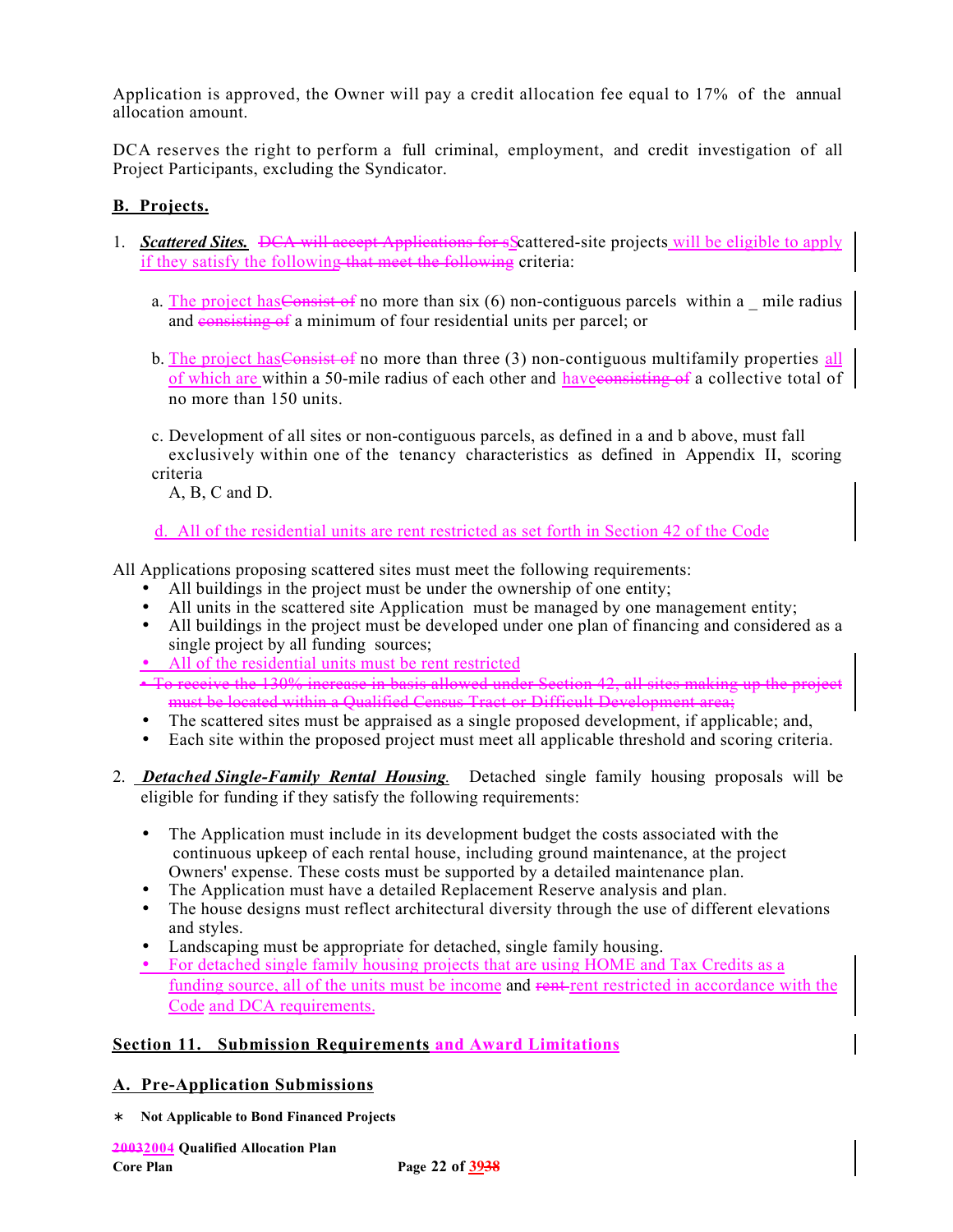Request for experience determinations and compliance scores may be submitted prior to Application in the sole and absolute discretion of the Applicant. DCA will accept such requests on or before February 24, 20032004. For experience determinations, the Experience Submittal Form for each Owner, Developer, and management company that such request is being made for, should be completed in accordance with the Experience Submittal Form Instructions. Compliance score determinations will be issued for individuals as well as for project teams. For compliance score determinations for individuals, the Compliance Summary Form must be submitted on or before February  $2+$ ,  $20032004$  for the individual. For -project team scores, the compliance Summary Form must be submitted for each member of the project team on or before February  $2\frac{1}{2}$ ,  $\frac{20032004}{20032004}$ . Details of the proposed project, other than the size or the applicable range of the total number of units and type of project, are not required as part of these submissions.

Submissions under this category will only be evaluated if the submissions are complete and accurately prepared in accordance with the Experience Submittal Form instructions and the Compliance Summary Form instructions. Determinations made pursuant to this section will be provided to Applicants on or before March 1, 20032004.

# **B. Application Submissions**

**1.** DCA will conduct one Competitive Application cycle for 9% Credit and HOME Loan funding resources during 20032004. Applications must be delivered by the deadline to:

> Georgia Department of Community Affairs Housing Finance Division/Office of Affordable Housing 60 Executive Park South, N.E. Atlanta, Georgia 30329-2231

The complete Application is due at DCA by 5:00 p.m. on May 4.45, 20032004. After this precise time, irrespective of any extenuating circumstances, no Applications or portions thereof will be accepted.

**2**. 4% Tax Credit Applications for Bond Financed Projects can be submitted throughout the year subsequent to Bond Allocation, but no later than sixty (60) days prior to bond closing date, and are subject to applicable criteria set out in the Core Plan, Threshold Criteria, Core Application Instructions, Core Application and Application Manual. All waiver requests must be submitted no later than 30 days prior to the 4% Tax Credit application submittal.

**3**. A complete Application package must include one original binder and two copies, a scoring binder, an electronic original copy of the Application on a CD-Rom or CD-RW floppy disk and all applicable Application fees as outlined in Section 14 hereof. (The scoring binder and self-score is not required for Bond Financed Applications). In the event any copy or electronic disk does not conform to the original print out of the Application, the original print out of the Application shall be deemed the correct Application.

Applicants must submit complete Applications according to the directions and format prescribed in the 20032004 Core Application Instructions and the 20032004 Application Manual.No additional documentation will be accepted after the Application Submission deadline described in this Section unless specifically requested by DCA. The use of a third party or common carrier to deliver the Application does not relieve the Applicant of its responsibility for meeting the Application Submission deadline. Consequently, there will be no exceptions to this deadline. In addition, no assemblage, packaging, or other form of Application preparation will be permitted at any time on DCA premises.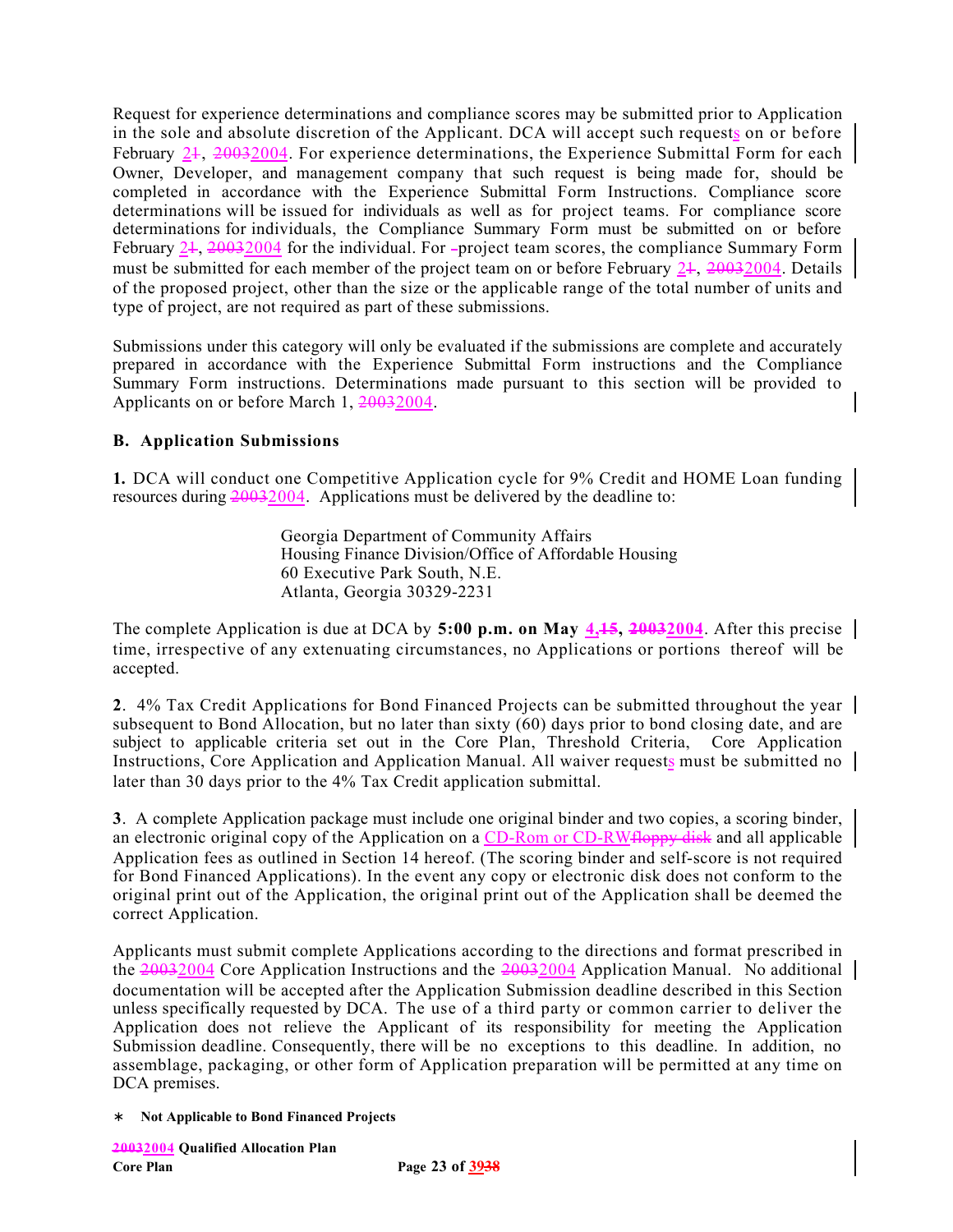Applicants for 9% Credits and/or HOME funding will be required to self-score their Applications and fully explain their rationale in support of the scoring decision for each criterion. Applicants' selfscores must be done in strict accordance with the provisions of the Plan and the Application Manual. Any Application that does not include a completed self-scoring binder, prepared in accordance with the provisions of the Plan and the Application Manual, will be deemed incomplete.

**4. Maximum Number of Applications. \*** DCA will assign sequential project numbers to all Applications in the order they are received, and prior to any form of Application review. Applicants will be permitted to submit a maximum of six Applications for funding resources under the Plan. This limitation applies to Ownership interests of all proposed Project Participants except for syndicators. Ownership interests of all Project Participants in the proposed Applications will be reviewed. If it is determined that a Project Participant has proposed Ownership interest in more than six Applications DCA will only evaluate the first six project Applications submitted to DCA. Any other Applications, which include the same Project Participant, will be considered ineligible and will not be evaluated.

# **B. Award Limitations**

**1. Maximum Ownership Interests**. Applicants will be limited to Ownership interest in projects in which a maximum of three projects, of which the combined total Federal Credit from the 20032004 competitive funding round cannot exceed \$1,750,000 and/or total HOME funding cannot exceed thirty five percent (35%) of the total HOME Loan resources available. This limitation applies to Ownership interests of all proposed Project Participants, except syndicators. Once an applicant has been awarded projects that meet the above limits, all of that Applicant's lower scoring projects will be deemed ineligible. **Any Application proposing Ownership interest by a Project Participant having proposed Ownership interests in three other projects that score higher will be deemed ineligible for funding. Also, Applications proposing Ownership interest by a Project Participant having proposed Ownership interests in other projects scoring higher will be deemed ineligible if the additional Credit, combined with the other projects scoring higher, exceeds the \$1,750,000 limitation. Applications proposing Ownership interest by a Project Participant having proposed Ownership interests in other projects scoring higher will be deemed ineligible if the additional HOME Loan funding, combined with the other projects scoring higher, exceeds 35% of the annual HOME Loan resources.**

The exceptions to the above is that an Owner who has reached the above limits may (1) partner or consult with an inexperienced entity for purposes of the inexperienced entity meeting DCA experience requirements pursuant to Appendix I, Section 18, paragraph D or (2) serve as a Developer in a project in which he has no Ownership interest. However, such Owners are limited to two additional projects under this exception.

2. An experienced entity that has not met its maximum Ownership may also (1) partner or consult with an inexperienced entity for purposes of the inexperienced entity meeting DCA experience requirements pursuant to Appendix I, Section 18, paragraph D or (2) serve as a Developer in a project in which he has no Ownership interest. However, such entities are limited to two projects pursuant to this section.

**The exceptions to the three-project limit include; 1) an Application in which an experienced for profit or nonprofit Developer partners with an inexperienced nonprofit that is applying under the Plan's Credit nonprofit set-aside or the HOME Loan Program**

**Not Applicable to Bond Financed Projects**

**20032004 Qualified Allocation Plan Core Plan Page 24 of 3938**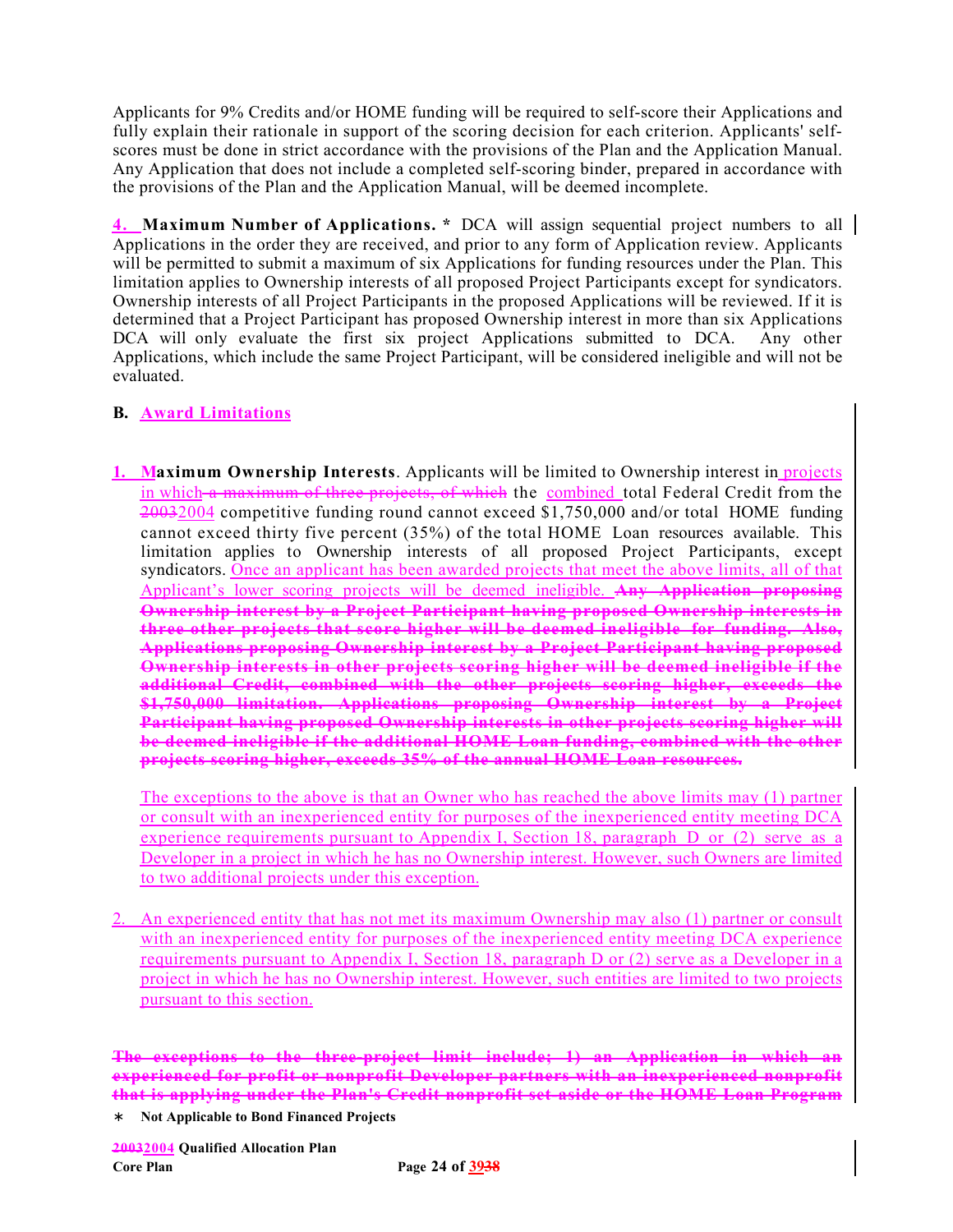**CHDO** set-aside; or 2) an Application in which an experienced for profit **Developer partners with an inexperienced for profit Developer. However, experienced for profit Developers or nonprofit Developers are limited to two projects for which they can partner with an inexperienced nonprofit or for profit Developer. Inexperienced nonprofit Developers and inexperienced for profit Developers are limited to one project.**

**3.** Other Limitations. Inexperienced Owners and Developers that meet experience through partnering or consultant contracts with an experienced Owner and/or Developer are limited to one project. If the experienced partner or consultant proposed in the Application reaches the maximum project cap as outlined herein and is therefore ineligible to participate in further projects, the inexperienced Owner or Developer may replace such experienced partner or consultant with another experienced partner or consultant if the project is selected. The replacement partner or consultant must be approved by DCA.

# **Section 12. Post Award Deadlines**

**Formal Firm Commitments. \*** Formal firm commitments for equity and non-DCA debt must be submitted to DCA within 75 days of issuance of the carryover allocation.

 **Design Development Documents**. \* Design Development Documents as fully outlined in the Architectural Submittal Instructions in the Manual must be submitted to DCA for review and approval no later than 90 days from award notification.

**Tax Credit only Projects/Commencement of Construction/Rehabilitation**.\* Owners of projects receiving 9% Tax Credits for new construction or rehabilitation in the 20032004 round must commence construction or rehabilitation no later than September**June 30, 20052004**. Failure to commence construction as scheduled may cause an automatic recapture of the Credits. DCA will closely monitor construction start dates.

**Tax Credit and Home Projects/Commencement of Construction/Rehabilitation**.\* Projects receiving HOME Loans must not begin construction prior to the HOME Loan closing. However, all projects receiving a HOME loan award in  $20032004$  must have satisfied all conditions necessary to commence construction within one year of the date of the initial HOME commitment. Exceptions may be granted by DCA at its sole and absolute discretion in accordance with HUD regulations, but must be requested prior to the start of construction. DCA will closely monitor construction start dates. Failure to comply with this policy may result in cancellation of the HOME Loan Commitment or other penalties.

**HOME Loan Closing.\*** All projects receiving a HOME Loan award in 20032004 must have closed their HOME Loans on or before September 1, 20052004. Applicants unable to close within that time period may have their commitment for HOME funds withdrawn.

**Completion of Work Scope.** Owners of projects receiving Credits in the 20032004 round for the rehabilitation of an existing property must perform 100% of the work scope in accordance with the original physical needs assessment submitted with the Application no later than **December 31, 200620052006**. Owners of properties receiving Credits for new construction in the 20032004 round, must perform 100% of the work scope as set forth in the DCA approved construction drawings and specifications no later than **December 31, 200620052006**. DCA will inspect projects requesting IRS | Form(s) 8609 to ensure that all work has been completed prior to issuing Form(s) 8609. If a lesser percentage is completed, DCA reserves the right to recapture all Credits allocated. At its sole and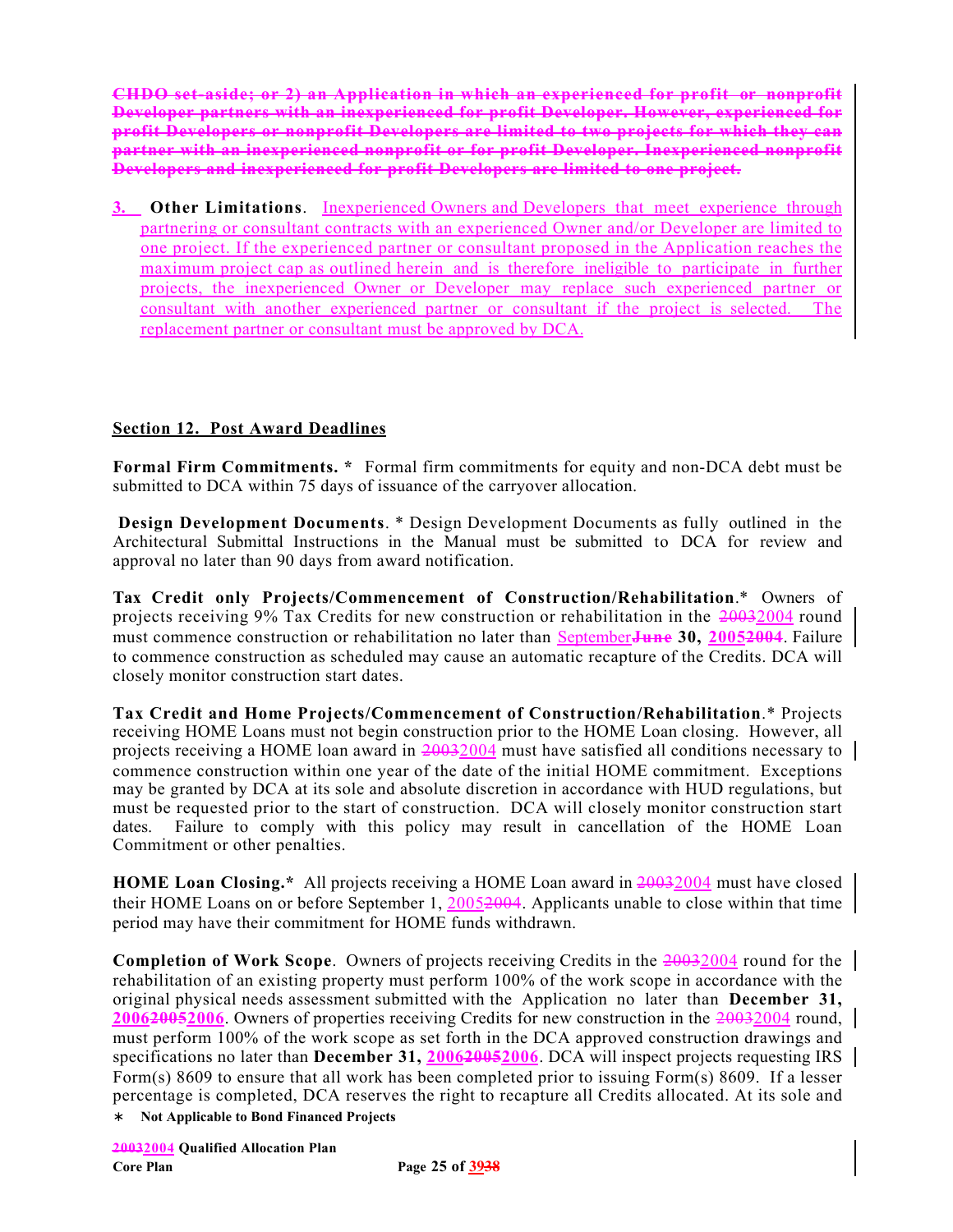absolute discretion, DCA may approve modifications to the proposed work scope upon written request.

**Placement-In-Service.** Owners of projects receiving Credits in the 20032004 round must place all buildings in the project in service by **December 31, 20052006.**

**Compliance Monitoring Fee Payment Date.** All compliance monitoring fees must be paid within 18 months of issuance of the carryover allocation document, but no later than the placed in service date or December 31, 20062005, whichever is earliest. Failure to do so may adversely affect the Applicant's ability to compete in future funding rounds. In no case will the final Federal Credit allocation (IRS Form 8609) be issued before these fees are paid.

**Final Allocation Deadline.** Owners of projects receiving Credits in the 20032004 round must apply for Final Allocation and request for issuance of IRS form(s) 8609 by **February 15, 20072006**. IRS form(s) 8609 for a project will be issued only once for the entire project as proposed in the Application. Form(s) 8609 will not be issued as buildings are placed in service.

# **Section 13. Project Reconfiguration/Application Modification**

Generally, Applicants will not be allowed to make any changes to the Application after Application Submission to DCA. If Applicants believe extenuating circumstances warrant a change, and the change would not significantly alter the project's original concept, a written request for such a change will be considered by DCA. However, changes cannot be made without DCA's written approval, and such approval will be at DCA's sole and absolute discretion. This provision applies to any changes proposed after Application Submission, and if an award is made, throughout the project's Compliance Period or Period of Affordability, whichever is longer. Applicants' written requests must clearly establish the importance of the change, and why it is necessary to ensure the project's long-term financial feasibility and economic viability.

DCA will determine, in its sole and absolute discretion, whether or not a requested change will be authorized. The prohibition against changing any part of the Application without the prior written approval of DCA includes direct or indirect transfers of the general partner's or Developer's interest. Failure to abide by this provision will adversely affect the Applicant's eligibility to receive future DCA funding.

DCA may allow Applicants to correct deficiencies in the Application if DCA does not approve a sufficient number of Applications to use all the Credits authority available in an Application cycle *and* it receives Applications that are acceptable except for minor deficiencies that the Applicant can address within a reasonable period of time (generally not to exceed 10 business days).

### **Section 14. Fees**

The fees indicated in this Section will be charged based on the legal status of the Applicants. All fees must be paid by certified funds or money order made payable to the Georgia Department of Community Affairs.

• **Compliance Monitoring Fees for Multiple Programs.** When DCA is required to monitor projects for compliance with tenant income and/or rent limitations of more than one program e.g., Credits and FDIC, the applicable monitoring fees for each program will be charged. Credits compliance fees must be paid no later than when the project is placed in service. Failure to do so may adversely affect the Applicant's ability to compete in future funding rounds.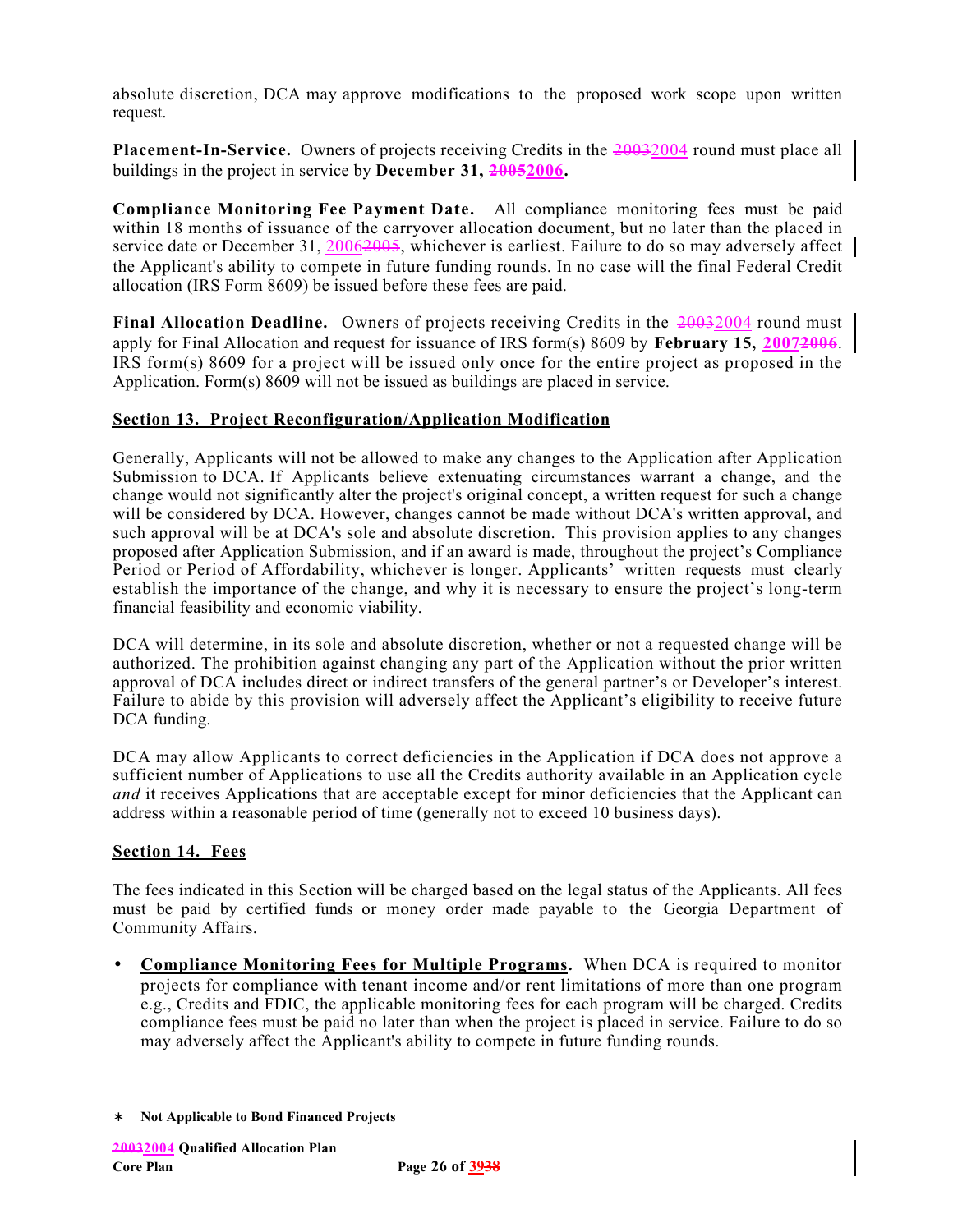• **Late Fees.** Any late fees imposed by DCA will not be considered as a project cost for underwriting purposes.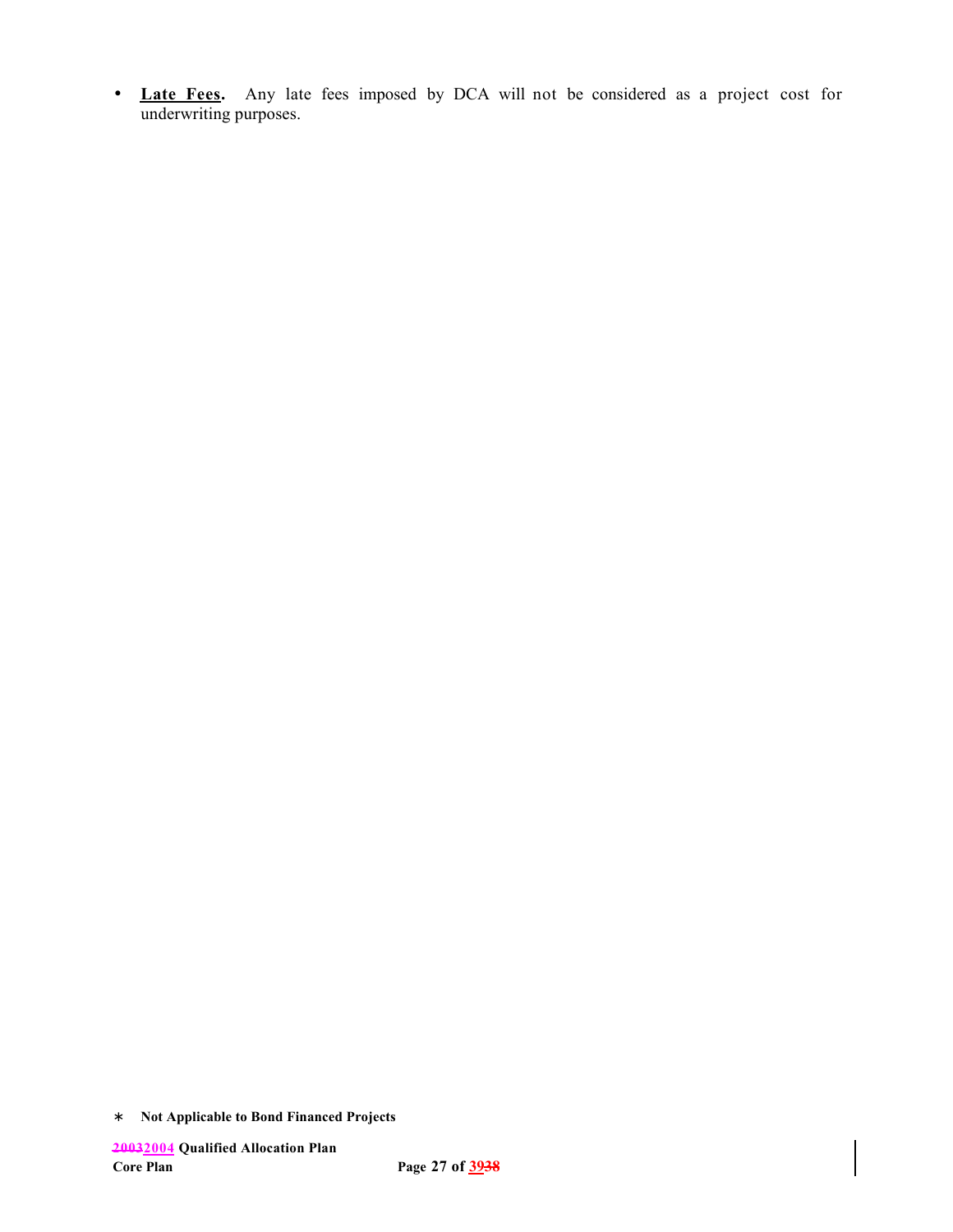# **FEE SCHEDULE For Profit, NonProfit, and For Profit/Nonprofit Joint Ventures**

|                                            | Fees                                                          | Due Date                                                                 |
|--------------------------------------------|---------------------------------------------------------------|--------------------------------------------------------------------------|
| 20032004<br><b>Credit</b><br>(only)        | \$6,5000 For Profits                                          | <b>Application Submission*</b>                                           |
| Application Fee (includes market           | \$6,5000 For Profit/Nonprofit Joint                           |                                                                          |
| study <u>fee</u> )                         | Venture                                                       |                                                                          |
|                                            | \$5,5000 Nonprofit                                            |                                                                          |
| <b>HOME</b><br>20032004<br>(only)          | \$5,5000 For Profits                                          | <b>Application Submission*</b>                                           |
| Application Fee (includes market           | \$5,5000 For Profit/Nonprofit Joint                           |                                                                          |
| study <u>fee</u> )                         | Venture                                                       |                                                                          |
|                                            | \$5,0004,500 Nonprofit                                        |                                                                          |
| 20032004 HOME Loan/ Credit                 | \$7,000 <del>6,500</del> For Profits                          | <b>Application Submission*</b>                                           |
| <b>Application Fee (includes market</b>    | \$7,0006,500 For Profit/Nonprofit Joint                       |                                                                          |
| Study fee)                                 | Venture                                                       |                                                                          |
|                                            | \$6,0005,500 Nonprofit                                        |                                                                          |
| <b>Credit Allocation Fee</b>               | 7% of annual allocation                                       | At time carryover allocation sent                                        |
|                                            |                                                               | $in*$                                                                    |
| <b>Credit Compliance Monitoring Fee</b>    | $$150 - USDA$ 515 projects                                    | Within 18 months of Issuance of                                          |
| (calculated on a per unit basis-           | \$150 - URFA bond projects<br>\$600 - Bond/4% Credit projects | carryover allocation, but no later<br>than the project placed in service |
| includes all units)                        | $$600 - Others$                                               | date                                                                     |
| Eligibility<br>Bond/4 $%$<br><b>Credit</b> | \$4,0006,500                                                  | <b>Application Submission</b>                                            |
| Opinion Letter_(includes market            |                                                               |                                                                          |
| study fee)                                 |                                                               |                                                                          |
| Bond/4% Credit IRS Form 8609               | 5% of annual Federal Credit amount                            | Due within 30 calendar days of                                           |
| Fee                                        |                                                               | issuance of Letter of                                                    |
|                                            |                                                               | <b>Determination</b>                                                     |
| Front End Analysis (applicable             | \$1,800                                                       | <b>Upon invoicing by</b>                                                 |
| when an Identity of Interest exist         |                                                               | <b>DCA<del>Application Submissia</del></b>                               |
| between the Developer or Owner             |                                                               |                                                                          |
| and the general contractor)                |                                                               |                                                                          |
| Appraisal Fee (HOME<br>Loans               | <b>Based on DCA cost</b>                                      | <b>Denoted in Commitment Letter</b>                                      |
| only)<br><b>Probationary Participation</b> | \$2,500                                                       |                                                                          |
| <b>Application Fee</b>                     |                                                               | No later than $3/15/043$ or, no                                          |
|                                            |                                                               | later than 30 days prior to the<br>submittal of the 4% Tax Credit        |
|                                            |                                                               | <b>Application</b>                                                       |
| <b>Operating Expense Waiver</b>            | \$1,000 per waiver                                            | No later than $3/15/043$ or, no later                                    |
|                                            |                                                               | than 30 days prior to the                                                |
|                                            |                                                               | submittal of the 4% Tax Credit                                           |
|                                            |                                                               | <b>Application.</b> (Applicants may                                      |
|                                            |                                                               | choose to submit these waivers                                           |
|                                            |                                                               | along with the 9% tax credit                                             |
|                                            |                                                               | <b>Applications only.)</b>                                               |
| <b>Architectural Standards Waiver</b>      | \$1,000 per waiver                                            | No later than $3/15/043$ or, no                                          |
|                                            |                                                               | later than 30 days prior to the                                          |
|                                            |                                                               | submittal of the 4% Application                                          |
| <b>Owner Experience Waiver</b>             | \$1,000 per waiver                                            | No later than $3/15/043$ or, no later                                    |
|                                            |                                                               | than 30 days prior to the                                                |
|                                            |                                                               | submittal of the 4% Tax Credit                                           |
|                                            |                                                               | <b>Application</b>                                                       |
| <b>Developer Experience Waiver</b>         | \$1,000 per waiver                                            | No later than $3/15/043$ or, no later<br>$\overline{\phantom{a}}$        |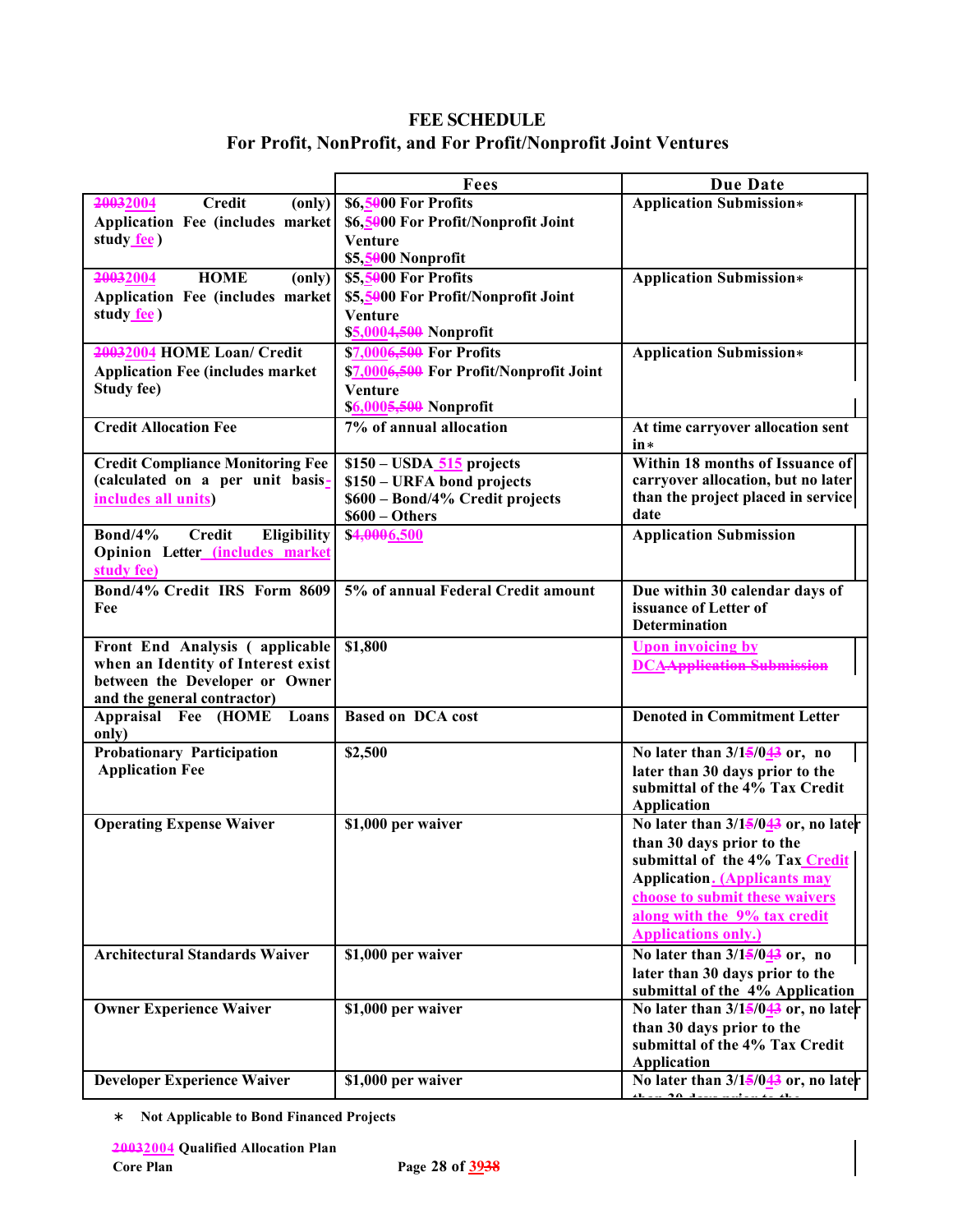|                                        |                    | than 30 days prior to the<br>submittal of the 4% Tax Credit<br>Application                                          |
|----------------------------------------|--------------------|---------------------------------------------------------------------------------------------------------------------|
| <b>Manager Experience Waiver</b>       | \$1,000 per waiver | No later than $3/15/043$ or, no later<br>than 30 days prior to the<br>submittal of the 4% Tax Credit<br>Application |
| <b>Per Unit Cost Limitation Waiver</b> | \$1,000 per waiver | No later than $3/15/043$ or, no<br>later than 30 days prior to the<br>submittal of the 4% Tax Credit<br>Application |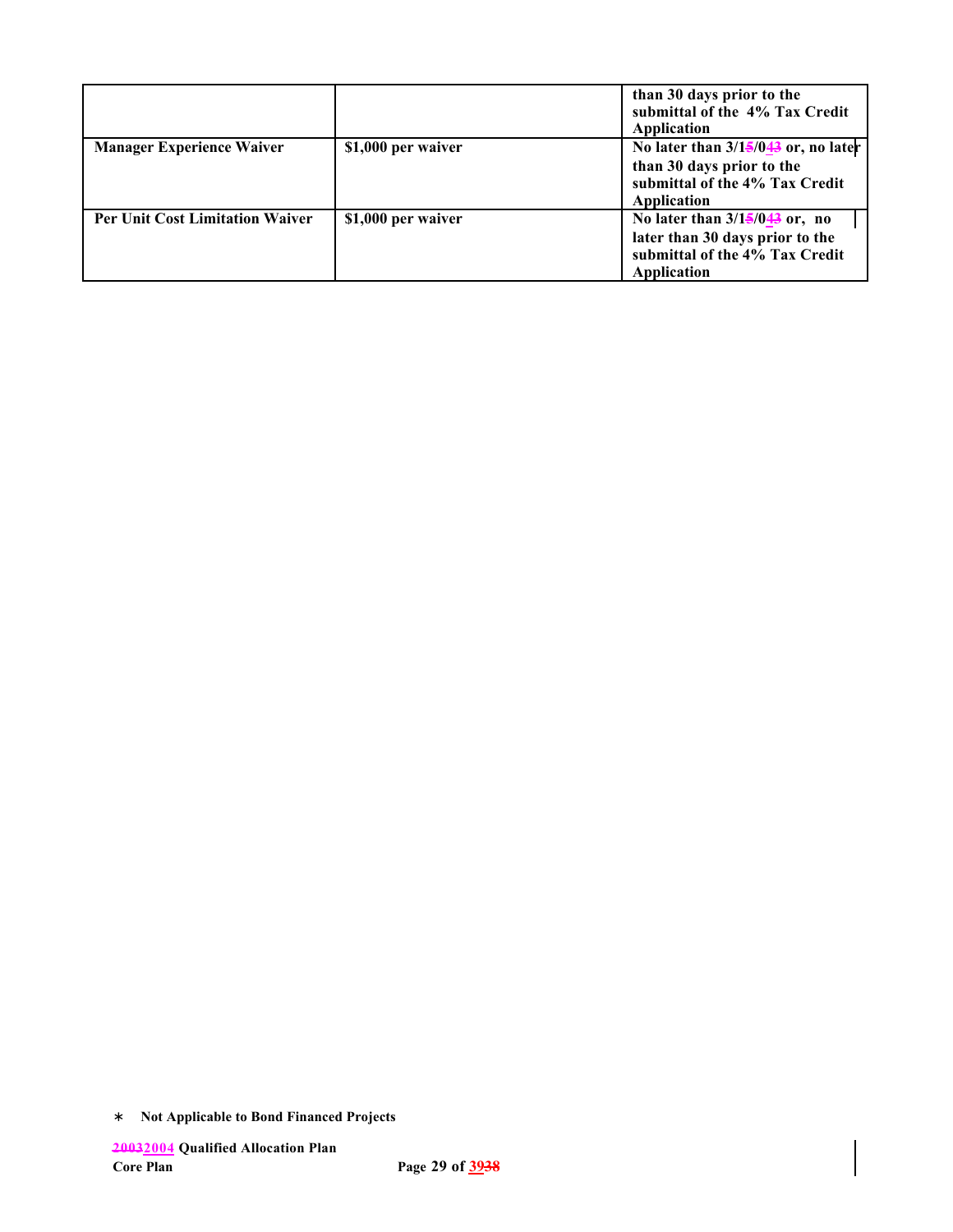### **Section 15. Evaluation of Applications**

**Completeness Review** The 20032004 DCA 9% Tax Credit and HOME funding resources will be made available to projects through a Competitive Scoring process. Applications received by DCA will be reviewed for completeness, as set forth in the Manual, including but not limited to:

- Organization of the Application;
- Inclusion of all required Application forms; and
- Submission of all required supporting documents.
- Electronic Application

4% Tax Credits for Bond Financed Applications will be issued Letters of Determination of eligibility for tax credit based on all applicable criteria as set forth in the 20032004 Qualified Allocation Plan, Appendix I Threshold Criteria, the 20032004 Application Manual and the 20032004 Core Application Instructions and 20032004 Core Electronic Application.

**Threshold Review** Complete Applications will be reviewed to determine if the project meets the Threshold requirements set forth in Appendix I. Those Applicants whose Applications fail to meet Threshold requirements will be notified in writing (by facsimile) of the specific requirement(s) that the Application did not meet. If an Applicant believes the Threshold requirement(s) was met, the Applicant must respond in writing within 10 calendar days from the date of the DCA notification letter. The response must provide a clear and specific explanation of why the Applicant believes DCA's initial determination was incorrect. DCA will review the response and if DCA decides that the initial determination was incorrect, the Application will be considered to have met Threshold requirement.

**Threshold Clarificationure Period** If an Application contains Threshold deficiencies which, in the determination of DCA, are either administrative in nature or are caused by a missing or incomplete document or the need for clarification of information submitted in the Application, DCA may request correction or clarification of such deficiencies. Such request is referred to as the "clarificationeure request". DCA will provide this request in the form of a facsimile to the Applicant.

Applicants receiving a clarification europeust may supply missing or incomplete information and may clarify any inconsistencies related to the specific items identified by DCA in the clarificationeure request. The clarificationeure period will begin on the date of the clarificationeure request and shall end at 4:00 p.m. Eastern Time, on the date specified in the clarification eure request, which date shall be five  $(5)$  business days from the date that the clarification europeust is faxed to the Applicant. The clarificationure request shall specify the means and methods by which missing items may be supplied, incomplete items completed and inconsistencies clarified.

Applicants may not submit additional items for the purpose of increasing their score. Any documentation that is provided during the threshold review period that is also applicable to a related scoring item will be reviewed only for threshold clarificationsures and will not be utilized during the scoring review process for the Application.

**Scoring Review** \* Complete Applications that meet the Threshold requirements described in Appendix I will be allowed into the Competitive Scoring process as set forth in Appendix II. Scored Applications will be ranked in descending order by total point score. Applicants will be required to self-score their Applications and fully explain their rationale in support of the scoring decision for each criterion. Applicants' self-scores must be done in strict accordance with the provisions of the Plan and the Application Manual. Any Application that does not include a completed self-scoring binder, prepared in accordance with the provisions of the Plan and the Application Manual, will be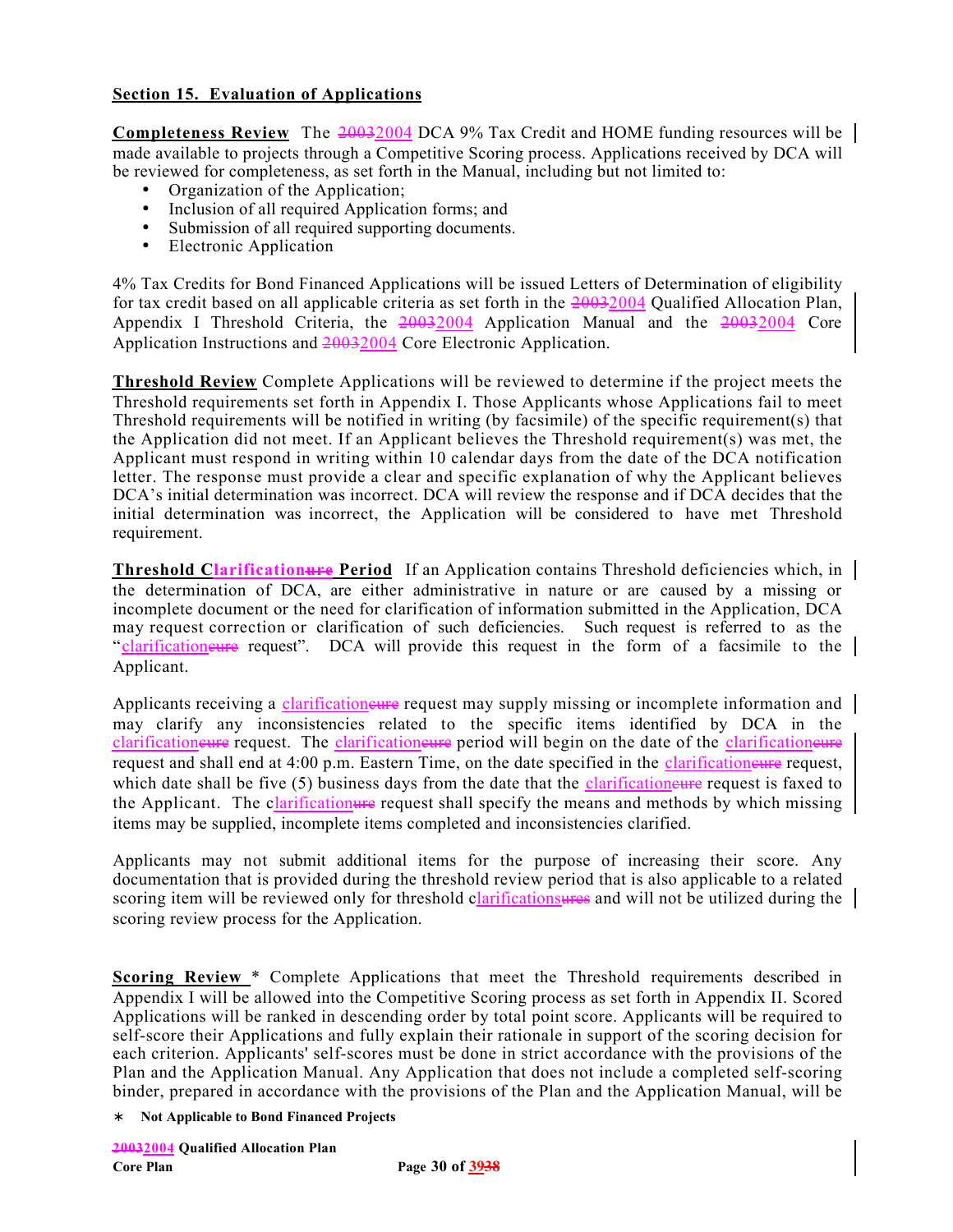deemed incomplete. DCA will provide the preliminary results of the Competitive Scoring process to all Applicants on September 91,  $\frac{20032004}{200000}$  DCA will provide the preliminary scores by facsimile to the Applicant. Applicants will be given a forty-eight (48) hour comment period to provide comments to DCA regarding the preliminary Scoring Results. Applicants may not submit additional items for the purpose of curing scoring deficiencies, justifying their self-scores or increasing their scores. Comments must be limited to the Applicants opinions regarding DCA's scoring determinations.

DCA reserves the right to review all comments that were received during the comment period. However, DCA is not obligated to give consideration to or revise its preliminary score based on comments received. Any decision DCA makes, and any action or inaction by DCA in administering, managing, and operating the review of the comments shall be final and conclusive and shall not be subject to any review, whether judicial, administrative or otherwise, and shall not be covered by, subject to, or required to comply with or satisfy any provisions of Chapter 13 of Title 50 of the Official Code of Georgia Annotated, the "Georgia Administrative Procedure Act."

**Competitive Application Selection \*** Generally, the highest scoring Applications with favorable market studies will be allocated resources without regard to resource type requested or geographical location, except as noted below and elsewhere in the plan:

- DCA reserves the right to allocate resources to lower ranked proposals to achieve a better mix of resource usage or a better geographical distribution of resources.
- If available Credits will be depleted by funding Credit-only Applications, then, DCA may elect to fund lower scoring Applications that are requesting a combination of Credits and a HOME Loan.
- If sufficient HOME funds are not available to fund the next ranked Credit/HOME Application or HOME-only Application, DCA may elect to fund a lower scoring Credit and HOME or HOME only project for which the remaining funds are sufficient.
- If a geographic area of the state will receive an inequitable share of the available resources as determined by the Competitive Scoring process, DCA may choose to fund other proposals even though they have a lower relative ranking.
- Applications meeting the Plan's minimum scoring requirements, which do not score high enough | to receive an award, will be placed on a waiting list. If additional funding becomes available the next highest-scoring Application on the list will be eligible, subject to DCA's discretion.

**DCA's Administrative Discretion\*** DCA reserves the right to allocate resources to lower ranked proposals to achieve a better mix of resource usage or a better geographical distribution of resources as described above, or for any other reason judged by DCA to be meritorious. Such actions will be made at DCA's sole and absolute discretion. Any decision DCA makes, and any action or inaction by DCA in administering, managing, and operating the system, shall be final and conclusive and shall not be subject to any review, whether judicial, administrative or otherwise, and shall not be covered by, subject to, or required to comply with or satisfy any provisions of Chapter 13 of Title 50 of the Official Code of Georgia Annotated, the "Georgia Administrative Procedure Act."

**Special Allocation Considerations \*** In its sole and absolute discretion, and where warranted by extenuating circumstances, DCA reserves the right to allocate Credits, up to the first day of the allocation round, based on the prior year's allocation plan with all applicable terms and conditions to projects that received an allocation in the prior year.

**Final Notification**\* DCA will provide the final results of the Competitive Scoring process to all Applicants as soon as possible after the process has been completed. A separate letter will notify those Applicants whose projects are selected for awards. Also, if a DCA HOME Loan is proposed, DCA will issue to the Applicant/borrower a preliminary loan commitment letter. This commitment letter, while not fully guarantying that the HOME Loan will be forthcoming, will set forth all conditions that, if met, will result in a HOME Loan.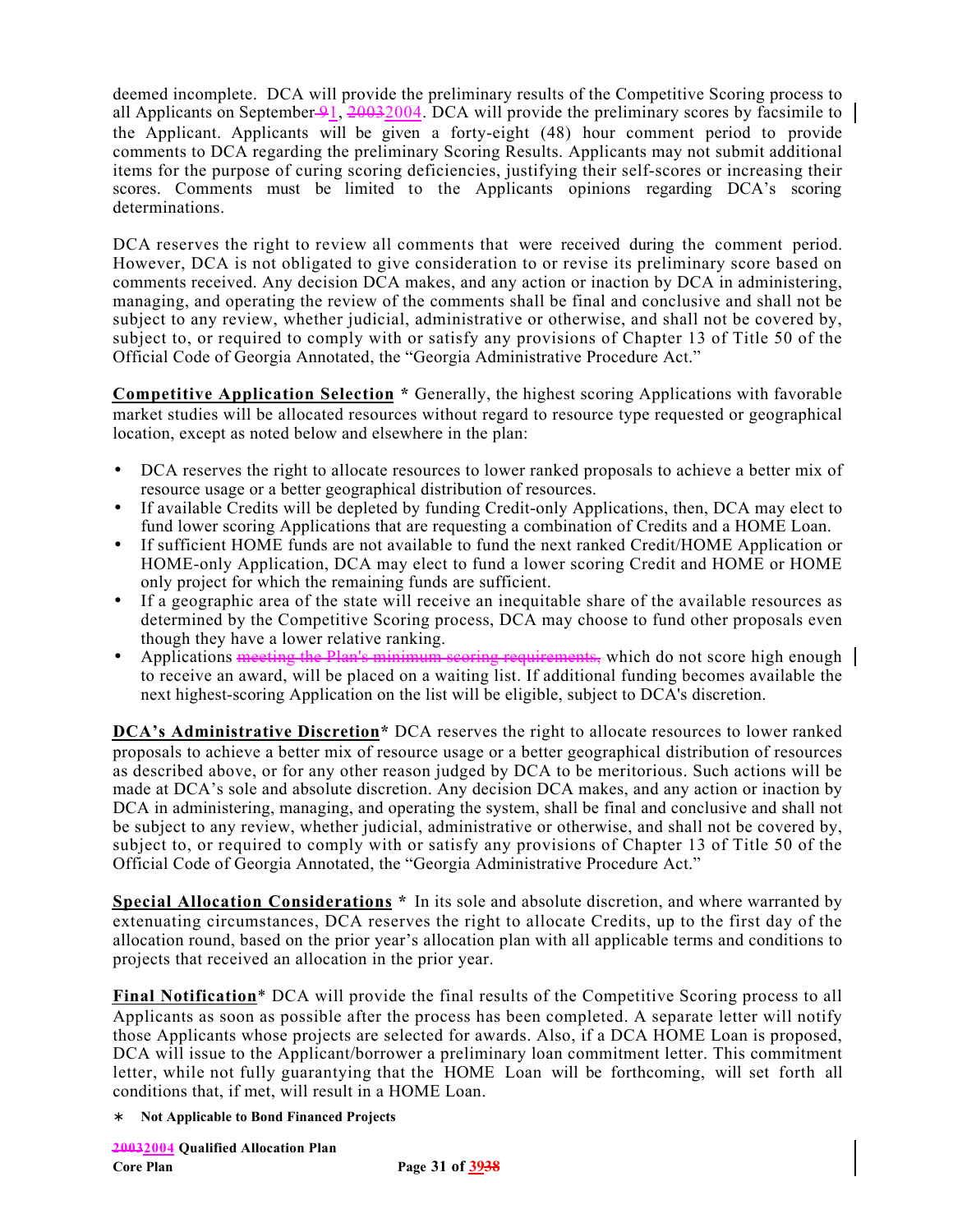# **Section 16. Georgia Open Records Act**

All Applications are subject to disclosure under the Georgia Open Records Act (GORA). Applicants must agree in the Application to hold harmless DCA and GHFA for any and all losses associated with disclosures in accordance with GORA.

Requests to examine records or request copies of DCA documentation should be made in writing to ensure accuracy and proper processing. DCA will provide a timely acknowledgement of the request, and will estimate the costs, if any, for the services requested. A party may also elect to review the documents at the DCA offices. Under these circumstances, the party should forward to DCA a request to review specific documents and coordinate with DCA a time that is mutually agreeable. GORA allows the agency to charge a fee to cover the cost of a document custodian to access and review the requested records, to monitor the review process, and for the cost of copying requested documents.

### **Section 17. Monitoring and Compliance**

The Applicant's compliance responsibilities begins with the award of the HOME funds and/or the Credit and will continue through the end of the Compliance Period, the Period of Affordability, or the term of the loan, whichever is longer.

Applicants are advised that DCA is required to monitor projects for compliance with the requirements of IRC Section 42, the HOME regulations at 24 CFR Part 92, the representations set forth in the Application, the requirements stated in this Plan, the requirements set forth in the respective program manuals and as represented in all restrictive documents. Although DCA is responsible for monitoring the Owners' compliance with these rules, regulations, and restrictions, this responsibility does not make DCA liable for an Owners' noncompliance.

**Credit Compliance Monitoring Procedures** (Tax Credit and Tax Exempt Bond/Tax Credit Properties)

Section 1.42-5(a) of U.S. Treasury Regulations requires that each Plan include a procedure that the housing credit agency (DCA) will follow in monitoring for noncompliance with the provisions of Section 42 and in notifying the Internal Revenue Service of any noncompliance of which DCA becomes aware.

The procedure for monitoring contained in the Plan must contain procedures consistent with the Regulations that address the following areas: record keeping and record retention; certification and review; on-site inspection; and notification as to noncompliance. This section is included in the Plan to comply with the mandate of the Regulations. DCA reserves the right to make such alteration or amendment to its monitoring procedures as may be required. Specific procedures that Owners must follow to remain in compliance with Program requirements are outlined in Credit Certification Training Materials. Changes and updates to these materials can be found on the DCA web site.

**Required Training for Owners** (Tax Credit, Tax Exempt Bond/Tax Credit and HOME Properties)

A representative of the Owner/general partner is required to successfully complete a compliancetraining seminar provided by or sponsored by DCA. Limited partners are strongly encouraged to attend these training seminars, but may elect to have property managers serve as the limited partner's representative. Seminars for HOME, Tax Credit and HOME/Tax Credit compliance are offered on an ongoing basis by DCA. Certification testing is required and certificates are awarded upon successful completion of the training. The Owner of a Tax Credit and or HOME property will be required to submit to DCA a copy of the Certificate of Successful Completion for the training prior to the beginning of lease-up or prior to placing the first building in service.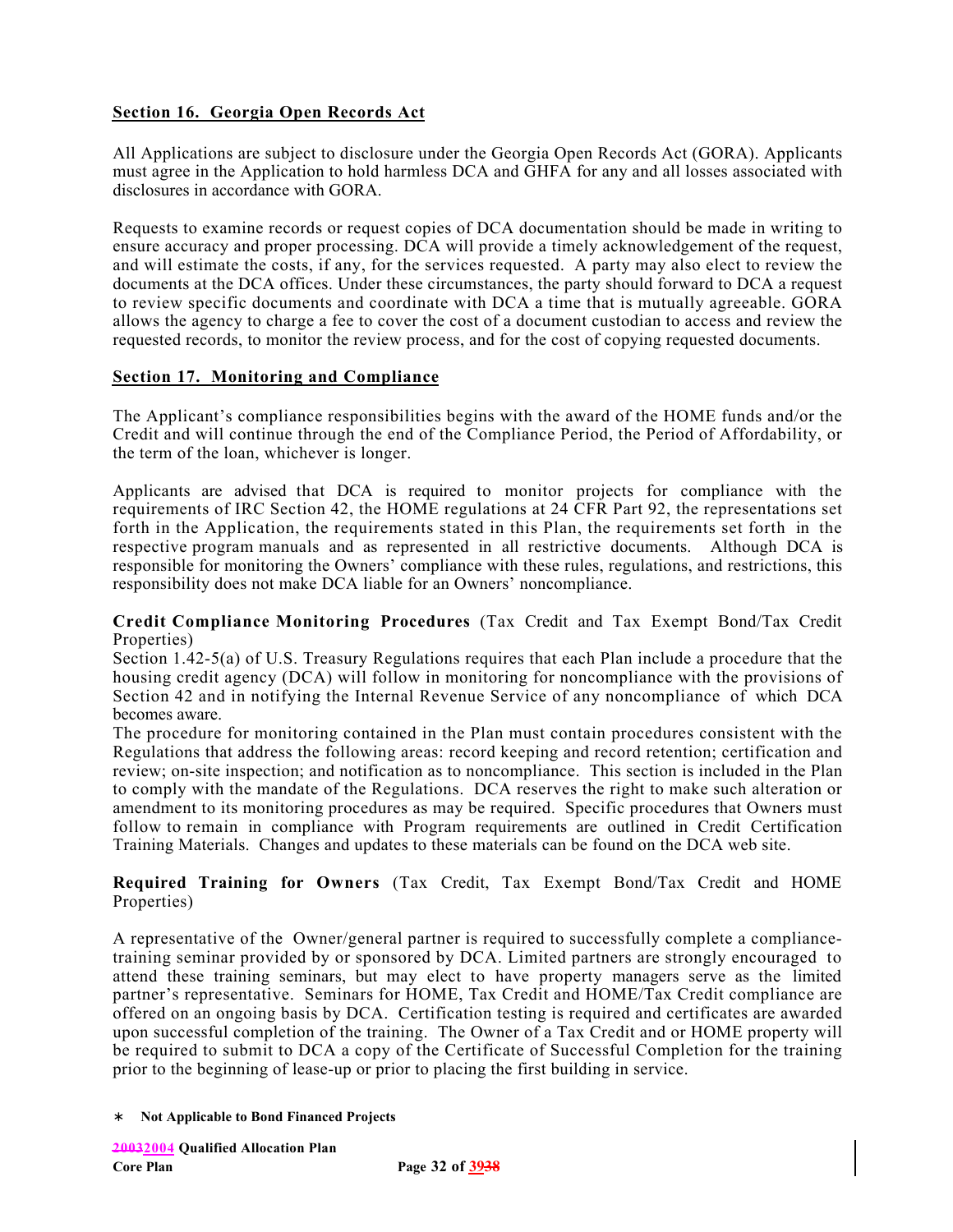# **Property and Record Compliance**

A. For purposes of determining initial or ongoing eligibility and compliance with property maintenance requirements, DCA asserts the right to conduct on-site inspections of any project receiving Credit, HOME, or both Credit and HOME funding at any time through the end of the compliance period or the term of the loan, whichever is longer. DCA will provide written notice to the Owner of noncompliance findings and will assign an appropriate cure period.

B. DCA asserts the right to perform an on-site inspection of tenant records on any project receiving Credit, HOME, or both Credit and HOME funding at any time through the end of the compliance period or term of the loan, whichever is longer. DCA will provide written notice to the Owner of noncompliance findings and will assign an appropriate cure period.

C. In the Credit Program, DCA is required to report all items of possible noncompliance to the IRS on IRS Form 8823. This form(s) will be issued to the Owner/general partner of the project. If noncompliance can be and has been cured by the end of the cure period, the correction will be noted on Form 8823. DCA and the IRS consider Form 8823 to be a confidential tax document and, as such, Form 8823 will not be provided to parties not having an Ownership interest in the project.

# **Reports to be provided to DCA**

A. Owners' receiving HOME Loans are required to submit semi annual Occupancy Reports in a format prescribed in the DCA HOME Training Manual, together with copies of Tenant Income Certification for rental units leased during the quarter (beginning with initial lease-up date throughout the term of the loan. Owners are also required to submit a HOME Annual Owner's Certification and Annual Owner's Report in a format prescribed by DCA on or before February 28 of each year.

B. Owners receiving Credit are required to submit Quarterly Occupancy Reports with Tenant income certifications for rental units leased that quarter, beginning with the first building placed in service forward, until the end of the compliance period. Owners are also required to submit an Annual Owners Certification and Annual Owner's Report in a format prescribed by DCA each year within thirty days of the anniversary of the last building placed in service date.

C. Owners receiving HOME Loans and Credit are required to submit Quarterly Occupancy Reports from the placed in service date through the end of the loan or the compliance period, whichever is longer. Owners are also required to complete the HOME Annual Owners' Certification and Report and the Credit Annual Owners Certification and Annual Report in the prescribed DCA format on the dates stated above.

D. Owners who received Credit and/or HOME funding and are financed under Section 515 of the U.S. Department of Agriculture will not be required to submit monthly or quarterly reports. These properties are required to complete the HOME and/or Credit Annual Owners Certification and Annual Report in the prescribed DCA format on the dates stated above.

E. Owners of project that received Credit and are also financed with proceeds from tax-exempt bonds will be required to submit Quarterly Occupancy Reports beginning with the first building placed in service forward, until the end of the compliance period. Owners are also required to submit and Annual Owners Certification and Annual Owner's Reports in a format prescribed by DCA each year on the dates stated above.

# **Review**

DCA will review the certifications submitted to determine whether or not the requirements of Section 42 has been complied with by the Owner.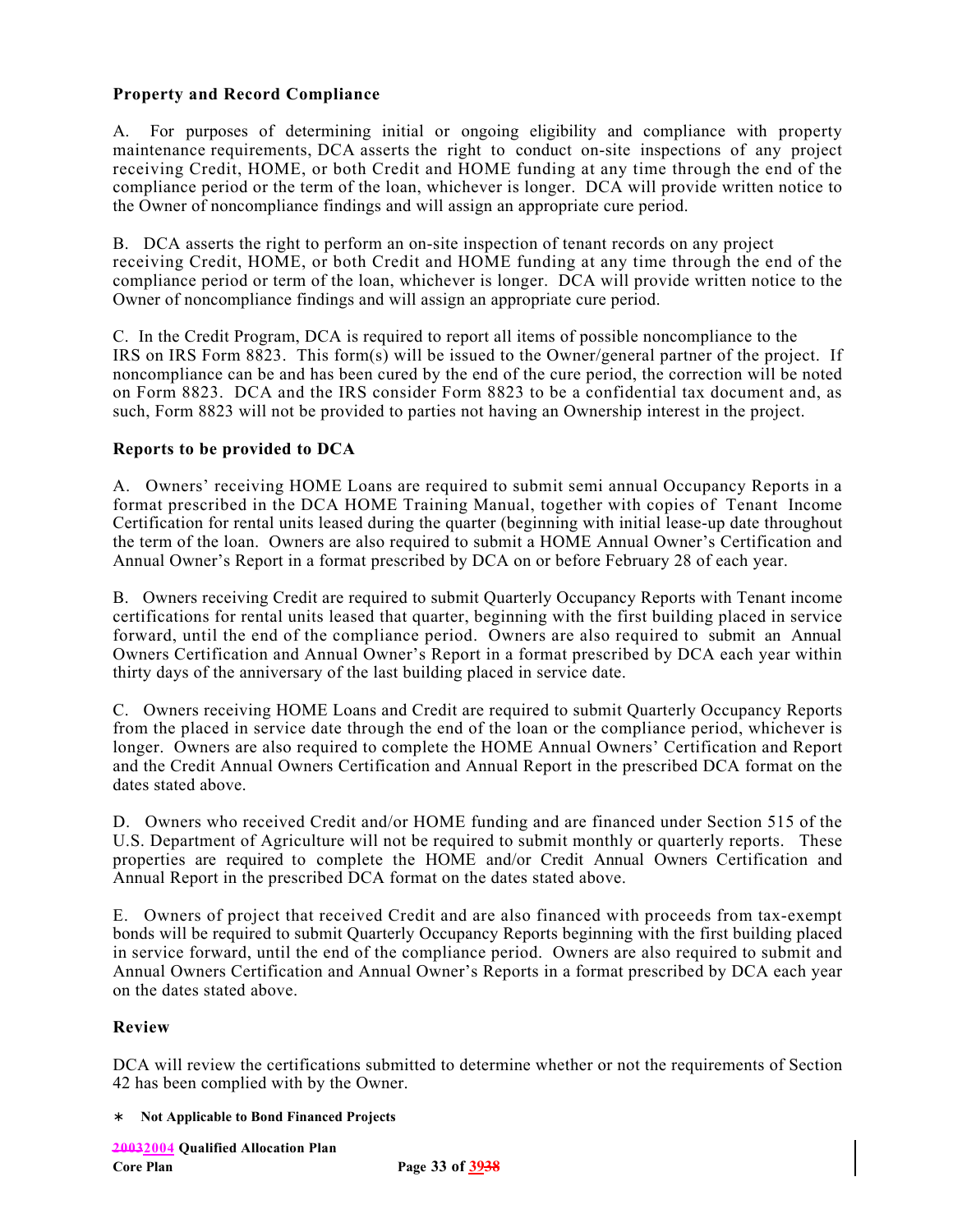Annually, DCA will inspect at least thirty three (33%) of affordable developments to which it has made an allocation under Section 42. In each development selected for review, DCA will review the low-income tenant certifications, the documentation the Owner has received to support that certification, the rent record for no fewer that twenty percent (20%) of the low-income units located in each such development. Records relating tenant income, supporting documentation and rent records will be selected at random by the Authority's monitoring officer at the time the review is held. In addition, DCA Compliance Officers will conduct a physical inspection of each low-income unit that receives a record review. The purpose of this inspection will be to determine whether or not the units meet Uniform Physical Condition Standards as defined by the Department of Housing and Urban Development.

DCA will conduct a physical inspection of approximately ten- percent (10%) of the units at each project and will review approximately ten percent (10%) of the tenant files each year at properties that have received DCA HOME funds. Additional federal requirements will also be reviewed on an annual basis.

As necessary, DCA will review additional documentation to support representation in the Application for funding.

### **Record Keeping and Record Retention**

- A. Owners awarded HOME Loans must keep records for each assisted building as stipulated in the final HOME regulations (as amended) and as stated in the Georgia HOME Manual.
- B. Owners allocated Credit must keep records for each building as stipulated in Section 42 of the IRS Code Section 1.42.5(b) and in the Georgia Low Income Housing Tax Credit Manual.
- C. Owners' receiving HOME Loans and Credit must follow the most stringent requirements of the two programs.

### **Inspection Record Retention provision (Tax Credit and Tax-Exempt Bond/Tax Credit Properties)**

The Owner of a Credit property is required to retain all original local health, safety, or building code violation reports or notices that were issued by the State or local government unit for DCA's inspection. After DCA reviews the violation reports or notices and completes its inspection, unless the violation remains uncorrected, the Owner may dispose of these reports or notices.

### **Compliance Standards**

#### A. Assessment of Noncompliance

Principals of projects awarded Credit or HOME in previous cycles must remain materially in compliance with Credit and HOME program requirements (if applicable) to remain eligible to compete for future Credit awards or HOME Loans. Material noncompliance status exits when a party exhibits a continual pattern of noncompliance, or when a party demonstrates an inability or an unwillingness to resolve noncompliance matter in a timely manner. DCA will have sole and absolute discretion in determining those parties ineligible to participate in the OAH financing competition due to noncompliance status.

B. Cure Period Standards

**Not Applicable to Bond Financed Projects**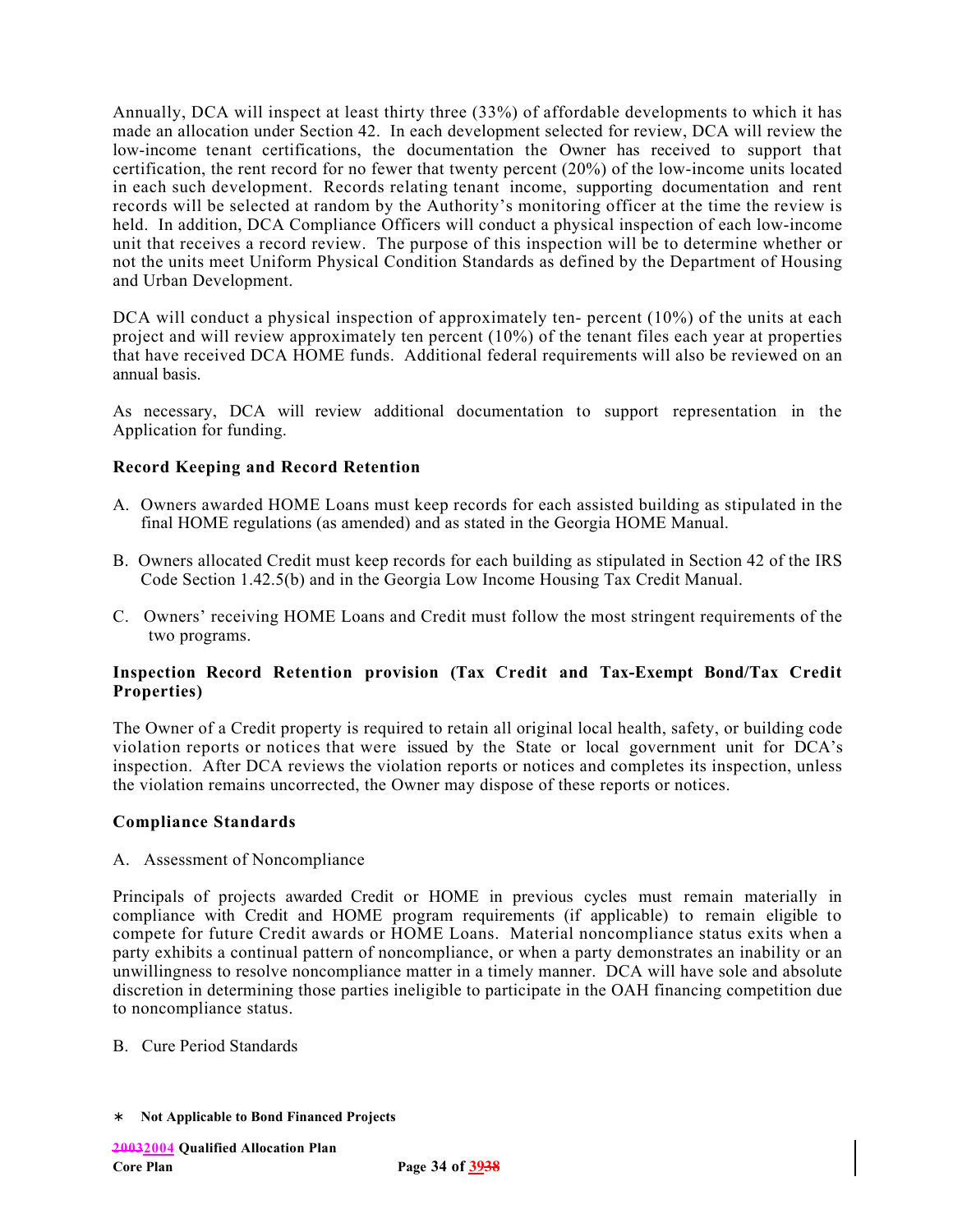DCA will notify the Owner in writing of any possible findings of noncompliance. Each item of noncompliance will have an assigned cure period. The cure periods will typically range from thirty (30) days to a maximum of ninety days (90) days. Examples of noncompliance matters and typical cure periods are as follows:

| Noncompliance Items                                  | <b>Typical Cure Periods</b> |
|------------------------------------------------------|-----------------------------|
| <b>Health and Safety</b>                             |                             |
| Any issue                                            | 48 hours                    |
| <b>Administrative Noncompliance</b>                  |                             |
| Incomplete or incorrect tenant income certifications | 30 days                     |
| Affidavits not notarized                             | 30 days                     |
| Failure to report on a quarterly or annual basis     | 30 days                     |
| <b>Project Wide Noncompliance</b>                    |                             |
| Incorrect utility allowance                          | 60 days                     |
| Violations of the 40/50 Rule                         | 60 days                     |
| Rent overages                                        | 60 days                     |
| <b>Incurable Instances of Noncompliance</b>          |                             |
| Submission of fraudulent information to DCA          | No Cure                     |

### **Monitoring Fees**

DCA charges a monitoring fee for all Tax Credit developments containing five or more low-income units. Credit recipients will be required to pay the entire fee covering the 15-year Compliance Period prior to the issuance of the project's IRS Forms 8609.

### **Compliance Monitoring Responsibilities**

A. DCA may choose to delegate all or a portion of its compliance monitoring responsibilities to an agent or other private contractor. This option, if chosen, does not relieve DCA of its obligation to notify HUD or the IRS of noncompliance instances. DCA may also delegate some or all of its compliance monitoring responsibilities to another State agency. This delegation may include the responsibility of notifying the IRS of noncompliance.

B. Applicants must inform DCA of all conditions or extenuating circumstances at each project that may impact compliance monitoring duties. Any questions regarding compliance with the Credit or HOME programs should be addressed in writing and faxed to DCA's Compliance Monitoring Section at (404) 327-6849.

# **Section 18. Performance Scoring\***

**Overview of Performance Scoring.** Effective January 2, 20032004, the performance scoring | criteria will address compliance and administrative deficiencies not related to specific property audits. No points can be earned for performance scoring issues, but points can be lost. Points in this area will be assessed in absolute terms with no compliance factors or other formula considerations. In the  $20032004$  Application cycle, performance points accumulated by a Project Participant will be accumulated as an educational and advisory exercise only. The final score in the competitive funding cycle will not be affected by any performance point assessments. In future rounds, DCA will determine the final project score by deducting any performance points acquired by a Project Participant during the prior year (Application Submission Deadline to Application due date) from the preliminary project score. A notice of noncompliance for failure to meet certain compliance or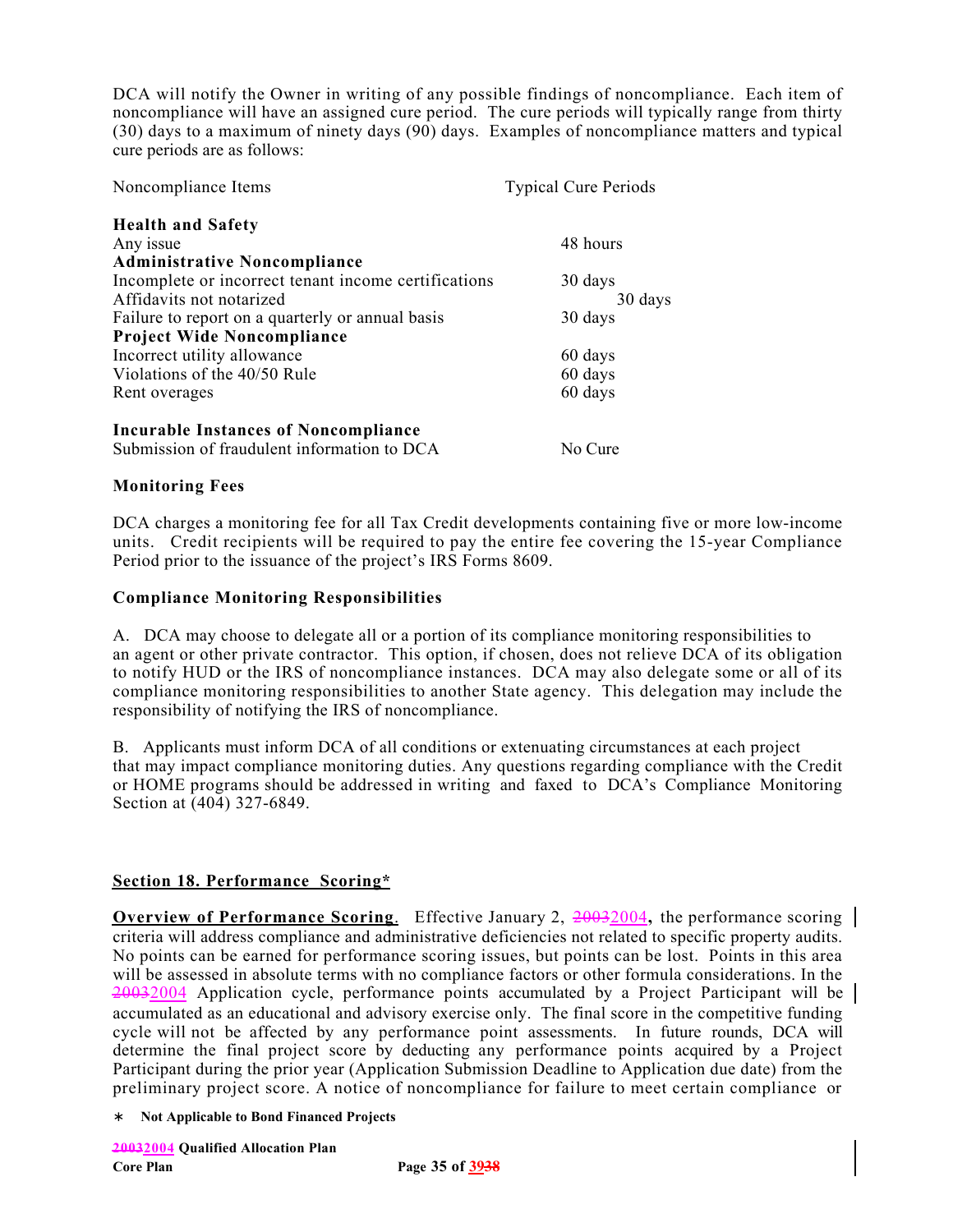administrative requirements will be sent by DCA to the property Owner of record. Notices will include an explanation of the nature of the deficiency and will specify a date by which the deficiency must be corrected. If the stated deficiency is corrected by the said date no performance points will be deducted. If the stated deficiency is not corrected by said date, one quarter  $(1/4)$  of a point will be assessed. A final notice of non-performance will be sent to the Owner of record for each assessed uncured deficiency.

Compliance or administrative deficiencies that will be considered for performance scoring purposes may result from failure to comply with state or federal rules and regulations, or with the requirements specified in a binding DCA HOME Loan or Credit documents, including but not limited to, project Applications, Land Use Restriction Agreements/Covenants, and Loan agreements.

Examples of performance compliance scoring issues include, but are not limited to:

- Any compliance issue that would normally be addressed in a scheduled compliance audit that comes to DCA's attention and is addressed outside the scope of a regularly scheduled audit.
- Unused Credits resulting from failure to meet the 10% carry over requirement or not placing a project in service with in 24 months of the carryover.
- Failure to notify DCA of disposition/sale of property.
- Failure to meet project reporting requirements (e.g., annual Owner's certification and report, project completion reports submitted within 120 days of the final draw, etc.).
- Failure to maintain required reserve levels, or failure to provide, on a timely basis, required proof of insurance on HOME Loan properties.
- Failure to provide necessary underwriting documentation in a timely manner.
- Failure to close HOME Loan within 60 day of DCA underwriting approval.
- Failure to convert HOME Loan from constructions to permanent status on or before conversion date.

DCA recognizes that extenuating circumstances may occur that could result in unavoidable timing difficulties. We will carefully consider the circumstances on a case by case basis when determining whether point deductions are appropriate. However, the final determination will be at DCA's sole and absolute discretion.

# **Section 19. Modification of the Plan**

Without limiting the generality of DCA's power and authority to administer, operate, and manage the allocation of Credits and HOME Loans according to federal law, federal procedures, and the Plan, DCA shall make such determinations and decisions, publish administrative rules, require the use of such forms, establish such procedures, and otherwise administer, operate, and manage allocations of Credits and HOME Loans and funds in such respects as may be, in DCA's determination, necessary, desirable, or incident to its responsibilities as the administrator, operator, and manager of allocations of Credits and HOME Loans.

The Governor recognizes and acknowledges that DCA will encounter situations which have not been foreseen or provided for in the Plan and expressly delegates to DCA the power to amend the Plan, after the public has had the opportunity to comment through the public hearing process, and to administer, operate, and manage allocations of Credits and HOME Loans in all situations and circumstances, both foreseen and unforeseen, including, without limiting the generality of the foregoing, the power and authority to control and establish procedures for controlling any misuse or abuses of the Credits or HOME Loan allocation system and the power and authority to resolve conflicts, inconsistencies, or ambiguities, if any, in the Plan or which may arise in administering, operating, or managing Credits or HOME Loan allocations pursuant to the Plan. The Governor further expressly delegates to DCA the authority to amend the Plan to ensure compliance with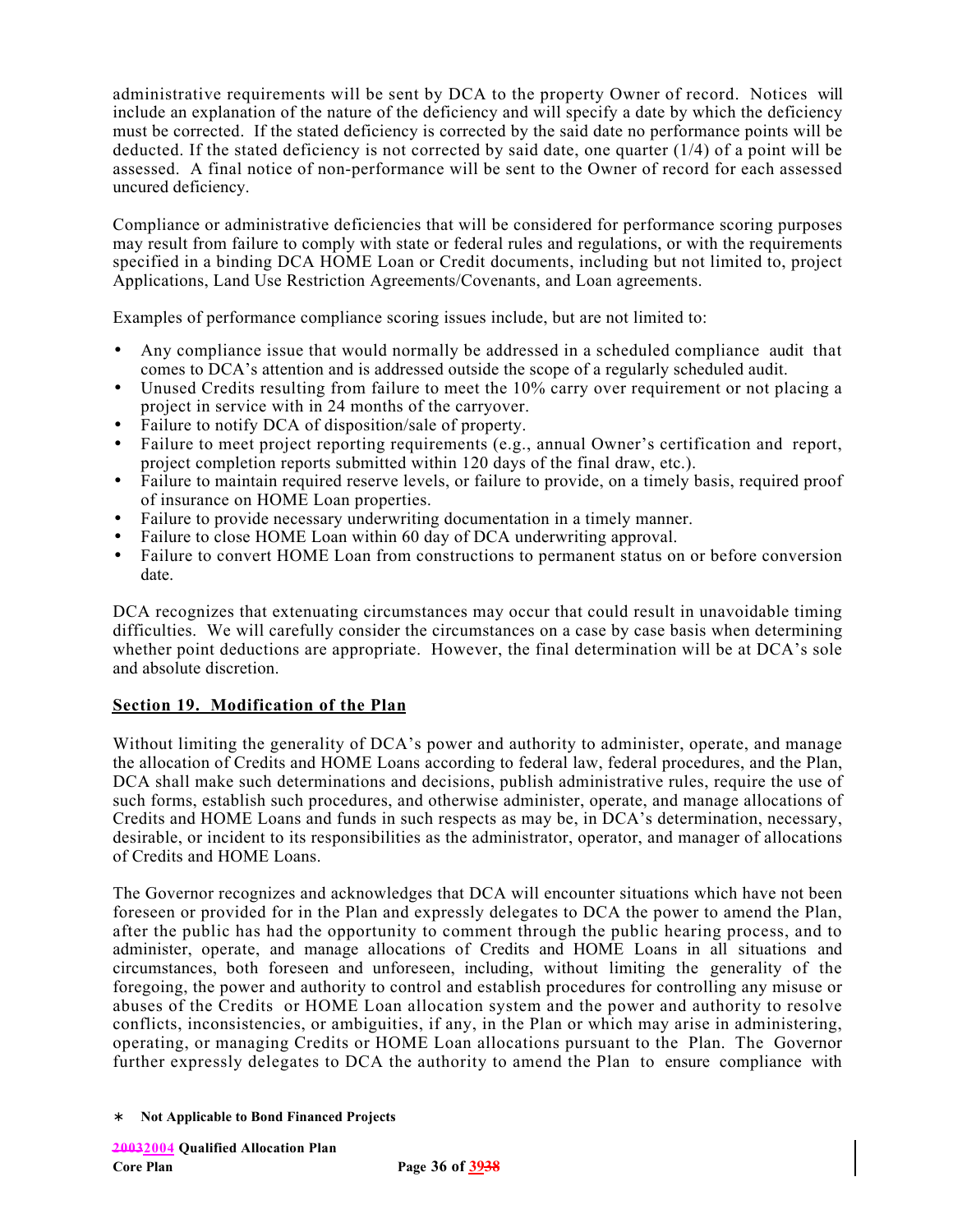federal law and regulations as such federal law may be amended and as federal regulations are promulgated governing Credits and the HOME Loan-Program.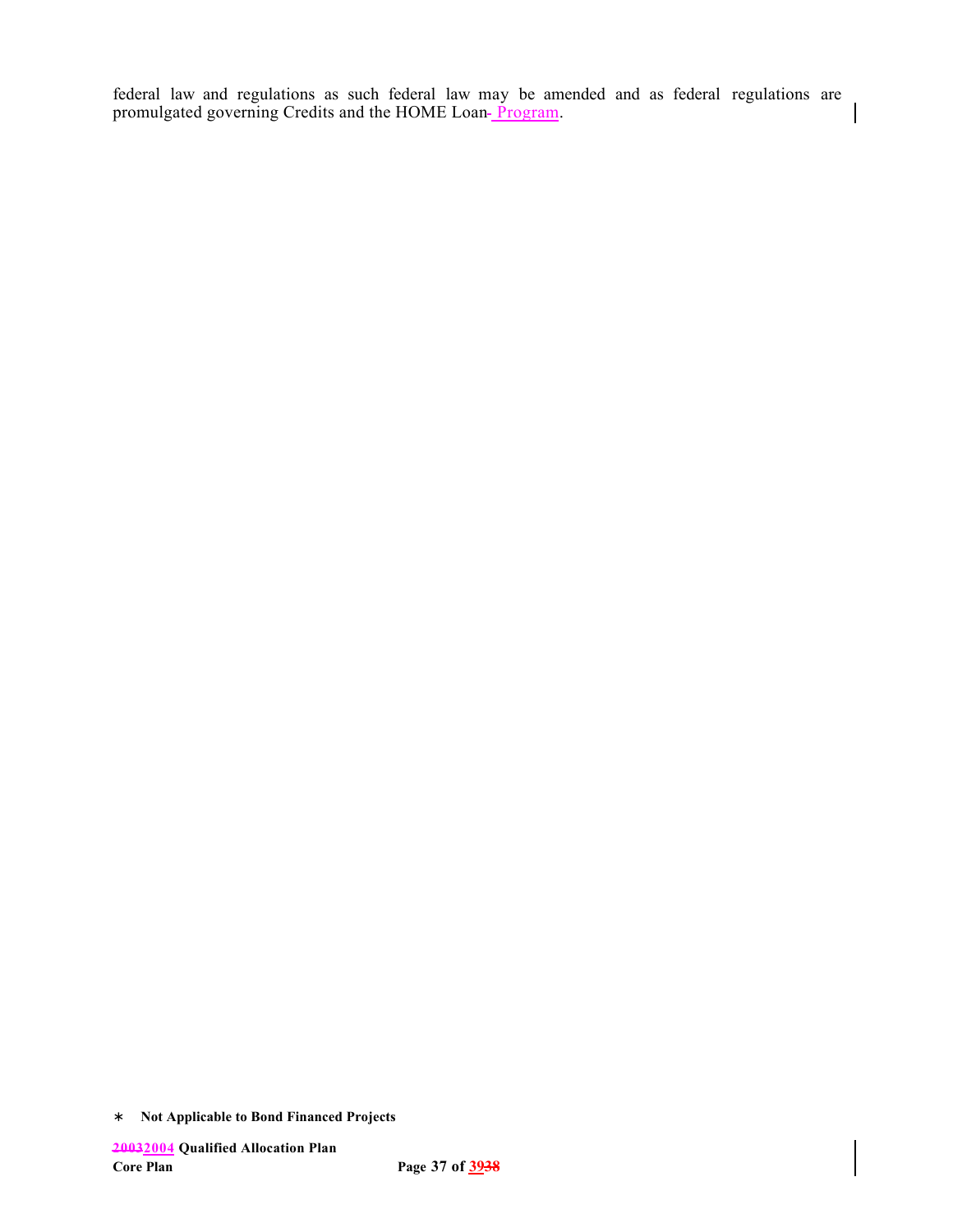## **STATE OF GEORGIA 2003 QUALIFIED ALLOCATION PLAN**

# **EXHIBIT A METROPOLITAN STATISTICAL AREAS (MSAs)**

## **Metropolitan Areas Counties of the Metropolitan Areas**

Albany, GA MSA Dougherty, Lee Athens, GA MSA Clarke, Madison, Oconee Atlanta, GA MSA Barrow, Bartow, Carroll, Cherokee, Clayton, Cobb, Coweta, DeKalb, Douglas, Fayette, Forsyth, Fulton, Gwinnett, Henry, Newton, Paulding, Pickens, Rockdale, Spalding, Walton

Augusta-Aiken, GA MSA Columbia, McDuffie, Richmond Brunswick, GA MSA Brantley, Glynn, McIntosh Chattanooga,TN GA MSA Catoosa, Dade, Walker Columbus, GA MSA Chattahoochee, Harris, Muscogee Dalton, GA MSA Murray, Whitfield Gainsville, GA MSA Hall Hinesville, GA MSA Liberty, Long Macon, GA MSA Bibb, Houston, Jones, Peach, Twiggs Rome, GA MSA Floyd Savannah, GA MSA Byran, Chatham, Effingham Valdosta, GA MSA Brooks, Echols, Lanier, Lowndes

Counties outside the Metropolitan Statistical Areas:

| Appling         | <b>Butts</b> | Dawson        | Glascok          |
|-----------------|--------------|---------------|------------------|
| Atkinson        | Calhoun      | Decatur       | Glynn            |
| Bacon           | Camden       | Dodge         | Gordon           |
| Baker           | Candler      | Dooly         | Grady            |
| <b>Baldwin</b>  | Charlton     | Early         | Greene           |
| <b>Banks</b>    | Chattooga    | <b>Echols</b> | Habersham        |
| Ben Hill        | Clay         | Elbert        | H <sub>all</sub> |
| Berrien         | Clinch       | Emanuel       | Hancock          |
| Bleckley        | Coffee       | Evans         | Haralson         |
| <b>Brantley</b> | Colquitt     | Fannin        | Hart             |
| <b>Brooks</b>   | Cook         | Floyd         | Heard            |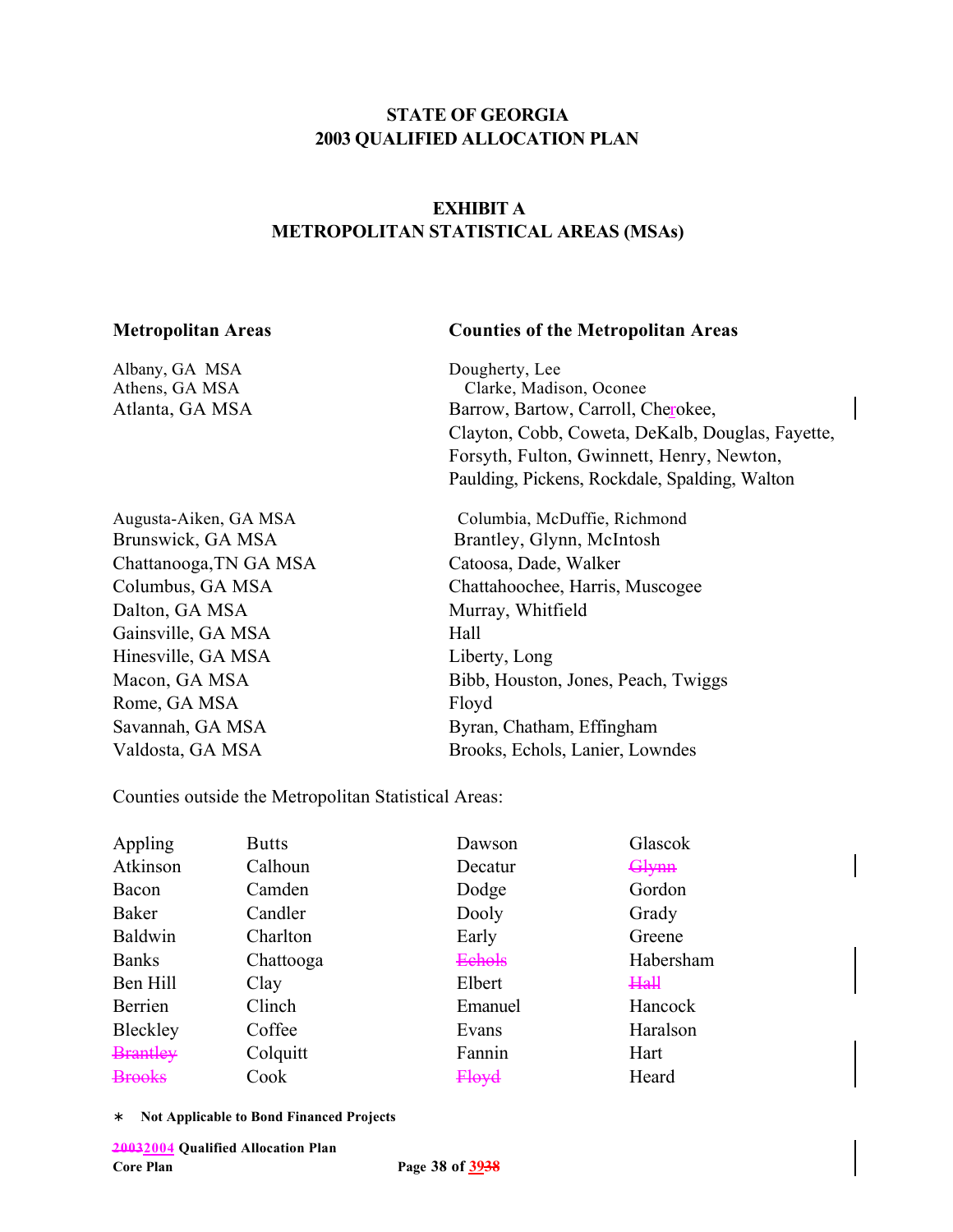| <b>Bulloch</b> | Crawford | Franklin | Irwin   |
|----------------|----------|----------|---------|
| <b>Burke</b>   | Crisp    | Glimer   | Jackson |

| Jasper            | Miller        | Seminole        | Union      |
|-------------------|---------------|-----------------|------------|
| <b>Jeff Davis</b> | Mitchell      | <b>Stephens</b> | Upson      |
| Jefferson         | Monroe        | Stewart         | Ware       |
| Jenkins           | Montgomery    | Sumter          | Warren     |
| Johnson           | Morgan        | Talbot          | Washington |
| Lamar             | <b>Murray</b> | Taliaferro      | Wayne      |
| <del>Lanier</del> | Oglethorpe    | Tattnall        | Webster    |
| Laurens           | Pierce        | Taylor          | Wheeler    |
| Liberty           | Pike          | Telfair         | White      |
| Lincoln           | Polk          | Terrell         | Whitfield  |
| <del>Long</del>   | Pulaski       | Thomas          | Wilcox     |
| I ayındes         | Putnam        | Tift            | Wilkes     |
| Lumpkin           | Quitman       | Toombs          | Wilkinson  |
| MeIntosh          | Rabun         | Towns           | Worth      |
| Macon             | Randolph      | Treutlen        |            |
| Marion            | Schley        | Troup           |            |
| Meriwether        | Screven       | Turner          |            |
|                   |               |                 |            |

 $\overline{\phantom{a}}$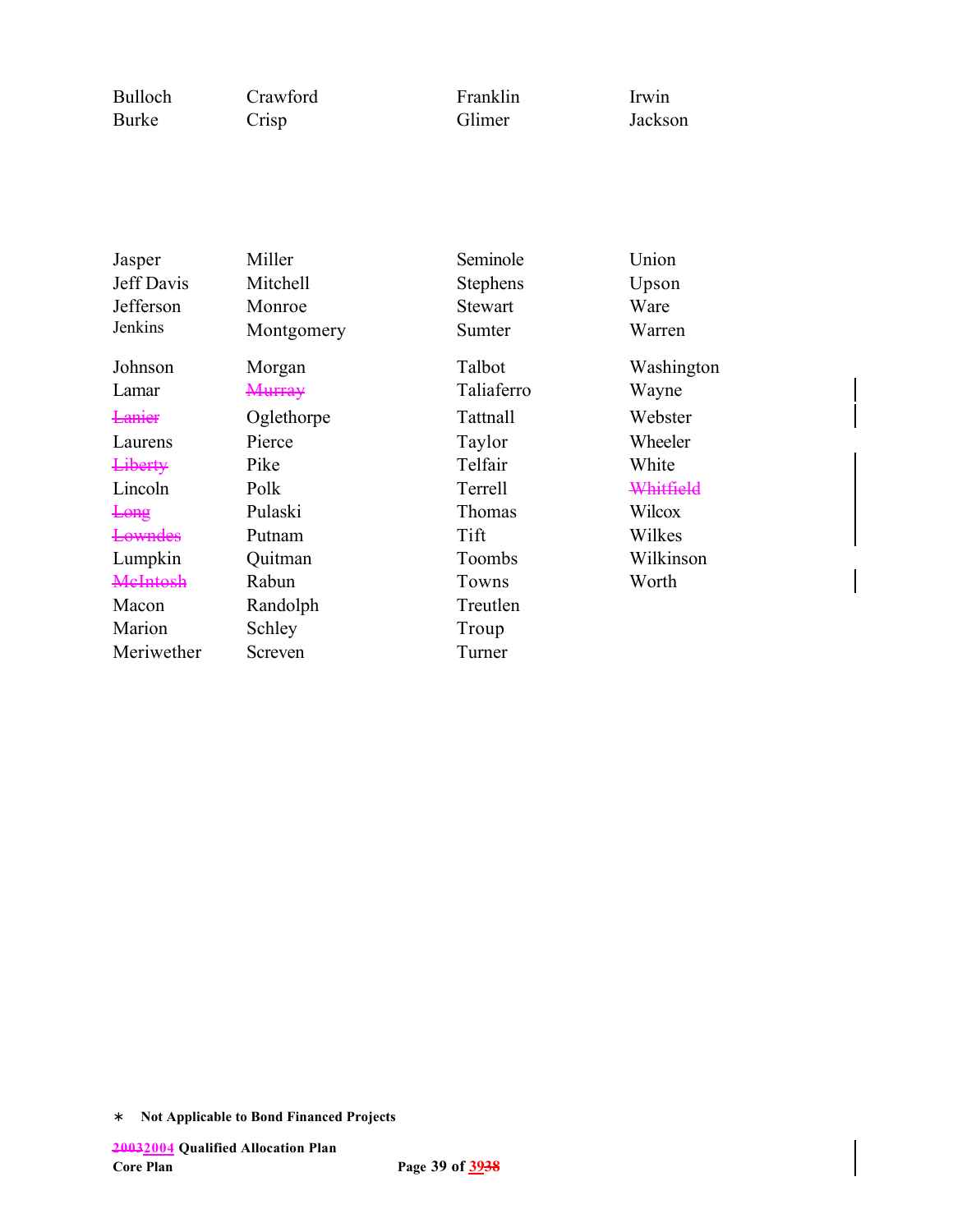#### **STATE OF GEORGIA 20032004 QUALIFIED ALLOCATION PLAN**

## **APPENDIX I THRESHOLD CRITERIA**

To be considered for DCA financing resources, Applications must meet the Threshold requirements described below.

### **1. Project Feasibility, Viability Analysis, and Conformance with Plan**

**General.** In analyzing project economic forecasts, Applicants must use DCA's project economic pro forma assumptions and abide by the 2004 Plan, Appendices, Instructions and the Manual. Rent Standards derived from the most recent AMI, FMR, and UA must be used to determine project rent and rent restrictions. DCA will determine if the application has been submitted in compliance with all application instructions, tab checklist requirements, and QAP requirements for support documentation, necessary to make a full and complete assessment of the proposed project. Incomplete applications or applications that are submitted and do not comply with submission requirements may be deemed insufficient and may be subject to threshold failure. For each project that meets all other Threshold criteria, DCA will determine whether that project is financially feasible and may require documentation not specifically included in the minimum documentation requirements established in the Plan.

DCA will perform a Subsidy Layering Review of all sources and uses of funds in projects receiving HOME rental housing financing. In cases where the results of a DCA Subsidy Layering Review indicates that there will be excess assistance, DCA will reduce the amount of the low income housing tax credits, if present, or the HOME funds in order to eliminate the excess as required by HOME regulations.

Project assumptions may be adjusted by DCA to reflect characteristics more representative of the project or its economic environment. DCA will determine whether an Application is financially feasible in its sole and absolute discretion. DCA's determinations will be final.

**HOME Loans.** When DCA reviews and underwrites a HOME Loan, it will consider the policies, assumptions and requirements set forth in the Plan and Manual to determine the debt capacity, the loan amount, and the terms to satisfy the debt. Project cash flow must be sufficient to ensure financial viability over the term of the HOME Loan and must provide for adequate reserves that must be maintained for the life of the HOME Loan. The use of other public financing sources and shorter HOME Loan terms will be favorably considered. For Applications proposing HOME Loans, the proposed return on investment for the owner/developer must be fair and reasonable with no windfall profits anticipated.

**HOME Non-amortizing Balloon Loans**. HOME non-amortizing Balloon Loans will be considered only for projects located in Rural Counties (See Exhibit A in the Core Plan) and for Special Needs- projects throughout the State applying under the Special Needs Housing Tenancy Characteristics in Section 3B of Appendix II, Scoring Criteria.

• **Not Applicable to Bond Financed Projects Construction and Construction Costs.** DCA will review the type of construction and associated hard construction costs. Applications for the rehabilitation of a substandard property will not be funded if, in the opinion of DCA, the rehabilitation will not result in improved, safe and decent long-

**20032004 Qualified Allocation Plan Page 1 of 21211 Appendix I Threshold Criteria Plan**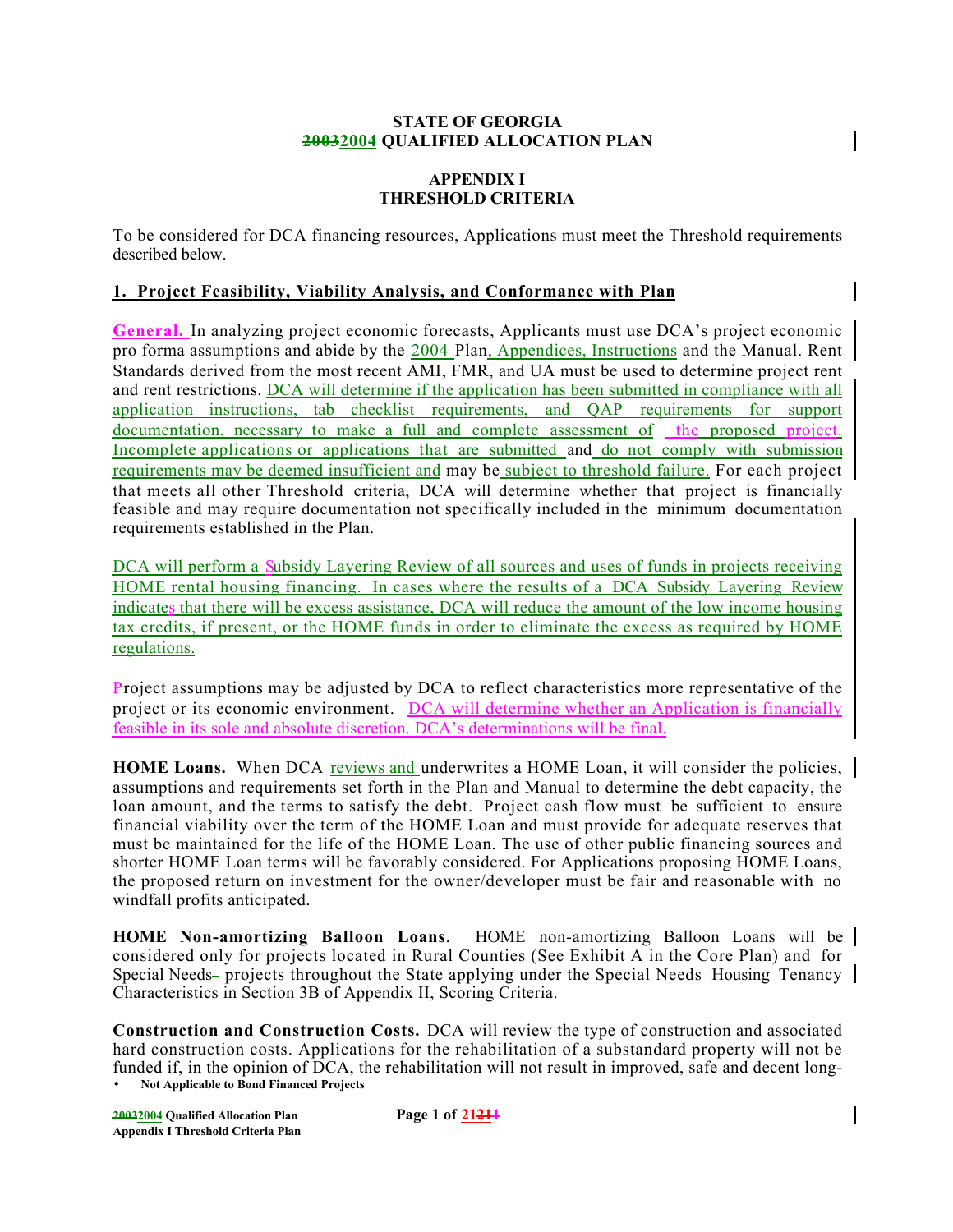term housing, the proposed rehabilitation does not meet DCA standards, or if new construction would be more appropriate. A similar review of project financial feasibility and economic viability will be conducted for all Applications proposing new construction to ensure that each project's construction hard costs will produce high quality housing for the targeted tenant market**.**

## **The minimum review standards for both rehabilitation and new construction projects are as follows:**

- The expected life of the completed property must exceed by five years the greater of the Compliance Period or the Period of Affordability ; and
- All construction must meet the requirements set forth in the Manual. Rehabilitation projects will be considered for funding only if the average per unit rehabilitation hard costs equal or exceed \$12,000. In addition, the total hard cost of any rehabilitation project must not exceed 90% of the as-completed unrestricted appraised value of the property. The appraisal will be commissioned by DCA and will be based on market rents. Note that the Applicant will pay the cost of the appraisal.

**Scattered Sites**. For Scattered Site Projects all units must be developed under one plan of financing and considered as a single project by all funding sources. All units located in a Scattered Site Project must comply with Section 42 Rent and Income Restrictions.

For Scattered Site Projects, as defined in Section 10(B)(1)(a), DCA will evaluate the feasibility of the project as a whole. For Scattered Site Projects, as defined in Section 10(B)(1)(b), DCA will evaluate the feasibility of each non-contiguous multifamily property to ensure that each property meets the feasibility requirements independently and will also evaluate the feasibility of the project as a whole to ensure that the entire project meets the feasibility requirements.

## 2. **Gross Rent Restrictions**

• **HOME Rents.\*** For HOME Loans, rents must be affordable at initial lease-up and must remain affordable over the term of the HOME Loan. DCA will not underwrite rents below 30% of 50% of AMI unless a DCA-commissioned market study indicates that there is a substantial need and/or that the market will require rents to be lower for the property to achieve initial and long-term lease-up.

 $\rightarrow$  Applications proposing rents for General Multifamily projects below 30% of 50% of AMI must set tenant income restrictions at no more than 5 AMI percentage points above the AMI percentage used to set rents (i.e., rents underwritten at 30% of 40% of AMI must be income restricted at no greater than 30% of 45% of AMI).

• Applicants proposing rents for Elderly Households, Housing for Older Persons or Special Needs projects below 30% of 50% of AMI must set tenant income restrictions at no more than 10 AMI percentage points above the AMI percentage used to set rents (i.e., rents underwritten at 30% of 40% of AMI must be income restricted at no greater than 30% of 50% of AMI).

 $\mathsf{I}$ 

 $\mathbf{I}$ 

• For HOME projects, rents may not exceed Fair Market Rents for the appropriate bedroom size.

**Credit Rents.** For low-income units outside of the Atlanta MSA-receiving Credits, the gross rents may not exceed 30% of 60% of the effective AMI table. For low-income units included in a Credit project other than a 4% Bond project in the Atlanta MSA, the maximum gross rents may not exceed

**<sup>•</sup> \* Not Applicable to Bond Financed Projects**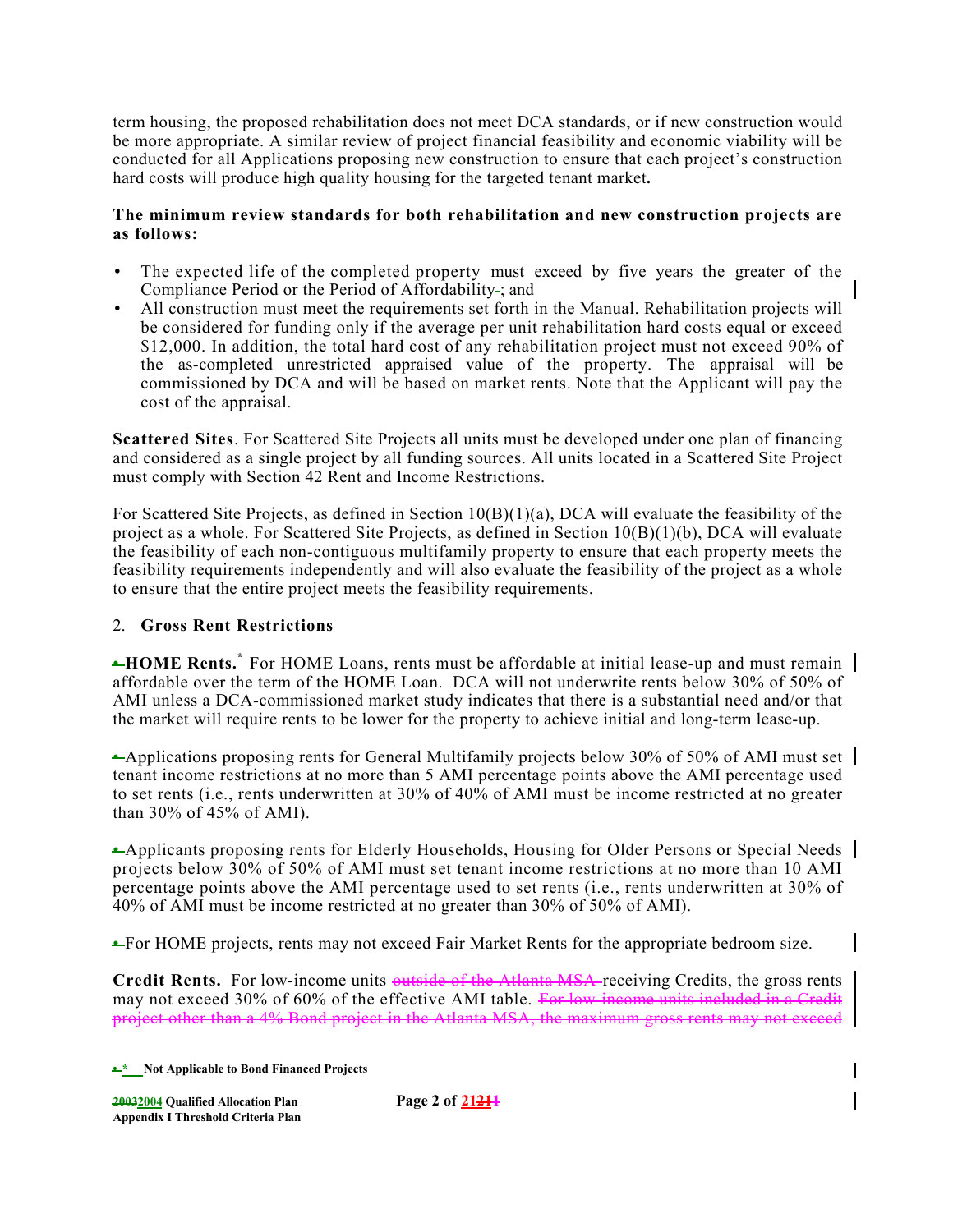30% of 54% of the effective AMI tables for the duration of the Compliance Period. Applicants should assume 1.5 persons per bedroom.

**Credit and HOME Rents**.\* Dwelling unit rents must conform to the Code's and/or the HOME regulation's gross rent (contract rent and tenant UA) restrictions. Tenant UA must conform to the requirements set forth in the Plan and the Manual. In the event Credit, HOME, or other funds are requested, the most restrictive gross rents will govern. For Credit and HOME projects, rents may not exceed fair market rents. Applicants should assume 1.5 persons per bedroom.

Many DCA projects will combine Credits and a HOME Loan. As a result, the income targeting requirements are more stringent than for Credits alone. Specifically, at least 40% of the assisted units in each building of the project must be targeted to families at 50% of AMI, adjusted for family size. In addition, DCA requires that gross rents be set at 50% of AMI. All remaining assisted units must be targeted to families at 60% or less of AMI, adjusted for family size.

**Mandatory Maximum Rents for Projects in the Atlanta MSA\* .** The maximum rents charged for the units occupied by tenants at 50% or less of AMI must be equal to or less than the lesser of the applicable Credit rent based on the 50% rents from the rent chart or the area FMR. The remaining rents for the assisted units must have rents no greater than the lesser of the Credit rents based on the 60% (or a maximum of 54% in the Atlanta MSA) rents from the rent chart or the area FMR. The Manual provides more details on the Tax Credit Program.

For Scattered Site projects as defined in Section  $10(B)(1)(a)$  and (b), all units must meet the gross rent restrictions.

## **3. Unit Cost Limitations**

Per unit costs must for not exceed the following limits:

| Unit Type   | Cost Limit |
|-------------|------------|
| Efficiency  | \$65,600   |
| 1 Bedroom   | \$76,800   |
| 2 Bedroom   | \$90,700   |
| 3 Bedroom   | \$93,500   |
| 4 Bedroom + | \$98,500   |

DCA will consider waivers to the limitations stated above only for Special Needs Households, Elderly Housing and Housing for Older Persons, mixed income projects, projects claiming points for EPA Energy Star Certified construction and those receiving historic tax credits. or Energy Star certification. Waivers and applicable fees must be submitted to DCA by 4:00 p.m. on or before March 135, 20032004 or no later than 30 days prior to application submittal for Bond Financed Projects. Within 30<del>15 business</del> days of the receipt of such waiver request, DCA will provide a response to the waiver request. If DCA determines that the project is not eligible for a cost waiver, any Application submitted for such project must reflect cost that are within the above unit cost limitations. Post award costs that exceed the above unit cost limitations or a total development cost

 $\mathbf{I}$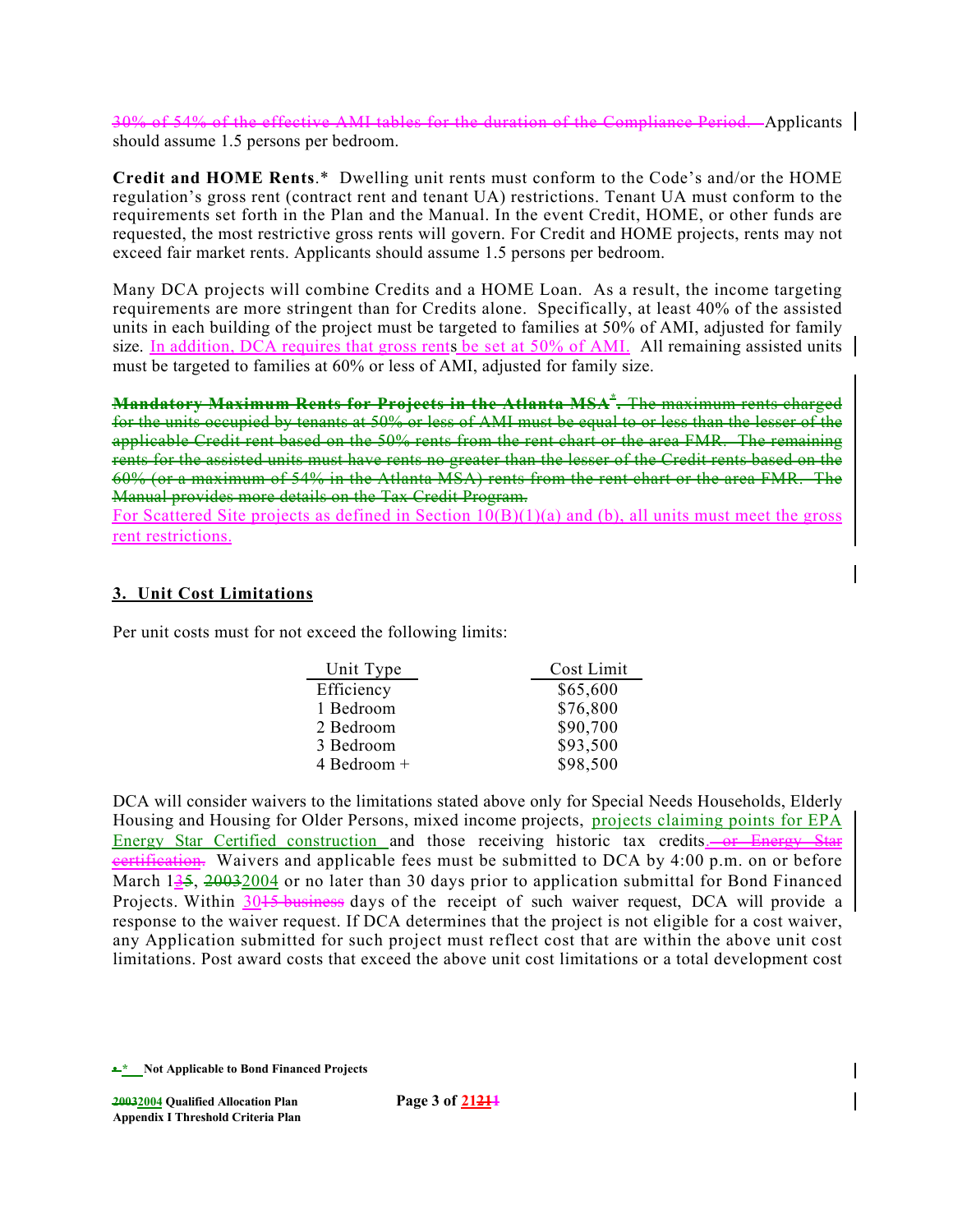established pursuant to a waiver request do not require DCA approval if additional DCA resources are not utilized to fund such additional cost.

For HOME funded projects, the following subsidy limits will apply in addition to the cost limits above:

| Unit Type  | Subsidy Limit |
|------------|---------------|
| Efficiency | \$57,300      |
| 1 Bedroom  | \$65,700      |
| 2 Bedroom  | \$79,900      |
| 3 Bedroom  | \$100,857     |
| 4 Bedroom  | \$100,710     |
|            |               |

For Scattered Site projects as defined in Section 10(B)(1)(a) and (b), all units must meet the per unit cost limitation requirements.

## **4. Site Control**

Site control must be in the form of (1) a warranty deed that conveys title to the subject property to the current Applicant or 2) a legally binding contract to purchase the proposed project site in the name of the Applicant (or which provides for an assignment to the Applicant), or (3) a binding longterm ground lease or an option for a binding long-term ground lease, with a minimum term of fortyfive  $(45)$  years. For  $(2)$  and  $(3)$  above, a copy of the warranty deed that c the seller must be included with the Application. Contracts must be executed prior to Application Submission deadline, must include a legal description of the property and must provide legal control of the site to the proposed Applicant at least through September 1530, 20032004.

In the event the contract provides the Applicant with the option to renew the contract for specific periods of time, with the initial period ending prior to September  $1530$ ,  $20032004$ , the renewal option in such contract must be enforceable by the Applicant until September 1530, 20032004. A copy of a recorded warranty deed or a fully executed contract must be submitted with the Application. All Contracts evidencing site control must meet the specifications set forth in the Manual.

For Scattered Site Projects as defined in Section  $10(B)(1)(a)$  and (b), evidence of site control is required for each non-contiguous parcel or each non-contiguous multifamily property.

## **5. Environmental Requirements**

#### **General**

On-site and off-site specific environmental concerns identified in an environmental study are to be considered in the context of the criticality of the housing to be provided. DCA shall consider the public benefits of the housing and then weigh the benefits against the costs to mitigate the hazard, the potential health risks, and other financial and public policy implications. The project will not pass Threshold until all environmental matters are resolved in a manner satisfactory to DCA, in its sole and absolute discretion. For Seatted Scattered Site Projects the environmental requirements must be met for each non-contiguous parcel or each non-contiguous multifamily property.

 $\mathbf{I}$ 

**• \* Not Applicable to Bond Financed Projects**

**20032004 Qualified Allocation Plan Page 4 of 21211 Appendix I Threshold Criteria Plan**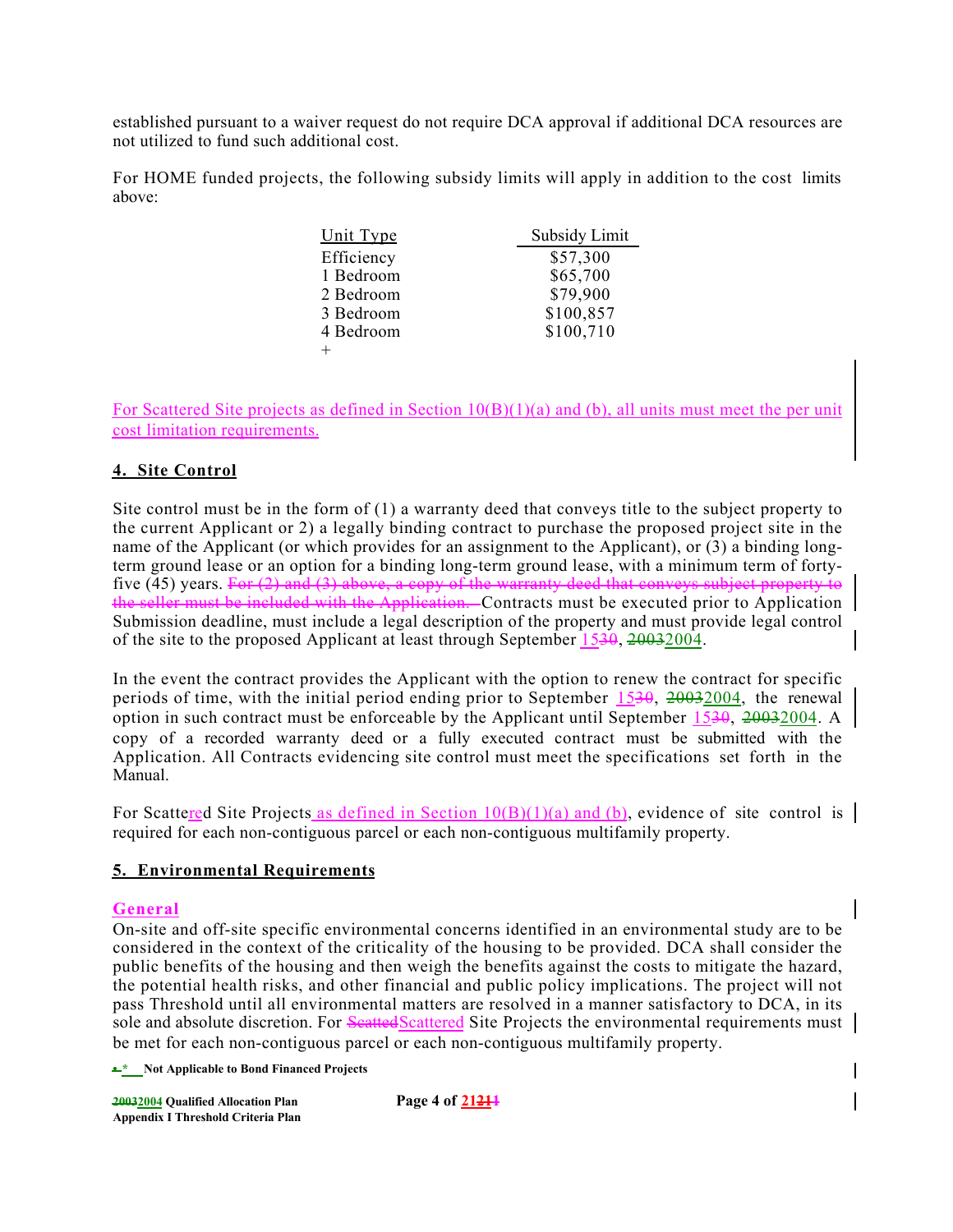**Environmental Study.** A Phase I environmental study prepared in accordance with the DCA Environmental ManualReview Guide contained in the Application Manual must be included in the Application. The Applicant and the Qualified Environmental Professional must sign the environmental certification form and include it in the Application. This Phase I Environmental Study should fully address all recommendations of the consulting environmental engineer, and all such recommendations, including Phase II environmental studies (if required) or any additional testing, must be completed at the time of Application Submission. The Phase I (and Phase II where required) Environmental Study must have been conducted within six (6) months of the Application Submission.

If an-earlier Environmental Study was completed prior to this six-month period, a copy of this earlier Environmental Study (and any others that are available) must be included in the Application along with an updated Environmental Study.

If an updated Environmental Study is necessary, it must meet all requirements set forth in the Environmental Review Guide located in the Manual. In addition to these requirements, the updated Environmental Study must include:

- details of the new reconnaissance with updated photos;
- an update of all regulatory reviews including federal and state lists;
- all original material and updates; and,
- a professional opinion provided by the qualified Environmental Professional completing the update addressing all conditions (changed and unchanged) to the site.

## **Flood Plains/Floodways:**

**(a) Tax Credit Rehab Projects.** Applications that propose the rehabilitation of existing buildings located in the 100-year flood plain/floodway, will meet Threshold criteria, only under the following conditions:

- All An Architectural Conceptual Site Development Plan that clearly defines the areas of floodplain/floodway, with the Owner certification on the Architectural Site Information Form A must be included in the Application.
- All areas of floodplain/floodway must be documented by the FEMA map for the areas in which the site is located. The proposed site for development must be located on that map.
- The lowest existing floor elevation of each building in the flood plain must be at least 6" above the FEMA designated flood plain/floodway elevation. Documentation must be submitted to clearly demonstrate existing conditions and should include a land survey indicating the location of the existing buildings, existing floodplain/floodway, elevation of existing floodplain/floodway, elevation of lowest floor level in existing buildings and FEMA elevation of the existing floodplain/floodway.

**(b) Other Projects**. For all other projects, building in the flood plain will be permitted only if the following conditions are met: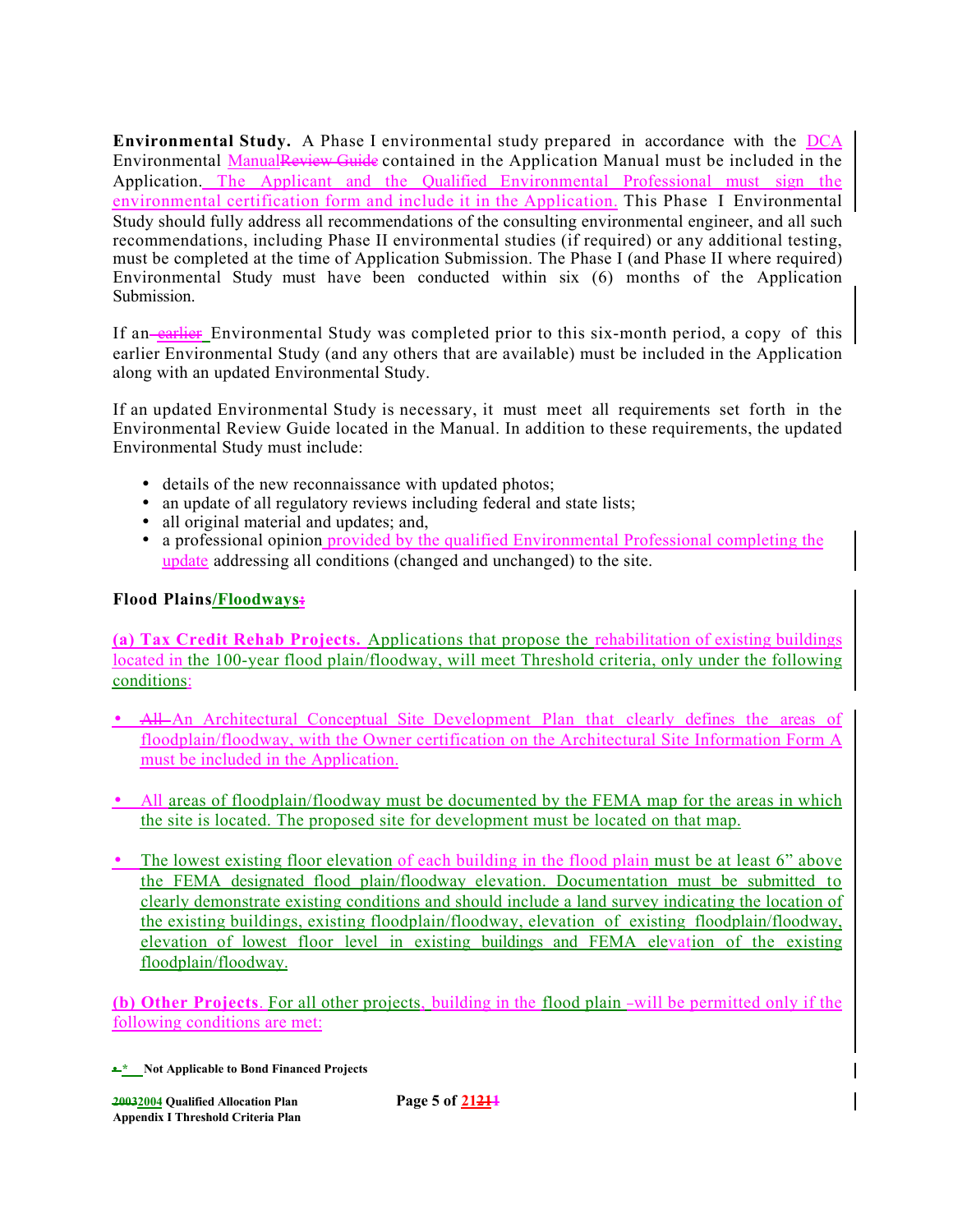- An Architectural Conceptual Site Development Plan that clearly defines the areas of floodplain/floodway, with the Owner certification on the Architectural Site Information Form A must be included in the Application.
- All areas of floodplain/floodway must be documented by the FEMA map for the areas in which the site is located. The proposed site for development must be located on that map.
- The city or county in which the floodplain/floodway area is located must provide written approval of the proposed reclassification of the property out of the floodplain/floodway area.
- •
- A FEMA Conditional Letter of reclassification must be obtained for the property that shows that the property is eligible for reclassification out of the floodplain/floodway area and submitted at the time of application.
- A final letter of reclassification from FEMA along with an elevation certificate and all other information to document the reclassification must be provided to DCA at the completion of the project.

**(c) HOME Projects**. In addition to the requirements listed for "Other Projects", for applications requesting HOME funds the following requirements must also be met:

- The qualified Environmental Professional or Engineer must include an opinion as to whether or not the proposed project will impact any floodplain or floodway
- The qualified Environmental Professional or EngineerCivil Engineer must document mitigation for impacts to existing floodplains/floodways planned for development, and include consideration of alternative locations for the development.
- Documentation that the Applicant has published the required Notices and met the requirements of the Eight Step Flood Management process set forth in 24 CFR 55.20

# **Wetlands:**

DCA does not allow the disturbance of wetlands in excess of one tenth  $(1/10<sup>th</sup>)$  of one acre for any project. No buildings or other improvements are to be located in any wetlands areas under any conditions. Any proposed development that does not meet these criteria will not meet Threshold.

The following documentation of the existence of Wetlands must be included in each:

- A Wetlands Delineation and USGS Maps are required to document the existence of wetland areas on the site, and must be included in the Environmental Study. (If there are no wetlands areas on the site then a wetlands delineation is not required but in all cases USGS maps must be included in the environmental study.) The USGS Maps must clearly indicate the site location.
- The site reconnaissance must include observation of any and all wetland areas on the property.
- If Applicable, an Architectural Conceptual Site Development Plan that clearly defines the areas of wetlands with the Owner certification on the Architectural Site Information Form A, indicating the acreage of wetlands that will be disturbed by the proposed project must be included in the Application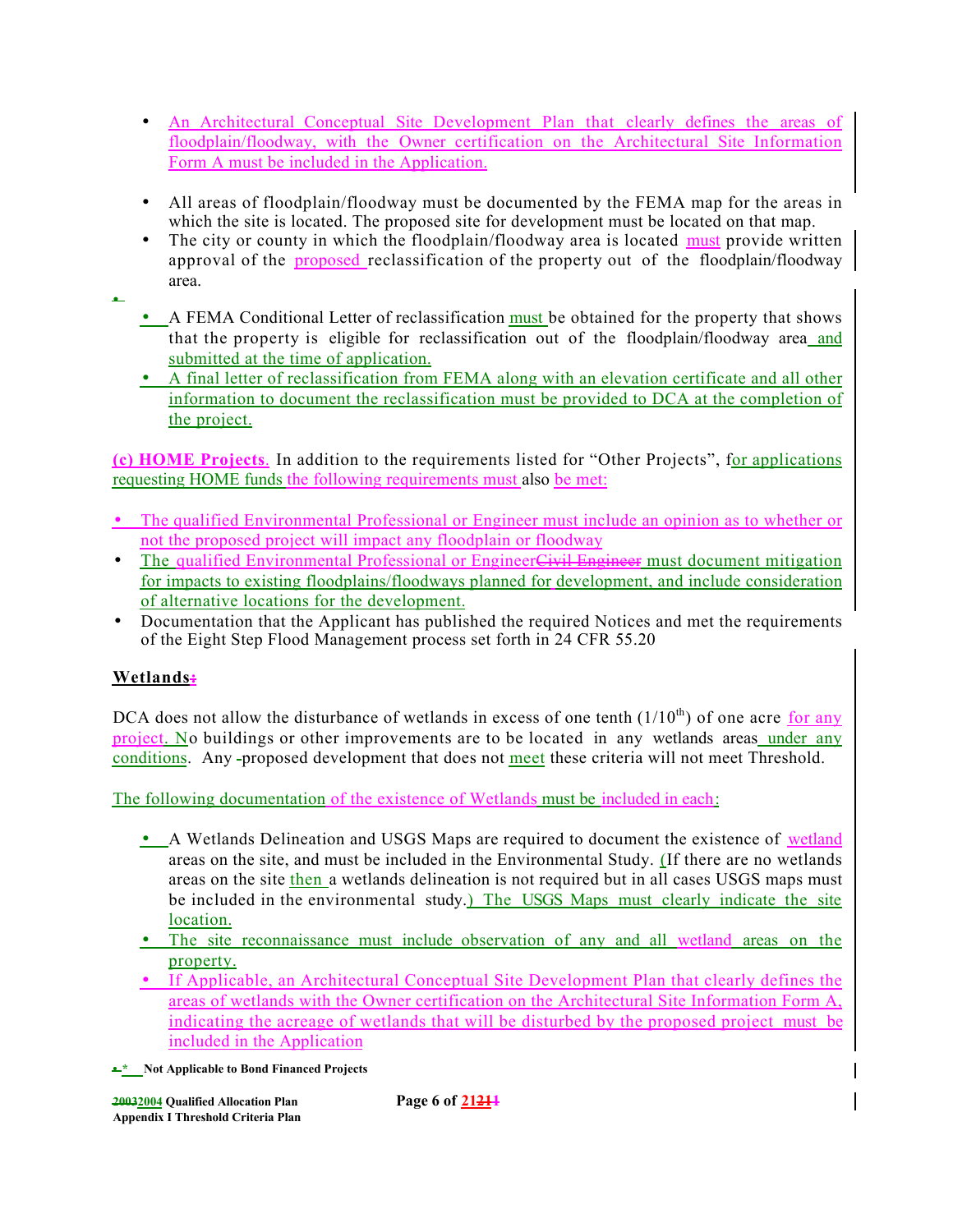For applications requesting HOME funds, the following **additional** requirements must be met:.

- The qualified Environmental Professional or Engineer must document mitigation for impacts to any existing wetlands area(s) planned for development, and include consideration of alternative locations for the development.
- Documentation that the Applicant has published the required Notices and met the requirements of the Eight Step Wetlands Management process set forth in 24 CFR 55.20

**Lead Based Paint (LBP) and Asbestos Containing Materials (ACM).** For all existing properties to be rehabilitated under DCA programs and built prior to 1978, a survey of LBP and ACM must be included in the environmental study. The investigation must be completed according to EPA and HUD guidelines on properties that fall under the requirements of these agencies. If such materials exist on the properties the Qualified Environmental Professional must include recommendations for the management or abatement of these materials according to all EPA and HUD guidelines.

**Water Leaks, Mold & Lead in Drinking Water.** For all existing properties to be rehabilitated under DCA programs a survey of water leaks, mold and testing for lead in drinking water must be completed according to EPA and HUD guidelines as applicable on properties that fall under the requirements of these agencies. If such conditions and/or materials exist on the properties the Qualified Environmental Professional must include recommendations for the elimination, removal or remediation of these conditions and/or materials according to all EPA and HUD guidelines.

**PCB's.** For all construction applications, documentation must be submitted according to the requirements of the Environmental Manual.

**Radon.** For all new construction Applications the Radon zone must be noted in the environmental study along with the Georgia Radon Map. For Applications that propose the rehabilitation of existing properties, radon testing within the existing buildings, according to EPA guidelines is required and the results must be included in the environmental study.

## **Additional Environmental Requirements for HOME funded Projects**

Additional requirements for HOME funded projects as outlined in the HOME Environmental Questionnaire must be completed by the Applicant at the time of Application Submission. Refer to the Environmental Review Guide for all other Hazardous Considerations.

For Scattered Site Projects as defined in Section  $10(B)(1)(a)$  and (b), the environmental requirements must be met for each noncontiguous parcel or each non-contiguous multifamily project.

## 6.

## **6. Site Zoning**

Zoning must be in place on or before the Application Submission deadline. Zoning of the development site must conform to the site development plan and must be confirmed, in writing, by the authorized Local Government official. The letter from the authorized Local Government official must be included in the Application. The letter must include the zoning and land use classification of

 $\mathbf{I}$ 

**• \* Not Applicable to Bond Financed Projects**

**20032004 Qualified Allocation Plan Page 7 of 21211 Appendix I Threshold Criteria Plan**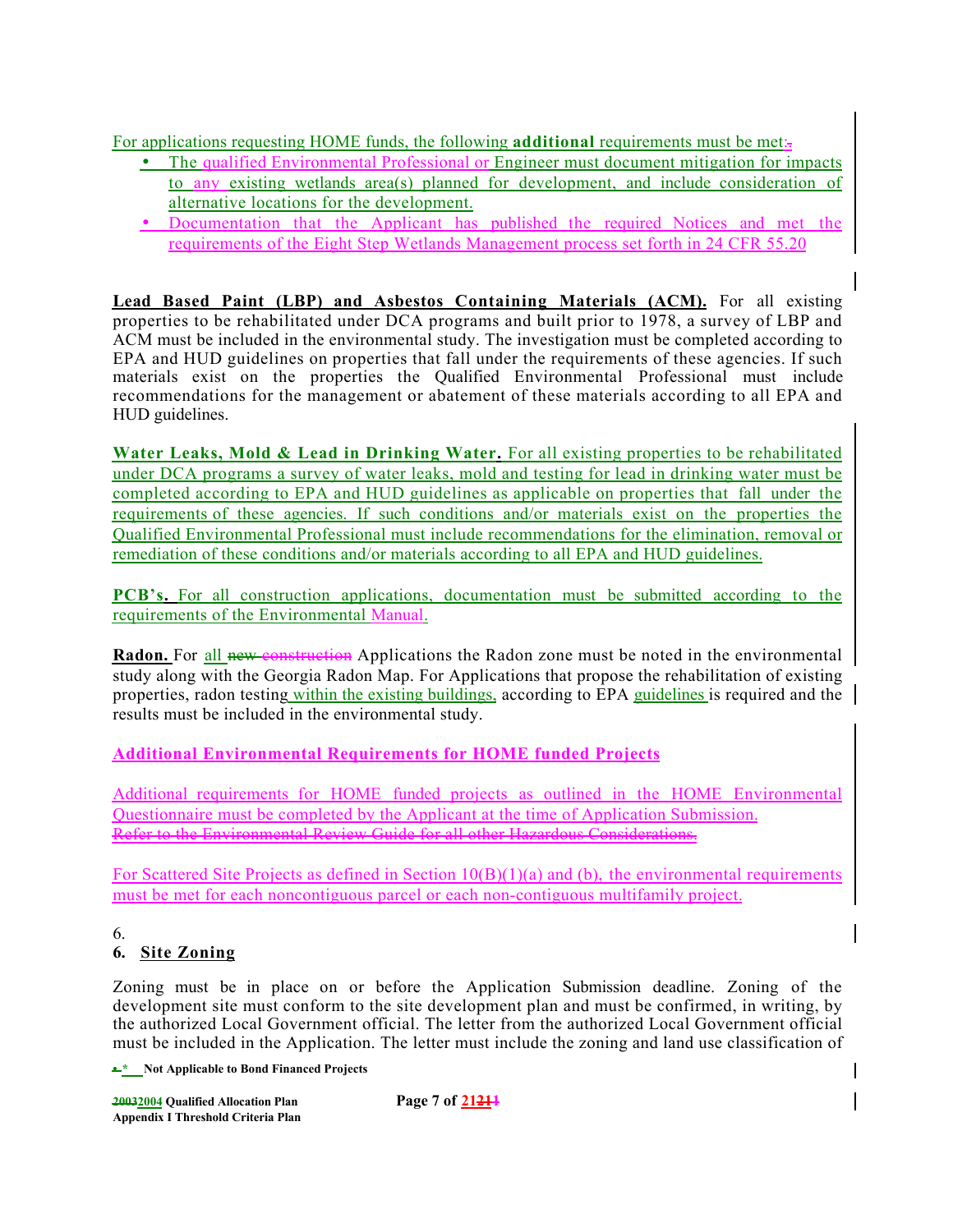the property and be accompanied by a clear explanation of the requirements and all conditions of these zoning and land use classifications. If the Local Government does not have or enforce a zoning ordinance, the Applicant must include a letter from a local government official to that effect.

The Applicant must provide documentation that demonstrates that the site layout conforms to any moratoriums, density, setbacks, or other imposed requirements of the Local Government. This documentation must come in the form of a letter from the Local Government Authority and must be demonstrated on the Architectural Site Conceptual Development Plan either graphically or in written form.

It is the responsibility of the Applicant to ensure that all issues and questions surrounding the zoning and land use classification of a proposed site are clearly defined prior to Application Submission. Any unclear or unresolved issues of zoning and land use could result in Threshold failure of the Application.

For Scattered Site Projects as defined in Section 10(B)(1)(a) and (b), **site** zoning requirements must be met for each noncontiguous parcel or each non-contiguous multifamily project.

## **7. Operating Utilities**

Required project operating utilities (gas and electric service), as applicable, must be available to the proposed development site as of the Application Submission. To be considered "available" for the purposes of this section, all easements necessary for the utility providers to extend utilities to the property, and commitments from the utility providers to extend utilities to the property must be secured at the time of Application submission. Evidence of such easements and commitments from the utility provider must be included in the Application.

The Application must include a letter from the appropriate utility company confirming the availability and capacity of operating utilities at the proposed development site. The letters bearing signatures from the appropriate utility companies must be included in the Application. Any charges for the off-site extension of utility services are not eligible for funding as project costs under the funding resources in the Plan. The requirements for Operating Utilities must be met for each noncontiguous parcel or each non-contiguous multifamily property.

Operating utilities cannot be contingent on annexation of the property, improvement of infrastructure or funding to the utility provider from an outside source. Verification of the annexation and improvements must be submitted with the Application. Any unclear or unresolved issues regarding operating utilities may result in Threshold failure of the Application.

For Scattered Site Projects as defined in Section 10(B)(1)(a) and (b),operating utilities requirements must be met for each noncontiguous parcel or each non-contiguous multifamily project.

#### **8. Public Water/Sanitary Sewer/Storm Sewer**

Public water and sewer service must be available at the proposed development site as of the Application Submission. To be considered "available" for the purposes of this section all -easements necessary for the water and sewer authorities to extend the existing municipal water and sewer

 $\mathbf{I}$ 

**• \* Not Applicable to Bond Financed Projects**

**20032004 Qualified Allocation Plan Page 8 of 21211 Appendix I Threshold Criteria Plan**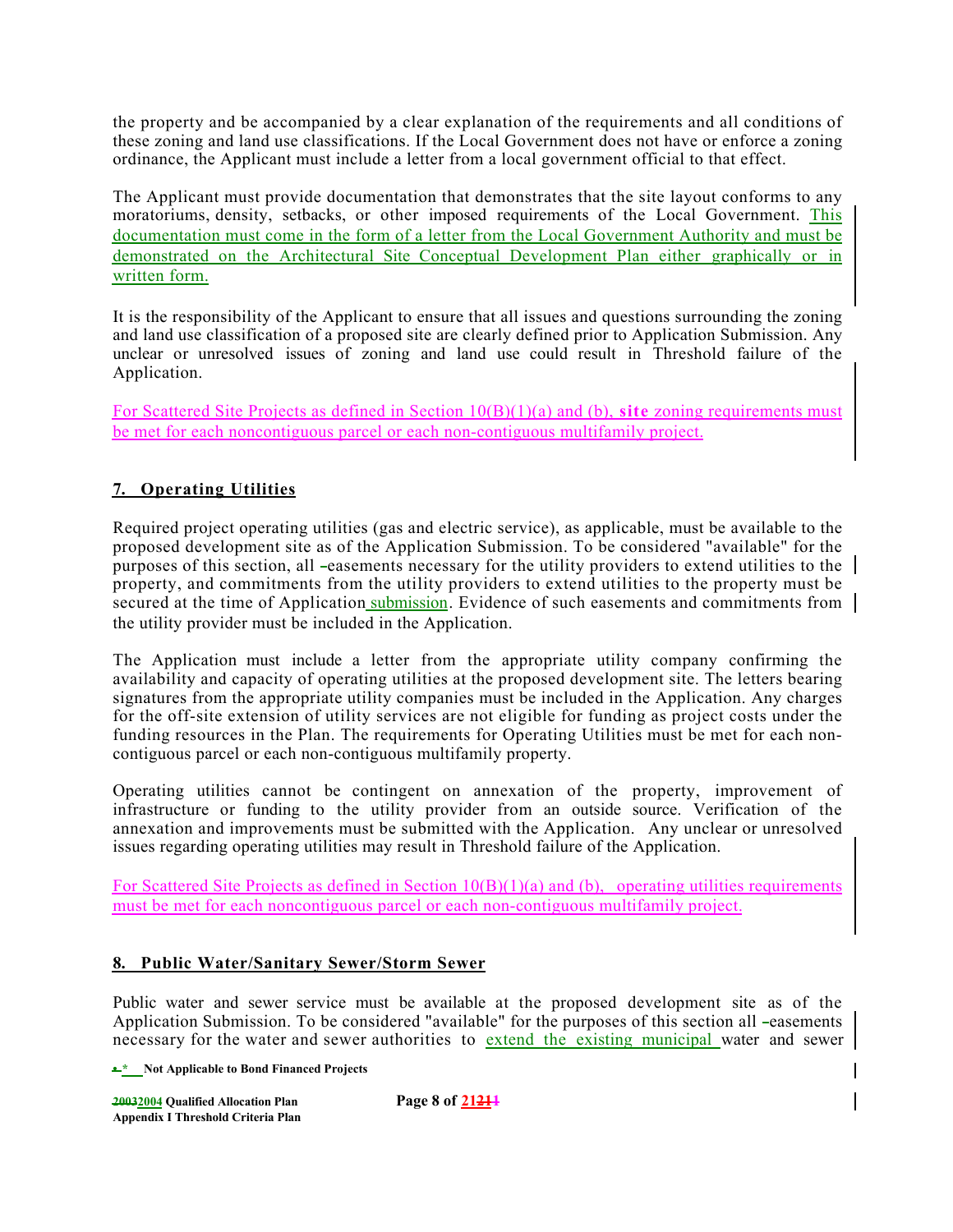services to the project, and commitments from the water and sewer authorities to extend the existing municipal water and sewer services to the property must be secured at the time of Application Submission. Evidence of the easements and commitments from the water and sewer authorities -must be included in the Application. A commitment can be subject only to conditions within the control of the Applicant. Letter(s) from the local public water and sewer authorities must document the availability and capacity of <u>the existing municipal</u> public water and sewer service to the site. These letters from the appropriate public water and sewer authorities must be included in the Application. Any charges for the extension of off-site services are not eligible for funding as project costs under the funding resources in the Plan. Public water and/or sewer availability cannot be contingent on the construction of a municipal water/sewer system, annexation of the property or funding to the utility provider from an outside source. Verification of the annexation and improvements must be submitted with the Application. Any unclear or unresolved issues regarding the public water/sanitary sewer/storm sewer may result in threshold failure of the Application.

For Scattered Site Projects as defined in Section  $10(B)(1)(a)$  and (b), public water/Sanitary Sewer/Storm Sewer requirements must be met for each noncontiguous parcel or each non-contiguous multifamily project.

## **9. Market Feasibility (Market Study)**

DCA strongly recommends that, prior to submitting Applications, Applicants independently obtain a market studyanalysis prepared in accordance with DCA guidelines, sufficient to satisfy their own concerns as to market viability as outlined in the  $20032004$  Application Manual. Applicants are encouraged to submit any market information with the Application that they believe may be helpful in determining the market feasibility of their proposal. An Applicant may submit an independent market study in the Application. However, DCA will not be bound by the opinion or conclusions reached by the Applicant-commissioned market study. The DCA-commissioned market study will take precedence.

Any market information or market study provided by the Applicant will be given to DCA's market analyst. By submitting this information or market study, Applicants are afforded the opportunity to provide input that may be important in the determination of market feasibility

Market -feasibility for **HOME**, 4 % tax exempt Bond projects and 9% Tax Credit projects, the project as measured by the DCA market analyst, will be based on, but not be limited, to the following factors:

- Market capture rates 30 percent or less than 30 percent for all 1 and 2 bedroom -units, 30 percent or less for **all** 2 bedroom units, 40 percent or less for **all** 3 bedroom units and 50 percent or less for all 4 or more bedroom units in the project:
- The overall capture rate for all Tax Credit Units shall not exceed 30% and the overall capture rate for all Market Rate Units for shall not exceed 30%;
- Market capture rates for each AMI market segment type (i.e. 30%, 50%, 60% & market) for each **bedroom type** shall not exceed 70%;

 $\mathbf{I}$ 

- An absorption period less than 24 months to reach stabilized occupancy;
- Stabilized occupancy rate of 90% or above;
- Unit mixes or targets populations supported by the market;

**<sup>•</sup> \* Not Applicable to Bond Financed Projects**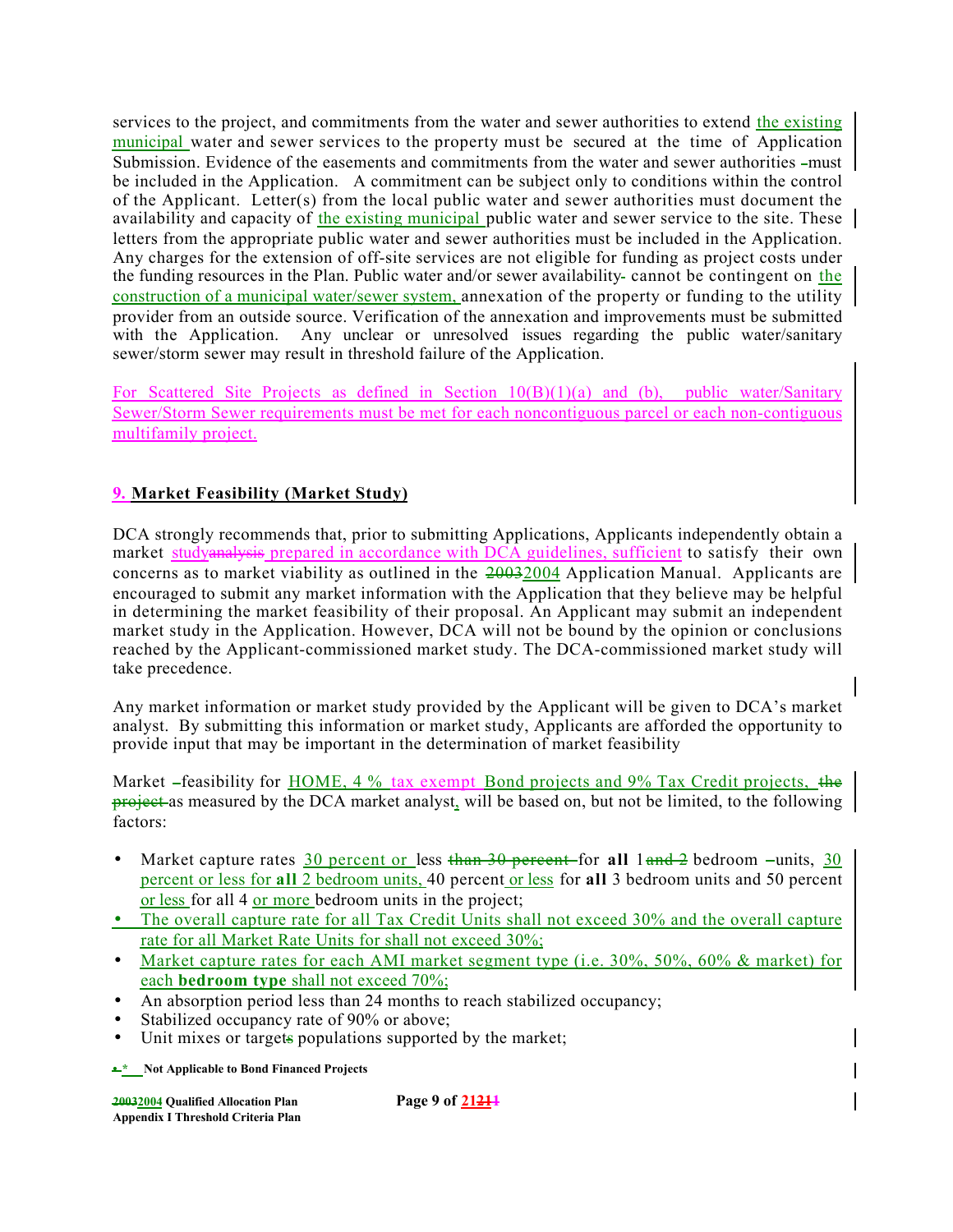- No adverse impact to the market and financial health of existing assisted rental housing properties in the market area. Assisted rental housing properties include those financed by Credits, USDA-, HUD 202 or 811 (as appropriate), DCA or locally financed HOME properties, HTF, and HUD 221(d)(3) and 221 (d) (4) and other market rate FHA insured programs. DCA does not consider -public housing properties in the adverse impact determination.
- Competing proposed projects in the same geographic market area where, in part, location, unit mix, rent structure, market demand, and other factors favor one project compared to another; and,
- Ability of market rate units to lease at the projected rents.
- All requirements as outlined in the Market Study Guide;

DCA reserves the right, in its sole and absolute discretion, to independently evaluate the demand for additional affordable rental housing in the geographic/market area. DCA's judgment will be the final determination.

For scattered site projects as defined in Section 10B (1)(a), the market study requirements must be met for the project as a whole. For scattered site projects as defined in Section 10B (1)(b) each noncontiguous multifamily propertyparcel or each non-contiguous multi-family property must meet the market study requirements and the project as a whole must meet the market study requirements.

## **4% tax Credit/Bond Financed Projects Market Studies.**

For bond financed projects covered by the 2004 QAP (projects with a bond inducement date in 2004) DCA will commission the market study upon receipt of the application for tax credits. Applicants are encouraged to submit their applications as soon as possible after the bond allocation**,** in order to allow completions of the market study. However in all instances applications for 4%tax credits must be submitted no later 60 days prior to bond closing.

In accordance with federal law enacted during December 2000, Applicants for 4% Credits involving Bond Financed Projects must submit a market study with the initial Application. A disinterested third-party analyst approved by DCA or an analyst selected from a list comprised of the analysts selected to perform the DCA-commissioned market studies must be utilized to perform the market study for Bond Financed Projects. The Applicant must submit a written request for DCA to approve a third party analyst that is not on the current DCA approved market analyst list.

## **10. Appraisals**

## **a. DCA Commissioned Appraisals\***

For all projects awarded HOME Loans, DCA will commission an appraisal prepared in accordance with DCA policies. DCA 's determination is final with respect to the appraised value of the project.

When preparing project development budgets, Applicants should use a reasonable estimate for the appraisal cost based on the Applicant's experience with projects of a similar size and scope. The DCA appraisals will may be assignable to other lenders. In instances where the senior lender obtains the appraisal, DCA will accept such appraisal as long as DCA's guideline requirements are met and DCA is given the right to rely on the appraisal by the appraiser. DCA will  $-$ select property appraisers. Applicants will be charged a fee equal to the cost of the appraisal report. The fee will be due on the date specified in the HOME commitment letter. The commissioned appraisal reports shall include the "as is" value,  $\frac{\text{tax}}{\text{tax}}$  credit value, "as is" value, "as built/as complete" (encumbered),  $\frac{\text{tax}}{\text{tax}}$ 

 $\mathbf{I}$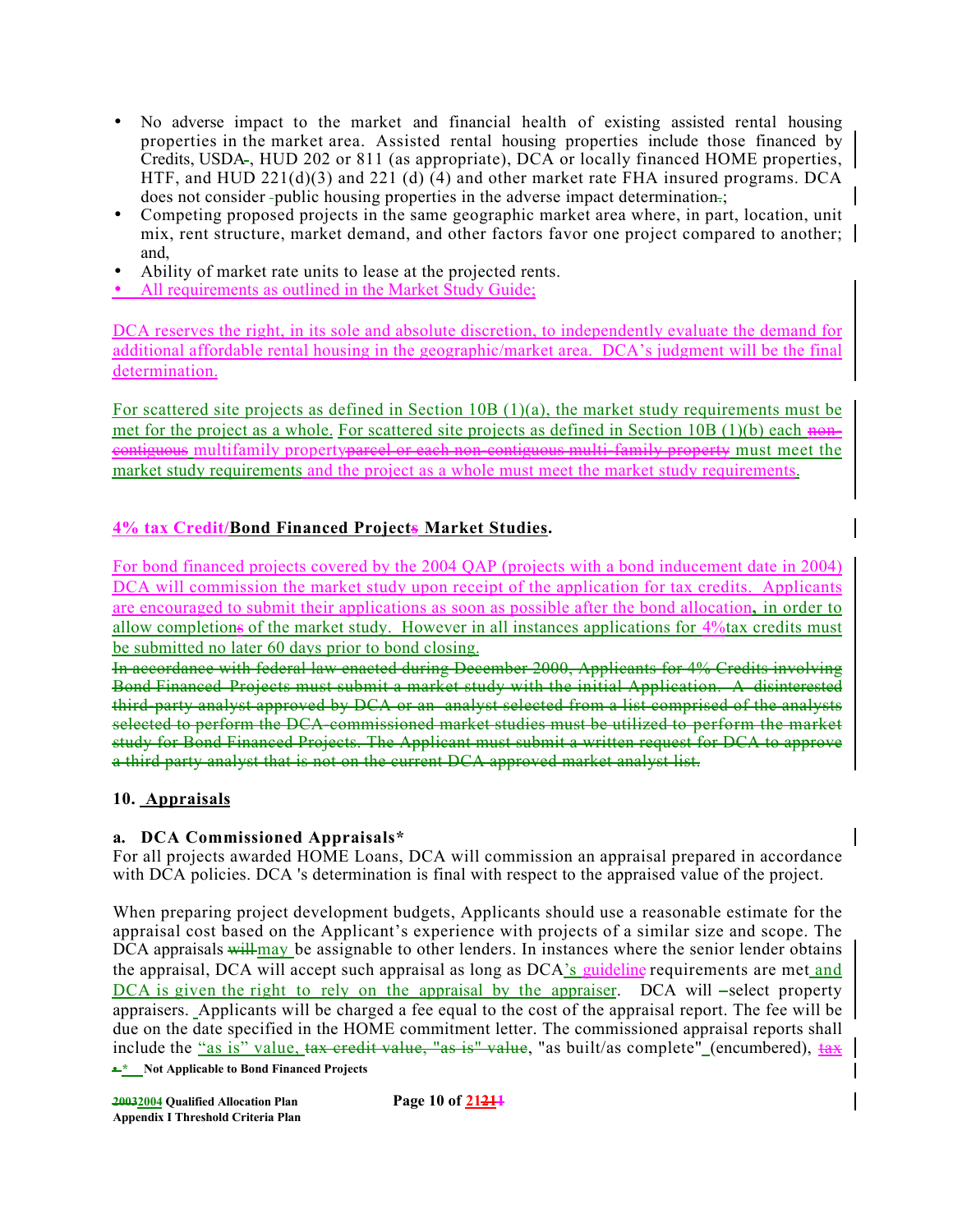eredit value, and "as built/ as complete " (unencumbered) values of the proposed subject property and, tax credit value. The "as is" value shall, delineating delineate the value of the land and building. The appraisal shall conform to USPAP standards. The appraiser appraisal will provide an estimate of the market value (unencumbered) of the property at loan maturity. The total hard cost of any rehabilitation project may not exceed 90% of the as completed unencumbered appraised value of the property. Upon completion of the commissioned appraisal, any rehabilitation project found not to meet this requirement will have their funding award revoked.

## b. **Applicant Commissioned Appraisals**

If an appraisal is required to be submitted with the Application by DCA policy as the result of an identity of interest between the buyer and seller of the proposed project, an applicant shall commission an appraisal prepared in accordance with the DCA appraisal requirements. The commissioned appraisal report shall include the  $-$ "as-is" value of the property including  $|$ improvements in order for DCA to establish the basis of the determination of the sales price. The appraisal shall conform to USPAP standards. <del>For properties with existing below market financing</del> DCA will require an appraisal that includes an investment value.

For Scattered Site Projects, an appraisal will be required establishing "as-is" value should be submitted for each non-contiguous multifamily property or non-contiguous parcel where an identity of interest exist between the buyer and seller.

## **11. Project Amenities**

All properties must include HVAC systems, refrigerators, stoves,  $\frac{a_n}{a_n}$  and on-site laundry (1 washer and 1 dryer per every 25 units) and one equipped recreation area suitable for the proposed tenant base. (The equipped recreation area must be identified on Architectural Certification Form C1-C4 as applicable.) If washers and dryers are installed and maintained in every unit at no additional cost to tenants, an on-site laundry is not required. All amenities, with the exception of the on-site laundry, must be available to the tenants at no additional charge. Documentation for these amenities must be certified in the Amenities Certification Forms C1-C4, depending on the type of tenant the Application is targeting. DCA reserves the right to require inclusion of all certified amenities in the finished project.

For Scattered Site properties as defined in Section 10  $(B)(1)(a)$  and (b) the requirements for HVAC systems, refrigerators, stoves, must be met for all units.

For Scattered Site properties as defined in Section  $10(B)(1)(a)$ , the requirements for the on site laundry and equipped recreation area may be met by the project as a whole.

For Scattered Site properties as defined in Section 10 (B)(1)(b), the requirements for on-site laundry and equipped recreation area must be met at each non-contiguous multifamily property.

#### **12. Site Access**

**• \* Not Applicable to Bond Financed Projects** All sites proposed for development must be legally accessible by paved roads. The Application must include the appropriate drawings, survey or other documentation that reflects such paved roads. If such paved roads are not in place at the time of the Application Submission, documentation evidencing a local commitment for funding and the timetable for completion of such paved road

 $\mathbf{I}$  $\mathsf{l}$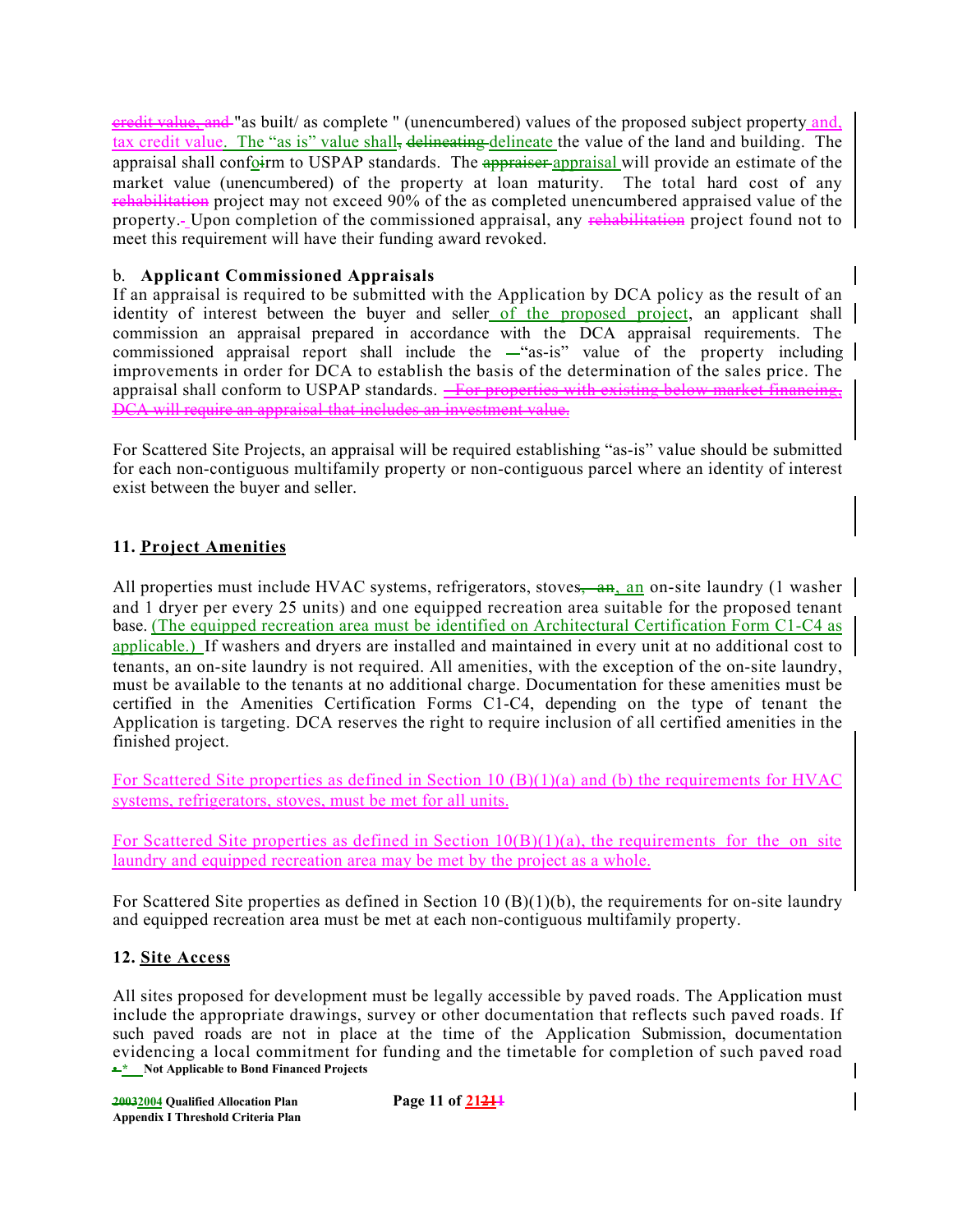must be included in the Application. This restriction does not apply to private driveways accessing only the proposed project through property that is not part of a proposed site. However, if the use of such a private drive is proposed, site control of the private drive must be documented by proof of ownership or by a properly executed easement on the private drive, and the plans for paving the private drive, including associated development costs, must be adequately addressed in the Application.

For Seatted Scattered Site projects, each non-contiguous parcel and each non-contiguous multifamily project must meet the above criteria.

## **13. Physical Needs Assessment (Rehabilitation Projects Only)**

For rehabilitation projects only, a physical needs assessment must be included in the Application, and prepared in accordance with instructions set forth in the Architectural Guide in the Application Manual. This assessment must be completed no more than ninety (90) days prior to the Application Submission.

For Scattered Site Projects as defined in Section 10(B)(1)(a) and (b), physical Needs Assessment requirements must be met for each noncontiguous parcel and each non-contiguous multifamily project for which rehabilitation is proposed.

## **14. Site Information and Conceptual Site Development Plan**

A Conceptual Site Development Plan must be included in the Application, and prepared in accordance with instructions set forth in the Manual:

- Easements to be defined and indicated on plan;
- Wetlands and floodplains located with areas of disturbance calculated for the Wetlands;
- Utility information located with contact information:
- Use of all adjacent properties clearly defined both graphically and in written form;
- Zoning setbacks and restrictions graphically indicated, with written zoning definitions;<br>• Indication of all existing structures, tanks, slabs and any other improvements existing
- Indication of all existing structures, tanks, slabs and any other improvements existing on the property;
- Indication of any other items, physical or otherwise that would affect the development of the subject property;
- Indication of the entrance access to the property and a layout of all buildings, roads, and parking areas defined all site development amenities; and,
- Indication of all areas of tree and vegetation preservation defined.

DCA does not require an ALTA Survey for purposes of developing the conceptual site development | plan.

Applicants must also submit the Site Information Form A for the proposed project site and indicate all amenities that are listed on the amenities certification forms C1-C4 as applicable. (See Architectural -Guide in the Manual for guidance.)

Waivers for variances from any architectural standard in the Architectural Manual must be submitted to DCA on or before March 15, 20032004 or, no later than 30 days prior to application submittal for 4% tax credit/Bond Financed Projects.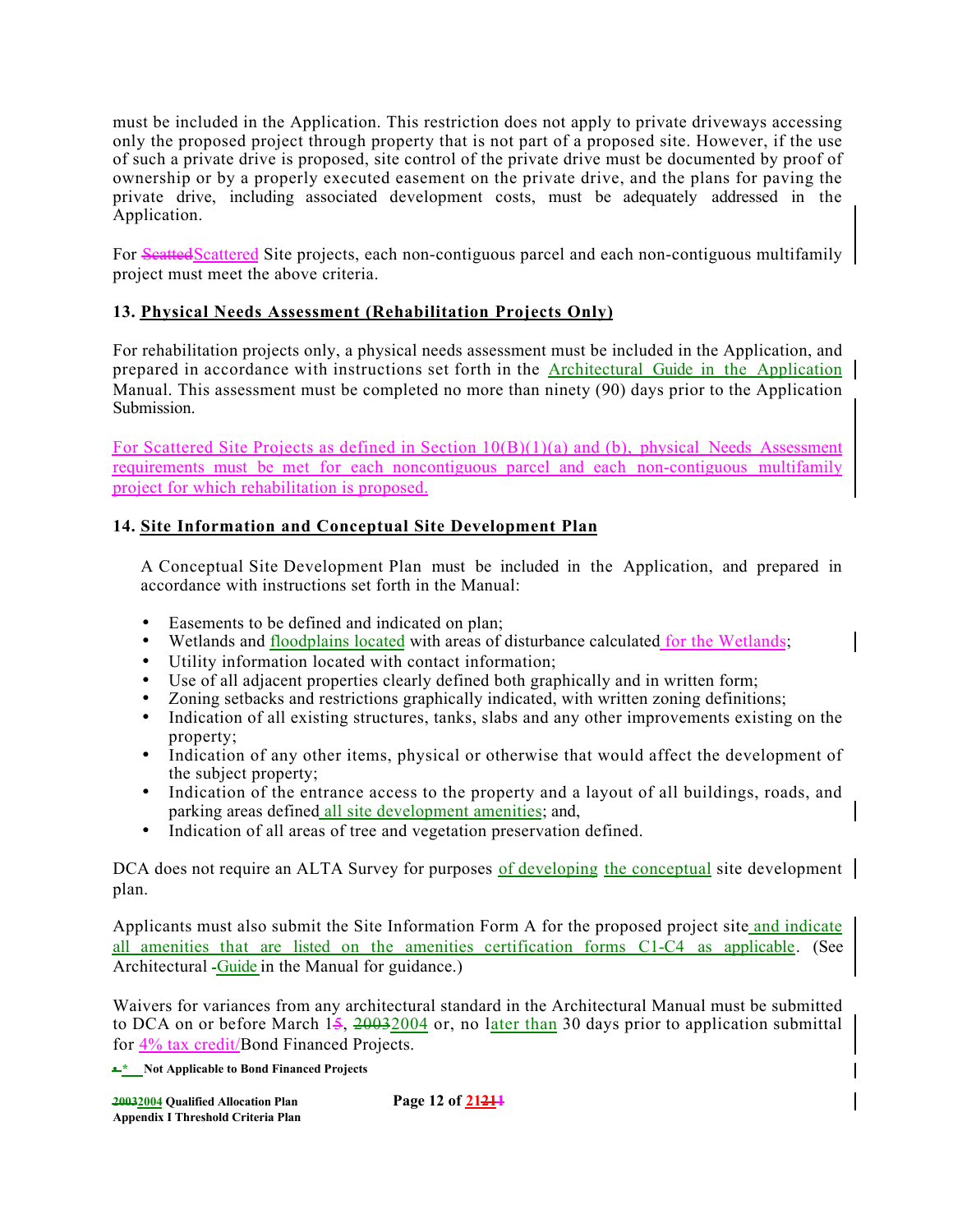For Scattered Site Projects as defined in Section 10(B)(1)(a) and (b**),** Site Information and Conceptual Site Development Plan requirements must be met for each noncontiguous parcel or each non contiguous multifamily project.

## **15. Accessibility Standards**

All projects funded under the Plan must meet the following accessibility standards at the time of project completion:

- All projects that receive allocations or funding under the Plan must comply with all applicable Federal and State accessibility laws including but not limited to The Fair Housing Act, Section 504, American with Disabilities Act, Georgia Fair Housing Law and Georgia Access Law. When two or more accessibility standards apply, the applicant is required to follow and apply both standards so that a maximum accessibility is obtained, and
- All applicable DCA accessibility requirements detailed in the Architectural Standards of the 20032004 Application Manual.

Regardless of whether a project anticipates using federal funds as a funding source, all proposed projects must include the following DCA requirements:

- At least 5% of the total units (but no fewer than one unit) must be equipped for the mobility disabled, including wheelchair restricted residents; and
- At least an additional 2% of the total units (but no fewer than one unit) must be equipped for hearing and sight-impaired residents.

Any exemptions to the applicable federal, state and local accessibility laws must be supported by a legal opinion which that supports such exemptions. In addition, DCA will review requests for exemptions from the DCA Accessibility Standards set forth in the Accessibility Standards section of the Application Manual.

Applicants must submit the Accessibility Certification Form F that certifies that the above criteria and the accessibility standards detailed in the Application Manual will be met. (See Architectural Standards in the Manual for guidance.)

For Scattered Site Projects -as defined in Section 10(B) 1(a) of the Plan, the  $5\%$  and  $2\%$  requirements are applicable to theabove criteria is applicable to the project as a whole, whole; however, distribution of the units must be across the non-contiguous parcels. <del>and the non-contiguous multifamily</del> projects.

For Scattered Site Projects as defined in Section 10(B)1(b) of the Plan, the above criteria must be met by each non-contiguous multifamily project.

## **16. Preliminary Financing, Limited Partner Equity, Deferred Developer Fees and Other Financing Commitment**

Formal firm commitments for equity and non-DCA debt must be submitted to DCA within 75 days of the carryover allocation.

**• \* Not Applicable to Bond Financed Projects**

**20032004 Qualified Allocation Plan Page 13 of 21211 Appendix I Threshold Criteria Plan**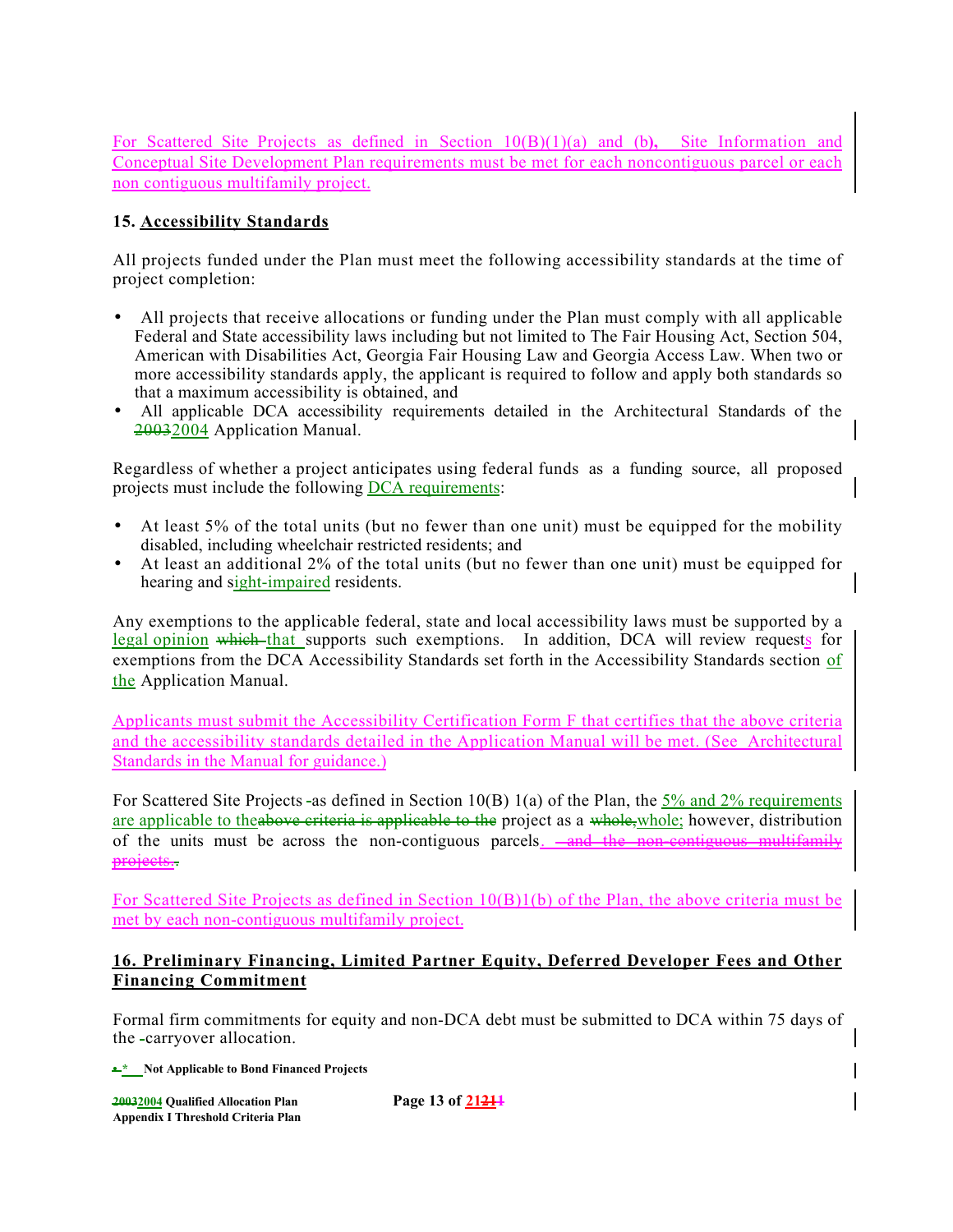**Preliminary Commitments.** Original preliminary commitments for the types of financing listed below must be submitted with the Application:

- Construction financing;
- Non-DCA permanent financing;
- Equity bridge loans, if required;
- Any grants or other forms of assistance utilized during the construction period, or utilized as permanent financing;
- Operating subsidy agreements;
- Deferred Developer Fee
- Developer or general partner equity (financial statements to substantiate such equity must be included if such contribution exceeds the developers fee);
- Limited partner (Tax Credit) equity;

• HUD Invitation to Submit and Lender Preliminary Commitments for HUD assisted projects; Federal HOME Loan AHP financing commitment from either the Federal HOME Loan Bank to the non-profit entity or from the non-profit entity to the ownership entity. If the commitment is to the non-profit entity, then the non-profit should provide a preliminary commitment to the Ownership entity. Evidence of commitment from the Federal HOME Loan Bank to the non-profit entity must be submitted if the non-profit entity is not the applicant.

• The preliminary commitments must disclose, at minimum, the purpose, property address, amount, interest rate, terms, conditions and fees (if applicable). Applicants must transfer this information to the Permanent Financing summary chart in the application spreadsheet, as applicable. DCA, in its sole and absolute discretion, reserves the right to determine the adequacy of all preliminary financing commitments submitted in the Application. Any financing source for which the applicable federal rate of interest applies must be clearly noted.

**Assumption of Existing Debt.** The supporting documentation must disclose, at minimum, the-the following:

- A letter signed by an officer of the entity whose debt is being assumed which certifies, as of April 30,, 2004, (1) the original principal balance of the loan, (2) the current outstanding principal balance of the loan, (3) the current accrued and unpaid interest (4) the current effective interest rate applicable to the loan, (5) the original date of the loan (6) the maturity date of the loan, (7) annual debt service (8) the amortization period applicable to the original loan, (9) that the loan is not currently in default, or if there exists an even t of default, or an event that with the passage of time will constitute an event of default, all of the factual data pertinent to said default or said potential default and (10) that the loan has, or has not, been modified (if said loans has been modified and/or restructures in any way, copies of said modification/restructure documents must be provided)
- A copy of the original Promissory Note and any amendments and/or modification to said Promissory Note
- A copy of the original Loan Agreement and any amendments and/or modification to said Loan Agreement

 $\mathbf{I}$ 

 $\overline{a}$ 

**<sup>•</sup> \* Not Applicable to Bond Financed Projects**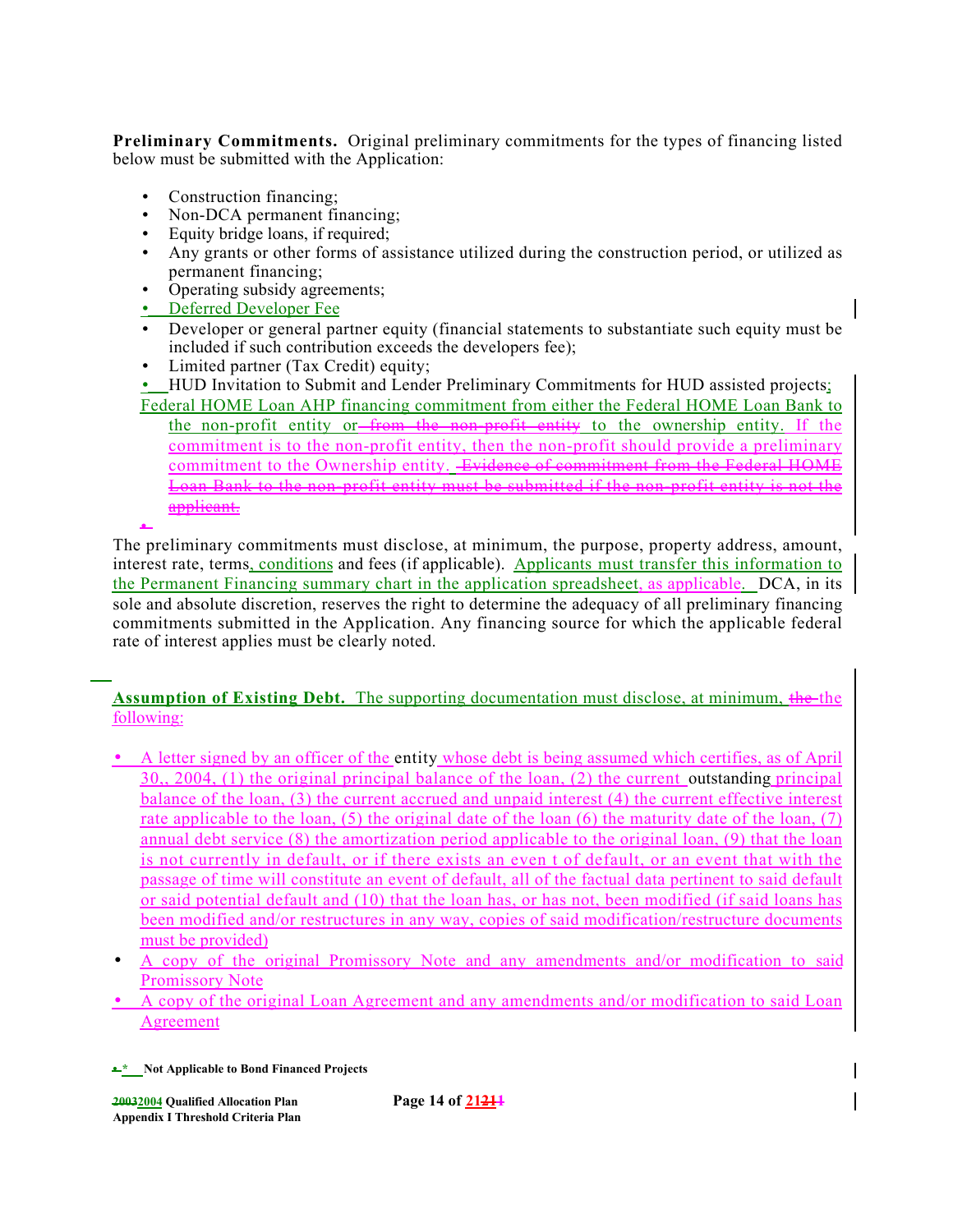• A copy of the original Mortgage, Deed to Secure Debt, deed of Trust or such other security instrument providing security for the loan, and any amendments and/or modification to said security instruments

#### **Deferred Developer Fee**. When determining the amount of Credit necessary to make a project financially feasible, DCA will include the deferred Developer Fee as a source of funding.

Any owner's equity shown in the Application, excluding the general partner's contribution required by the Limited Partnership Agreement will be included as a source of funding in the calculation of Credit. This policy will apply at reservationapplication, carryover, and final allocation. A developer should either take the deferred Developer Fee in the form of a note, or incorporate the deferred Developer Fee into the limited partnership agreement along with a detailed repayment schedule and specific terms.

DCA will accept either method as long as the terms of the deferred Developer Fee meet the requirements as set forth in the Plan. (Note that the deferred Developer Fee should be shown in last lien position in the debt service section of the project cash flow pro-formas). For purposes for calculating the minimum debt coverage ratio of 1. $\frac{1}{4}$ , the deferred Developers Fee will not be included as debt service.

For Scattered Site Projects all units must be developed under one master plan of financing and considered as a single project by all funding sources. The requirements of this threshold category are applicable to the project as a whole**.**

## **17. Required Legal Opinions**

(a) A legal opinion regarding the acquisition Credit eligibility is required for projects involving acquisition and rehabilitation.

(b) A legal opinion regarding Credit eligibility is required for projects operated as assisted living facilities.

(c) Nonprofit organizations applying for Credit under the nonprofit set-aside must include in the Application an opinion of an attorney who specializes in tax law on the non-profit's current federal tax exempt qualification status in accordance with the prescribed format contained in the Manual. If such an opinion has been previously obtained, this requirement may be satisfied by submitting the opinion with documentation demonstrating that the non-profit's bylaws have not changed since the legal opinion was issued.

For Scattered Site Projects, the required legal opinion requirements must be met by the noncontiguous parcel or non-contiguous multifamily project for which this criteria is applicable.

## **18. Experience**

DCA requires prior successful project experience for the Owner, Developer and Manager of a proposed project. A DCA Experience Summary form must be completed for each Owner, Developer

 $\mathbf{I}$ 

**20032004 Qualified Allocation Plan Page 15 of 21211 Appendix I Threshold Criteria Plan**

**<sup>•</sup> \* Not Applicable to Bond Financed Projects**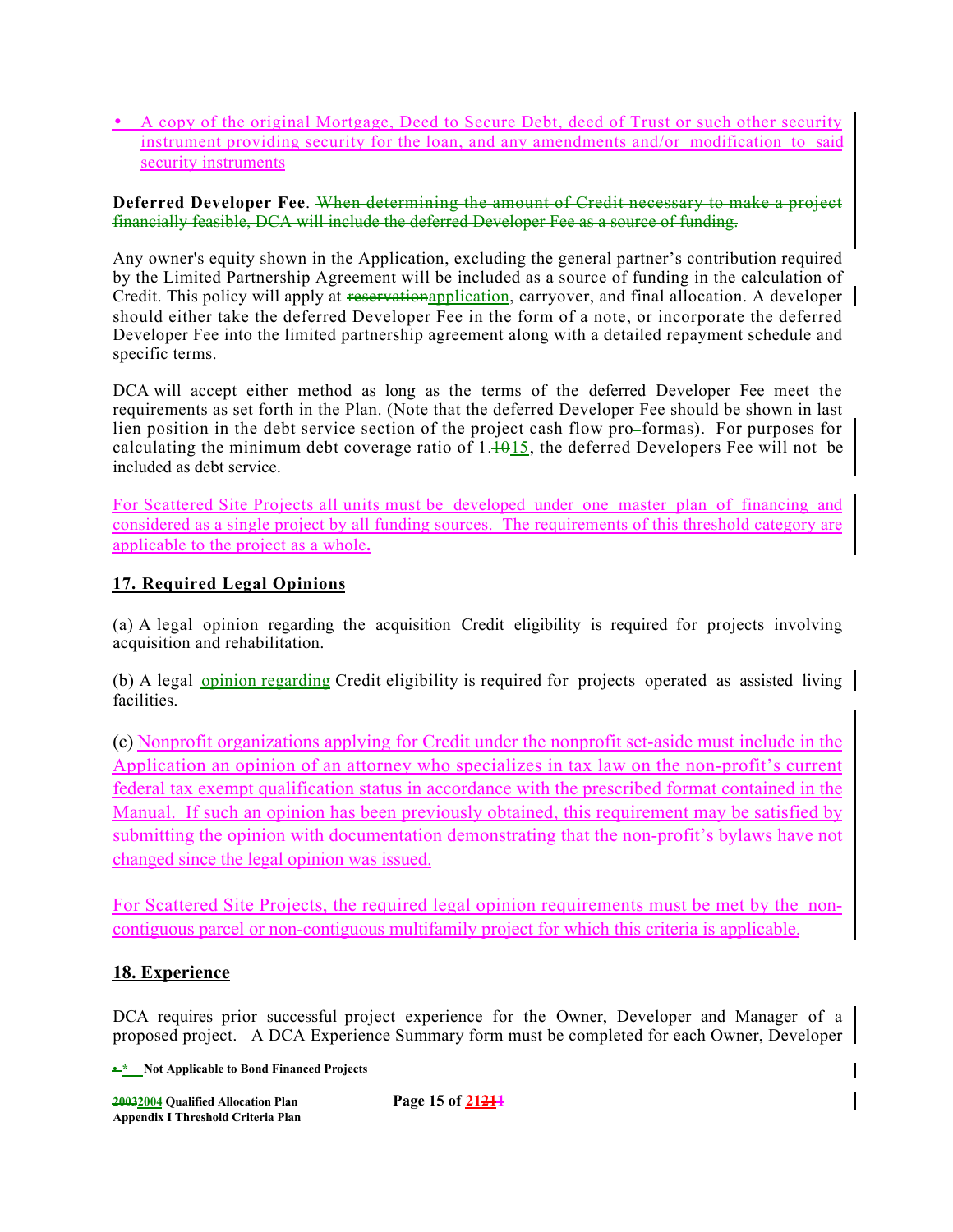and Manager of a project and submitted on or before the Application submission date. Entities and/or principals that were deemed experienced for the 2003 competitive round will be issued an experience certificate for the 2004 round and do not have to complete a new DCA Experience Summary form provided there have been no change in their organizational structure since the initial experience determination.DCA reserves the right to determine, in its sole and absolute discretion, whether an Application meets the criterion of this section. DCA also reserves the right to determine whether the proposed Owner and/or Developer have/has the capacity to successfully complete the proposed development. DCA may consider projects in progress, prior performance in meeting construction commencement, projects with recaptured credits and completion deadlines, as well as the number of outstanding incomplete DCA-funded developments when determining capacity.

# **(A) Owner Experience**

- 1. A proposed project Owner must demonstrate successful Owner experience as follows:
	- The Proposed Owner (individual, corporation, or in the case of a limited partnership, the general partner(s) of the Ownership entity) must demonstrate at least three  $(3)$  continuous years of prior ownership experience in at least two multifamily rental housing projects of similar size (number of dwelling units) to the proposed project.
	- Only ownership experience that occurred subsequent to January 1, 1995 will be considered under this criterion.
	- This Ownership Experience requirement may be met either through the experience of the General Partner entity or through the individual experience of one of the General Partner's principals as set forth below.
	- In a non-profit corporation, the executive director's experience will also be considered for purposes of determining whether the non profit has met the Owner experience requirements
	- A non-profit General Partner may also meet the experience requirements through the experience of a sponsoring non-profit.
	- 2. For purposes of determining experience, a principal shall be defined as an individual who has a direct or indirect ownership interest in the ownership entity and who will materially participate in the ownership and operation of the project through regular, continuous and substantial involvement
	- 3. In order for previous project experience to be considered, the principal must show a direct or indirect ownership interest in the Ownership entity of the previous project and that that the principal materially participated in the ownership and operation of the project through regular, continuous and substantial involvement.

## **(B) Developer's Experience**

- 1. A proposed project Developer must demonstrate successful Developer experience as follows.
	- The proposed Developer must demonstrate successful development experience in at least two multifamily rental housing projects of similar size (number of dwelling units) to the proposed project.
	- Only Developer experience that occurred subsequent to January 1, 1995 will be considered under this criterion.

 $\overline{1}$  $\mathsf{I}$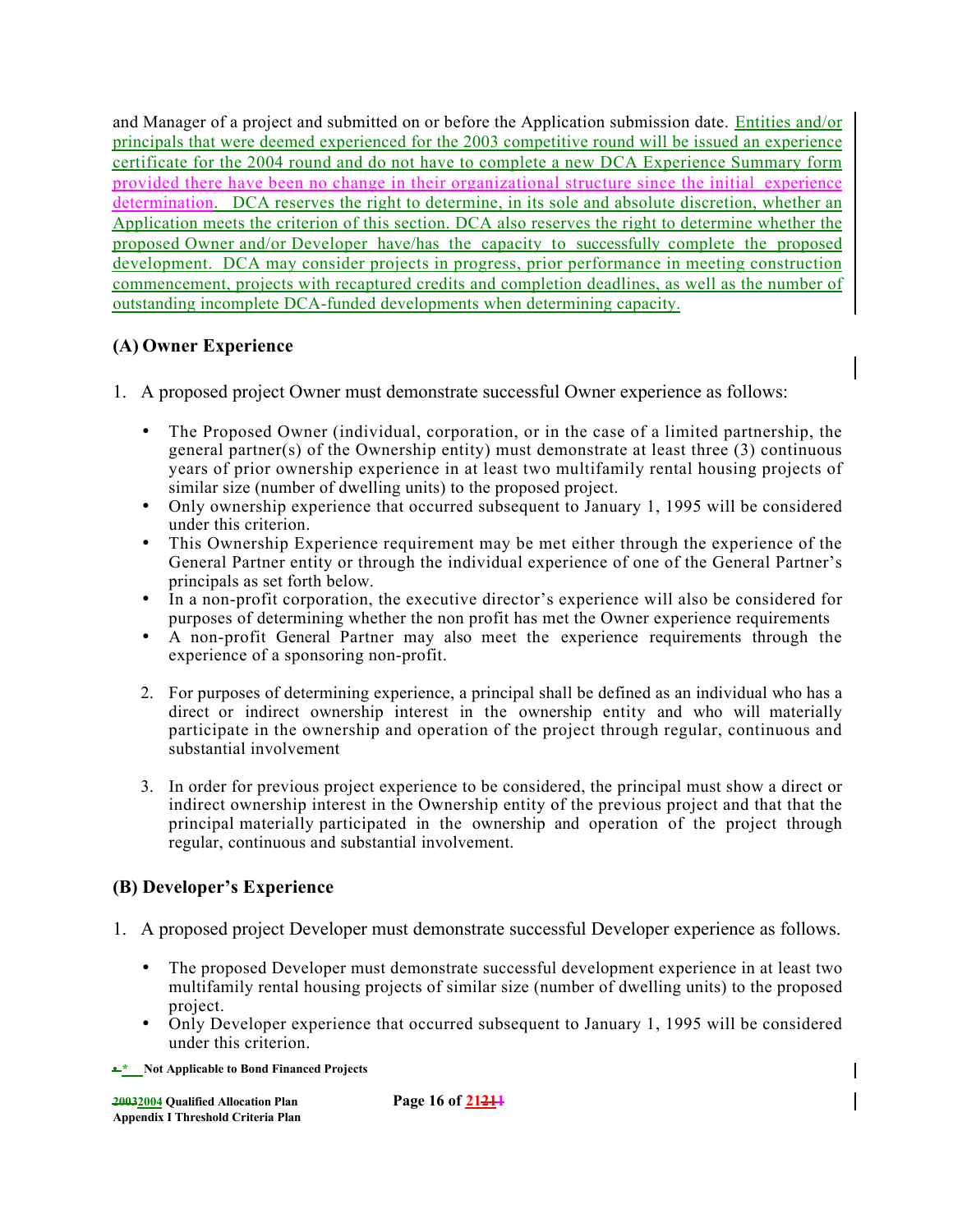- This Developer experience requirement may be met either through the experience of the proposed Developer entity or through the individual experience of one of the Developer's principals as set forth below.
- In a non-profit corporation, the executive director's experience will be considered for purposes of determining whether the Developer has met the Developer experience requirements
- A non-profit Developer may also meet the experience requirements through the experience of a sponsoring non-profit.
- 2. For purposes of determining experience, a principal shall be defined as an individual who has a direct or indirect minimum ownership interest in the Developer entity and who will materially participate in the development of the project through regular, continuous and substantial involvement.
- 3. In order for previous project experience to be considered, the principal must show a direct or indirect ownership interest in the Developer entity of the project and that that the principal materially participated in the development of the project from project inception through construction completion through regular, continuous and substantial involvement.

# **(C) Management Company's Experience**

1. A proposed project Manager can meet this Threshold criterion by demonstrating successful project Manager experience as follows.

- The proposed Management Entity must demonstrate prior experience in the management of at least two multifamily rental housing projects of similar size (number of dwelling units) to the proposed project.
- To be considered, the manager's experience with a project must extend for at least two years and include project lease up experience and stabilization.
- Only Management experience that occurred subsequent to January 1, 1995 will be considered under this criterion.
- This Management Experience requirement may be met only through the experience of the Management Entity or through the experience of a principal.

## **(D) Options for Inexperienced Owners and Developers**

**1. Partnering.** An inexperienced Owner or an inexperienced Developer can meet the experience requirements of this section by partnering with an Owner or Developer that meets the DCA experience requirements set forth in paragraphs (A) and (B) of this section. The applicant must submit the following documentation in order to meet experience through partnering:

- 2004 DCA experience certificate for experienced Owner and/or Developer Partner
- If the applicant is inexperienced in the Owner category, an executed partnership agreement with a partner that meets DCA Owner experience requirements should be included. The inexperienced partner must be part of the General Partnership entity for the Project. If the applicant is inexperienced in the Developer category, an executed partnership agreement with a partner that meets DCA Developer experience requirements should be included. The defined relationship of the parties must be co-developers. The agreement must describe in
- **• \* Not Applicable to Bond Financed Projects**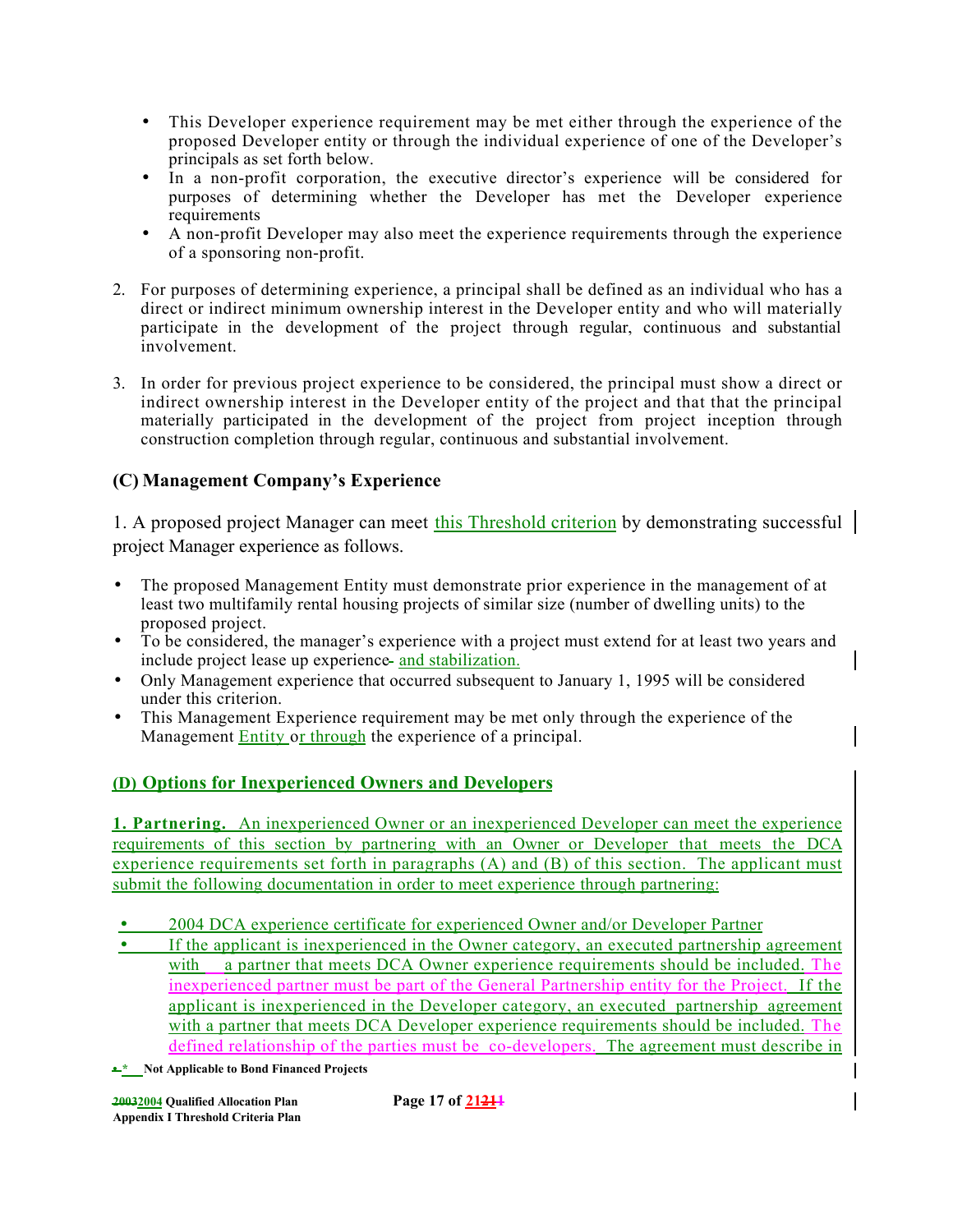detail the responsibilities of both the experienced and inexperienced partner. Both the experienced and inexperienced partner must actively participate in the Ownership and/or Developer responsibilities.

• Each executed partnership agreement must include a training plan providing for the training of the inexperienced partner by the experienced partner in the Ownership and/or development of the project. The training plan must specify that the training services will be provided from project commencement, through construction, lease up, and permanent loan conversion and or issuance of 8609's – whichever is later. Timetables, milestones and projected training hours per week must be included in the plan. The training plan should be attached as an exhibit to the executed Partnership agreement. (A sample training plan is included in the Non profit tab of the DCA Application Manual)

2. **Consulting Agreements**. An inexperienced Owner or an inexperienced Developer can also meet the requirements of this section by retaining an Owner and/or Developer Consultant that meets the DCA experience requirements set forth in paragraphs (A) and (B) of this section. The applicant must submit the following documentation in order to meet Owner and or Developer experience through a consultant:

• 2004 DCA experience certificate for the experienced Owner and/or Developer Consultant

If the applicant is inexperienced in the Owner category, an executed agreement with a consultant that meets DCA Owner experience requirements should be included. If the applicant is inexperienced in the Developer category, an executed agreement with a consultant that meets DCA Developer experience requirements should be included. The agreement must describe in detail the responsibilities of the experienced consultant as well as the inexperienced Owner and/or Developer.

• Each executed consulting agreement must include a training plan providing for the training of the inexperienced partner by the experienced partner in the Ownership and/or development of the project. The training plan must specify that the training services will be provided from project commencement, through construction, lease up, and permanent loan conversion. Timetables, milestones and projected training hours per week must be included in the plan. The training plan should be attached as an exhibit to the executed consultant agreement. (A sample training plan is included in the Non profit tab of the DCA Application Manual)

• by submitting a partnership or contractual agreement with a for-profit or non-profit developer who has the required Owner and/or developer experience as described above, or

• by providing an executed contract with a consultant who has the required experience.

2. In order to qualify for this exception, the following requirements must be met:

• The CHDO/nonprofit must be eligible and compete for funding under the HOME Loan or Credit nonprofit set-aside;

The Application must include an executed agreement between the CHDO/nonprofit consultant or partner describing the responsibilities of each party;

 $\triangle$  The agreement must include the implementation of a training plan, providing for the training the CHDO/nonprofit by the consultant or partner as either an Owner or Developer;

• The training plan must specify that the training services to the CHDO/nonprofit will be provided through construction, lease-up, and permanent loan conversion, and include timetables, milestones, and training hours per week;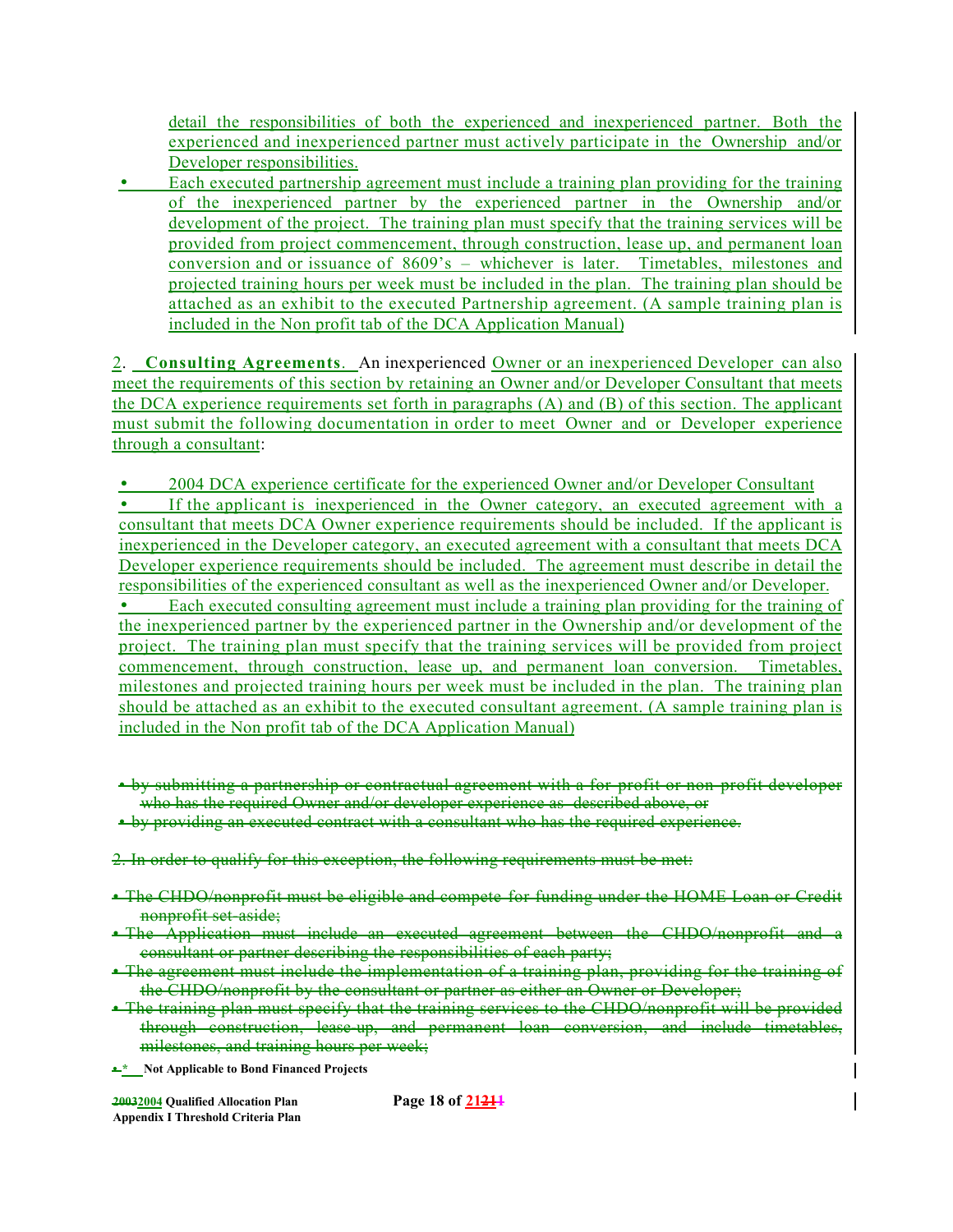• The training plan must be attached to the agreement as an exhibit;

- The training plan must be approved by DCA at its sole and absolute discretion; and
- The consultant or partner must satisfy the Threshold experience requirements for Owners and/or Developers.

An Application from an experienced non-profit or for profit developer partnering inexperienced developer must include an executed agreement between the experienced inexperienced developers. At a minimum, the executed agreement must contain the following and/or conditions:

• The defined relationship of the parties must be that of co-developers;

- The responsibilities of each party to the agreement for the development of the project must be described in detail;
- The inexperienced co-developer must materially participate in the development process commencing upon the submission of the Application of the project, through project lease up and stabilization;
- If one of the co-developers is the owner of the project, the term of the agreement must be through three years after lease up or issuance of 8609 (whichever is later); and
- If the co-developers are not the owners of the project, the term of the agreement must be through conversion (for a HOME project) or issuance of an 8609 for a Credit only project.

#### **E. Capacity**

DCA reserves the right to determine, in its sole and absolute discretion, whether an Application meets the criterion set forth above and whether the proposed Owner and or Developer has the capacity to successfully complete the proposed development. DCA may consider projects in progress, prior performance in meeting construction commencement, projects with recaptured credits and completion deadlines, as well as the number of outstanding incomplete DCA-funded developments when determining capacity.

#### **F.3. Waivers.**

A proposed Project Owner, Developer or Manager that cannot meet the experience requirement set forth  $\frac{1}{2}$  paragraphs A, B and C above may request a waiver of the DCA experience requirements. The DCA Waiver Request form, along with the required DCA experience summary, must be submitted to DCA on or before **March 15, 20032004** or, on or no later than 30 days prior to Application submittal for Bond Financed Applications. The granting, or denial of waivers, is in the sole and absolute discretion of DCA. DCA may include limitations with respect to the number and size of projects when waivers are granted. DCA reserves the right to require HOME or tax credit training as a condition of the waiver.

**4. Scattered Sites**. For Scattered Site projects, the experience requirements must be met by the project as a whole.

 $\mathbf{I}$ 

## **2019. Eligibility for Credit under the Nonprofit Set-Aside\***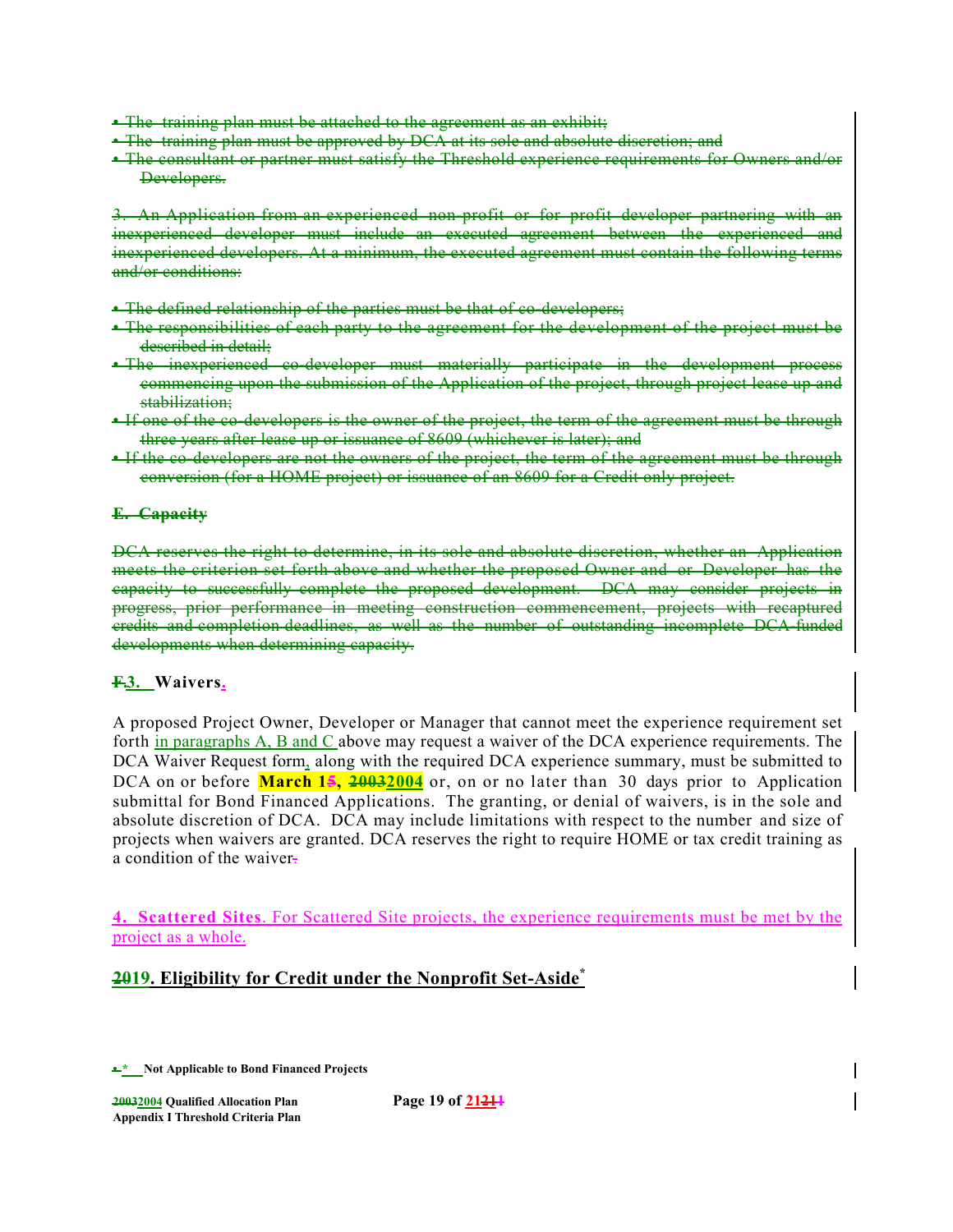To be eligible for Credit under the nonprofit set-aside:

•

•

- The organization must be a qualified nonprofit, defined as a  $501(c)(3)$  or  $501(c)(4)$ organization, which is not affiliated with or controlled by a for-profit organization and has included the fostering of low income housing as one of its tax-exempt purposes;
- The qualified nonprofit(s) –must materially participate in the project as described in IRC Section 469(h);
- The qualified non profit(s) must own at least  $51\%$  –of the general partner's interest in the proposed project and be the managing general partner of the ownership entity;
- For purposes of this set aside, the term "qualified non profit" includes any corporation if 100 percent of the stock of such corporation is held by one or more qualified non profit organizations at all times during the period such corporation is in existence;
- If the non-profit is also a developer of the project, the nonprofit must receive a percentage of the Developer Fee greater than or equal to its percentage of its ownership interest; and
- A copy of the general partnership joint venture agreement which that indicates the non profit's general partnership interest, and Developer Fee amount must be included in the Application.

• Nonprofit organizations applying for Credit under the nonprofit set-aside must include in the Application an opinion of an attorney who specializes in tax law on the non-profit's current federal tax exempt qualification status in accordance with the prescribed format contained in the Manual. If such an opinion has been previously obtained, this requirement may be satisfied by submitting the opinion with documentation demonstrating that the non-profit's bylaws have not changed since the legal opinion was issued.

Scattered Sites. For Scattered Site projects, the eligibility for Non profit set asideset-aside requirements must be met by the project as a whole.

## **2120. Eligibility for HOME Loans under the CHDO Set-Aside\***

All nonprofits seeking funds under the CHDO set aside are required to have submitted their CHDO prequalification or renewal of Applications by July 30, 2003 for inexperienced CHDO's and October 30, 2003 for experienced CHDO's September 13, 2002... A copy of the State CHDO prequalification/renewal letter must also be included in the Application. The CHDO must be either the sole general partner of the ownership entity or the managing general partner of the ownership entity. In the event the CHDO is a general partner with a for-profit or nonprofit general partner, the

**<sup>•</sup> \* Not Applicable to Bond Financed Projects**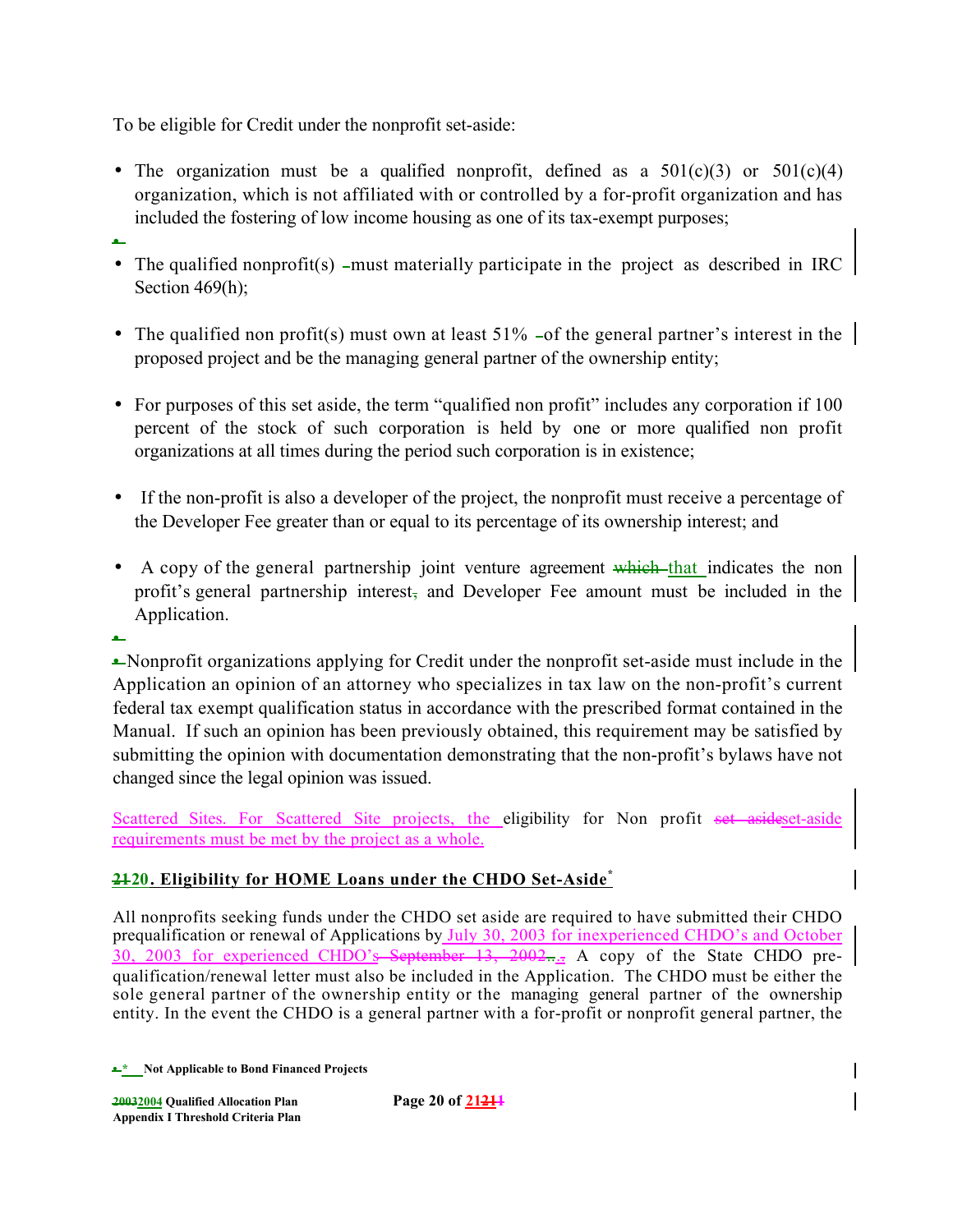CHDO must own at least 51% of the general partnership interest. The CHDO (or a wholly owned or controlled affiliate) must receive a percentage of the Developer Fee greater than or equal to the percentage of ownership interest. All DCA communication with the ownership entity will be with the CHDO managing general partner. A copy of the general partnership/joint venture agreement indicating the CHDO's general partnership interest and its share (or the share of the wholly owned and controlled affiliate) of the Developer Fee must be included in the Application.

### 2221. Compliance History

Applications with compliance scores falling at or above negative twenty (-20) points, and with Project Participants' (excluding syndicators) compliance score(s) falling at or above -20 points, will meet this threshold criterion.

Scattered Sites. For Scattered Site projects, the eligibility for HOME CHDO set aside requirements must be met by the project as a whole.

## **21. Additional HOME Requirements**

Projects applying for HOME funds must meet additional Site and Neighborhood Standards (24 CFR 92.202 and 24 CFR 983.6) and Environmental Requirements as mandated by the HOME regulations. These requirements must be met in accordance with instructions set forth in the HOME Manual.

For Scattered Site projects, the additional HOME requirements must be met by each non-contiguous parcel or non-contiguous multifamily project.

**• \* Not Applicable to Bond Financed Projects**

 $\overline{1}$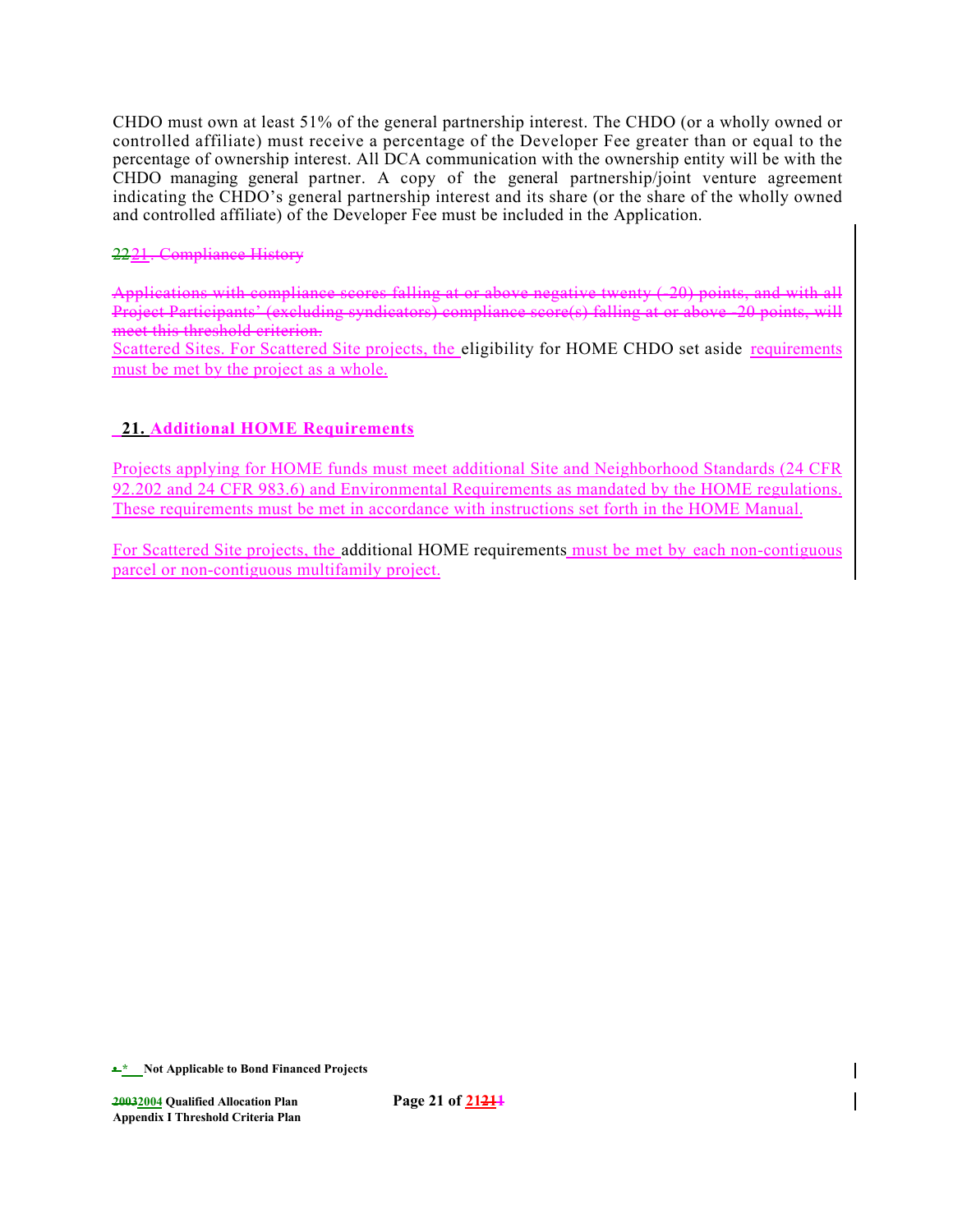# **COMPETITIVE SCORING**

The Scoring Criteria are summarized in the table below and detailed on the following pages. The maximum total score possible is 195 points.

## PROJECT SCORING SUMMARY

|   |                                                                      | Total          |
|---|----------------------------------------------------------------------|----------------|
|   |                                                                      | Score Value    |
| 1 | APPLICATION COMPLETENESS/ORGANIZATION                                |                |
|   | A. Complete Application                                              | 6              |
|   | <b>B.</b> Organization                                               | $\overline{2}$ |
| 2 | PROJECT LOCATIONAL CHARACTERISTICS                                   |                |
|   | A. Adjacent Residential Development                                  |                |
|   | <b>B.</b> Desirable/Undesirable Characteristics                      | 4010           |
|   | C. In-fill SiteQualitySmart Growth                                   |                |
|   | <b>Initiatives</b>                                                   |                |
|   | D. Previous Project within a Local Government                        | 6              |
|   | <b>E.</b> Transit Oriented Development Properties                    |                |
|   |                                                                      |                |
| 3 | TENANCY CHARACTERISTICS                                              |                |
|   | A. Family Housing                                                    | 2 <sup>2</sup> |
|   | <b>B.</b> Special Needs Housing                                      | 20             |
|   | C. Elderly Households                                                | 20             |
|   | D. Housing For Older Persons                                         | 20             |
| 4 | ADDITONAL RENT AND INCOME ELECTIONS                                  |                |
|   | <b>Public Housing Authority Development and Rental Subsidy</b><br>А. | 15             |
|   | <b>Very Low Income Tenancy Exceeding Requirements</b><br>В.          |                |
|   | <b>Project-Based Rental Assistance</b><br>$\mathbf{C}$ .             |                |
|   | <b>Very-Very Low Income Tenancy Exceeding Requirements</b><br>D.     | 6              |
|   | DCA Project Based Rental Assistance for Special Needs Tenants<br>E.  | $\overline{2}$ |
|   | <b>Mixed Income Projects</b><br>F.                                   | 9              |
|   | G. Extended Use Period                                               | 3              |
| 5 | <b>PRESERVATION</b>                                                  | 5              |
|   |                                                                      |                |
| 6 | GOVERNMENT SUPPORT AND FINANCING ASSISTANCE                          |                |
|   | A. Local Government Support                                          | 3              |
|   | <b>B.</b> Government Financial Assistance                            | 15             |
|   | C. CHDO Predevelopment Loans                                         | 6              |
|   | PROJECT CHARACTERISTICS                                              |                |
|   | A. Neighborhood Redevelopment                                        |                |
|   | <b>B. Energy Efficiency Requirements</b>                             | $\mathbf Q$    |
|   | C. Project Design                                                    | 22             |
|   | D. Accessibility                                                     | 6              |
|   | E. Ownership Makeup                                                  | 2.4            |
|   |                                                                      |                |
| 8 | <b>READINESS TO PROCEED</b>                                          | 4              |
|   |                                                                      |                |
| 9 | <b>COMPLIANCE HISTORY STATUS</b>                                     | 10             |

TOTAL POSSIBLE SCORE 19

 $\blacksquare$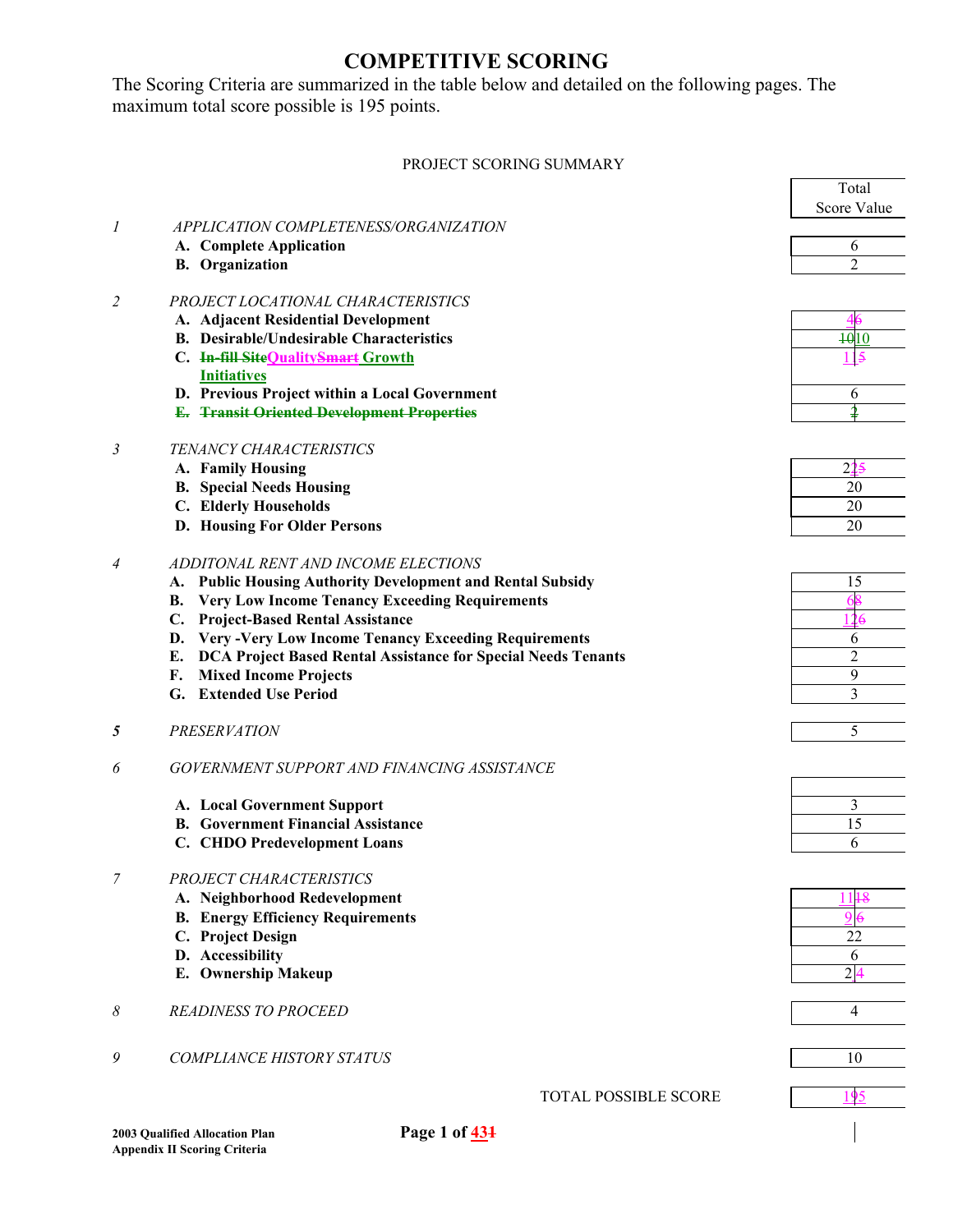To be considered for DCA financing resources, Applications must meet the Competitive Scoring requirements described below.

## **1. Application Completeness/Organization**

#### **A. Completeness 6 points**

All required Application forms and supporting documentation are included and complete at the time of Application Submission. Complete shall be defined as an Application that had -no missing or incomplete documents and required no financial adjustments.

#### Missing or incomplete documents

For each missing or incomplete document, one (1) of these possible points will be deducted, -up to a maximum of six  $(6)$  points.

#### Financial Adjustments

DCA, in its discretion, may correct errors or make adjustments, to financial information submitted by the Applicant, to ensure consistency with DCA project economic assumptions, the Plan and Manual requirements and to ensure that the project is feasible per DCA financial guidelines. For each financial adjustment made by DCA, one two  $(12)$ points will be deducted. There is no cap on the total number of points that may be deducted for financial adjustments. Therefore, the completeness category could have a negative point value.

#### **B. Organization 2 points**

The Application is organized in the format prescribed by DCA in the Application binder tab checklist. Documents not filed in the appropriate tab may not be reviewed by DCA.

#### **2. Project Locational Characteristics**

#### **A. Adjacent Residential Development 6 4 points**

Points will be awarded if the site is adjacent to (or directly across a street from) stable, occupied residential development. Applicants must submit a Site Information Form A, site photographs, and the Conceptual Site Development Plan.

If the project site is part of a larger parcel for which there is a redevelopment plan, points will be awarded if the entire parcel is adjacent to (or directly across a street from) stable occupied residential development. Documentation evidencing the redevelopment plan for the entire parcel mustparcel must be attached to Site Information Form A.

For Scattered Site Projects, as defined in Section  $10B(1)(a)$  and (b) of the Plan, each non-contiguous multifamily project or non-contiguous parcel must be adjacent to (or directly across the street from) stable occupied residential development.

**2003 Qualified Allocation Plan Page 2 of 439 Appendix II Scoring Criteria**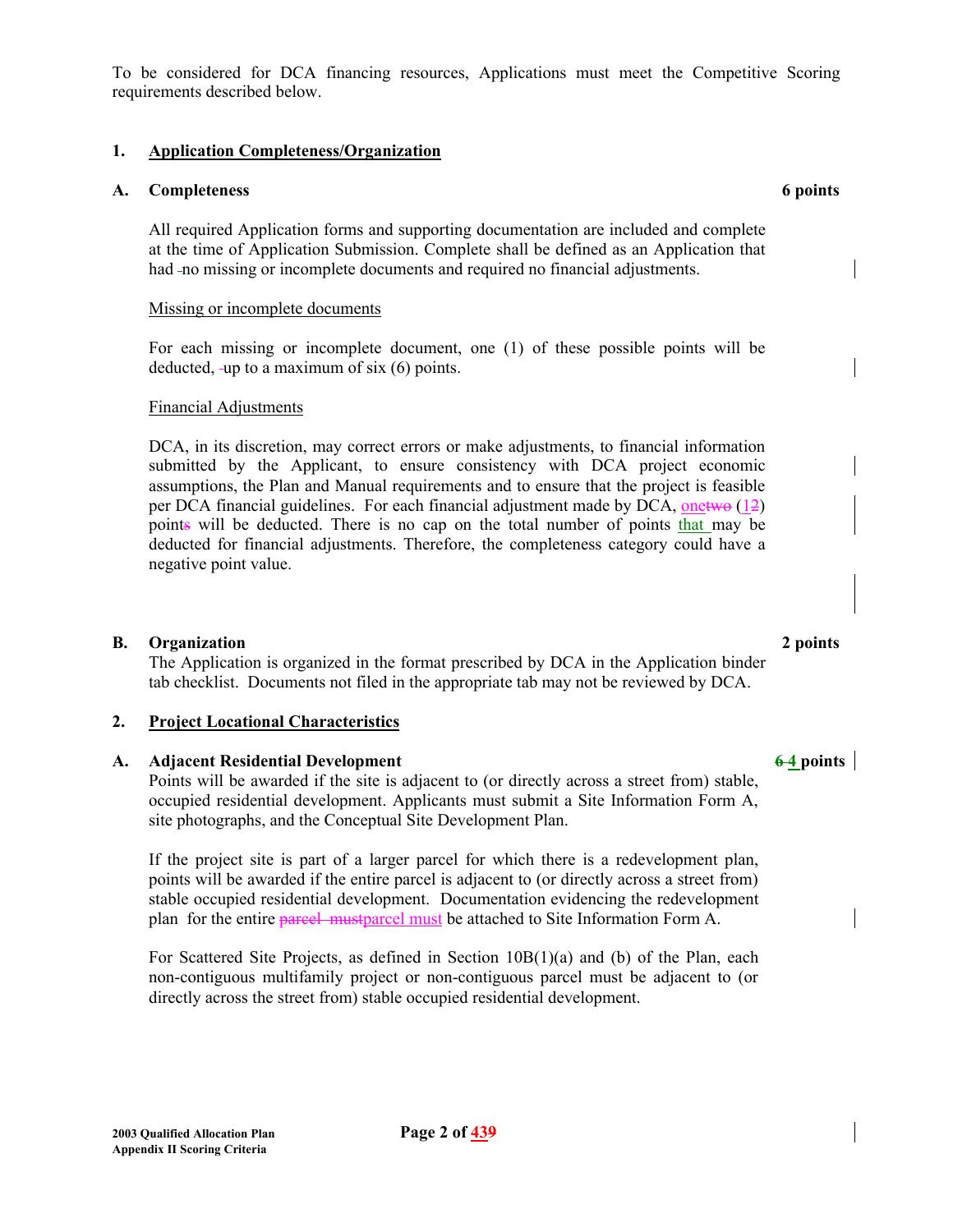#### **B. Desirable and Undesirable Activities/Characteristics 10 points**

One (1) point will be awarded for each desirable activity or characteristic that is near a proposed site to a maximum of ten  $(10)$  points. Two-One  $(21)$  points will be deducted from the total- desirable activities score- for each undesirable activity or characteristic that is near a proposed site. A maximum of ten (10) points will be awarded in this category. The total points awarded will be determined by calculating the sum of the total desirable activity points-less the total undesirable activity points. A negative total in this category will be awarded zero (0) points.

For Scattered Site Projects, as defined in Section  $10B(1)(a)$ , the perimeter of the \_ mile radius in which the non-contiguous parcels are located shall serve as the boundary -of the proposed site from which the distances for determining the location of the desirable and undesirable activities shall be measured for both non-rural and rural sites. All desirable and undesirable activities within the perimeter of the \_ mile radius must also be noted for purposes of claiming points.

For Scattered Site Projects, as defined in Section 10B(1)(b), Applicants shall calculate the total score for each non-contiguous multifamily property with one (1) point awarded for each desirable activity or characteristic that is near the-proposed site to a maximum of ten  $(10)$  points. Two-One  $(21)$  points will be deducted from the total desirable activities score for each undesirable activity or characteristic that is near the noncontiguous multifamily subject site. A maximum of ten (10) points will be awarded per site. The total points awarded per site will be determined by calculating the sum of the total desirable activity points less the total undesirable activity points. A negative total in this category will be awarded zero (0) points per site. The Applicant shall add the total points -obtained for each site -and divide by the number of sites to arrive at the total points to be claimed for this category (-no rounding up, only whole numbers can be claimed in this category).

- 1. *Desirable sites.*
- (a) In determining whether a desirable activity/characteristic is "near" a proposed site, the following factors must be used:
	- For non-Rural County sites, only activities and/or characteristics, which are located within a one (1) mile walking/driving distance from the proposed site, will be considered. For non-Rural County sites, the walking route to desirable activities/characteristics must be along paved sidewalks or established walkways or trails.
	- For Rural County sites, only activities and/or characteristics that are located within a one and a half  $(1 \cdot)$  mile walking/driving distance from the proposed site will be considered.
- (b) Desirable activities/characteristics may include, but are not limited to the following: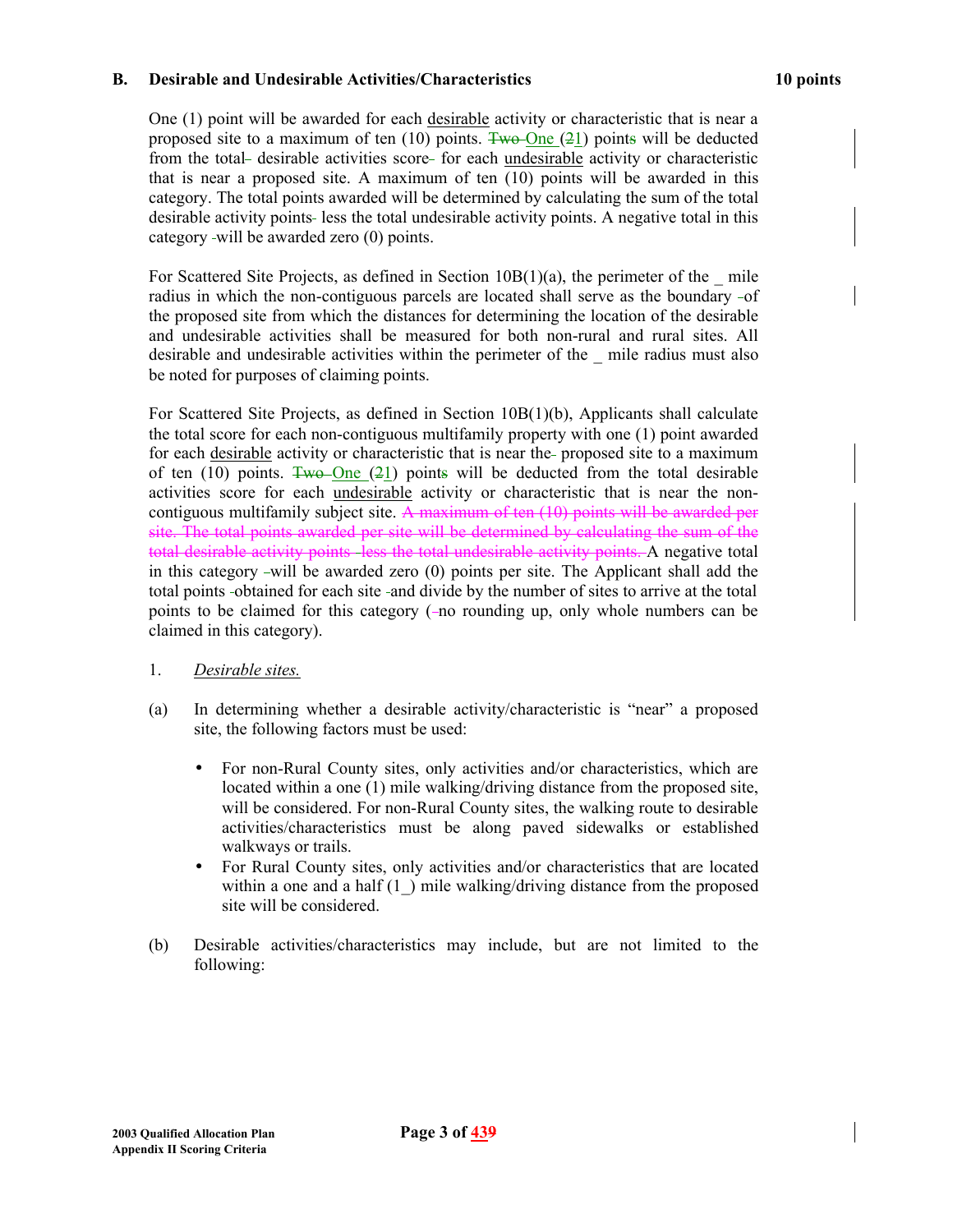- retail stores
- federally insured banking institutions
- grocery stores
- recreational facilities
- libraries
- school(s)
- day care services
- medical facilities
- employment centers
- civic centers

## 2. *Undesirable Sites*

- (a) In determining whether an undesirable activity/characteristic is near a proposed site, the Application must consider any undesirable activity/characteristic that is located within one half () mile of the proposed site.
- (b) Undesirable activities/characteristics include but are not limited to the following:
	- junkyards
	- hazardous or chemical activities,
	- sources of noise, odor, or other nuisance pollution,
	- access to the proposed site off of a street with frontage of less than 100 feet.
	- Vacant or abandoned buildings with evidence of loitering, trespassing or other criminal activity
- 3. *Documentation*

In order to document desirable and undesirable activities/-characteristics, the Applicant must complete the Site Information Certification Form B and attach the following:

- (a) A site map indicating the specific locations of each desirable and undesirable activity/characteristics. The map must contain a key stating the type of activities/characteristics identified, and must -include the following:
	- location of site including an indication of major access roads:
	- indication of distances in 1/4 mile and one mile increments;
	- areas of residential development adjacent to or near the site;
	- indication of any major industrial or commercial development; and
	- all desirable and undesirable activities/characteristics.
- (b) Photographs of the site and the surrounding neighborhood. All photographs are to be either color originals or color copies. Black and white photographs are not acceptable.
- (c) If the Applicant has knowledge at the time of Application that the conditions that make the property undesirable will change or be remedied (i.e. demolition, rehabilitation, etc.) prior to awards, evidence from the owner of the site documenting how such change will occur and the time frame thereof must be included.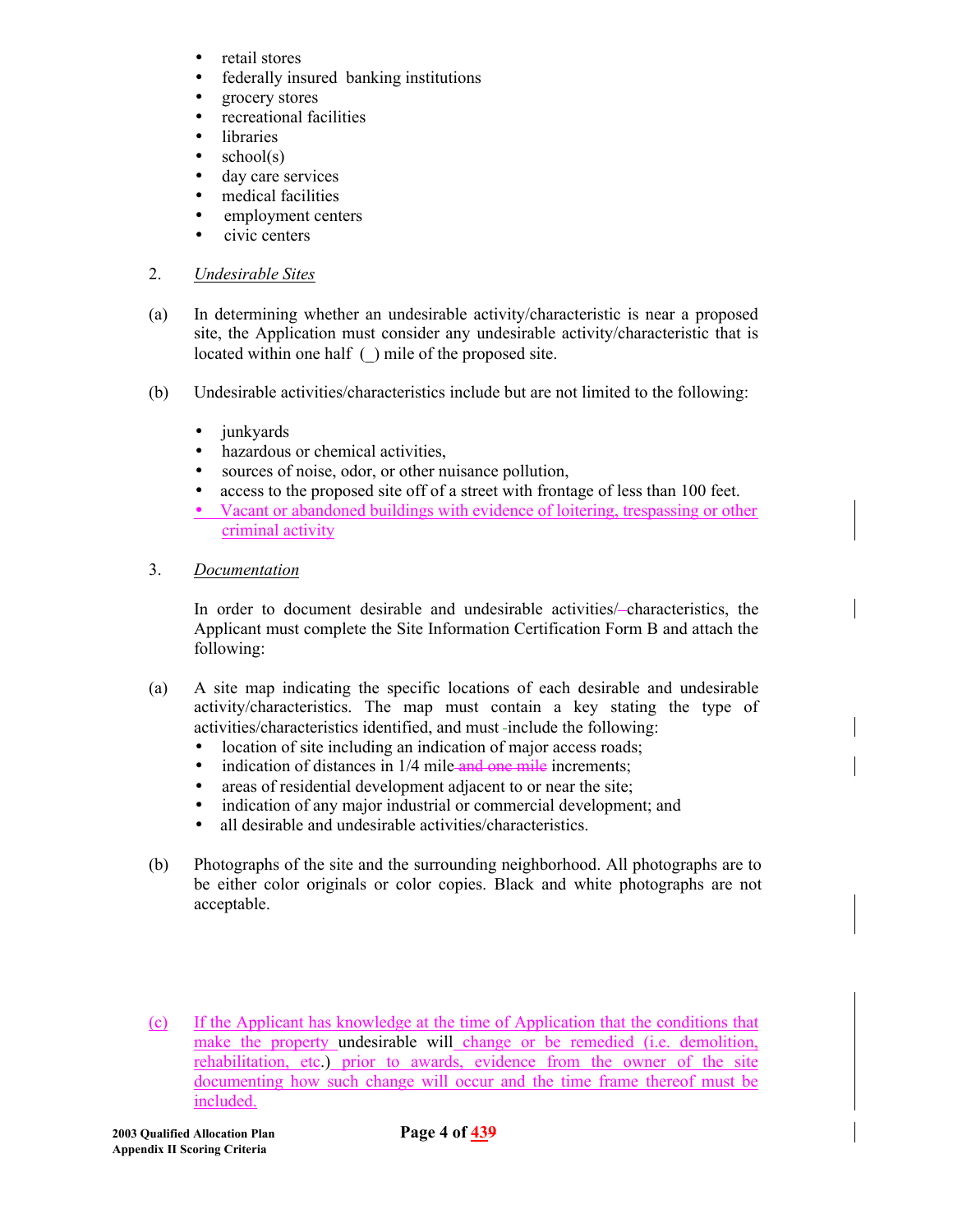$\overline{\phantom{a}}$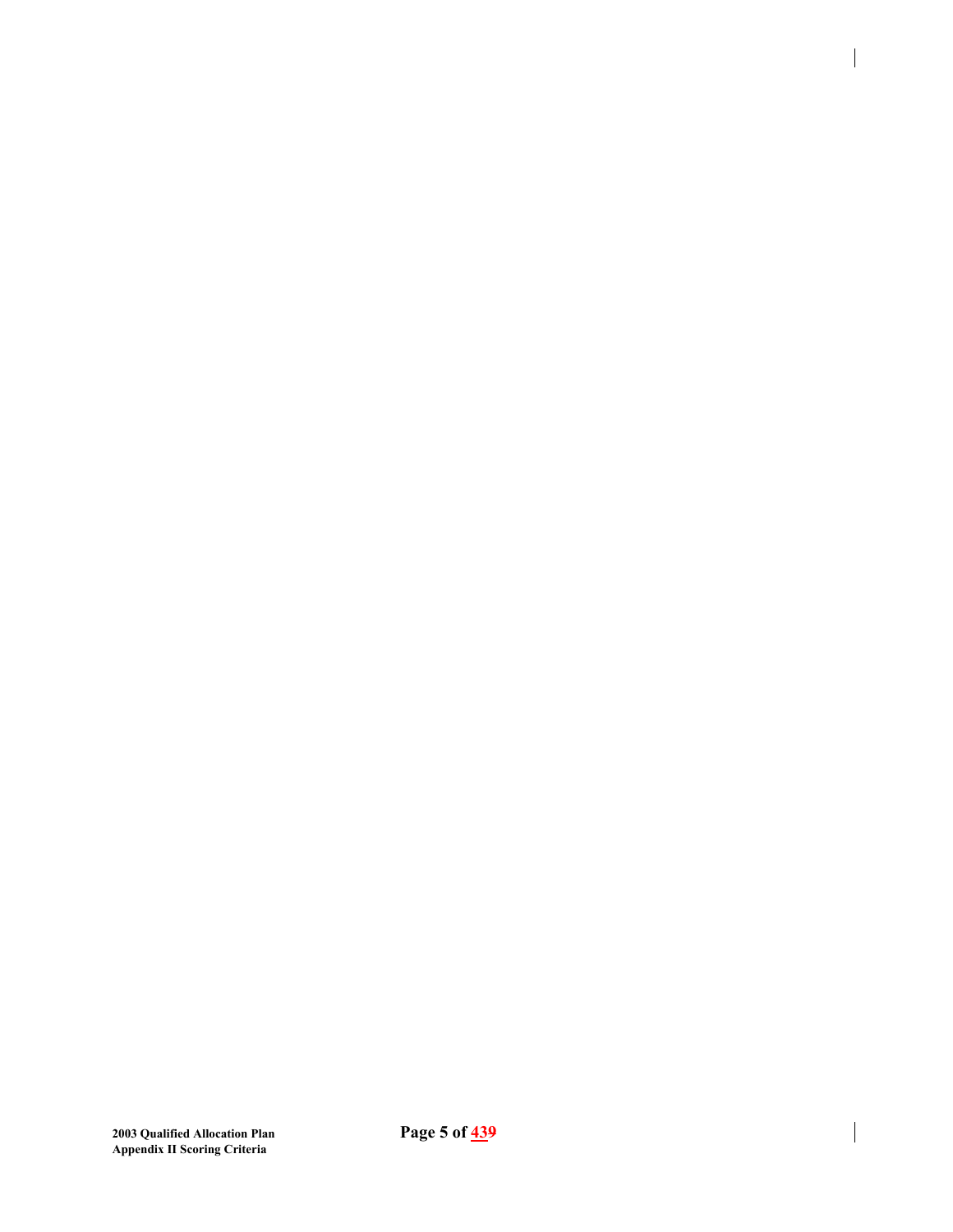## **C. QualitySmart Growth Initiatives:**

## **1. In fill Sites**

To qualify for five  $(5)$  Lin-fill points, the proposed site must exhibit all of the following:

- The site must be surrounded on three sides by established development, which is adjacent to or directly across the street from the subject site. (For the purposes of this category agricultural uses does not qualify as established development.).
- The site must maximize the use of existing utilities<sub>7</sub> and infrastructure and transportation.
- At a minimum, the established development *immediately adjacent to or directly* across the street from on on one side must consist of residential or retail development. (Sscattered single family housing does not constitute established residential development for the purposes of this category.)

If the project site is part of a larger parcel for which there is a redevelopment plan, points will be awarded if the entire parcel is must meet the above criteria. Evidence of the redevelopment plan must be attached to site information form A.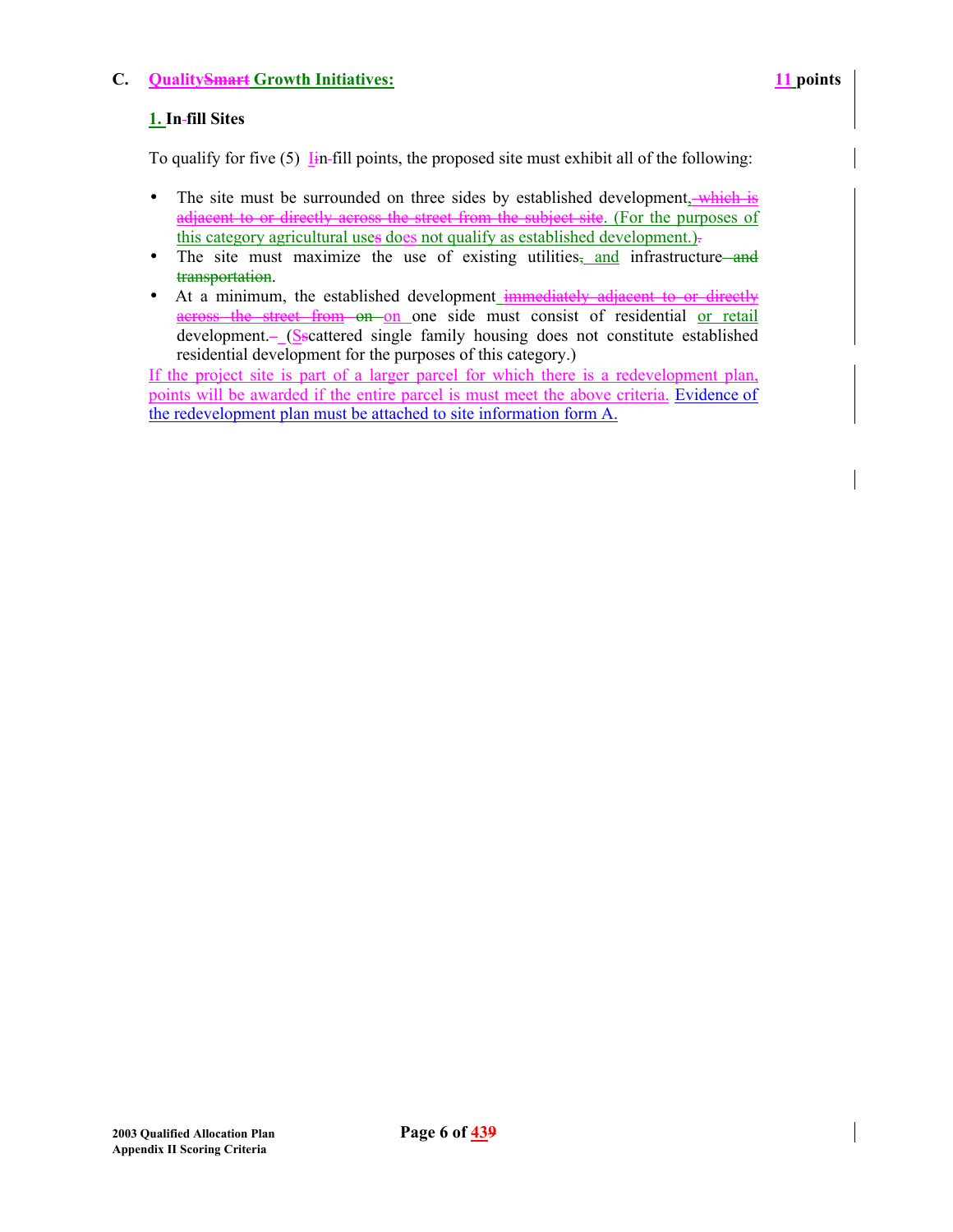#### **2. Transportation Availability: 2 points**

(Choose one category from the following list.)

 Two Points will be awarded to projects formally designated as a Transit Oriented Development by a Rapid Transit Authority or to projects adjacent to a rapid rail transit station and formally endorsed by a Rapid Transit Authority. Documentation from a Rapid Transit Authority of the formal designation as a Transit Oriented Development or endorsement by a Rapid Transit Authority must be attached to Certification form B. OR:

Two Points will be awarded to projects located on a bus route with defined, regularly scheduled bus service. (Bus service designed to operate on an "on call" system will not qualify for these points) The bus stop must be immediately adjacent to or across the street from the property, or located within \_ mile walking distance from the property. Documentation from the transportation authority indicating bus routes, schedules and rider pick up locations must be attached to Certification form B. OR:

Two Points will be awarded to projects located on a major transportation roadway within the community, with convenient safe access from the property to the roadway. (For the purposes of these points, properties located on highway bypass routes will not qualify.) A major transportation roadway is one that is regularly traveled into the main retail/commercial areas of the community by the majority of traffic within that community (DCA reserves the right to determine the designation of a major transportation roadway at its sole and absolute discretion.

For Scattered Site Projects, as defined in Section 10(B)(1)(a) the project is considered as a whole. For Scattered Site Projects as defined in Section  $10(B)(1)(b)$  of the Plan, each non contiguous multifamily project must meet the above criteria

#### **3. Adaptive Reuse and Historic Preservation 4 points**

Two (2) points will be awarded if the proposed development is an adaptive reuse of an existing building

Two (2) points will be awarded if the proposed development is a reuse of an existing building that has received a historic designation and for which Historic Tax Credits have been or will be applied for.

For Scattered Site Projects, as defined in Section 10 B(1)(a) and (b) of the Plan, each non-contiguous multifamily project or non-contiguous parcel must meet the above criteria.

If the project site is part of a larger parcel for which there is a redevelopment plan, points will be awarded if the entire parcel is adjacent to (or directly across the street from, or at distances specified in the individual criterion) the above criteria.

Documentation evidencing the redevelopment plan for the entire parcel must be attached to Site Information Form A.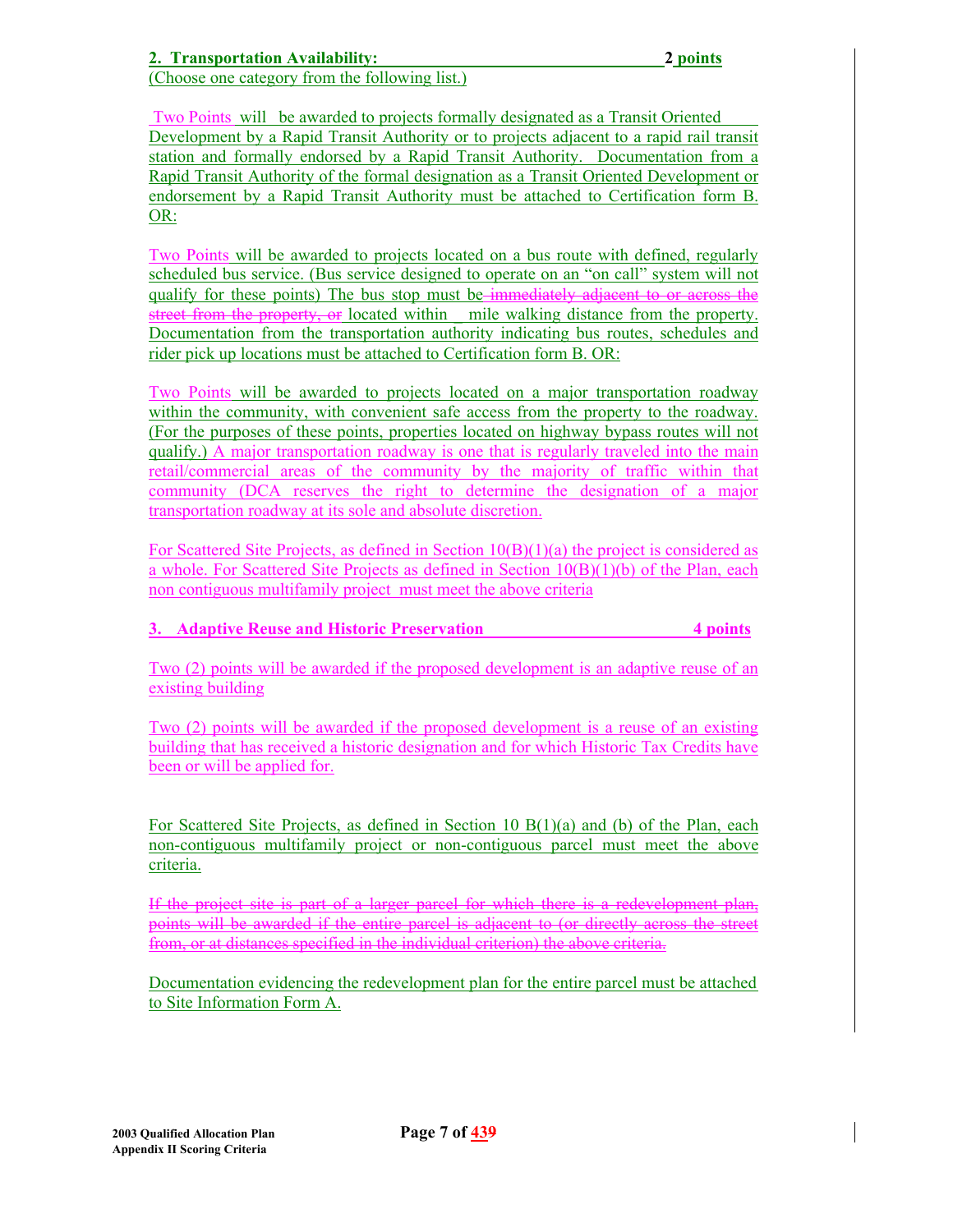#### **D. Previous Projects within a Local Government**

Six  $(6)$  -points will be added if the proposed development site is within the boundaries of a Local Government in which a 9% Credit, 4% Credit and/or HOME project – has not been awarded within the last three (3) DCA funding cycles, or  $\rightarrow$ Ffour  $(4)$ - points will be added if the proposed development site is within the boundaries of a Local Government in which a 9% Credit, 4% Credit and/or HOME project has not been awarded in the last two (2) DCA funding cycles.

For example, if no projects were awarded in unincorporated Cobb County for the last three DCA funding cycles, but one was awarded in the City of Marietta in 2001, an Application for a project from an unincorporated area of Cobb County would receive six  $(6)$  points-.

For Scattered Site Projects, as defined in Section 10B(1)(a) and (b) of the Plan, each non-contiguous multifamily project or non-contiguous parcel may be considered for points in this category. However, the Application will be awarded a maximum of six (6) points in this category.

## **E Transit Oriented Development Projects**

Two (2) points will be awarded to projects formally designated as a Transit Oriented Development by a Rapid Transit Authority or to projects which are adjacent to a transit station and formally endorsed by a Rapid Transit Authority. Documentation from a Rapid Transit Authority of the formal designation as a Transit Oriented Development or endorsement by a Rapid Transit Authority must be attached to Certification form B.

#### **6 Points**

**2 Points**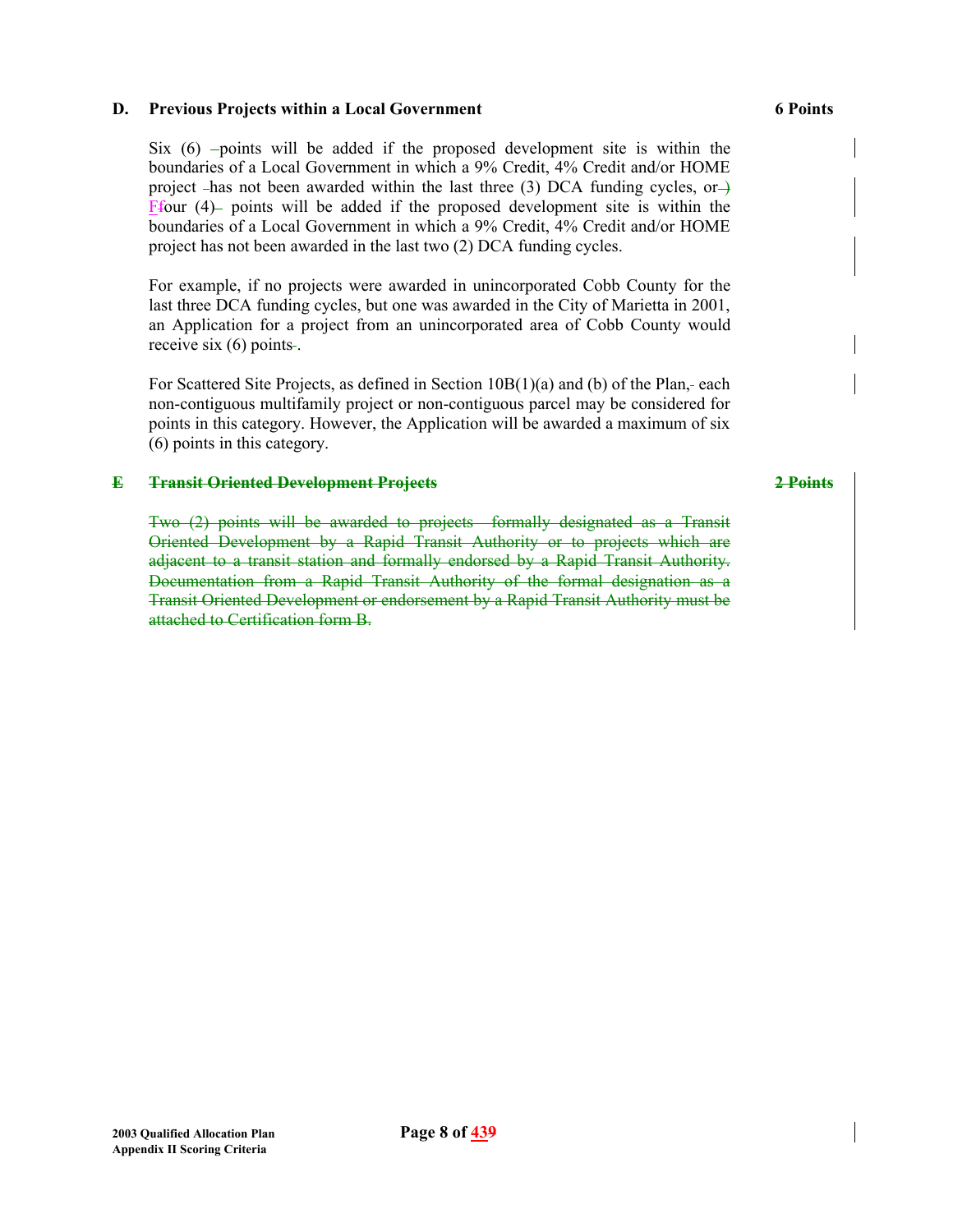## **3. Tenancy Characteristics**

**3. Tenancy CharacteristicsFor Scattered Site Projects, as defined in Section 10**  $(B)(1)(a)$  of the Plan, the project as a whole must meet all the requirements set forth in the basic requirements category of the tenancy characteristics in order to receive the maximum basic of 6 points. Any non-contiguous parcel may meet the criteria set forth for optional services and/or amenities. However, optional services and/or amenity points are only awarded if the project as a whole meets the criteria set for the basic requirements. In addition optional amenities for which points are claimed must be distributed among the non-contiguous sites. The Application will be awarded points as allowed for the tenancy characteristic category selected for the Application.

For Scattered Site Projects, as defined in Section 10B(1)(b) of the Plan, each non contiguous multifamily project must meet all the requirements set forth in the basic requirements category of the tenancy characteristics in order to receive the maximum basic of 6 points. Any non-contiguous multifamily project may meet the criteria set forth for optional services and/or amenities. However, optional services and/or amenity points are only awarded if each non-contiguous multifamily project meets the criteria set for the basic requirements. In addition optional services and amenities for which points are claimed must be distributed among the noncontiguous multi family projects. The Application will be awarded points as allowed for the tenancy characteristic category selected for the Application.

## **A. Family Housing 2522 Point**

This section is designed to foster development of housing for families and to encourage community activities from within the neighborhood. In order to qualify for  $\frac{Four(4)}{4}$ Pointssix (6) points, the proposed project must have all of the basic requirements and documents outlined in sections (1) and (5) below. Additional points may be awarded for inclusion of optional amenities and optional services outlined in section (2) and (3) if Applicant receives points for meeting the basic requirements.

#### 1. *Basic Requirements*

- Community spaces or a community building.
- The site must have sheltered exterior gathering areas, such as a gazebo located in a central area or a large covered porch at the community building.
- Refrigerator and stove
- HVAC systems
- One recreation area equipped and suitable for the proposed tenant base.
- On-site -laundry -with one washer and one dryer per every 25 units. (If washers and dryers are installed and maintained in every unit at no additional cost to the tenants, an on-site laundry is not required.)
- The Application must include two (2) on-going services designed for the physical or social needs of the tenant population.

Applicants must certify all Basic amenities elections on the Family Housing Amenities Certification Form C1.

**s**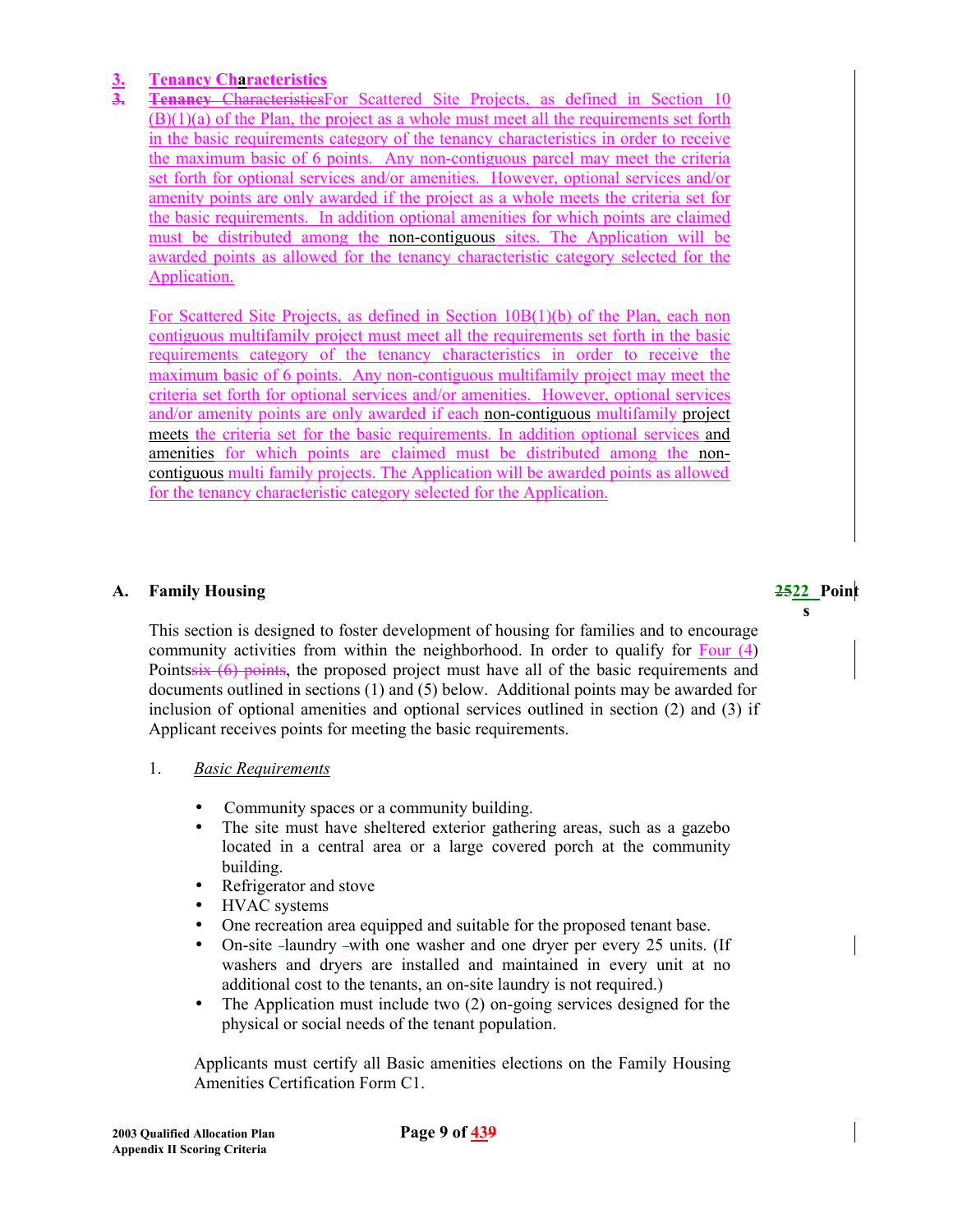## 2. *Optional Amenities*

Points will be awarded for each optional amenity that is included in the Family Housing Amenities Certification Form C1-, -to a maximum of fifteen (15) sixteen  $(16)$  points.

- Physical improvements on the site such as attractively fenced community gardens, equipped walking path with exercise stations or sitting areas, and equipped picnic areas, equipped tot lot, equipped playcourt and recreational facilities. (Points are not available for inclusion of the recreation area required to meet Threshold.) (one (1) point per area to a maximum of three (3) points)
- Large open playing fields (of at least  $5,000$  square feet) (two  $(2)$ -points)
- Covered pavilion with picnic/barbecue facilities to encourage community or family reunion type functions (two (2) points)
- Washer/dryer hookups in all units in addition to required central laundry or washers and dryers are installed and maintained in every unit at no additional cost to tenants (four (4) points)
- Exercise/Fitness Center (four (4) points)
- Complete built-in fire sprinkler system in every unit and the community center, including an exterior audio and visual alarm system (two (2) points)
- Swimming Pool (two  $(2)$  -points)
- Microwave Oven (-one (1) point)
- In-sink disposal (one  $(1)$  point)
- Built in dishwasher (one (1) point)
- Equipped Computer Center (two (2) points)
- Other optional amenities as proposed by the Applicant; two (2) points per amenity. To document these optional amenities, Applicant must provide a detailed description of the amenity and justify the appropriateness of the amenity for the targeted population. This documentation must be attached to the amenities certification form C1 for this category.

#### 3. *Optional Services*

One (1) point to a maximum of three (3) points will be awarded for each additional service that is included in the Application.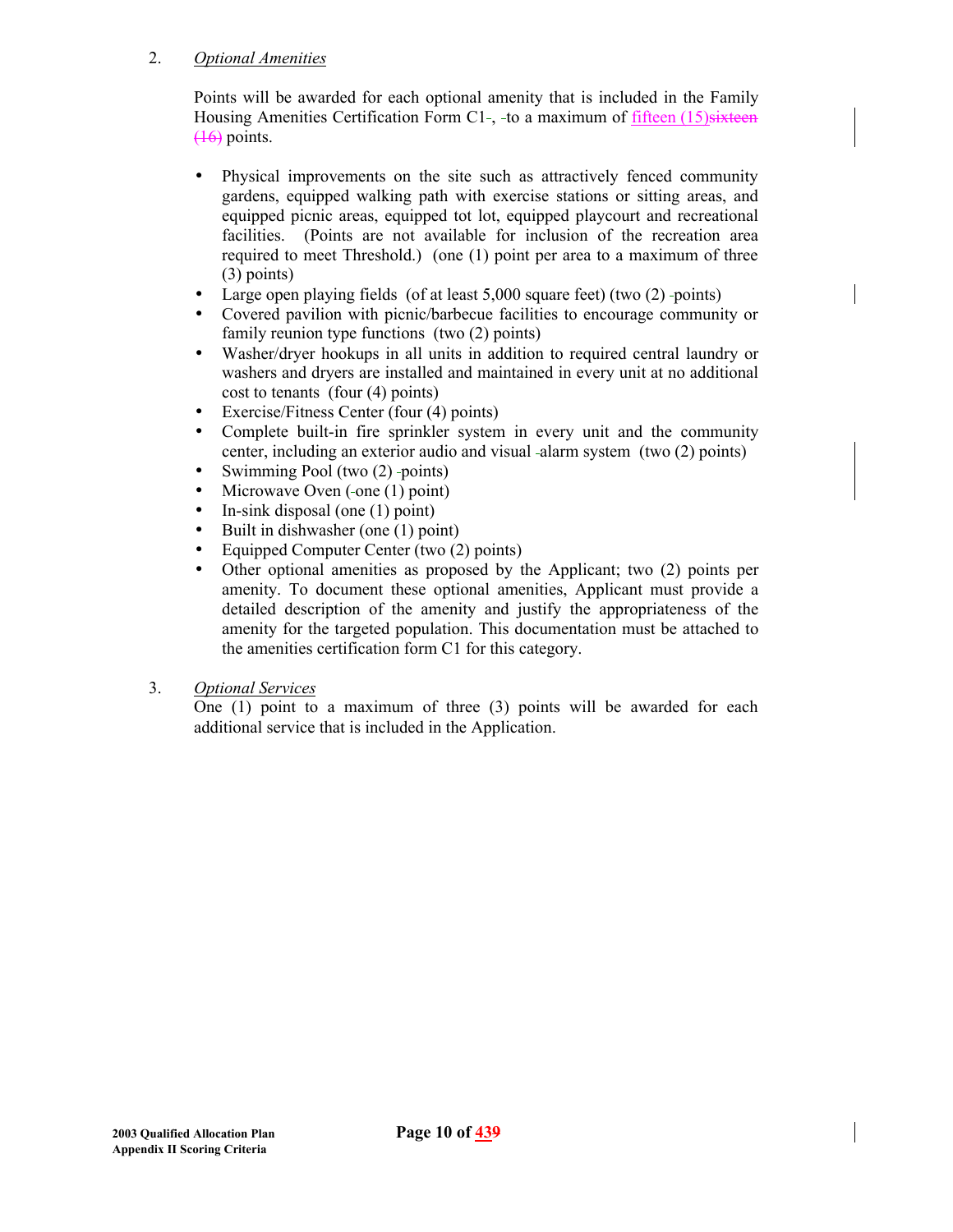- 4. Examples of services which are designed for families include, but are not limited to:
	- Daycare
	- After-school programs
	- Financial and budgeting seminars
	- Job training
	- Homebuyer training and seminars
	- Supervised recreational activities for children
	- Preventive health care programs which are designed for families
	- Transportation to facilitate access to social services, doctors, shopping
	- Computer labs with internet hookup and/or tutors
	- Activities sponsored in the Library
	- Dry-cleaning and/or laundry services
	- Grocery pickup and/or delivery
	- Full or part-time social services/activity manager
	- On-site full time management and/or security staff
	- Social and recreational programs planned and overseen by the project manager. (Monthly birthday parties/holiday dinners and/or parties/potluck dinners, movie nights, bingo, etc.)
- 5. *Documentation*

The Application must also provide the following for all required and optional services (where applicable):

A detailed letter of intent from an experienced, licensed (or otherwise qualified and acceptable to DCA) service provider for each proposed service. This letter must also contain a comprehensive description of the service to be provided, explain how said service is to be managed, including frequency which must be at least monthly, and a commitment to providing the service for a term of no less than 6 months.

## 6. *Additional Policies Related to Services*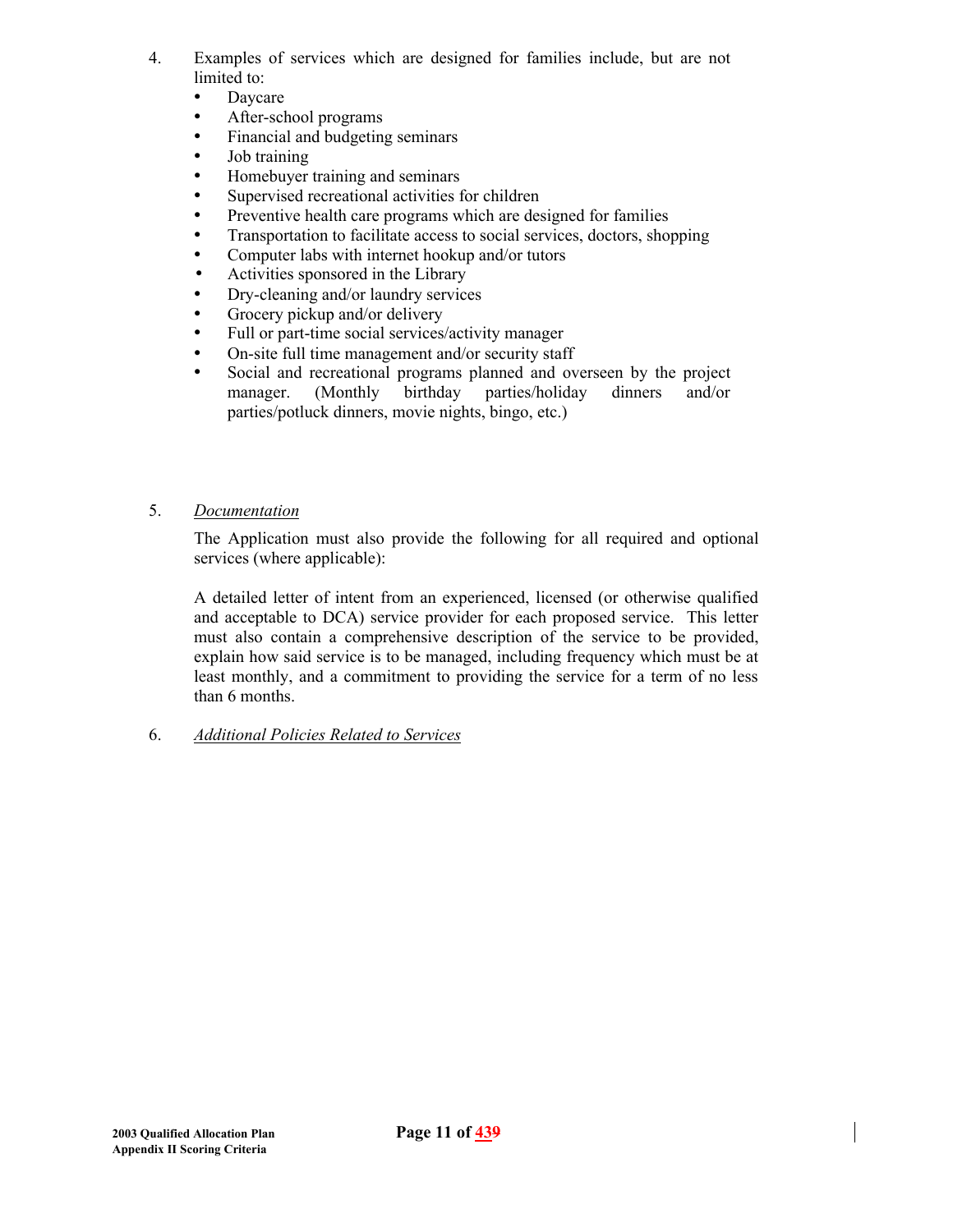- A final, binding contract for all proposed services must be submitted to the DCA Compliance Manager before the placed in service date for the first building the project.
- Any proposed changes of supportive services or providers from those proposed in the Application must be approved by DCA prior to contracting with that service provider.
- Services must be committed for the Compliance Period or the Period of Affordability, whichever is greater.
- Services may be provided at a charge sufficient to cover the cost of the supportive services only, but the services must be clearly optional to the tenants.
- A full-time activities manager will be allowed in the operating budgets for those properties that are 150 units or more in size
- Temporary staffing during lease-up to handle activities set-up and sign-up will be considered on a case-by-case basis.
- Part-time (on a proportional basis) activity managers will be allowed in the operating budgets for smaller projects.
- Owners will be required to submit annual certifications and documentation regarding the ongoing provision of the supportive services.

## **B. Special Needs Projects**

**20 points**

This section is designed to foster development of housing for the homeless, persons with disabilities (mental, physical, developmental), abused spouses and their children, persons with alcohol or other drug addiction, person living with HIV/AIDS, and migrant farm workers. In order to qualify for six (6) Special Needs Project points, the proposed project must have all of the basic requirements and documents outlined in section (1) and (3) below. Additional points may be awarded for inclusion of optional amenities and optional services outlined in section (2) if an Applicant receives points for meeting the basic requirements. Applicants must certify all Basic amenities elections on the Special Needs Amenities Certification Form C2.

1. *Basic Requirements*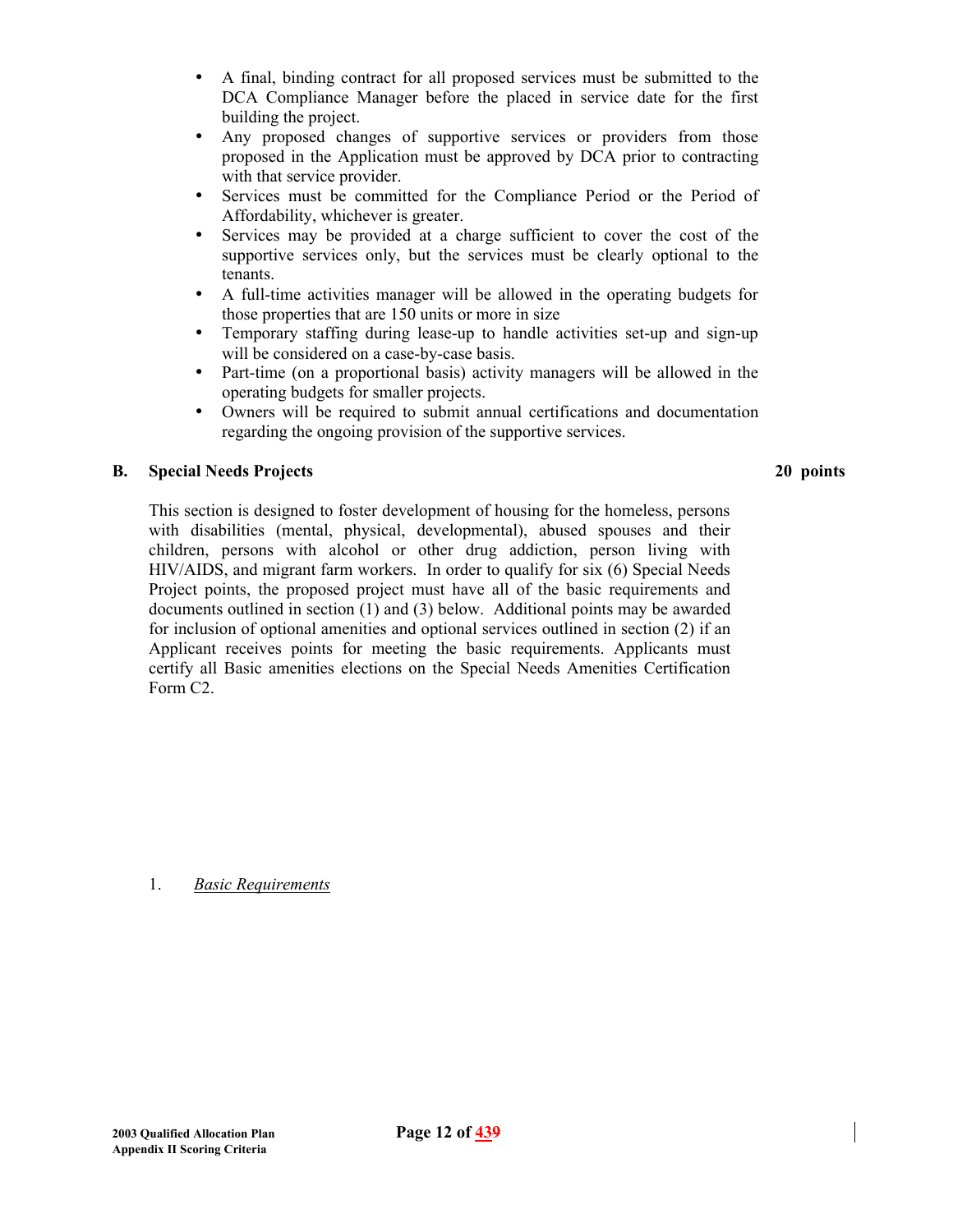- At least -50% of the total project dwelling units must be restricted to Special Needs Households (excluding Elderly Housing and Housing for Older Persons)
- Refrigerator and stove
- HVAC systems
- One recreation area equipped and suitable for the proposed tenant base.
- On-site laundry with one washer and one dryer per every 25 units. ( If washers and dryers are installed and maintained in every unit at no additional cost to the tenants, an on-site laundry is not required.)
- Ceommunity spaces or a community building.
- The site must have sheltered exterior gathering areas, such as a gazebo located in a central area or a large covered porch at the community building.
- The Application must provide at least three (3) -supportive services.
- The Application must provide three (3) amenities applicable to the designated Special Needs Households as certified on the Special Needs Housing Amenities Certification Form C2.

#### 2. *Optional Amenities/Services*

Two  $(2)$  points, to a maximum of -fourteen  $(14)$ , will be awarded for each optional service or amenities provided. Each optional amenity or service for which points are awarded must be designed to meet the special needs of the targeted tenant population. Optional amenities shall be certified on the Special Needs Housing Amenities Certification Form C2.

3. *Documentation*

The Application must also provide the following documents for all services (where applicable):

For each Special Needs Households Service, the Application must contain a detailed letter of intent from an experienced, licensed provider for the appropriate service. This letter must contain a comprehensive description of the service to be provided, explain how said service is to be managed and its effective impact on the Special Needs Household tenant and a commitment to providing the service for a term of no less than 6 months.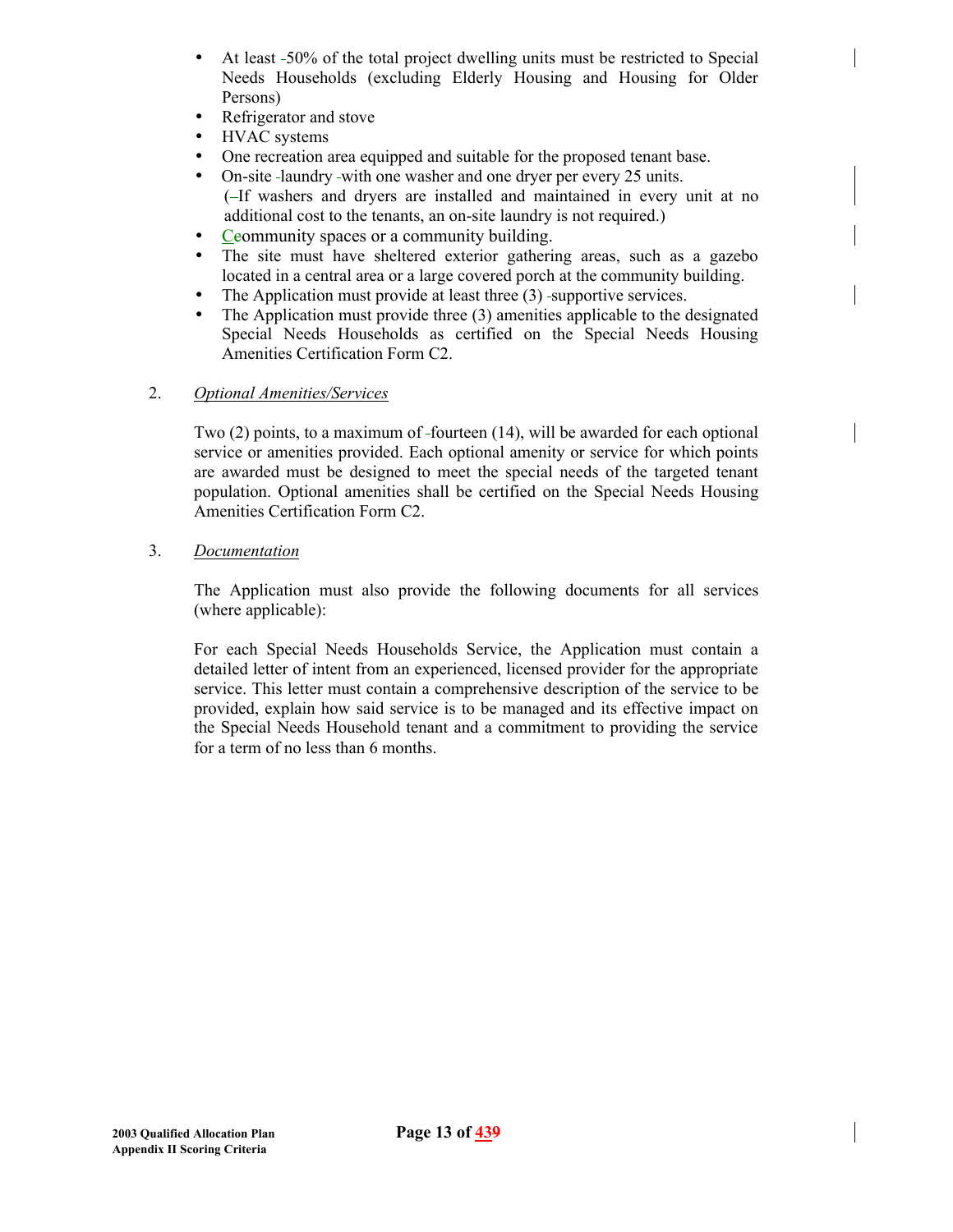- 4. *Additional Policies Related to Services*
	- A final, binding contract for all proposed services must be submitted to the DCA Compliance Manager before the placed in service date for the first building the project.
	- Any proposed changes of supportive services or providers from those proposed in the Application must be approved by DCA prior to contracting with that service provider.
	- Services must be committed for the Compliance Period or the Period of Affordability, whichever is greater.
	- Services may be provided at a charge sufficient to cover the cost of the supportive services only, but the services must be clearly optional to the tenants.
	- A full-time activities manager will be allowed in the operating budgets for those properties that are 150 units or more in size
	- Temporary staffing during lease-up to handle activities set-up and sign-up will be considered on a case-by-case basis.
	- Part-time (on a proportional basis) activity managers will be allowed in the operating budgets for smaller projects.
	- Owners will be required to submit annual certifications and documentation regarding the ongoing provision of the supportive services.

# **C. Elderly Households 20 points**

This section is designed to foster development of housing for Elderly Households. In order to qualify for six (6) Elderly Household points, the proposed project must have all of the basic requirements and documents outlined in sections (1) and (3) below. Additional points may be awarded for inclusion of optional amenities and optional services outlined in section (2), if the Applicant receives points for meeting the basic requirements.

# 1. *Basic Requirements*

- 100% of the HOME and/or Credits units must be reserved for Elderly Households.
- 100% of the units must be accessible and adaptable (as defined by the HUD Fair Housing, the Americans with Disabilities Act and Section 504).
- All units must have an installed call system, including a buzzer and light to the exterior.
- All properties must include community spaces or a community building.
- Refrigerator and stove
- HVAC systems
- One recreation area equipped and suitable for the proposed tenant base.
- On-site- laundry -with one washer and one dryer per every 25 units. (-If washers and dryers are installed and maintained in every unit at no additional cost to the tenants, an on-site laundry is not required.)
- Elevators must be provided for access to units above the ground floor.
- For one-story garden style, projects, all units must have sheltered exterior areas such as porches or patios.
- In buildings that are not garden style, lobbies and corridors must have small gathering areas in several locations distributed among all floors.
- The site must have sheltered exterior gathering areas such as a gazebo located in a central area or large covered porch at the community building.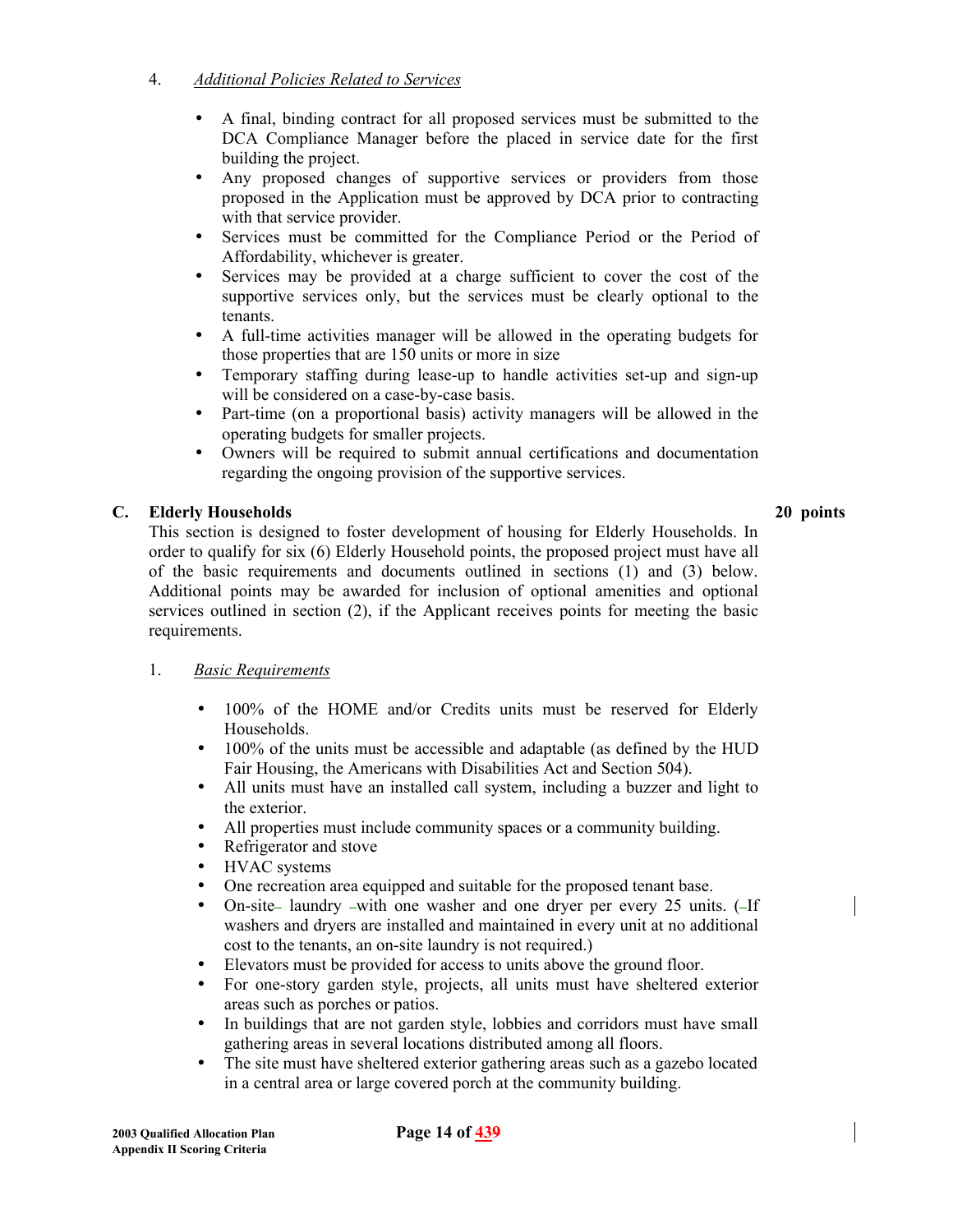• The Application must include at least one activity/service designed to meet the physical or social needs of elderly persons, in at least two (2) of the following categories: recreation/social, transportation, health/wellness, education, counseling, and security. (Total of two  $(2)$  -different services) Examples of activities/services are set forth in Section (2) below.

Applicants must certify all Basic amenities on the Elderly Housing Amenities Certification Form C3.

# 2. *Optional Amenities and Services*

Points will be awarded for each additional amenity or service that is designed for Elderly Households. Optional amenities and services are amenities and services that are provided in addition to the amenities and services included to meet the basic requirements for Elderly Households. Each additional service or amenity shall receive two additional points unless otherwise specified below. The maximum points received under this section shall be fourteen (14) points.

- (a) All optional amenities shall be certified on Elderly Housing Amenities Certification Form C3. Examples of amenities designed for Elderly Households include, but are not limited to the following:
	- Physical improvements on the site such as attractively fenced community gardens, equipped walking path with exercise stations or sitting areas, equipped picnic areas, equipped play court (as appropriate to the residential population) and/or recreational facilities. (Eexcluding the recreation area required to meet threshold.) (Oone  $(1)$  point to the maximum of three  $(3)$ ) points)
	- Washer/dryer hookups in all units in addition to required central laundry or washers and dryers are installed and maintained in every unit at no cost to tenants (four  $(4)$  points)
	- Complete built-in fire sprinkler system, in every unit and the community center to be monitored by an exterior audio and visual system (two (2) points)
	- Microwave Oven (one (1) point)
	- In-sink disposal (one (1) point)
	- Built in dishwasher (one (1) point)
	- Equipped Computer Center (two (2) points)
	- Equipped Exercise/Fitness Center (four (4) points)
	- Swimming Pool (two (2) points)
	- Other amenities designed for the elderly and proposed by the Applicant: (two (2) points per amenity). To document these optional amenities, Applicant must provide a detailed description of the amenity and justify the appropriateness of the amenity for the targeted population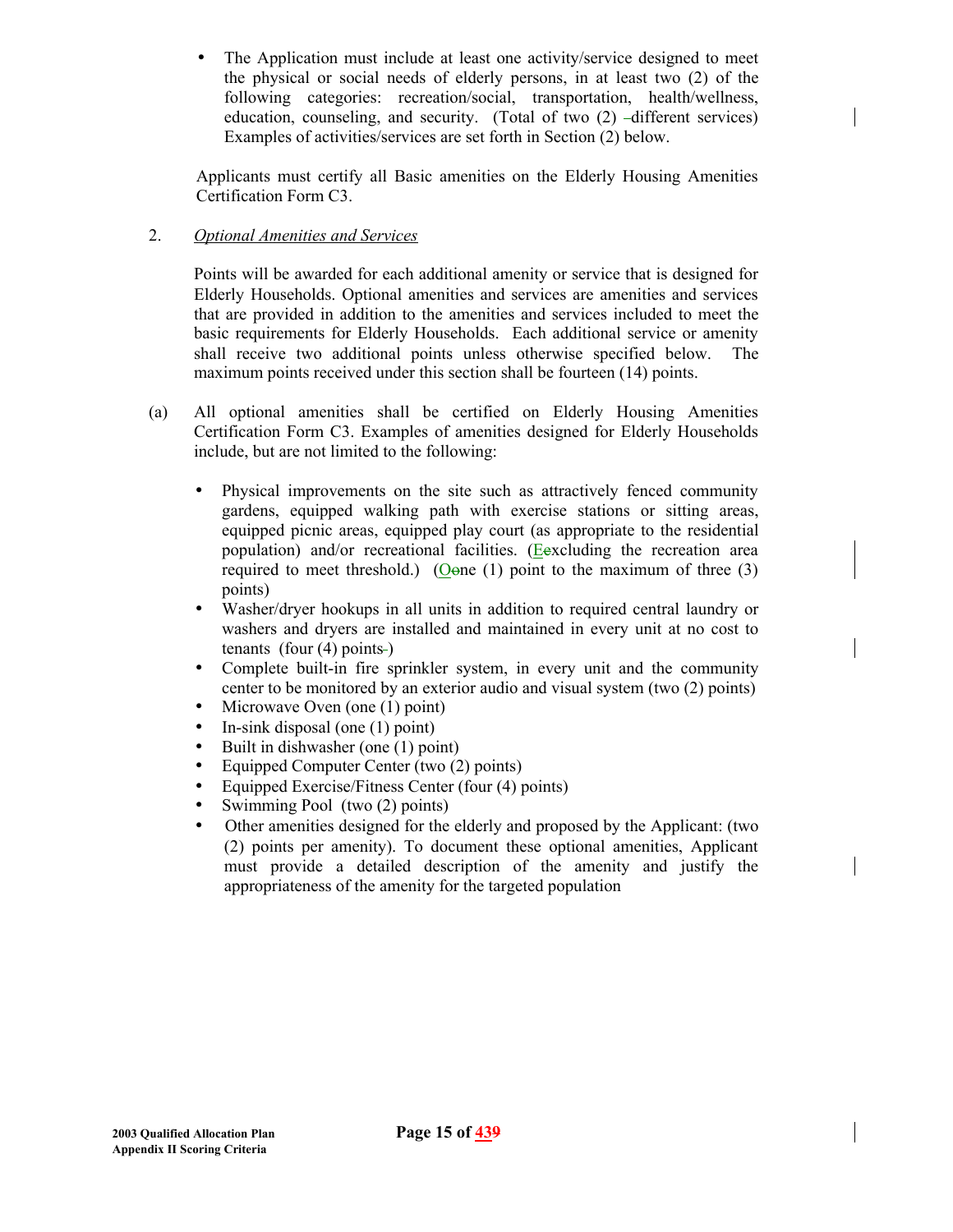- (b) Examples of activities/services specifically designed to meet the physical or social needs of elderly persons may include, but are not limited to the following:
	- Social and recreational programs planned and overseen by the project manager. (Monthly birthday parties/holiday dinners or parties/potluck dinners, movie nights, bingo, etc.)
	- Continuing education
	- Information and -senior counseling
	- Recreational instruction appropriate for amenities
	- Homemaker/housekeeping
	- Preventive health care programs/health screening on a regular basis
	- Transportation to facilitate access to social services/doctors/shopping
	- Meals provided to the tenants at least once a week
	- 24 hour security/neighborhood watch programs
	- Community pets (cost of care -provided by project)
	- Computer lab with internet hookup and /or tutors
	- Community gardening
	- Weekly exercise class
	- Grandparent mentoring programs
	- Weekly "day trips" to shopping centers/specialty shopping
	- Reading service and library
	- Dry-cleaning, laundry, and grocery pickup and delivery services
	- Prescription management information
	- Full-time (150 units or more) or part-time (less than 150 units) social services /activities manager.
- 3. *Documentation*

The Application must include the following documentation for each required and optional service for which points are awarded:

A detailed letter of intent from an experienced, licensed (or otherwise qualified and acceptable to DCA) service provider for each proposed service which must contain a comprehensive description of the service to be provided, how said service is to be managed, including frequency which must be at least monthly, and a commitment to providing the service for a term of no less than 6 months.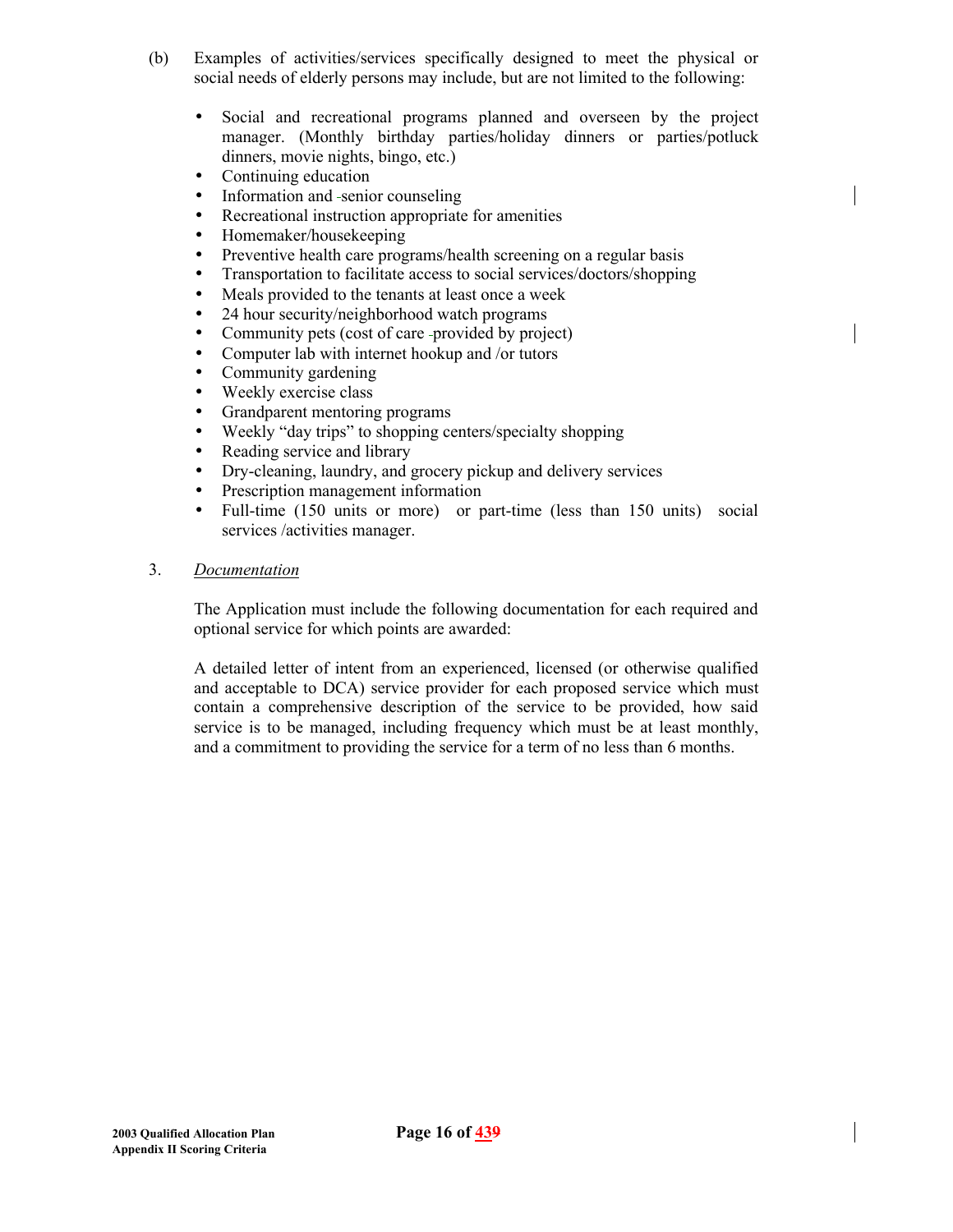- 4. *Additional policies related to services*
	- A final, binding contract for all proposed services must be submitted to the DCA Compliance Manager before the placed in service date for the first building the project.
	- Any proposed changes of supportive services or providers from those proposed in the Application must be approved by DCA prior to contracting with that service provider.
	- Services must be committed for the Compliance Period or the Period of Affordability, whichever is greater.
	- Services may be provided at a charge sufficient to cover the cost of the supportive services only, but the services must be clearly optional to the tenants.
	- A full-time activities manager will be allowed in the operating budgets for those properties that are 150 units or more in size
	- Temporary staffing during lease-up to handle activities set-up and sign-up will be considered on a case-by-case basis.
	- Part-time (on a proportional basis) activity managers will be allowed in the operating budgets for smaller projects.
	- Owners will be required to submit annual certifications and documentation regarding the ongoing provision of the supportive services.

# **D. Housing for Older Persons 20 points**

This section is designed to foster development of Housing for Older Persons. In order to qualify for six (6) points, the proposed project must have all of the basic requirements and documents outlined in sections  $(1)$ ,  $(2)$ ,  $(3)$ , -and  $(4)$  below. Additional points may be awarded for inclusion of optional amenities and optional services outlined in section (2) if the Applicant receives points for meeting the basic requirements for Housing for Older Persons.

# 1. *Basic Requirements*

- At least 80% of the units must be occupied by at least one person 55 or older.
- Up to 20% of the units may be occupied by others, including the landlord's employees, the surviving spouses or children of residents who were 55 years of age or older when they died and caregivers. DCA will monitor the required facilities and services during the applicable compliance period.
- Community Community spaces or a community building.
- For one-story garden style projects, all units must have sheltered exterior areas such as porches, sunrooms or patios.
- In Buildings that are not garden style, lobbies and corridors must have small gathering areas in several locations distributed among all floors.
- The site must have sheltered exterior gathering areas, such as a gazebo located in a central area or a large covered porch at the community building.
- Refrigerator and stove
- HVAC systems
- One recreation area equipped and suitable for the proposed tenant base.
- On-site laundry with one washer and one dryer per every 25 units. ( If washers and dryers are installed and maintained in every unit at no additional cost to the tenants, an on-site laundry is not required.)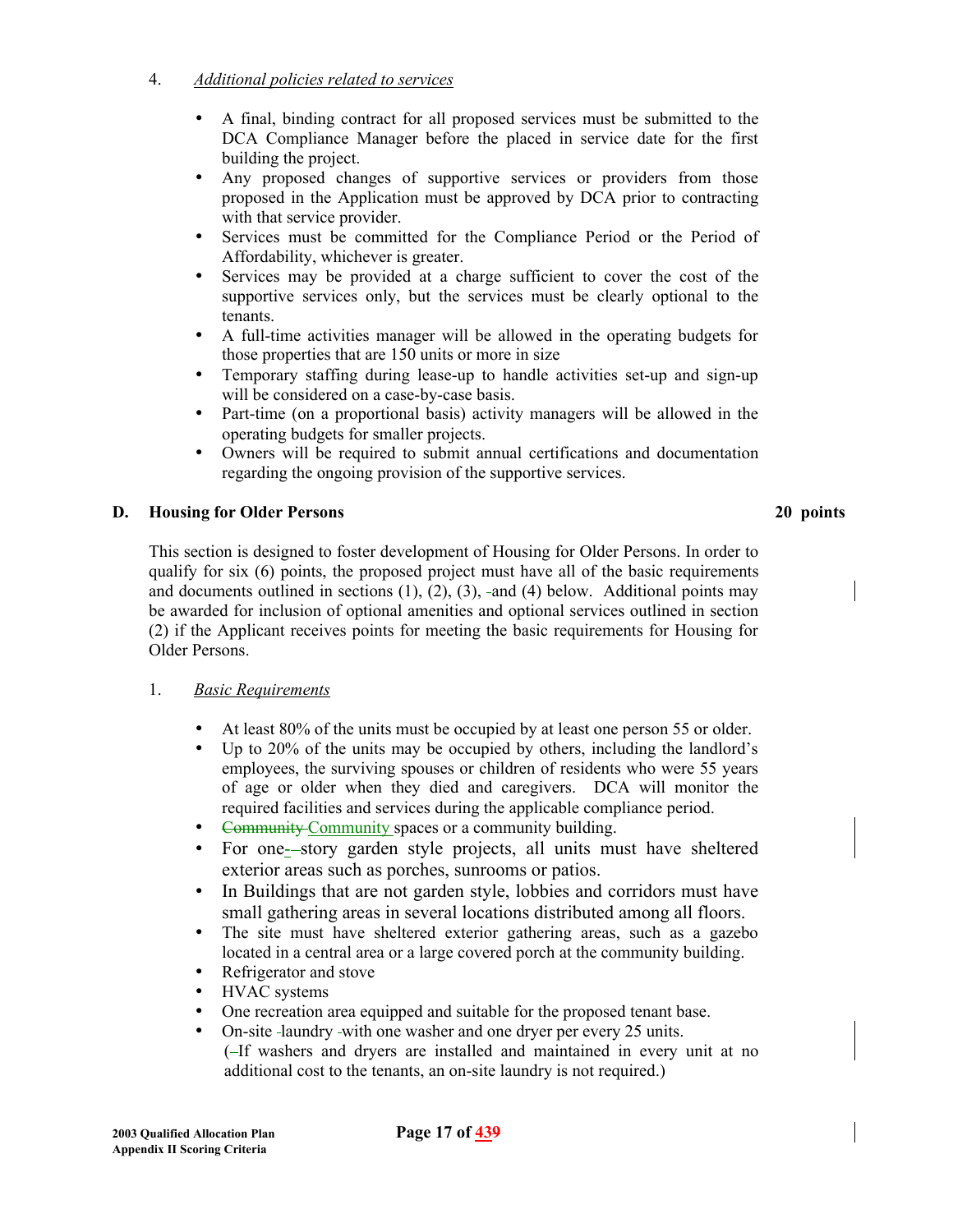- The project must have significant services. Significant services means that the Application must include at least four different activities and/or services designed to meet the physical or social needs of tenants aged 55 and older in at least three of the following categories: recreation/social, transportation, health/wellness, education and counseling, and security. Examples of services are set forth in Section 3(D), 2(b) below.
- Physical improvements on the site such as attractively fenced community gardens, equipped walking path with exercise stations or sitting areas equipped picnic areas and/or recreational facilities. (Eexcluding the recreation area required to meet threshold.)

Applicants must certify all Basic amenities -on the Housing for Older Persons Amenities Certification Form C4.

# 2. *Optional Amenities/Services*

Points will be awarded for each additional amenity or service that is designed for persons 55 and older. Optional amenities and services are amenities and services that are provided in addition to the amenities and services included to meet the basic requirements for Housing for Older Persons. Each additional service or amenity shall receive two additional points unless otherwise specified below. Fourteen (14) maximum points may be awarded under this section.

- (a) All optional amenities shall be certified on Housing for Older Persons Amenities Certification Form C4. Examples of amenities for Housing for Older Persons include, but are not limited -to, the following:
	- Washer/dryer hookups in all units in addition to required central laundry or washers and dryers are installed and maintained in every unit at no additional cost to tenants (four  $(4)$ -points)
	- Microwave Oven (one (1) point)
	- In-sink disposal (one  $(1)$  point)
	- Built in dishwasher (one (1) point)
	- Equipped Computer Center (two (2) points)
	- Swimming Pool (two (2) points)
	- Equipped Exercise/Fitness Center (four (4) points)
	- Installed elevator in buildings with more than one story (four (4) points)
	- Complete built-in fire sprinkler system in every unit and the community center including -an exterior audio and visual alarm system (two (2) points)
	- Installed call system in all units, including a buzzer and light to the exterior. (2 points)

Other amenities designed for Older Persons and proposed by the Applicant: two (2) points per amenity. To document these optional amenities, Applicant must provide a detailed description of the amenity and justify the -appropriateness of the amenity for the targeted population. This documentation must be attached to the amenities certification form C3 for this category.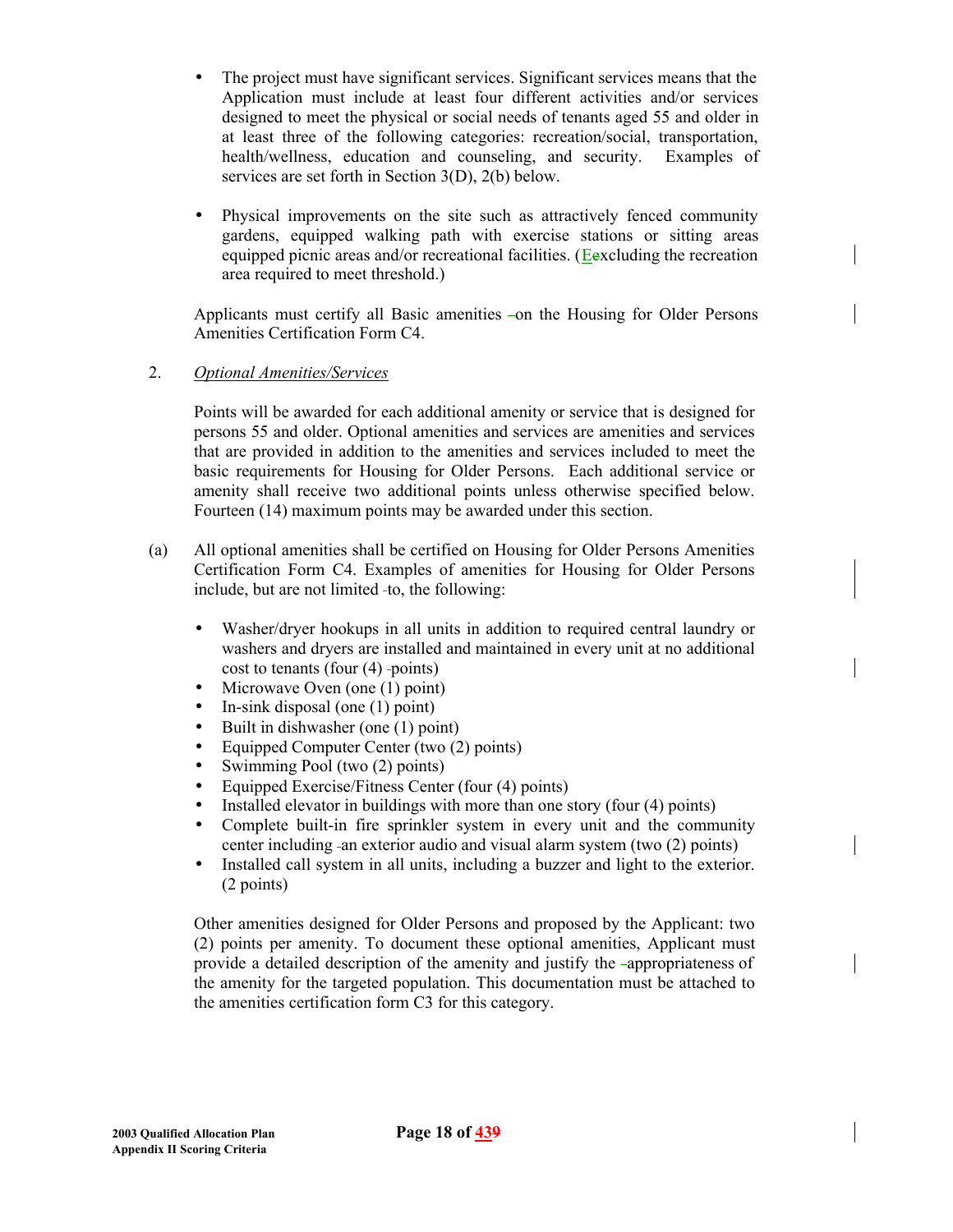- (b) Examples of activities/services -for Housing for Older Persons may include, but are not limited to the following:
	- Social and recreational programs planned and overseen by the project manager. (Monthly birthday parties/holiday dinners or parties/potluck dinners, movie nights, bingo, etc.)
	- Continuing education
	- Information and -senior counseling
	- Recreational instruction appropriate for amenities
	- Homemaker/housekeeping
	- Preventive health care programs/health screening on a regular basis
	- Transportation to facilitate access to social services/doctors/shopping
	- Meals served to residents at least weekly
	- 24 hour security/neighborhood watch programs
	- Community pets (cost of care -provided by project)
	- Computer lab with internet hookup and/or tutors
	- Community gardening
	- Weekly exercise class
	- Grandparent mentoring programs
	- Weekly "day trips" to shopping centers/specialty shopping
	- Reading service and library
	- Dry-cleaning, laundry, and grocery pickup and delivery service.
	- Prescription management information
- 3. *Documentation*

The Application must include the following documentation for all amenities and services for which points are awarded.

A detailed letter of intent from an experienced, licensed (or otherwise qualified and acceptable to DCA) service provider for each proposed service which must contain a comprehensive description of the service to be provided, how said service is to be managed, including frequency which must be at least monthly, and a commitment to providing the service for a term of no less than 6 months.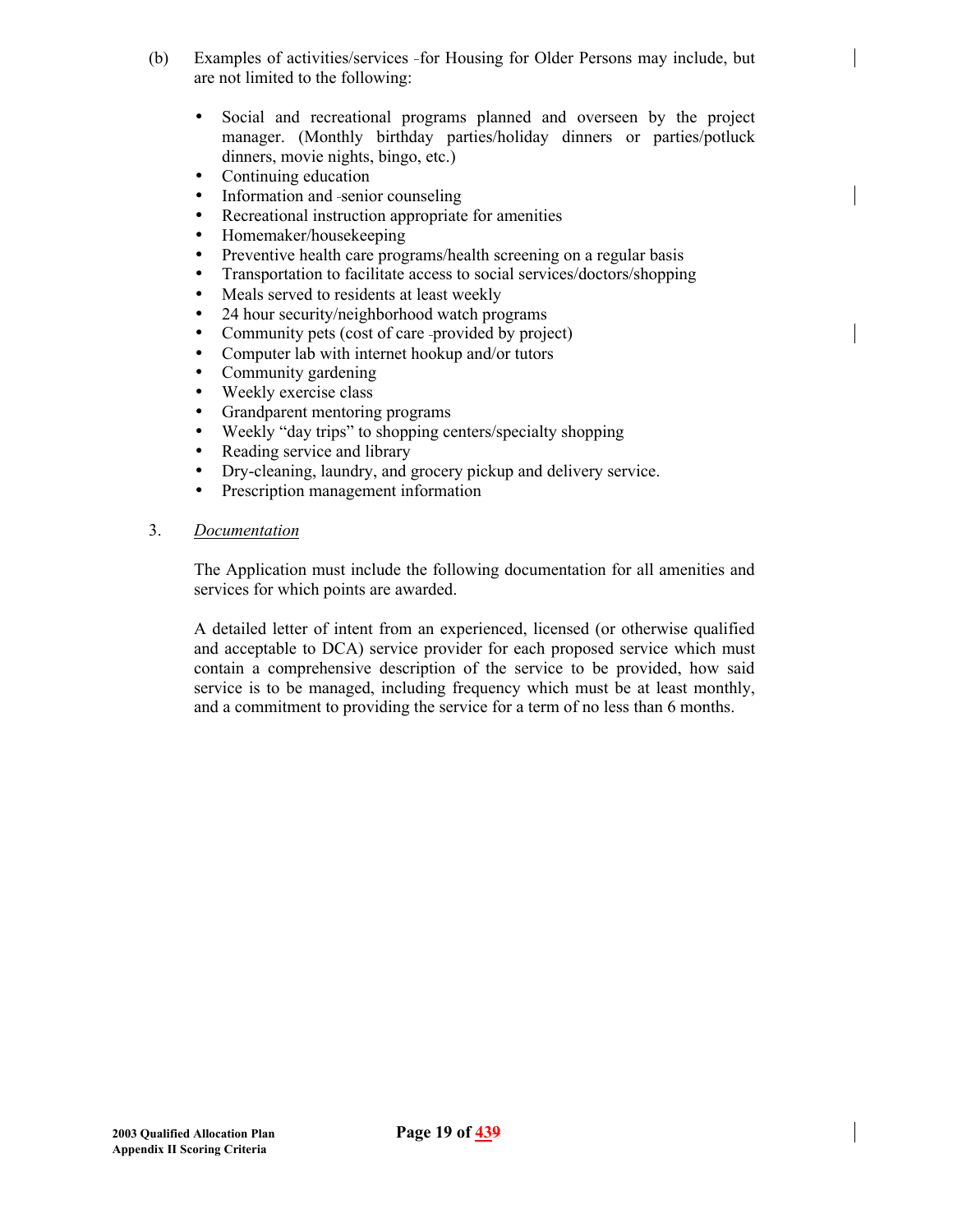- 4. *Additional policies related to services*
	- A final, binding contract for all proposed services must be submitted to the DCA Compliance Manager before the placed in service date for the first building the project.
	- Any proposed change of supportive services or providers from those proposed in the Application must be approved by DCA prior to contracting with the new service provider.
	- Services must be committed for the Compliance Period or the Period of Affordability, whichever is greater.
	- Services may be provided at a charge sufficient to cover the cost of the supportive services only, but the services must be clearly optional to the tenants.
	- A full-time activities manager will be allowed in the operating budgets for those properties that are 150 units or more in size or part-time for less than 150 units.
	- Temporary staffing during lease-up to handle activities set-up and sign-up will be considered on a case-by-case basis. Part-time (on a proportional basis) activity managers will be allowed in the operating budgets for smaller projects.
	- Owners will be required to submit annual certifications and documentation regarding the ongoing provision of the supportive services.

# **4. Additional Rent and Income Elections**

For purposes of scoring points under this section, no double counting of the same units is allowed.

Pursuant to the 20043 QAP, Core Plan, Section 10, projects with a multi-tiered rent structure must distribute the rents across unit sizes, buildings and multifamily projects under the scattered site definitions.

For Scattered Site Projects, as defined in Section 10B(1)(a) and (1)(b) of the Plan, the project as a whole must meet the criteria set forth in each category (A-G) in which points are requested of this section in order to receive the maximum points for that category.

# **A. Public Housing Authority Development and Rental Subsidy 15 points**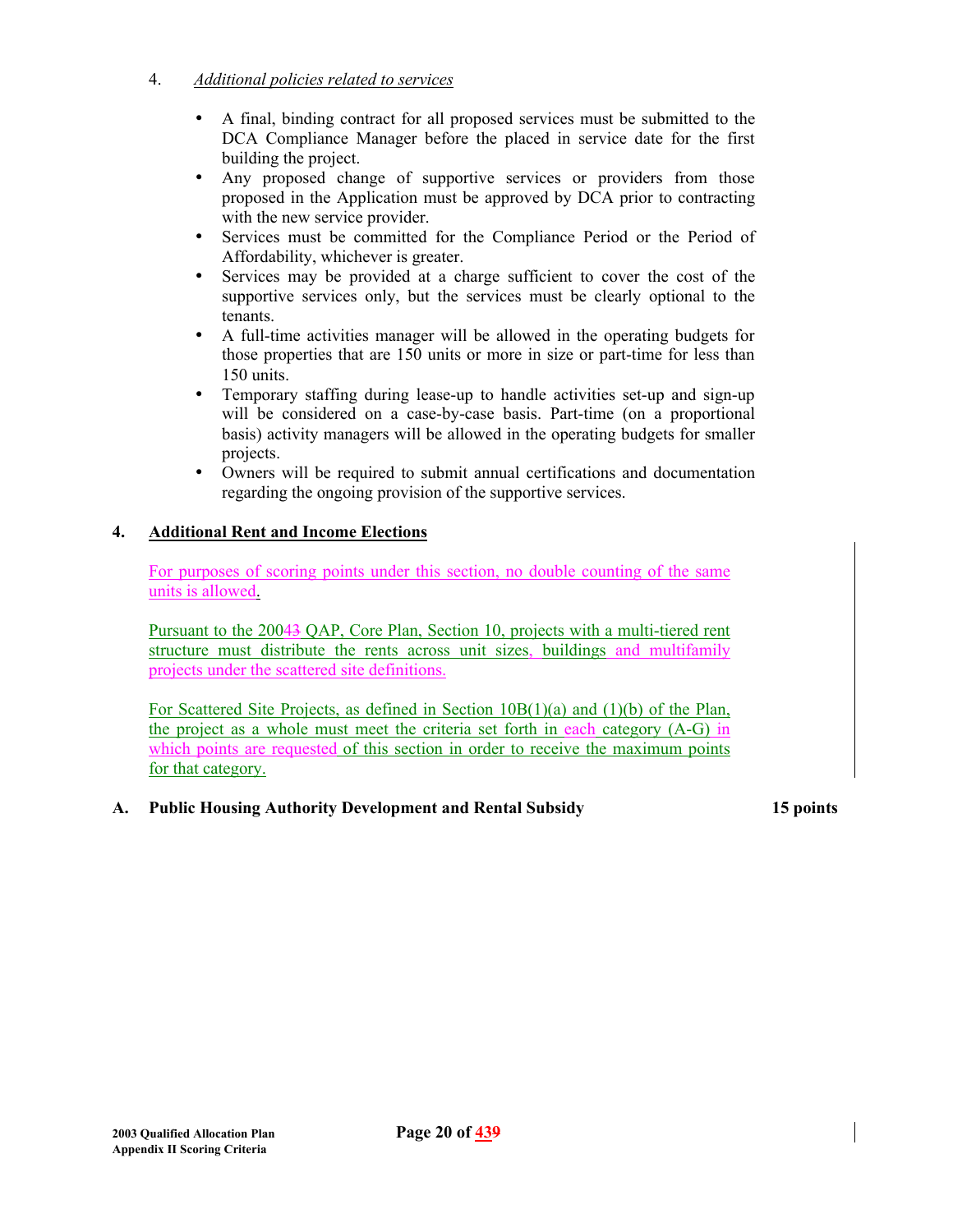The proposed project is a component of a PHA tenant initiative program (including the PHA's development program or project), as evidenced by: (1) the PHA's investment in the project's physical plant and/or contribution to the long-term economic feasibility of the project via operating cost contributions or tenant rent subsidies for a minimum period of five years; and (2) an executed agreement between the PHA and the project ownership entity or such agreement provides for the assignment to the entity setting forth the project ownership entity's responsibility to rent dwelling units to public housing tenants. The PHA's investment must come from a source independent of the project. Developer's Fees earned or deferred by the PHA on the subject project, a loan (or any other form of debt) from a PHA, funds from any non-PHA general partner, limited partner, or other development team member will not be considered a PHA investment in the project. (Note: HOME and/or Credits cannot be used for the construction or rehabilitation of public housing units except in mixed income projects that include public housing units and a portion of the total development cost is from another clearly identified funding source.)

To be eligible for scoring points under this criterion, the Application must include a copy of the executed agreement between the PHA and the ownership entity or such agreement provides for the assignment to the entity. The executed agreement must set forth the type, term and amount of the PHA's equity investment in the proposed project and/or the PHA's long-term equity contribution to the long-term (at least five years) economic feasibility of the project via operating cost contributions and/or tenant rent subsidies as well as the number and type of rental units the proposed owner will hold and rent to public housing tenants. "Hold and rent" means that the Applicant agrees to rent the designated units exclusively to public housing tenants or households currently on a PHA waiting list. Scoring points under this criterion will be awarded as follows:

Percentage of units reserved and rented to public housing tenants:

| 10% of units reserved and rented to public housing tenants | 5 points  |
|------------------------------------------------------------|-----------|
| 20% of units reserved and rented to public housing tenants | 10 points |
| 30% of units reserved and rented to public housing tenants | 15 points |

Points under Section 4B of this Appendix will not be available to projects that are eligible for ten (10) or fifteen (15) points under this section. However, Applications that qualify for only five (5) points under this section, and otherwise qualify for points under Section 4B will be awarded points under Section 4B, but will not be eligible for points under this section. Also, points under Section 4C of this Appendix, "Project-Based Rental Assistance" will not be available to pubic housing units that are eligible for points under this section. Applications awarded points under Section 4D of this Appendix will not be eligible for points under this section.

#### **B.** Very Low Income Tenancy and Rent Restrictions Exceeding Minimum Set**aside Election Requirements 8 points**

Applications that reserve and rent additional dwelling units above the Applicant's chosen program<del>DCA program</del> minimum -set-aside election minimum requirements with gross rents -set at 50% AMI -rent levels and reserved for occupancy by households earning annual gross incomes greater than 30% but less than or equal to 50% of the AMI will be awarded points in this category. Owners will be required to execute restrictive covenants stipulating the number of dwelling units to be reserved and rented to very-low income households for the term of the Compliance Period or the Period of Affordability, whichever is longer. Points will be awarded as follows: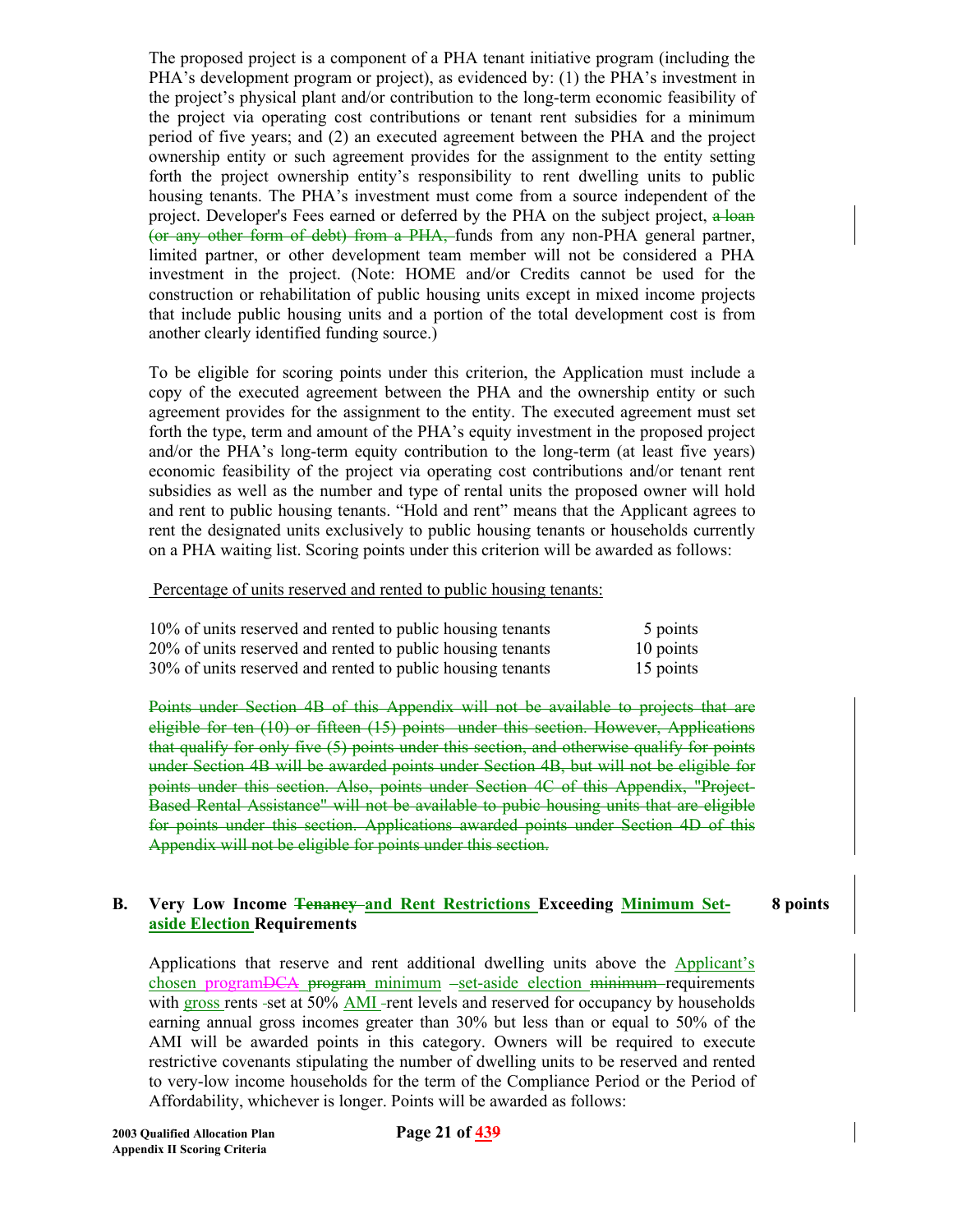Percentage of the total units in the proposed project that are above program the setaside minimum

Equal to or greater than  $\frac{510}{%}$  or -less than or equal to 20%  $\frac{4 \text{ points}6 \text{ points}}{4 \text{ points}}$ Greater than 20 % but less than or equal to  $40\%$  5 points  $\frac{7 \text{ points}}{2}$ Greater than 40% 6 points are set of the set of the set of the set of the set of the set of the set of the set of the set of the set of the set of the set of the set of the set of the set of the set of the set of the set o

Points under this section will not be awarded to projects that are eligible for 10 or 15 points under Section 4A, " However, an Application that qualifies for only five (5) points under Section 4A, but otherwise qualifies for six (6) points under this section will be awarded six  $(6)$  points under this section, but will not be eligible for five  $(5)$ points under Section 4A.

#### **C.** Project-Based Rental Assistance

**points**

Applications proposing project-based tenant rental assistance from a governmental entity or a non governmental entity for a minimum of five years for at least 10% of the total rental units will receive  $six(\theta)$  points as defined below:

| Equal to or greater than $10\%$ or less than $\theta$ <b>r</b> equal to $20\%$ | 6 points    |
|--------------------------------------------------------------------------------|-------------|
| Equal to or $-$ Greater than 20 % but less than $\Theta$ equal to              | 7 points    |
| 40%                                                                            |             |
| Equal to or Greater than $40\%$ , but less than $50\%$                         | 8 points    |
| Equal to or Greater than 50%, but less than 60%                                | 9 points    |
| Equal to or Greater than 60%, but less than 70%                                | 10 points   |
| Equal to or Greater than 70%, but less than 80%                                | 11 points   |
| Equal to or –Greater than $8040\%$ ,                                           | 1298 points |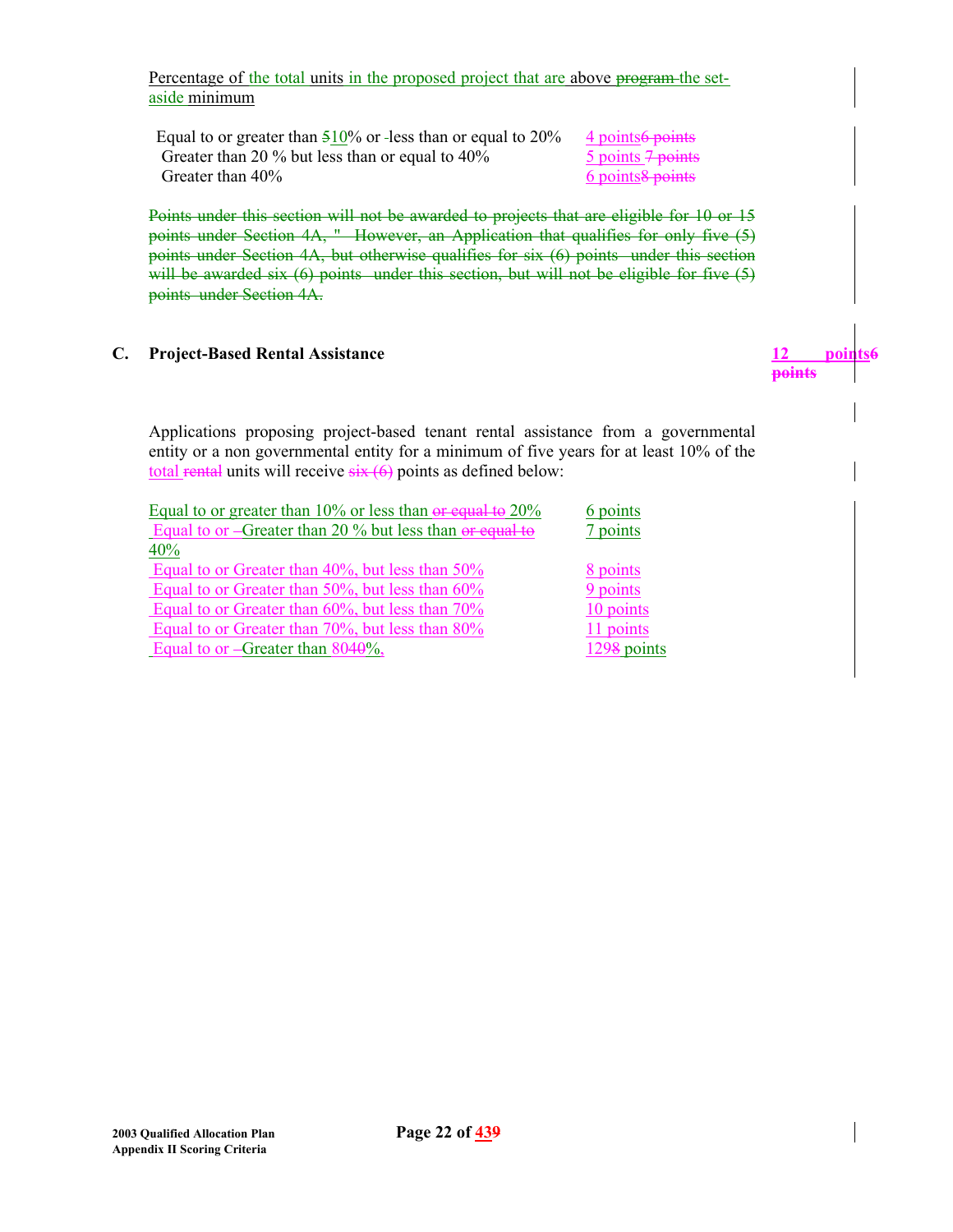### **Non Governmental Project Based Rental Assistance**

To be eligible for points under this criterion, the Application must include a copy of an executed agreement between the ownership entity and the funding entity that must state that the funding entity is unrelated to any Project Participant. This agreement must include the amount of rental assistance that will be provided, the number of units assisted, its duration, and any qualifying terms and/or conditions. The most current (not more than 1 year old) audited financial statements and federal ID number of the funding entity must be included in the Application along with a board resolution for the entity that authorizes the commitment of such rental assistance. The project based rental assistance, must be 40% of the fair market rent or the balance of the rent when the tenant pays 30% of their income toward the rent. If less than 100% of the rental units will receive rental assistance, the Applicant must submit a plan on how tenants will be selected to receive rental assistance.

#### **Governmental Project Based Rental Assistance**

To be eligible for points under this criterion, the Application must include a copy of an executed agreement between the ownership entity and the funding entity which -must include the amount of rental assistance that will be provided, the number of units assisted, its duration, and any qualifying terms and/or conditions. If the applicant will assume the project based rental assistance contract for an existing development, the Applicant must provide an executed commitment from the funding entity to the ownership entity which includes the amount of rental assistance that will be provided, the number of units assisted, its duration, and any qualifying terms and/or conditions.

Points under this section will not be awarded to projects that are eligible for points under Section 4A, Public Housing Authority Development and Rental Subsidies.

#### **D.** Very – Very Low Income and Rent Restriction Tenancy Exceeding **Requirements 6 points**

Applications that propose dwelling units with gross rents set at the 30% rent level and reserved for occupancy by very-very low-income (those earning annual gross incomes of 30% or less of the AMI) will be awarded a maximum of up to six (6) points. Applications awarded points under Section 4A are not eligible for points under this Section. Owners will be required to execute restrictive covenants stipulating the number of dwelling units to be reserved and rented to very-very low income households for the term of the Compliance Period or the Period of Affordability whichever is longer. Points will be awarded as follows.

# **Percentage of Total Project Units:**

| Greater than $3\%$ but less than or equal to 6 $\%$  | 2 points |
|------------------------------------------------------|----------|
| Greater than $6\%$ but less than or equal to 10 $\%$ | 4 points |
| Greater than 10%                                     | 6 points |

#### **E. DCA Project Based Rental Assistance for Special Needs Tenants 2 points**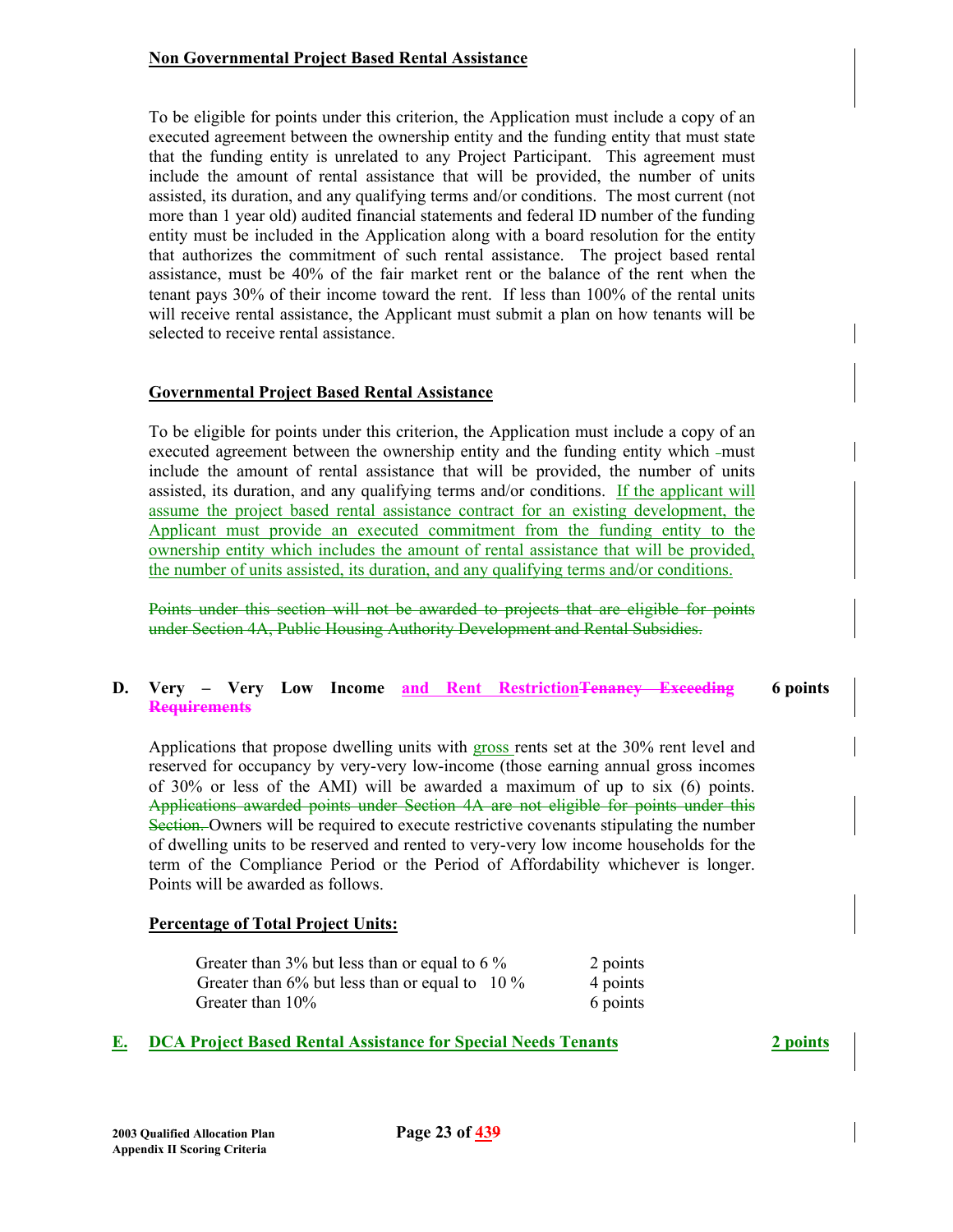Two points will be awarded if the Applicant certifies that it agrees to accept a Section 8 Project Based Voucher contract for the designation of up to ten (10) units or five (5%) percent of the total units, whichever is less, for occupancy by tenants with special needs who are receiving supportive services through the Georgia Department of Human Resources. DCA reserves the right through this option to offer a Section 8 Project Based Voucher contract to the development at anytime throughout the compliance period or period of affordability, whichever is longer. The contracts will typically have a fiveyear period with renewal options granted by DCA. The designated units could be any unit in the development, depending upon vacancies and availability, and would be subject to the same income and rent restrictions as all other units in the development. The property management would retain all rights to tenant selection, with exceptions related specifically to the disability of the potential tenant.

# **F. Mixed Income Projects 9 points**

Projects designed for both low income and market-rate tenants are eligible to receive points based on the percentage of low income and market rate units in the total project. Market rate units cannot be rented for less than the subsidized units.

Percentage of the total market rate units to residential units:

| Equal to or gG reater than 40% but less than or equal to 50% market rate units | 9 points |
|--------------------------------------------------------------------------------|----------|
| Greater than 20% but less than or equal to 40% market rate units               | 6 points |
| Greater than 10% but less than or equal to 20% market rate units               | 3 points |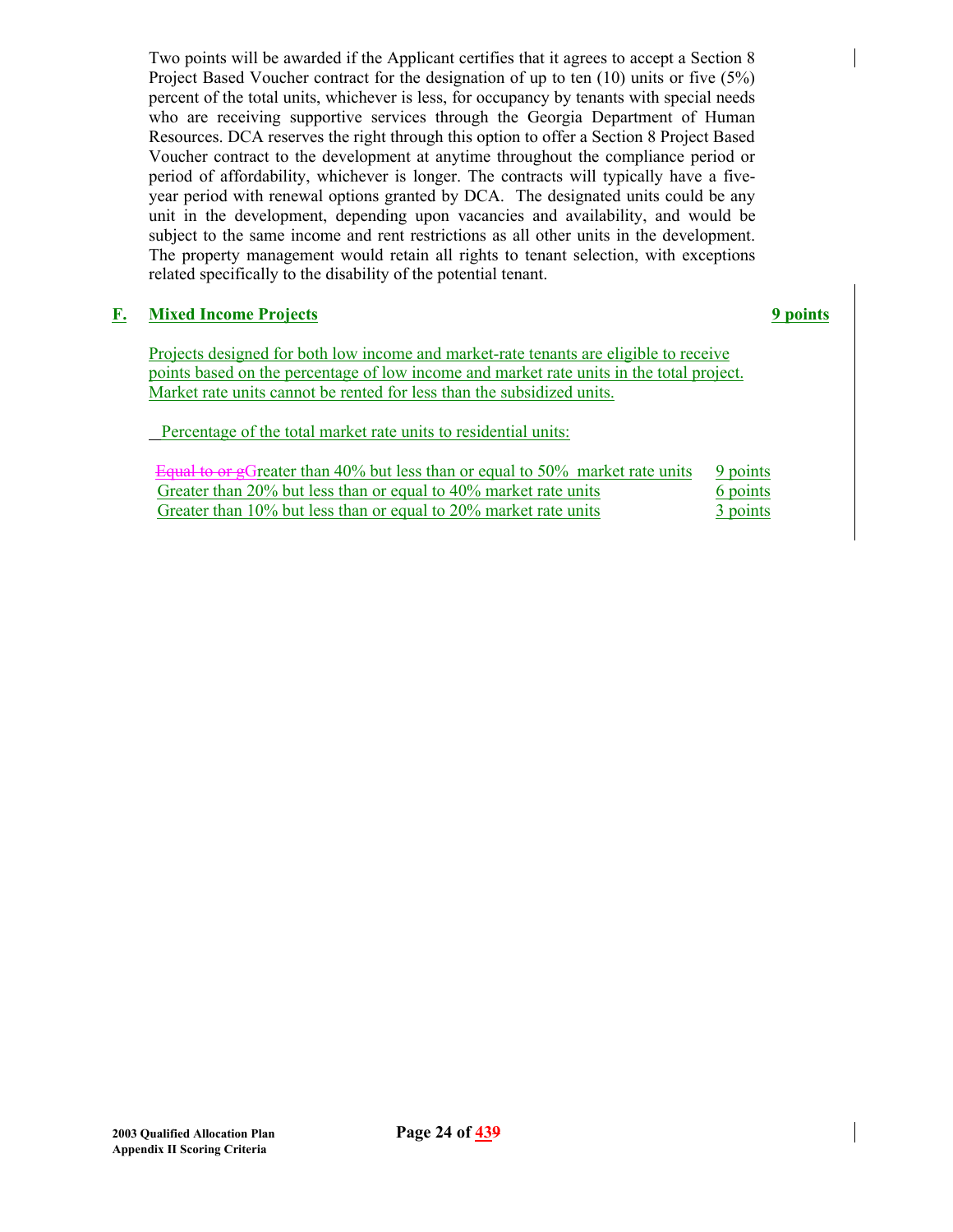#### **G. Extension of Cancellation Option Period/Tenant Ownership Plan 3 points**

The Code requires that all low-income units in a project receiving Credits remain rentrestricted and income-restricted for the 15-year Compliance Period and for 15 years after the close of the Compliance Period. However, owners have an option to request DCA's assistance in procuring a qualified contract for acquisition of the building(s) after the 14th year of the Compliance Period. If DCA is unable to present such a contract within a one-year period, the owner may terminate the extended use agreement.

Owners willing to forgo this "cancellation option" for at least five years after the close of the Compliance Period, or submit a plan for tenant ownership at the end of the 15 year Compliance Period, will be eligible for: one (1) point for each five year period that the cancellation option is foregone to a maximum of three  $(3)$  points for 15 years or 1 point for submission of an tenant ownership plan acceptable to DCA Agreement to forgo the cancellation option or a plan for tenant ownership will be included in the Land Use Restrictive Covenants as part of the Terms of Agreements. Projects requesting HOME funds are not eligible for the one (1) point for the first five year period, but are eligible for the other points provided that the HOME loan is not a balloon loan.

# **5. Preservation of Existing Affordable Housing 5 Points**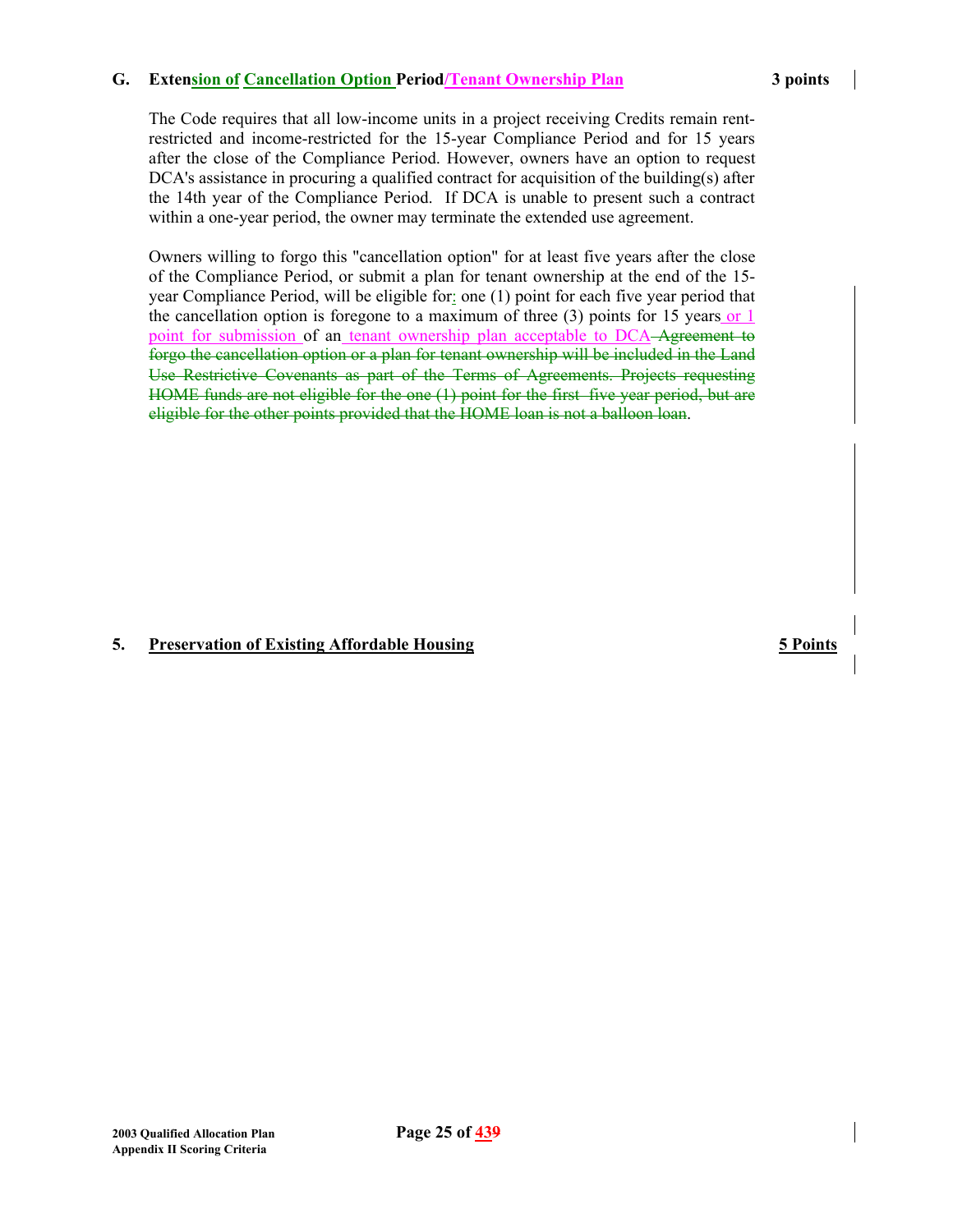Points will be awarded for up to the maximum of five (5) points in this category as follows:

- 1) Five (5) points will be awarded for an Application that proposes the preservation of an affordable housing project with low- income housing tax credits that will expire in 2003.
- 2) Up to four (4) points will be awarded for an Application that proposes the preservation of a previously HUD funded or USDA funded affordable -non-public housing project. HUD and USDA will issue, upon request by the Applicant, priority designations for projects that are the subject of an Application pursuant to this Plan. Documentation from HUD or USDA of the projects' preservation priority designation must be submitted with the Application. Projects receiving a preservation priority designation from HUD or USDA will be awarded points as follows:
	- Projects receiving a designation of high priority 4 points
	- Projects receiving a designation of medium priority 3 points
	- Projects receiving a designation of low priority 2 points
- 3) Two (2) points will be awarded for an Application that proposes the preservation of any other affordable housing project. Documentation evidencing the rent and income restrictions applicable to such property including the term of such restrictions must be submitted with the Application.

For Scattered Site Projects, as defined in Section  $10(B)(1)(a)$  and (b) of the Plan, any non contiguous site or multifamily project may meet the criteria in order to claim points in this category

# **6. Government Support and Financial Assistance**

#### **A. Local Government Support 3 Points**

Three (-3) points will be awarded if the Local Government adopts a resolution of support for the proposed project. The resolution must clearly indicate that the Local Government understands the nature of the proposed project by identifying at a minimum, the type of project, the number of anticipated units, and the specific project location. Additionally, the resolution must clearly express the Local Government's support of the proposed project, as opposed to merely expressing indifference.

If the Local Government is governed by only one elected official (as specified in its Charter), a letter from the elected official outlining all the information required in the governing body resolution will be accepted in lieu of a resolution. A letter in the form provided by DCA, with an attached certified copy of the resolution (or letter if the jurisdiction is governed by only one elected official in accordance with its Charter) must be included in the Application.

For Scattered Site Projects, as defined in Section  $10(B)(1)(a)$  and (b) of the Plan, the above documentation is required from each local government for each non-contiguous site or multifamily project.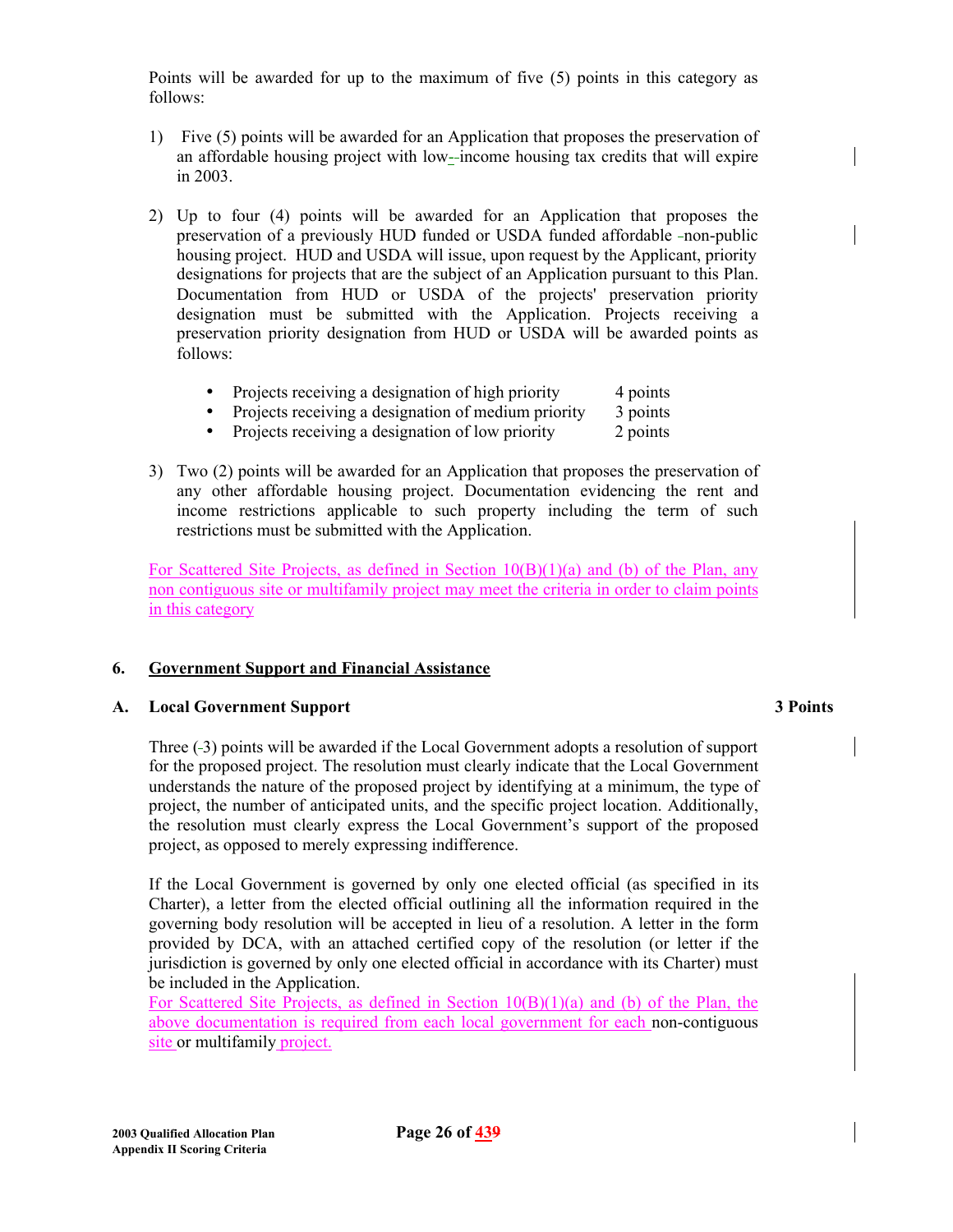#### **B. Government Financial Assistance 15 Points**

Up to fifteen (15) points will be awarded if:

- 1) The Local Government funds on-site project development costs or operating cost, by funding the project with HOME, CDBG funds or other financial resources in the form of loans, grants or a combination thereof, or through its actions creates a quantifiable reduction of on-site project development cost or operating cost and/or,
- 2) USDA, Federal Home Loan Bank AHP, DCA HOME Loan or other governmental assistance/funding obtained by the Applicant for the on-site project development costs or operating cost and is in the form of loans, grants or a combination thereof. (DCA HOME Loan applications are sufficient and no additional documentation will need to be submitted)
- 3) Funding or assistance provided pursuant to 1 and 2 above must be binding and unconditional. Such resources must be utilized if the project is selected for funding by DCA.

Examples of total project development cost funding and/or reductions include, but are not limited to, the following:

- Waiving water and sewer tap fees;
- Waiving building permit fees;
- Foregoing real property taxes during construction;
- Contributing land for project development;
- Providing below market rate construction and/or permanent financing;

Examples of total project operating cost funding and /or reductions include, but are not limited to, the following:

- Providing an abatement of real estate taxes;
- Providing other project operational cost subsidies, and/or; making other financial Contributions.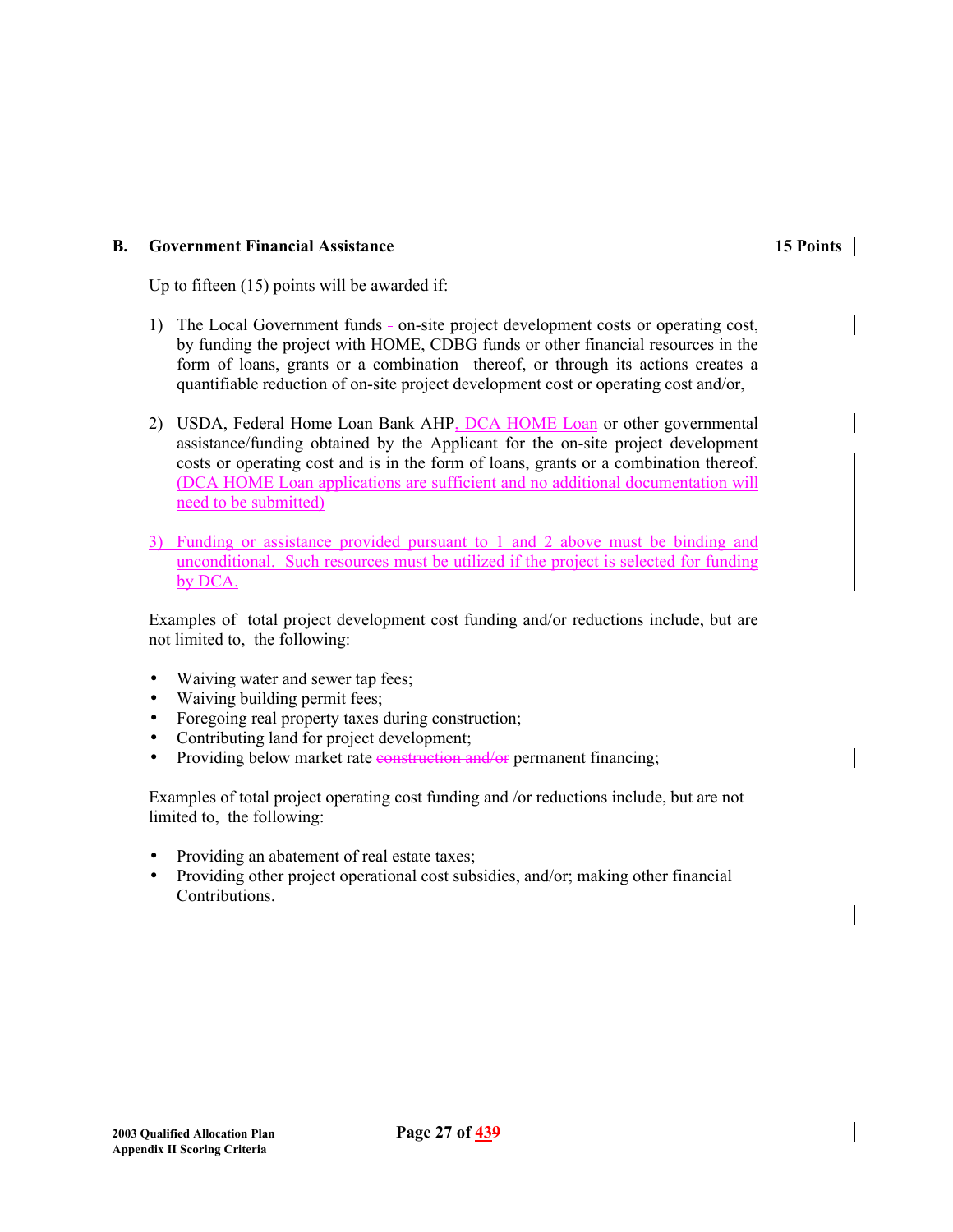Reductions in annual operating costs must occur in each of the first 10 years. Period of Affordability or Compliance Period. Operating cost reductions for less than this 10-year period beginning with the first year of the Compliance Period or the Period of Affordability, will not be eligible for points under this section.

For contributions from the jurisdiction and/or actions by the jurisdiction which create a quantifiable reduction of on-site project development cost or operating cost, documentation from the Local Government in which the project is located clearly showing the types, amounts, and terms and conditions of such contributions and/or quantifiable reductions must be included in the Application. For actions that create a quantifiable reduction, the documentation must include the basis and methodology for calculating the operating or development cost reduction. Costs associated with the waiver of zoning and/or building code requirements are ineligible for purposes of claiming points in this section.

A letter from the chief executive officer of the Local Government certifying the Local Government's contribution and/or actions which create a quantifiable reduction of onsite development cost or operating cost must also be included in the Application. PHA assistance does not qualify for points in this section.

In the case of USDA, FHLB-AHP, CDBG, HOME or other governmental assistance/ funding, a "notification of award" letter must be included in the Application if the funding has been awarded at the time of Application Submission. For assistance provided under HUD's  $221(d)(3)$  or  $(d)(4)$ , the Director of the Office of Multifamily Housing at the Department of Housing and Urban Development must provide documentation that reflects the basis and methodology for the annual amount of the operating cost reduction for a ten year period or the development cost reduction. If the funding has not been awarded at the time of Application Submission, documentation (such as the USDA letter of recommendation) indicating that the project is under final consideration for such funding must be submitted with the Application. The Applicant must notify DCA as to whether the funding has been awarded on or before July 28, 20043. (Points will not be awarded unless the funding is actually awarded.)

If the funding is not awarded, the Applicant may secure alternate financing and revise and resubmit all applicable Application documents by August $-15$ , 2004 $\overline{42}$ . The revised Application will be evaluated based on the revised documents, but the Application will not be eligible for points under this criterion and will not be eligible for additional points under any other criteria based on revisions to the original Application.

Points under this scoring category will be calculated based on the percentage of funding of and/or reduction in the total project development costs and/or project operating cost subsidies, as follows:

- 2% but less than 4% of total project development cost and/or average annual operating cost reduction (five (5) points)
- Greater than or equal to 4% but less than 7% of total project development cost and/or average annual operating cost reduction (ten (10) points)
- 7% or more of total project development cost and/or average annual operation cost reduction (fifteen (15) points)

For Scattered Site Projects, as defined in Section 10(B)(1)(a) and (b) of the Plan, the project must be considered as a whole.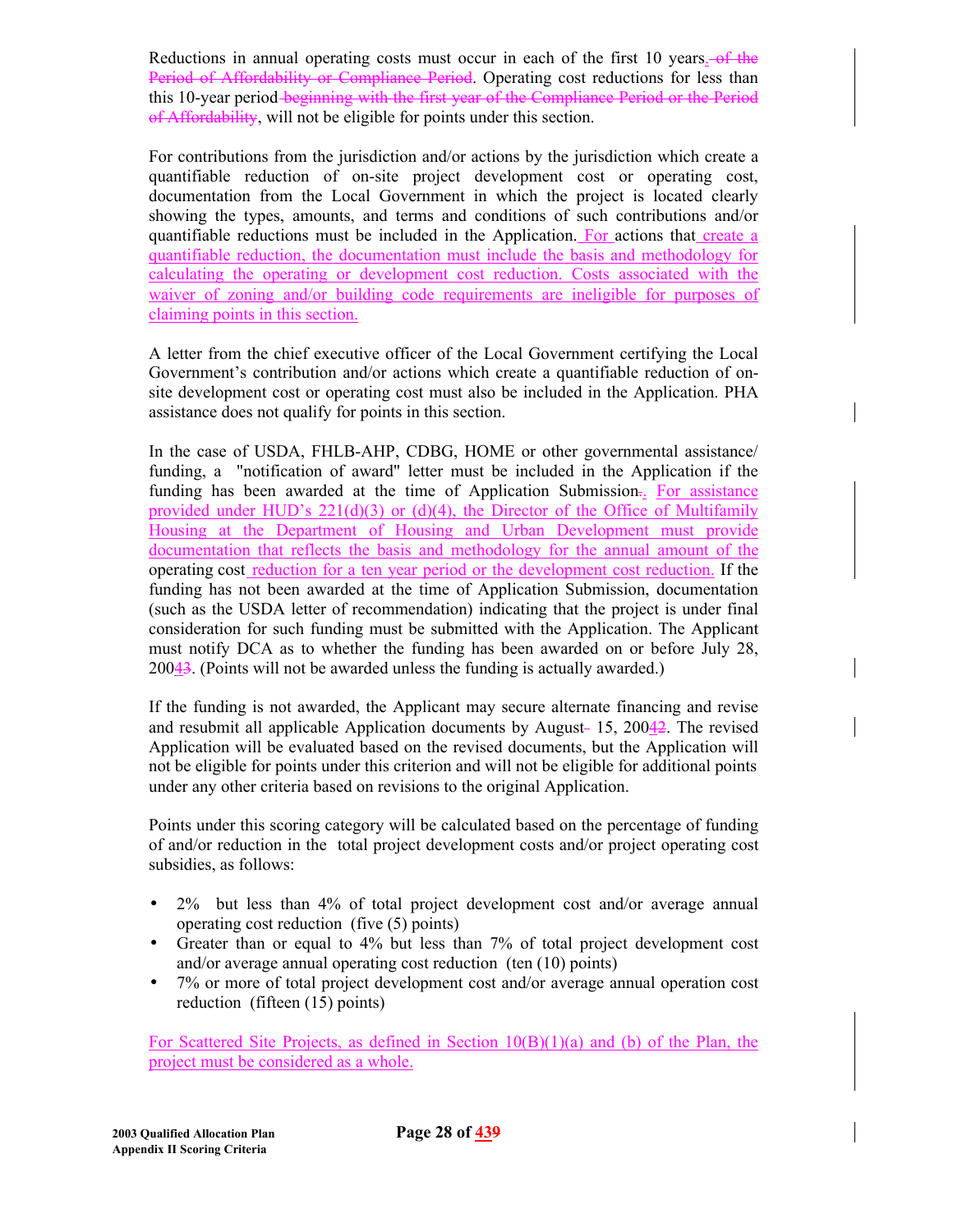# **C. CHDO Predevelopment Loans 6 points**

Applications presented by qualified CHDOs that have used the DCA CHDO Predevelopment Loan Program to develop their project will be awarded six (6) points.

For Scattered Site Projects, as defined in Section  $10(B)(1)(a)$  and (b) of the Plan, any non contiguous site or multifamily project meeting the criteria may be considered for points in this category

**7.** Project Characteristics

# **A. Neighborhood Redevelopment 181 points**

This scoring category is available to all Applicants. For allocation of points, documentation including maps must be submitted to verify the directives and activities for each of the following categories. Points will be allocated for each of the following categories as set forth below. A maximum of eleveneighteen (11) points will be awarded.

For Scattered Site Projects, as defined in Section  $10(B)(1)(a)$  and (b) of the Plan, any non-contiguous site or multifamily project may be used to meet the criteria in any category in this section. In no case, may more than one site per category be used, nor can the maximum points per category be exceeded.

- (1) Two (2) points will be awarded if the proposed development site is located in a difficult to develop area or Qualified Census Tract.
- $(2)$  Two (2) points -will be awarded if the proposed development site is located in an federal or state enterprise community, or an empowerment zone or Renewal Community.
- (3) One (1) point will be awarded for projects located within the city limits of a community designated as a Georgia Better Hometown or Georgia Mainstreet Community. Two (2) points will be awarded if the proposed development is an adaptive reuse of an existing building.

Two (2) points will be awarded if the proposed development is a reuse of an existing building that has received a historic designation and for which Historic Tax Credits have been or will be applied for.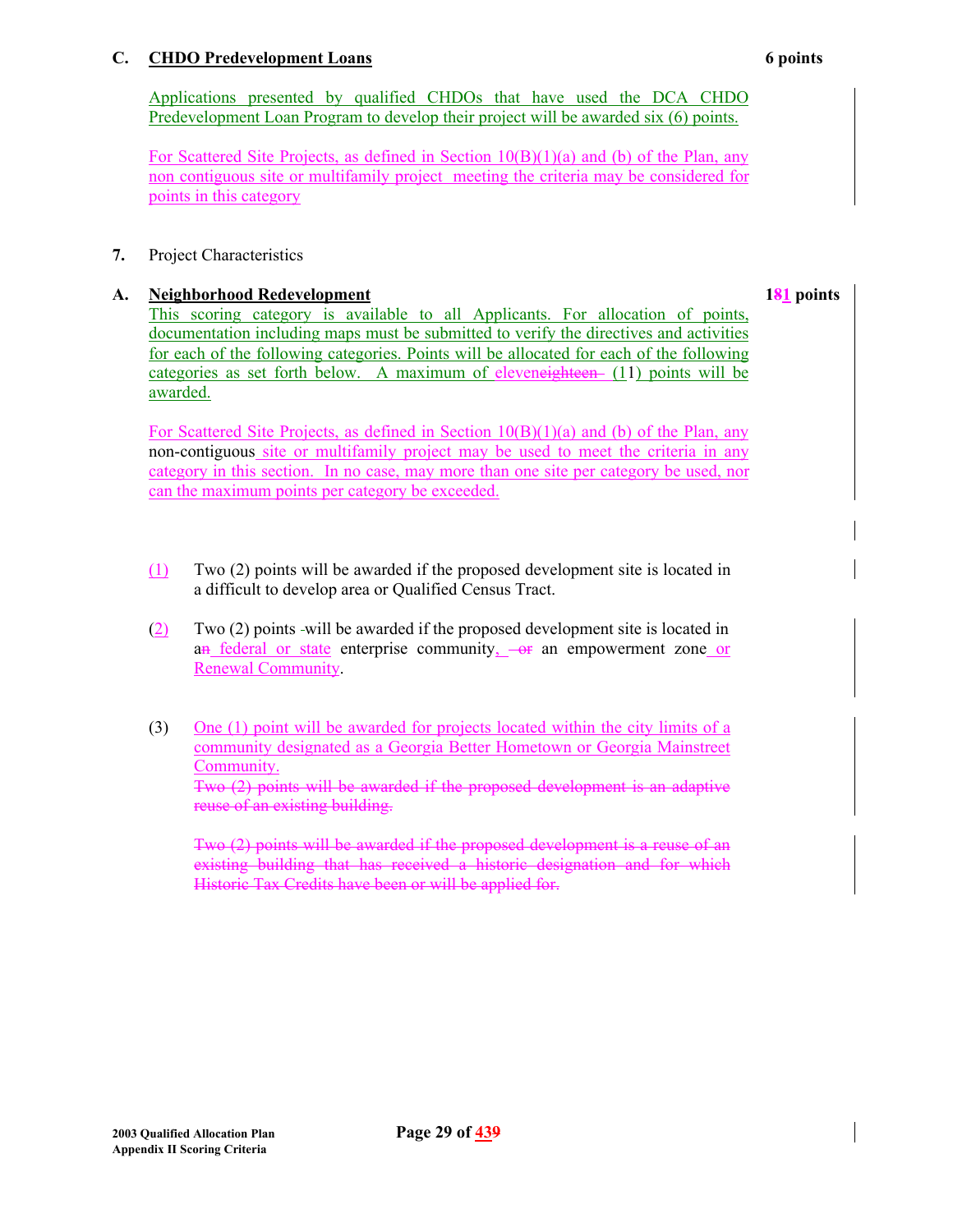$(46)$  Three (3) points will be awarded if there is an adopted redevelopment plan/ Community Revitalization Plan -formulated by the community based nonprofit or the Local Government, that clearly targets the specific neighborhood in which the project is located. The Plan must include an assessment of the existing physical structures and infrastructure of the community, as well as a strategy to address the social service needs in the community. A municipal zoning or land use plan does not qualify as a community revitalization plan. (For the purposes of this category, in Rural Counties a neighborhood may be as large as one county. )

The Plan must include the following:

- The plan must include a discussion of potential sources of funding for the plan;
- The plan must have been adopted at least six months prior to the Application Submission and must be included in the Application;
- The proposed development project must support at least one of the goals of the redevelopment plan;
- The plan must include a clearly delineated target area that includes the proposed project site;
- The plan must include detailed policy goals (-one of which must be safe, decent and affordable housing); and,
- The plan must include implementation measures along with specific time frames for the achievement of such policies and housing activities that will occur within one- and one-half mile of the project site.
- (6) Two (2) points will be awarded if the project developer/owner has formulated a plan to mitigate a serious neighborhood challenge within the defined community area of the proposed development site. The neighborhood challenge addressed must be noted in the adopted redevelopment plan community revitalization plan. The Plan must include a formal written commitment by the developer/owner to implement and fund the mitigation. Funding may be in the nature of labor, construction of support service facilities, and/or services.

One (1) point will be awarded if the mitigation plan referenced in (6) above includes documentation evidencing partnerships with other organizations that will work in cooperation with the Applicant entity to eliminate or control the identified neighborhood challenges. (Community based non-profit entities that can evidence the capacity to accomplish the goals of the mitigation plan without such partnerships may be awarded the points with sufficient documentation of such capacity.)

 $(5)$  One (1) point will be awarded if documentation is submitted that evidences at least two (2) previous redevelopment activities by either the community based non-profit or the Local Government-within the last 12 months, that haves occurred within the defined community area of the proposed development project. This activity may be evidenced as either services or construction of residential or support facilities.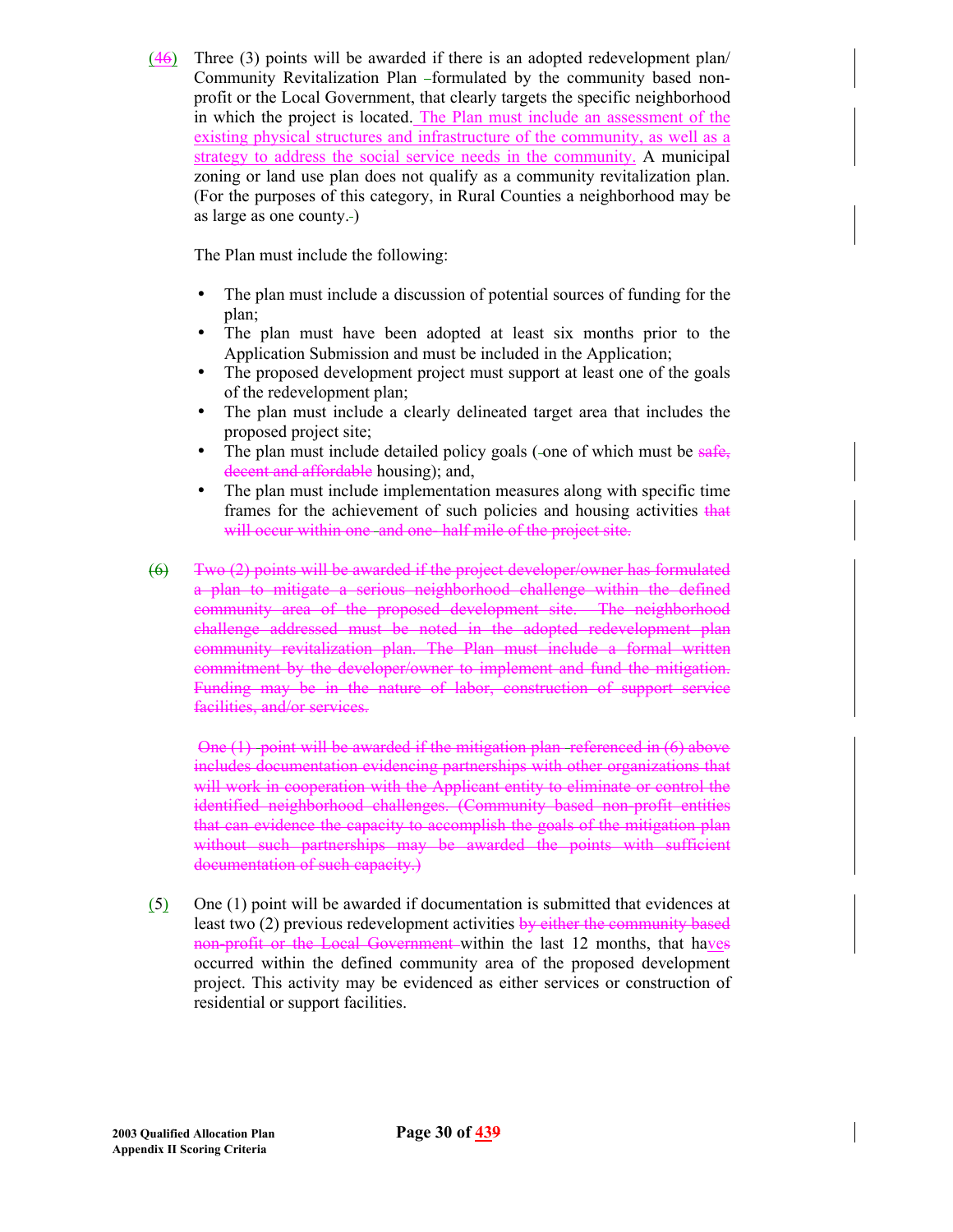(6) Two (2) points will be awarded if documentation is submitted that evidences a commitment by a government entity to provide off-site improvements totaling no less than \$150,000 for urban off site improvements, or \$50,000 for Rural off-site improvements that benefit the project. Such improvements must be completed by the projects placed in service date and must be located directly adjacent to the project site.One (1) point will be awarded if documentation is submitted that evidences that the Applicant has participated in two (2) previous redevelopment activities within the last 12 months within the defined community area of the proposed development project. This activity may also be evidence as either services of construction of residential or support facilities.

# **B. Energy Efficiency and Indoor Air Quality Requirements**

#### **9 points**

All properties must meet Georgia Energy Codes as a minimum including the requirements for equipment sizing according to ACCA Manual J heat loss and gain and proper duct sealing measures, as required by energy code. Basic design, appliances and equipment must also meet the requirements of the DCA architectural standards as contained in the 2004 Application Manual. The final construction documents must clearly indicate all components of the insulation envelope and all materials and equipment that meet these requirements.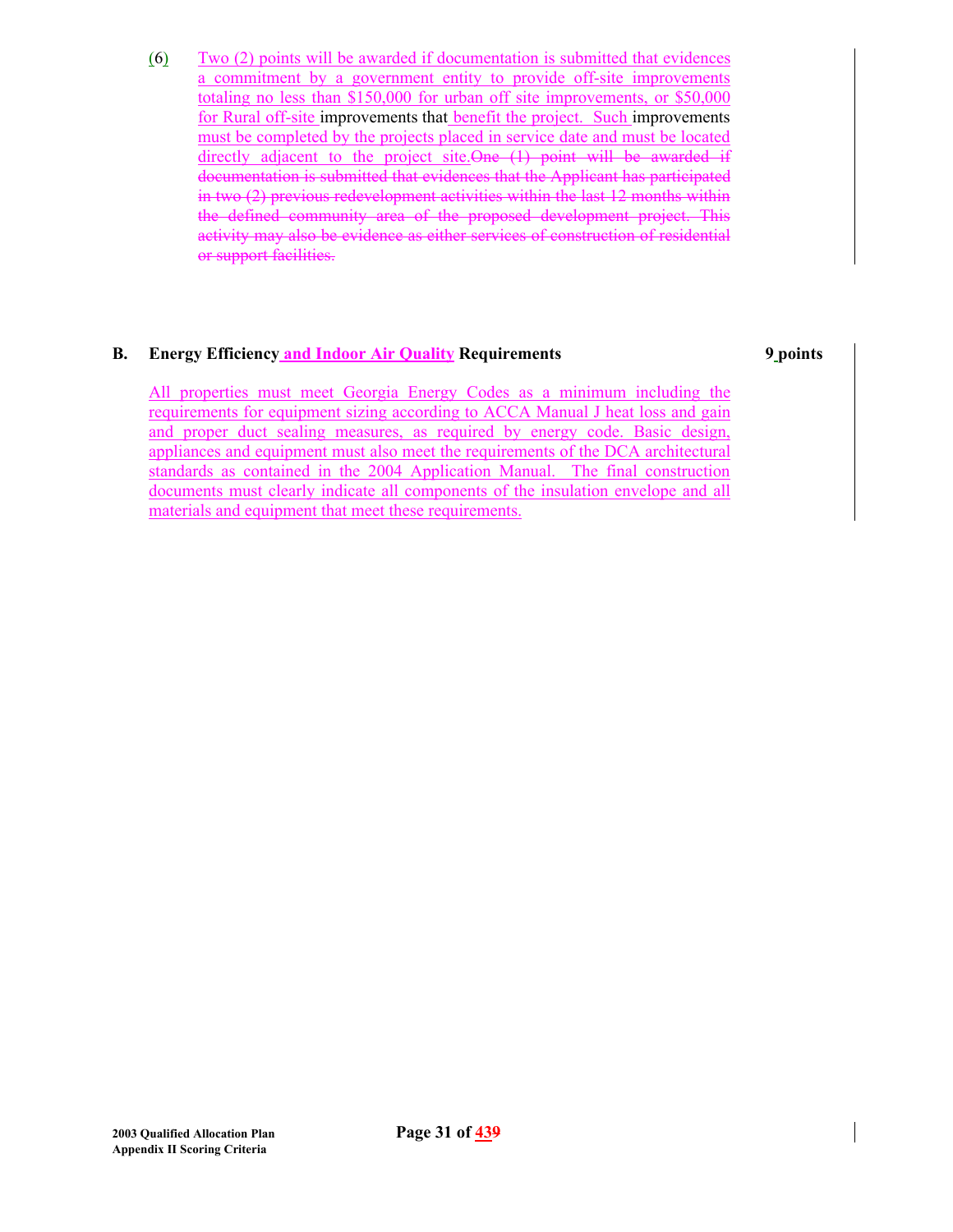Applicants must submit Energy Certification Form D detailing the optional energy components selected from the following for points under this category up to a maximum of (8) points:

- Completed construction meets EPA's Energy Star program and the certification documentation will be required to meet this point category. The certification must be submitted at either the LIHTC final certification or HOME Loan final construction draw, whichever comes first. (Failure to meet the certification could result in a point deduction in a subsequent application round, at DCA's sole and absolute discretion.) **(Nine (9) points)**
- The exterior envelope wall systems, including the rim(band) joist spaces, to be insulated with a spray applied insulation material such as cellulose or a foam product, (installed to manufacturers specifications to limit settling). R-value to meet Energy Codes. **(Two (2) points)**
- Attic insulation to R-38: (All attic spaces must be insulated in new construction and rehabilitation proposals.) (**Two (2) points)**
- ARI rated furnace (90% AFUE), or heat pump (HSPF 7.8 for both HP 2 ton and HP 1.5 ton units) **(One (1) point)**
- ARI rated SEER 12 cooling equipment with sensible heat ratio less than 0.75.: ( **( One (1) point)**
- Locate HVAC ductwork in conditioned spaces. (A minimum of 90% of the ducts in each unit must be so located to qualify for these points.)

**(Two (2) points)**

- The HVAC system to be designed to locate the fresh air intake before the return air infiltration. **(One (1) point)**
- When combustion equipment is utilized, that equipment will be isolated in a sealed combustion closet. Ventilation to that closet shall be from outside the building envelope. **(One (1) point)**
- The kitchen range hood ventilation to be ducted to the exterior and equipped with a damper. **(One (1) point) (One (1) point**)
- Ceiling Fans in living rooms, sun rooms and all bedrooms: (Kitchens and dining rooms not applicable.) **(One (1) point)**
- Install passive radon/soil gas vents that can be retrofitted with an in-line powered fan unit, if required to provide ventilation. (**One (1) point)**

For Scattered Site Projects, as defined in Section 10B(1)(a) and (b) of the Plan, each site or non-contiguous parcel must meet the criteria as outlined on certification Form D.

All properties must meet Georgia Energy Codes as a minimum, including the requirements for equipment sizing and proper duct sealing measures as required by code. The final construction documents must clearly indicate all components of the insulation envelope and all materials and equipment that meet these requirements.

Applicants must submit Energy Certification Form D detailing the optional energy components selected from the following for points under this category up to a maximum of six ten (610) points: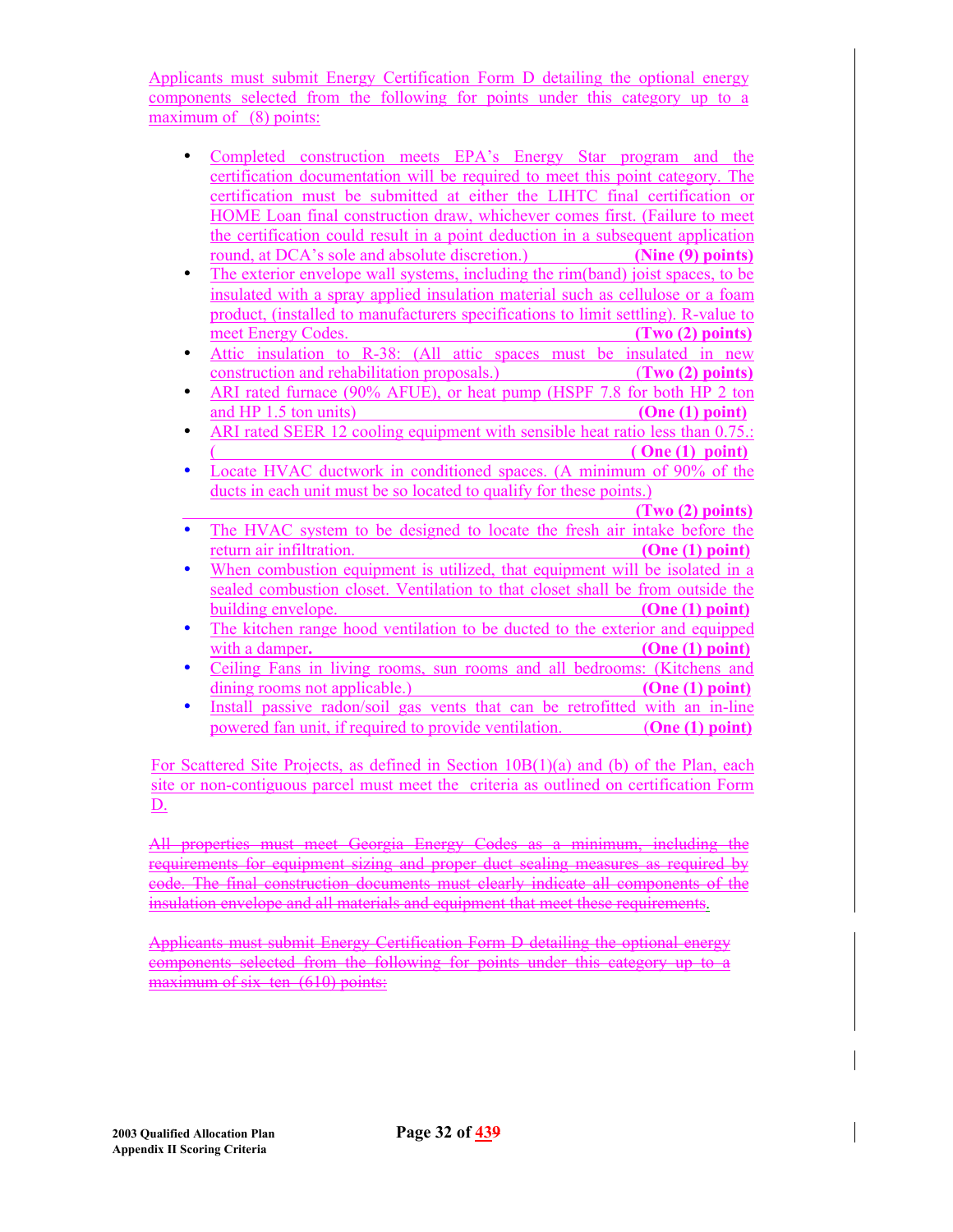# **C. Project Design 22 points**

DCA encourages the construction of projects that reflect the character of the community in which they are located. The marketability of the property and appearance of the site are important components in the final product. Longevity and low maintenance are to be considered in the design of the property. The allocation of these points will be at the discretion of DCA and the interpretation of the appropriateness of the proposed features and materials by DCA will be final. These points are intended to encourage the integration of new construction/rehabilitation into the existing community, and to promote sustainable design and the protection of resources. Points will be awarded as set forth in the categories below. A maximum of twenty-two (22) points will be awarded.

# **Exterior Material and Architectural Features**

# *1. Exterior Wall Finishes*

 Select and certify on the Project Design Certification Form E one category from this list for a maximum of four (4) points:

- Exterior wall faces must have an excess of 40% brick or stone, on each of the total wall surfaces. This is applicable to all sides of the buildings including the front wall face, each side wall face and the rear wall face of the buildings. On all exterior walls the brick/stone must extend to all areas of grass, landscaping and other areas of soil or mulch. (Four (4) points)
- The rehabilitation of buildings that are eligible for historic credits, and elect to maintain and/or recreate the existing exterior finish surfaces on all wall faces including the front wall face, rear wall face and both side wall faces: (Note: The use of vinyl siding is not eligible for these points) (Four (4) points)
- The rehabilitation of buildings that do not have existing brick or stone in excess of 40% (and are not eligible for historic credits), but that elect to replace and upgrade the existing exterior finish surfaces on all wall faces including the front wall face, rear wall face and both side wall faces: (Note: The use of vinyl siding is not eligible for these points) (Four (4) points)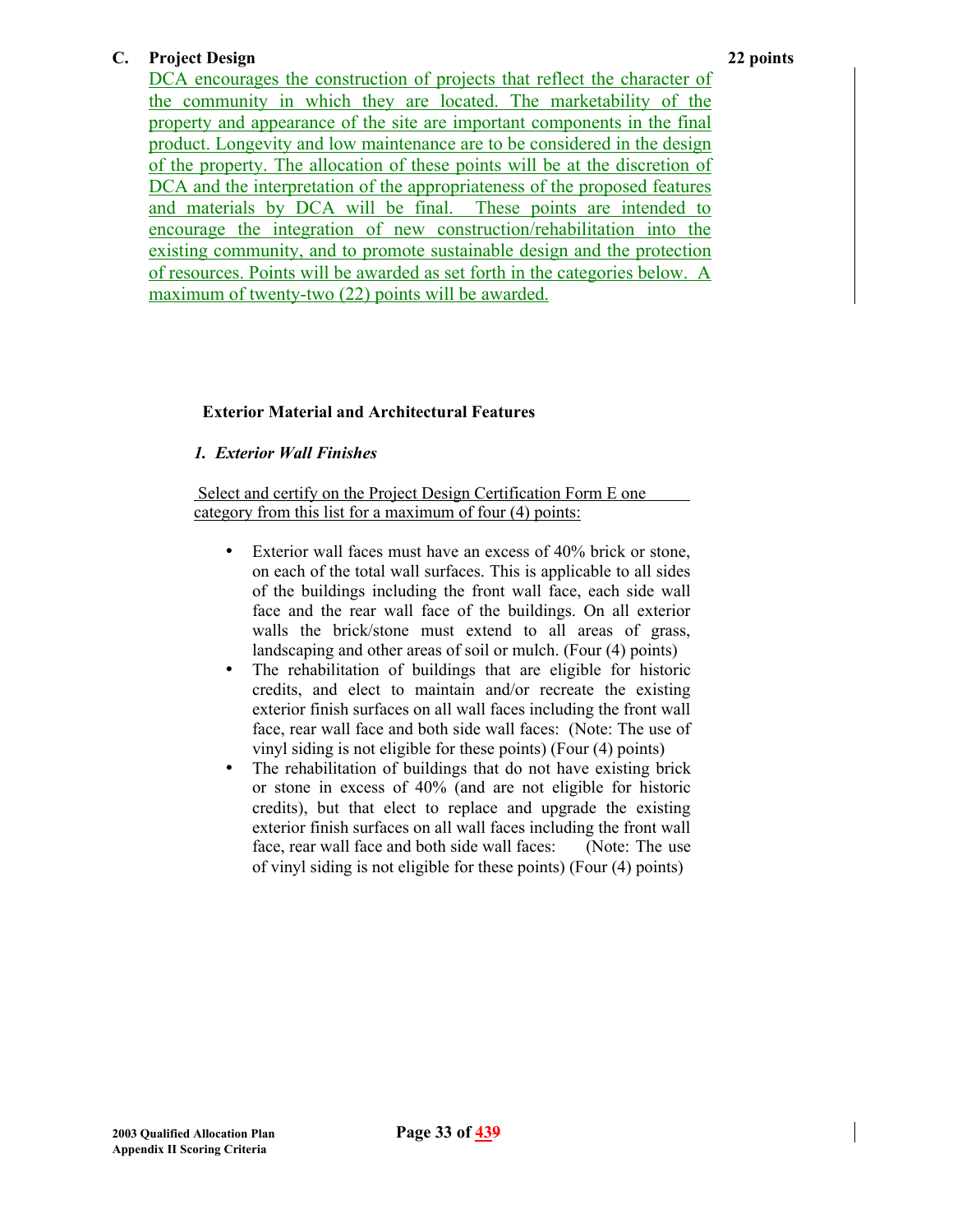# *2. Attractive Features*

Construction must exhibit attractive features that must be included on all sides and rear of all buildings. Select and certify up to four features on the Project Design Certification form E from the following list to a maximum of four $(4)$  points):

The recreation of existing or previous historic, or other types of decorative elements on all sides of existing buildings.

#### **(Two (2) Points)**

The addition of new shutters and decorative ventilation elements for both new and existing construction

#### **(Two (2) Points)**

- The addition of new or the recreation of existing, covered entries to all buildings and units for both new and existing construction **(Two (2) Points)**
- The re-creation of existing, or addition of new attractive roof profiles from all building views to include cupolas and other roof decoration or historic features to both new and existing construction **(Two (2) points)**
- The addition of new, or recreation of existing attractive stair and railing elements at stairs and porches/patios for both existing and new construction (**Two (2) points)**

#### *3. Major Building Component Materials and Upgrades*

For all construction types major building component materials are may be upgraded from the minimums as delineated in the Application Manual. Select and certify features on the Project Design Certification form E from the following list to a maximum of four (4) points:

- Cementitious siding, hard stucco and/or wood siding- in place of vinyl siding (The upgrade of vinyl siding is not eligible for these points.) **(Two (2) points)**
- Upgraded roofing shingles, or roofing materials. See architectural guide for basic requirements. **(Two (2) points)**
- Upgraded security hardware on both exterior doors and windows (One (1) point)
- Upgraded windows and French doors (No sliding glass doors) (Glazing to have a Solar Heat Gain Co-efficient of <0.40 and a U-Value <0.40) **(Two (One (12) points)**
- Stairs and railings of durable non-combustible materials. (Wood does not qualify unless building is eligible for historic credits and the work scope includes recreation of all existing<br>components in this category) (One (1) point) components in this category)
- Upgraded interior doors with lever hardware (Doors must have paneled facing with superior core construction)

 **(Two (2) points)**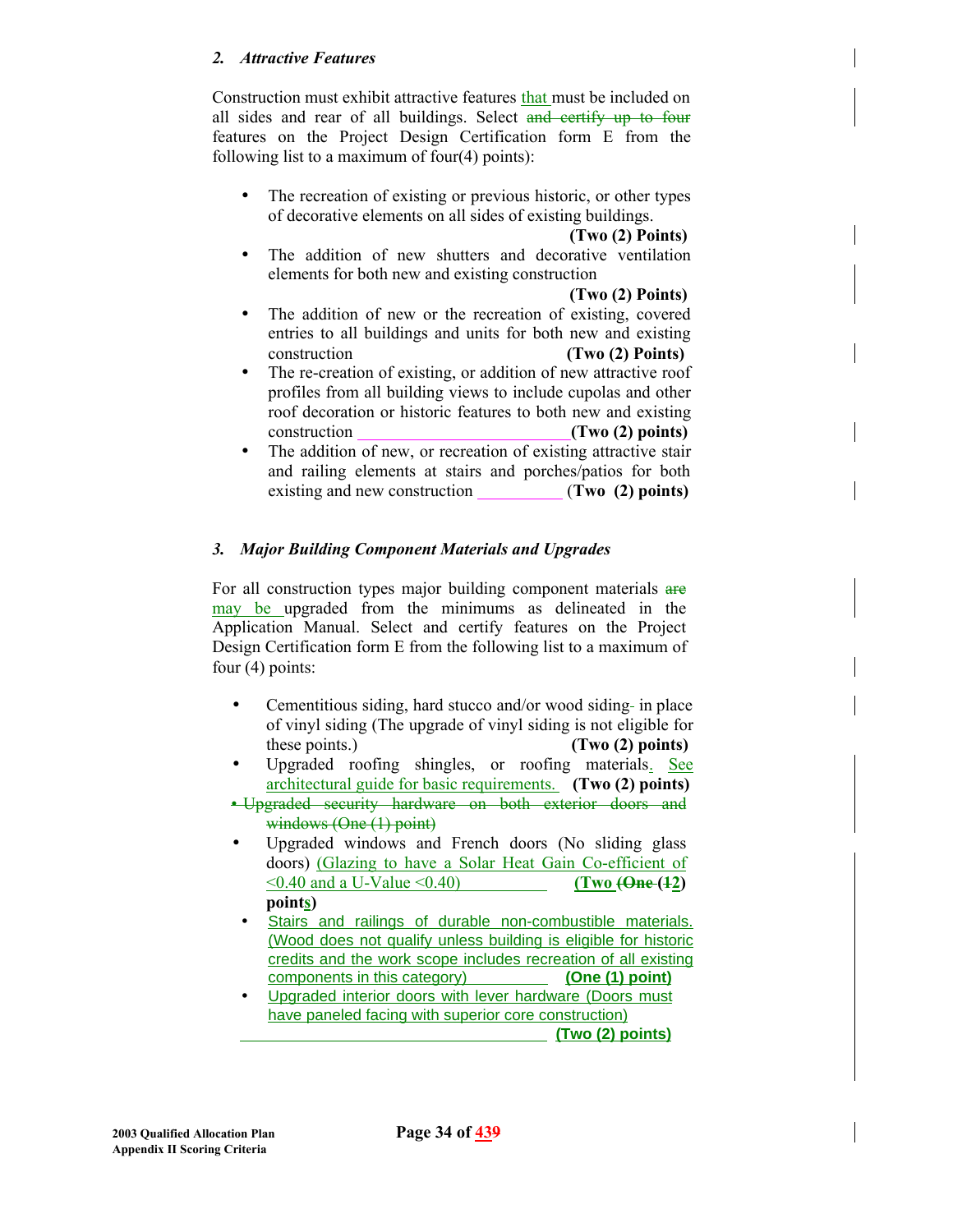- Upgraded interior cabinetry. (All wood construction. Exterior<br>finishes may be wood or plastic laminate) (One (1) point) finishes may be wood or plastic laminate)
- Upgraded flooring materials, both carpet and other resilient flooring materials. (**All** flooring materials must be upgraded to qualify. The installation or restoration of wood flooring with a high **(One (1) point)**

### *4. Landscaping and Site Design Features*

**(**Select and certify on the Project Design Certification form E landscaping and site design features from the following list to a maximum of ten (10) points:

• Front property entry and all street sides of property to have decorative, durable fencing: (Wood fences will not qualify)

**(Two (2) points)**

- Front entry to be delineated with an attractive, permanent, illuminated entry sign: **(Two (2) points)**
- Upgraded landscaping to include such elements as landscaping berms and seasonal plantings at the entry and areas of community use: **(Two (2) points)**
- Freestanding shelters (not included in the amenities point scoring), such as mail pickup areas and transportation stops:

#### **(Two (2) points)**

- Additional larger trees, benches (not included in amenities scoring) and other shade plantings at areas of community and recreational use: **(Two (2) points**)
- Preservation of existing trees and vegetation, and integration of these areas within the new landscaping layout. This must include existing major trees and areas of vegetation within the body of the property as well as that existing at the edges of the property to qualify for these points: (**Four (4) points**)
- Where there are no existing trees or vegetation on the property that can be preserved, there must be substantial replanting of trees and integrated vegetation. The trees must be a minimum of five inch (5") diameter and at a ratio of one tree for every eight units. The trees must be integrated with other areas of planting throughout the property **(Four (4) points**)
- Identify areas for low water landscaping. These areas must exhibit the types of vegetation that can be identified as suitable for "xeriscaping", or native plantings to encourage water conservation but still provide attractive landscaping:

#### **(Two (2) points)**

For Scattered Site Projects, as defined in Section 10B(1) (a) and (b), Applicants shall calculate the project design total score for each noncontiguous multifamily project or non-contiguous parcel and submit the Project Design Certification Form E for each project or parcel. The Applicant shall add the total points obtained for each noncontiguous multifamily project or non-contiguous parcel and divide by the number of sites or non- contiguous parcels to arrive at the total points to be claimed for this category( no rounding up, only whole numbers may be claimed as points).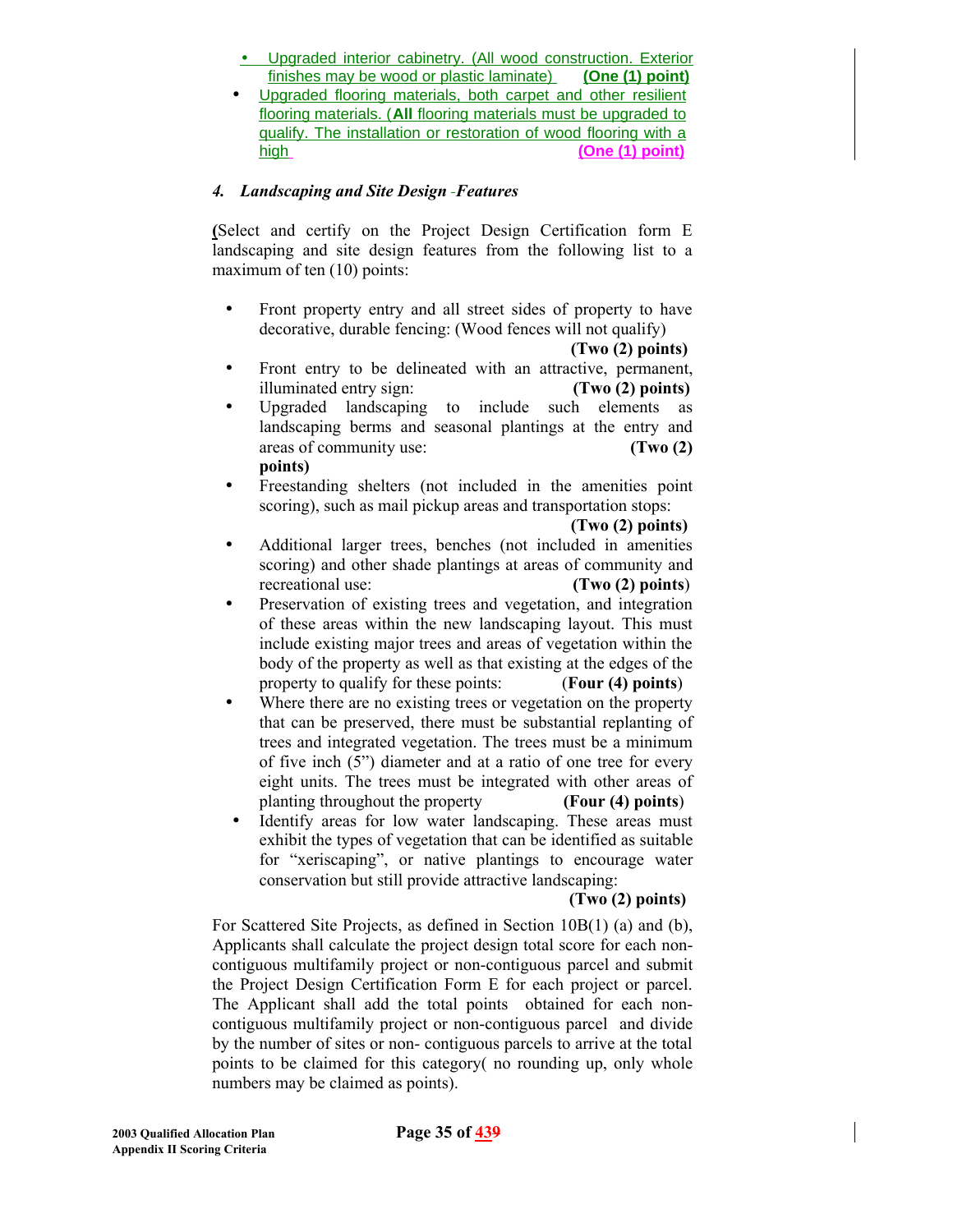Points will be awarded for optional Accessibility components selected form the list below and -as certified on the Accessibility Certification Form to a maximum of  $-six(6)$  points:

- In addition to the 5% of units required to be equipped for the mobility disabled, the applicant agrees that an additional 2% of the units (with a minimum of one) will be equipped for the mobility disabled. Each of these additional units must include the installation of a roll in shower; (Two (2) points)
- All units designated and equipped as units for the disabled are equipped with front loading washers and dryers at no expense to the tenant: (Two (2) points)
- The maximum length of travel from each first floor unit in every building to the closest parking space designated as a "Handicapped" space, does not exceed 200 feet: (One (1) point)
- All units on all floors incorporate the following visitability modifications for the mobility disabled: All bathroom and interior doorways shall be a minimum 32" clear opening and each unit shall provide at least one accessible means of egress/ingress. (One (1) point)
- Applicant agrees that prior to the commencement of construction, the final plans and specifications will be reviewed by a professional accessibility consultant to determine that the all federal, state and DCA accessibility guidelines are accurately incorporated into the Project design. A copy of the report will be provided to DCA and to the Project Architect. (Four (4) points)

 Applicants must submit the Accessibility Certification Form F which certifies that the above criteria and the accessibility standards detailed in the Application Manual will be met

For Scattered Site Projects, as defined in Section 10B(1) (a) and (b), Applicants shall calculate the project design total score for each noncontiguous multifamily project or non-contiguous parcel and submit the Accessibility Certification Form -for each project or parcel. The Applicant shall add the total points -obtained for each non-contiguous multifamily project or non-contiguous parcel and divide by the number of sites or non- contiguous parcels to arrive at the total points to be claimed for this category ( no rounding up, only whole numbers may be claimed as points).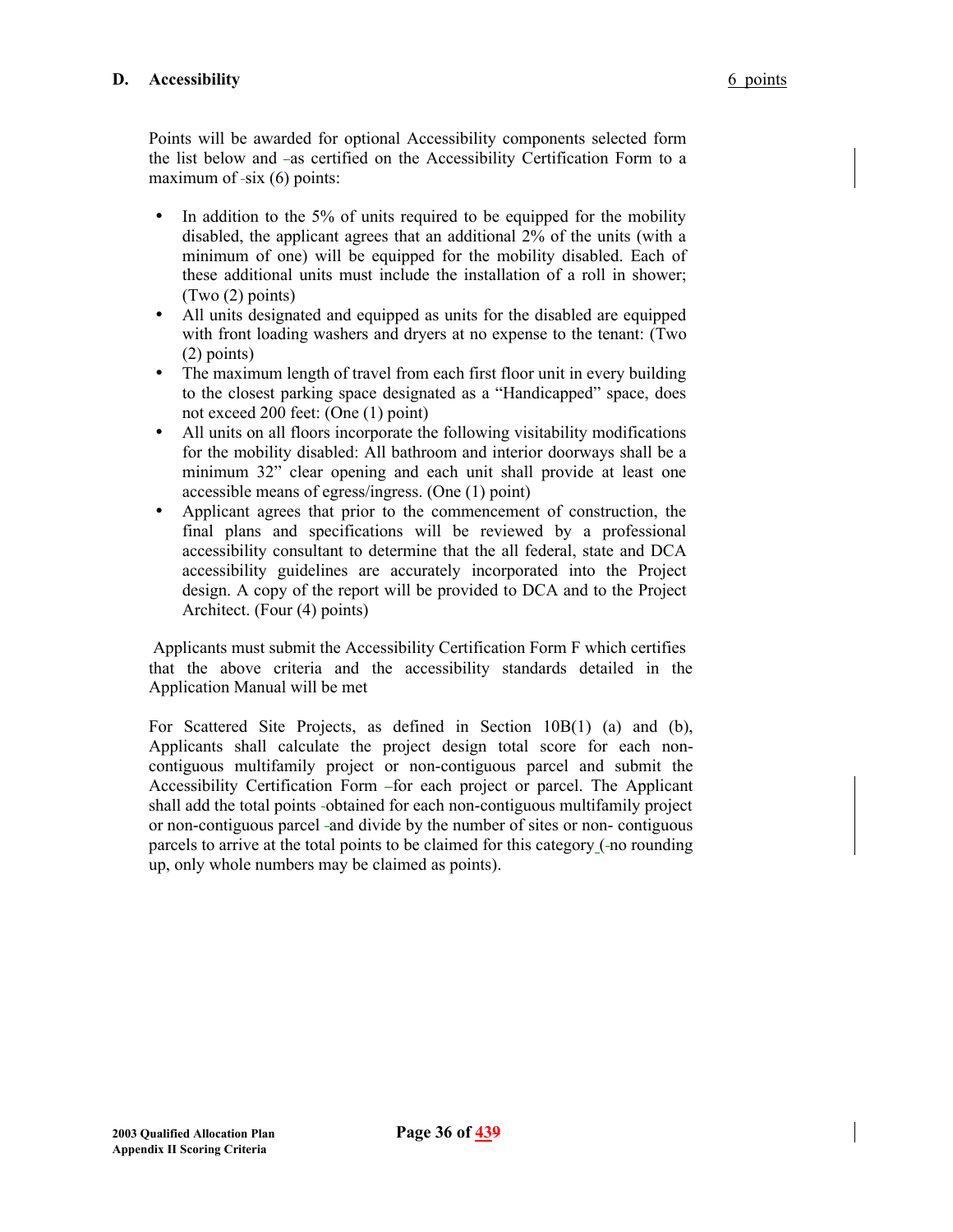#### **E. Ownership Makeup 2 points**

Ownership entities comprised of 100% nonprofit organizations will receive twofour  $(24)$  points. Only one two  $(12)$  points will be awarded if a for-profit entity partners with a nonprofit that is applying (and eligible) under the Plan's Credits nonprofit set-aside or the HOME CHDO Loan Program set-aside.

# **8. Readiness to Proceed 4 points**

To obtain these points the Applicant must apply for all land disturbance and building permits as required by the Local Government. To qualify for the points the Applicant must supply:

- A copy of theThe original building permit obtained, dated appropriately to allow construction to commence within a time frame that allows for completion in accordance with DCA requirements; andor,
- An original letter from the Local Government indicating that all documentation has been received and all fees have been paid to allow construction to commence as indicated on the permits. The letter must also reference the project name, address and number of units and include a copy of the building permit.

For Scattered Site Projects, as defined in Section  $10(B)(1)(a)$ , the above documentation must be submitted for the project as a whole and for section  $10(B)(1)(b)$  of the Plan, the above documentation must be submitted for each multifamily project to meet the criteria in order to claim points in this category.

# **9. Compliance History Status 10 points**

#### **A. General**

This section is designed to consider prior compliance experience and administrative performance with HOME, HTF, FDIC and Credit properties as part of the overall scoring process. Project Participants with no prior experience in Georgia or a contiguous state (Florida, Alabama, North Carolina, South Carolina, Tennessee) will have no positive or negative impact on the final compliance score. Project Participants with experience will be scored in accordance with the process discussed below. The scores for the Project Participants with experience will be weighted along with the neutral scores of those Project Participants with no experience to arrive at an overall development team compliance score. This final compliance score may result in an addition of up to ten (10) points or a reduction of as many as twenty (20) points to/from the overall Application score.

Although syndicators will be scored using the same criteria used for other Project Participants, their specific scores will not be used in the calculation of the overall development team score. They will be scored on a pass/fail basis, and those syndicators scoring –20 or less will not be eligible to participate in projects funded from Credits awarded under the Plan. If a proposed syndicator is deemed ineligible to participate, the Applicant may select another syndicator.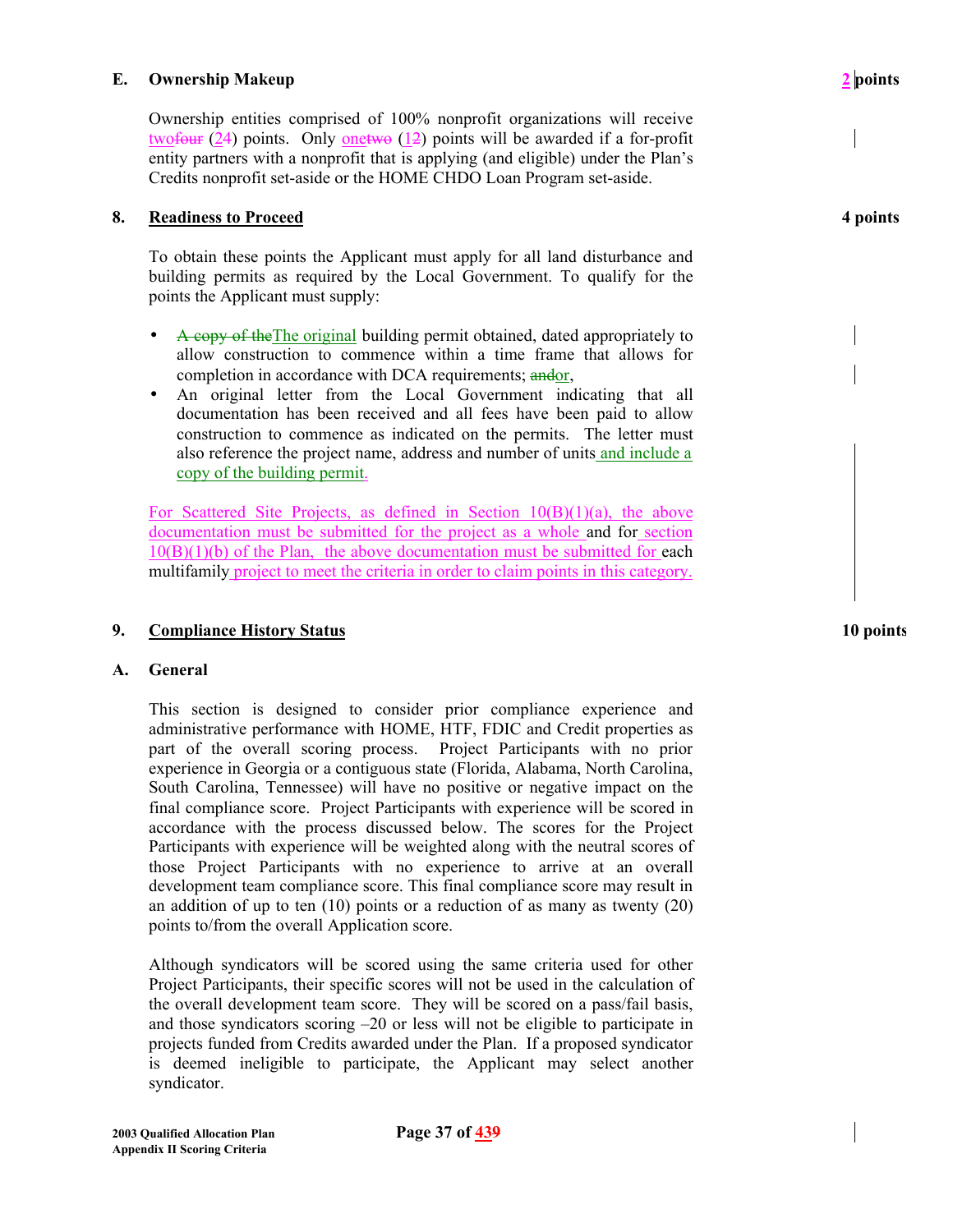If the syndicator for a proposed project is not known at the time of Application Submission, DCA will accept the Application with this information excluded. In such cases, Applicants should notify DCA of the proposed syndicator and submit required compliance documentation regarding the syndicator experience at the earliest possible time, but no later than 75 days from the issuance of -carryover allocation. DCA strongly recommends submitting the syndicator information as early as possible to avoid potential problems that may arise if the syndicator is deemed ineligible. DCA will score the syndicators and will notify both the sydicators and the Applicants of the results.

(Note that syndicators will be required to submit a complete and accurate experience compliance history summary along with all required property audit documentation. Incomplete and inaccurate experience summaries and experience summaries without the required documentation will result in the syndicator being deemed ineligible to participate in the 2002 competitive round. Syndicators will not be required to submit self-scoring worksheets).

Project Participants that have been ineligible to participate for the last two competitive rounds, and remain ineligible in the 2002 competitive round, may apply for Probationary Participation. DCA, at its sole discretion, may approve participation based upon further review of the circumstances that resulted in the determination of ineligibility and of corrective actions taken. However, an individual compliance factor of 42 will apply to that participant for computing the Preliminary Compliance Score. Procedures for applying for Probationary Participation, and the requirements for such participation, are outlined in the Manual.

#### **B. Required Documentation**

- Five fully executed DCA Uniform Release Forms (included in the Manual) must be submitted.
- Internal Revenue Service Form 8821 may be requested by DCA for any Project Participant listed on the Experience Summary at anytime during DCA's review of a Project Participant's compliance history.

#### **C. Compliance History Evaluation Process Overview**

A numerical value will be applied for each instance of noncompliance (see table I). The total number of units audited (not the total number of units at property) for each Project Participant designated in the Application will be divided by the total of the numerical values to determine a Participant Compliance Factor (see table II).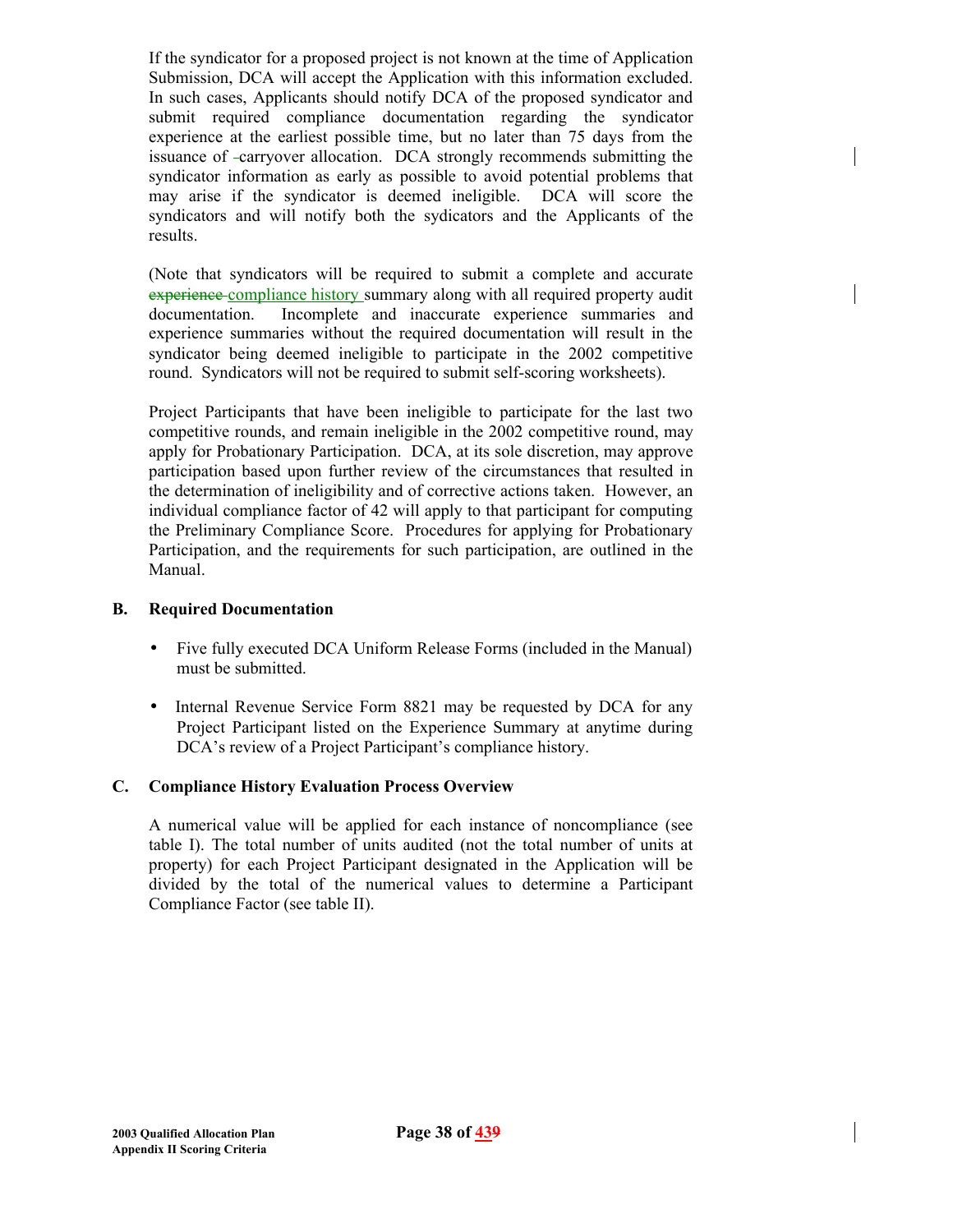Project Participants with no experience/audits within the three-year period will receive a neutral score of zero (0). The Overall Compliance Factor will be the combined Compliance Factors of the basic categories of Participants (excluding the syndicator). An Applicant's preliminary compliance score can then be determined from the Compliance Scoring Table included in this Section (see table III).

To score individual participants, multiply the individual Participant Compliance Factor by three (3) and refer to the Compliance Scoring Table. Note that a syndicator's compliance score will not affect the proposed project compliance score, but to be eligible to participate, the syndicator must score –20 or higher.

# **D. Examples of Major and Minor Instance of Noncompliance**

The following examples are intended to provide general guidance to determine whether a particular instance of noncompliance will be treated by DCA as major of minor for scoring purposes. This list of examples does not include every possible category of noncompliance and is not intended to be allinclusive. DCA will make the final determination on a case-by-by-case basis. Based on this general guidance, Applicants must use their own judgement for self-scoring purposes.

- 1. *Major Noncompliance*
	- Numerous or repetitive rent charged to tenants that exceeds the applicable property rent limits.
	- Failure to follow the Next Available Unit Rule
	- Failure to follow the Vacant Unit Rule
	- Numerous or repetitive instances of administrative noncompliance (failing to execute the policies and procedures stated in DCA Program Manuals, Land Use Restrictive Covenants, Land Use Restrictive Agreements, Loan documents and federal rules and regulations)
	- Submission of False Documents
	- Failure to adjust rents of Over Income HOME tenants
- 2. *Minor Noncompliance*
	- Isolated instances of administrative noncompliance (failing to execute the policies and procedures stated in DCA Program Manuals, Land Use Restrictive Covenants, Land Use Restrictive Agreements, Loan documents, and federal rules and regulations)
	- Less critical or isolated instances of health and safety violations (loose handrails, inoperable stove burner, minor leaks)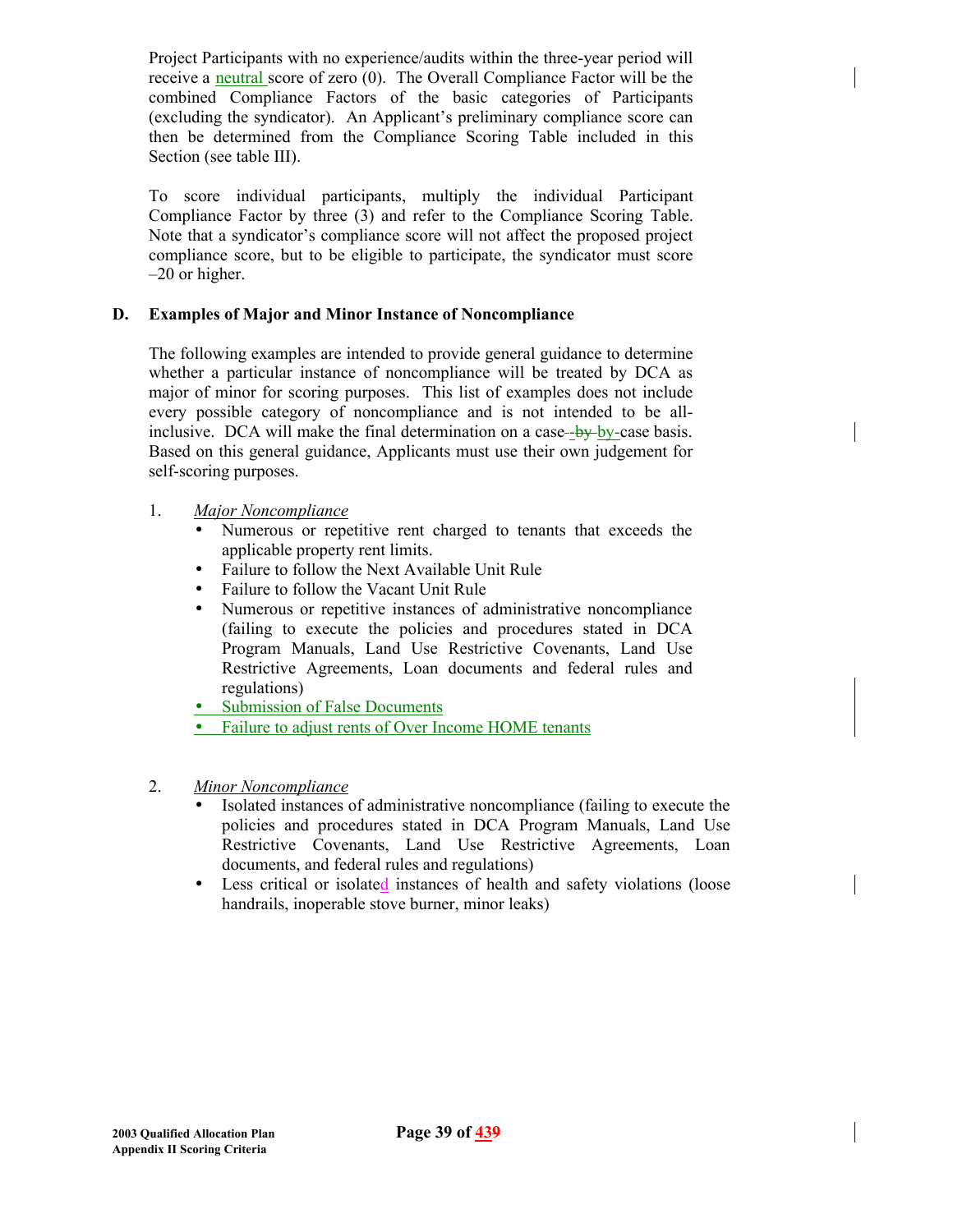|                                                                                                                           | Minor Noncompliance                                                                                     |                                                  |                                                     | Maior Noncompliance |
|---------------------------------------------------------------------------------------------------------------------------|---------------------------------------------------------------------------------------------------------|--------------------------------------------------|-----------------------------------------------------|---------------------|
|                                                                                                                           | Per Unit                                                                                                | Project-Wide                                     | Per Unit                                            | Project-Wide        |
| Isolated instances of<br>noncompliance resolved during<br>the DCA assigned cure period                                    | $\boldsymbol{0}$                                                                                        | $\boldsymbol{0}$                                 | $\overline{2}$                                      | 3                   |
| <b>Isolated instances of</b><br>noncompliance resolved after the<br><b>DCA</b> assigned cure period                       | $\ddagger$                                                                                              | $\overline{2}$                                   | $\overline{3}$                                      | 4                   |
| Other instances of noncompliance<br>resolved during the DCA assigned<br>eure period                                       | $\overline{2}$                                                                                          | $\overline{\mathbf{3}}$                          | $\overline{4}$                                      | $\overline{5}$      |
| Other instances of noncompliance<br>resolved after the DCA assigned<br>cure period                                        | 3                                                                                                       | $\overline{4}$                                   | 5                                                   | 6                   |
| Incurable instances of<br>noncompliance - measures taken<br>to prevent further instances of<br>noncompliance              | 1                                                                                                       | $\overline{2}$                                   | 5                                                   | 6                   |
| Curable instances of<br>noncompliance left uncured                                                                        | 6                                                                                                       | 10                                               | Applicable participant<br>Ineligible to participate |                     |
| Incurable instances of<br>noncompliance – no measures<br>taken to prevent further instances<br>of noncompliance           | 6                                                                                                       | 10                                               | Applicable participant<br>Ineligible to participate |                     |
| Default of a HOME Loan                                                                                                    | Dependent upon circumstances. Will be determined<br>at determined at DCA's sole and absolute discretion |                                                  |                                                     |                     |
| Submission of fraudulent<br>information or equivalent acts                                                                | Applicable participant Ineligible to participate                                                        |                                                  |                                                     |                     |
| Debarred from participation in<br>similar programs in any of the<br>contiguous States at the<br>Application deadline date | Applicable participant Ineligible to participate                                                        |                                                  |                                                     |                     |
| Debarred from participation in<br>similar programs by any<br>Federal agency at the Application<br>deadline date           |                                                                                                         | Applicable participant Ineligible to participate |                                                     |                     |

# Table I **NONCOMPLIANCE CATEGORIES NUMERICAL VALUES**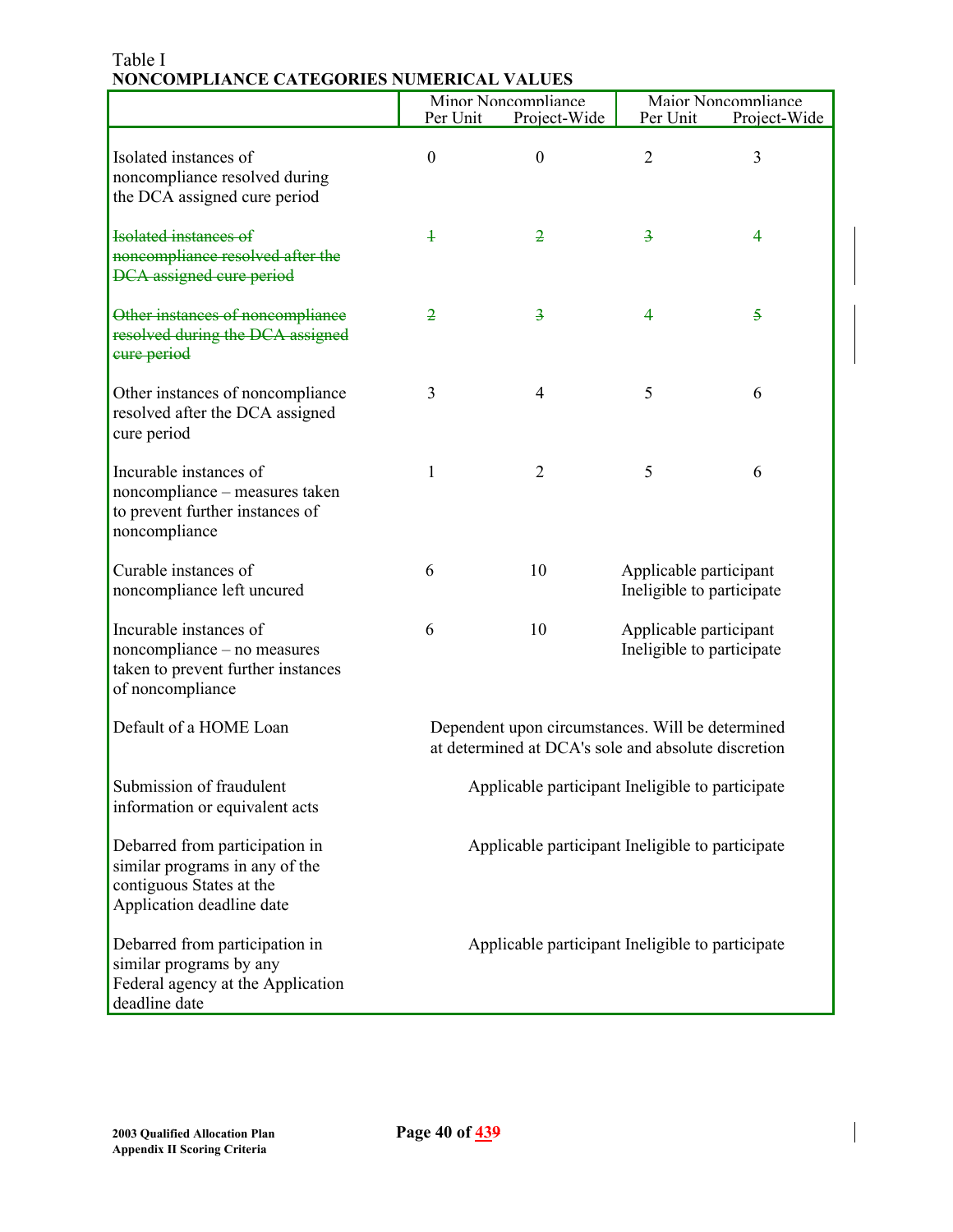### Table II EXAMPLES OF COMPLIANCE SCORING PROCESS

| <b>Project Participants</b>                                       | <b>Number of Units</b><br>Audited Within $\div$<br><b>Three-Year Period</b> | Participant<br>Compliance<br>$=$<br><b>Numerical Value</b> | Participant<br>Compliance<br>Factor |
|-------------------------------------------------------------------|-----------------------------------------------------------------------------|------------------------------------------------------------|-------------------------------------|
| <b>Developer</b>                                                  | <b>330</b>                                                                  | 5                                                          | 66.0                                |
| <b>Owner/ General Partner (see</b><br>note 1)                     | 45                                                                          | $\boldsymbol{0}$                                           | 100.0                               |
| <b>Management</b><br>Company (see note 1)                         | 120                                                                         |                                                            | 100.0                               |
| <b>Overall Compliance Factor</b>                                  |                                                                             |                                                            | 266                                 |
| <b>Preliminary Compliance Score From Compliance Scoring Table</b> |                                                                             |                                                            | 7                                   |

*Example 1 assumes all three <b>Pparticipants have been audited within the three-year* 

*Example 2 assumes two of the three Participants have been audited within the three-year period, and that Co-Developers are participating.*

|                                                                   | <b>Number of Units</b><br>Audited Within $\div$ | Participant<br>Compliance<br>$=$ | Participant<br>Compliance |
|-------------------------------------------------------------------|-------------------------------------------------|----------------------------------|---------------------------|
| <b>Participants</b>                                               | <b>Three-Year Period</b>                        | <b>Numerical Value</b>           | Factor                    |
| Co-Developer #1                                                   | <b>330</b>                                      | 5                                | 66.0                      |
| $Co-Developer \# 2$                                               | 45                                              | 0                                | <b>100.0</b>              |
| Co-Developers' Average                                            |                                                 |                                  |                           |
| Compliance Factor (see note 3)                                    |                                                 |                                  | 83                        |
| <b>Owner/General Partner (see note 2)</b>                         | 0                                               | $\boldsymbol{0}$                 | 65                        |
| <b>Management Company</b>                                         | 120                                             |                                  | 100.0                     |
| <b>Overall Compliance Factor</b>                                  |                                                 |                                  | 248                       |
| <b>Preliminary Compliance Score From Compliance Scoring Table</b> |                                                 |                                  | 5                         |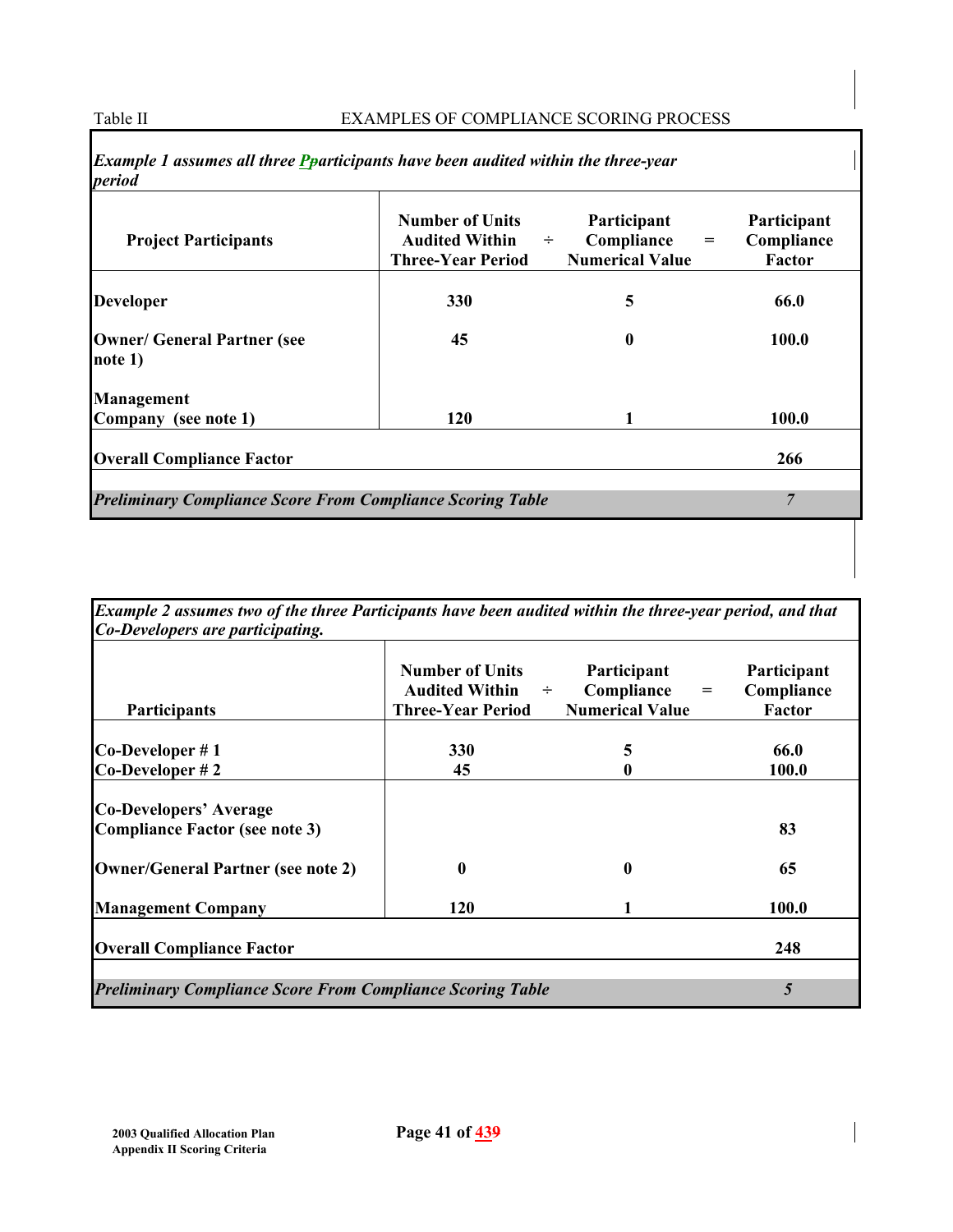| <b>Example 3 involves an Inexperienced Participant with an Experienced Consultant.</b>                               |                                                                             |                                                                                                             |                                                          |  |
|----------------------------------------------------------------------------------------------------------------------|-----------------------------------------------------------------------------|-------------------------------------------------------------------------------------------------------------|----------------------------------------------------------|--|
| <b>Participants</b>                                                                                                  | <b>Number of Units</b><br><b>Audited Within</b><br><b>Three-Year Period</b> | <b>Participant</b><br><b>Compliance</b><br>÷<br>$\hspace{1.6cm} = \hspace{1.6cm}$<br><b>Numerical Value</b> | <b>Participant</b><br><b>Compliance</b><br><b>Factor</b> |  |
| <b>Inexperienced Developer</b><br><b>Experienced Developer Consultant</b>                                            | $\frac{0}{45}$                                                              | $\frac{\bf 0}{\bf 0}$                                                                                       | 65.0<br><b>100.0</b>                                     |  |
| <b>Inexperienced Developer and</b><br><b>Experienced Consultant Average</b><br><b>Compliance Factor (see note 3)</b> |                                                                             |                                                                                                             | 82.5                                                     |  |
| <b>Inexperienced Owner/General Partner</b>                                                                           | $\overline{\mathbf{0}}$                                                     | $\overline{\mathbf{0}}$                                                                                     | 65                                                       |  |
| <b>Experienced Owner/General Partner</b><br><b>Consultant</b>                                                        | 150                                                                         | $\overline{\mathbf{0}}$                                                                                     | <b>100</b>                                               |  |
| <b>Inexperienced Owner/GP</b><br><b>Experienced Consultant Average</b><br><b>Compliance Factor (see note 3)</b>      |                                                                             |                                                                                                             | 82.5                                                     |  |
| <b>Management Company</b>                                                                                            | 120                                                                         |                                                                                                             | 100.0                                                    |  |
| <b>Overall Compliance Factor</b>                                                                                     |                                                                             |                                                                                                             | 265                                                      |  |
| <b>Preliminary Compliance Score From Compliance Scoring Table</b><br>$\overline{Z}$                                  |                                                                             |                                                                                                             |                                                          |  |

*Note 1 – The maximum participant compliance factor is 100.*

*Note 2 – An unaudited participant will receive a participant compliance factor of 65, which will have no Positive or negative impact on the final compliance score.*

*Note 3 – Co Participants – To arrive at the Co-Developer Average Compliance Factor, first determine the Factor for each Co-Developer, and average the Compliance Factors.*

| Table III      | <b>COMPLIANCE SCORING TABLE</b> |                  |                                        |
|----------------|---------------------------------|------------------|----------------------------------------|
| <b>Overall</b> | <b>Compliance Factor</b>        |                  | Preliminary<br><b>Compliance Score</b> |
| $290 - 300$    |                                 |                  | 10                                     |
| $280 - 289$    |                                 |                  | 9                                      |
| $270 - 279$    |                                 |                  | 8                                      |
| $260 - 269$    |                                 | <b>Example 1</b> | 7                                      |
| $250 - 259$    |                                 |                  | 6                                      |